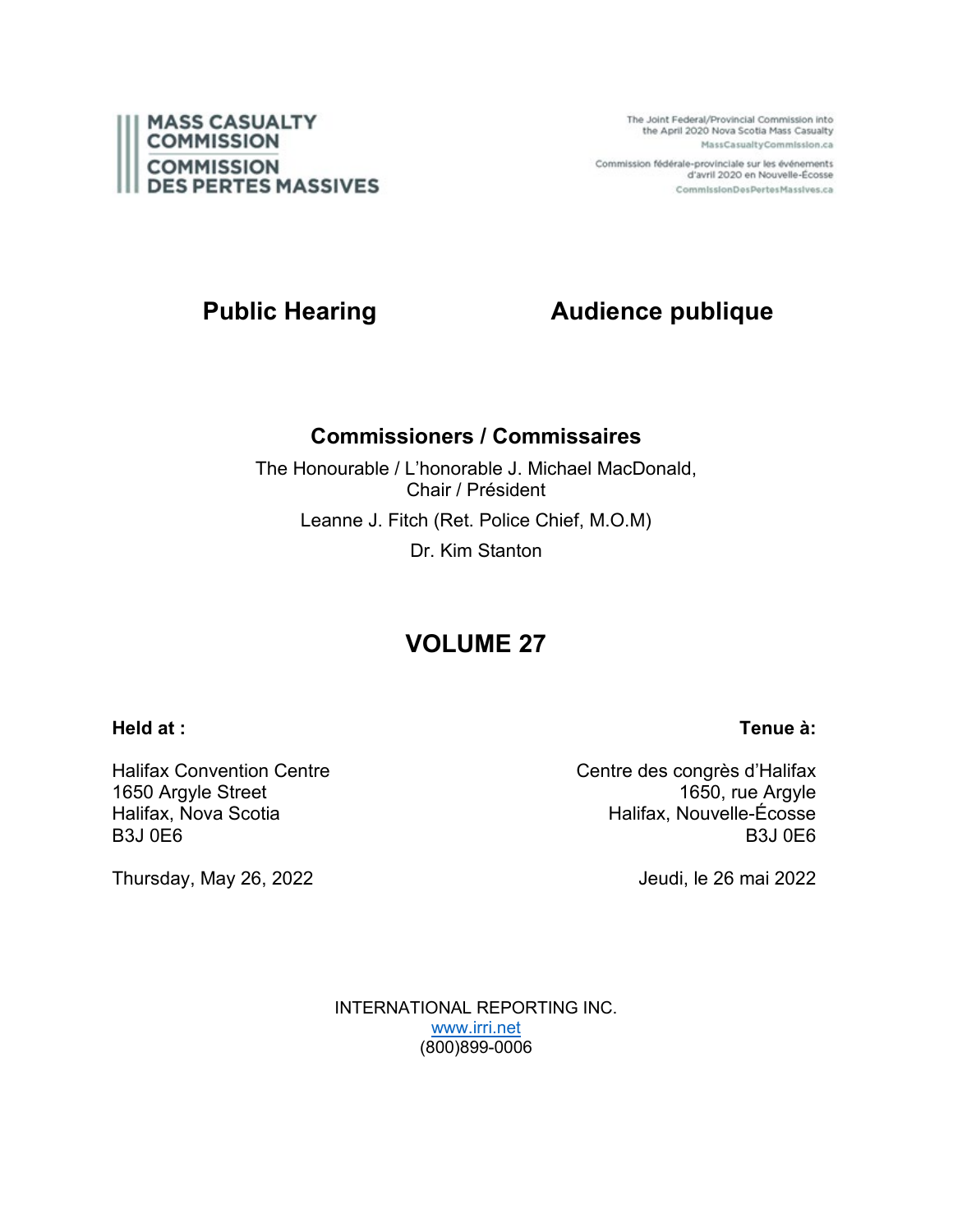## **II Appearances / Comparutions**

| Mr. Roger Burrill | <b>Commission Counsel /</b><br>Conseiller de la commission |
|-------------------|------------------------------------------------------------|
| Mr. Jamie VanWart | <b>Commission Counsel /</b><br>Conseiller de la commission |
| Mr. Joshua Bryson | Counsel / Conseiller                                       |
| Ms. Lori Ward     | Counsel / Conseillère                                      |
| Mr. Tom MacDonald | Counsel / Conseiller                                       |
| Ms. Jane Lenehan  | Counsel / Conseillère                                      |
| Ms. Linda Hupman  | Counsel / Conseillère                                      |
|                   |                                                            |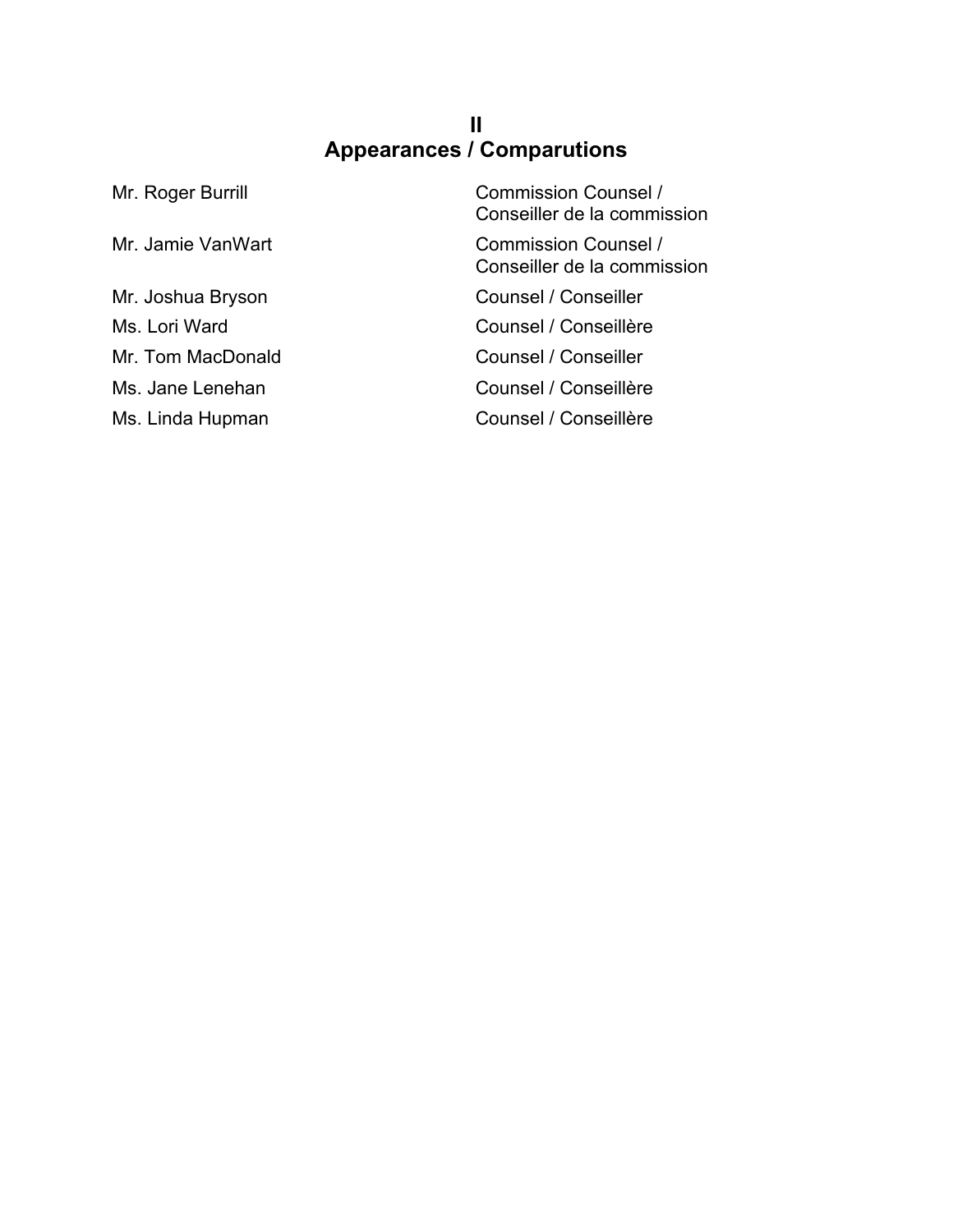| Table of Content / Table des matières |  |
|---------------------------------------|--|

|                                           | <b>PAGE</b> |
|-------------------------------------------|-------------|
| <b>S/SGT. ALLAN CARROLL, Sworn</b>        | 3           |
| Examination in-Chief by Mr. Roger Burrill | 3           |
| Cross-examination by Mr. Joshua Bryson    | 105         |
| Cross-examination by Ms. Lori Ward        | 126         |
| Submissions by Mr. Jamie VanWart          | 135         |
| Submissions by Mr. Tom MacDonald          | 138         |
| Submissions by Ms. Jane Lenehan           | 142         |
| Submissions by Ms. Linda Hupman           | 144         |
| Submissions by Ms. Lori Ward              | 146         |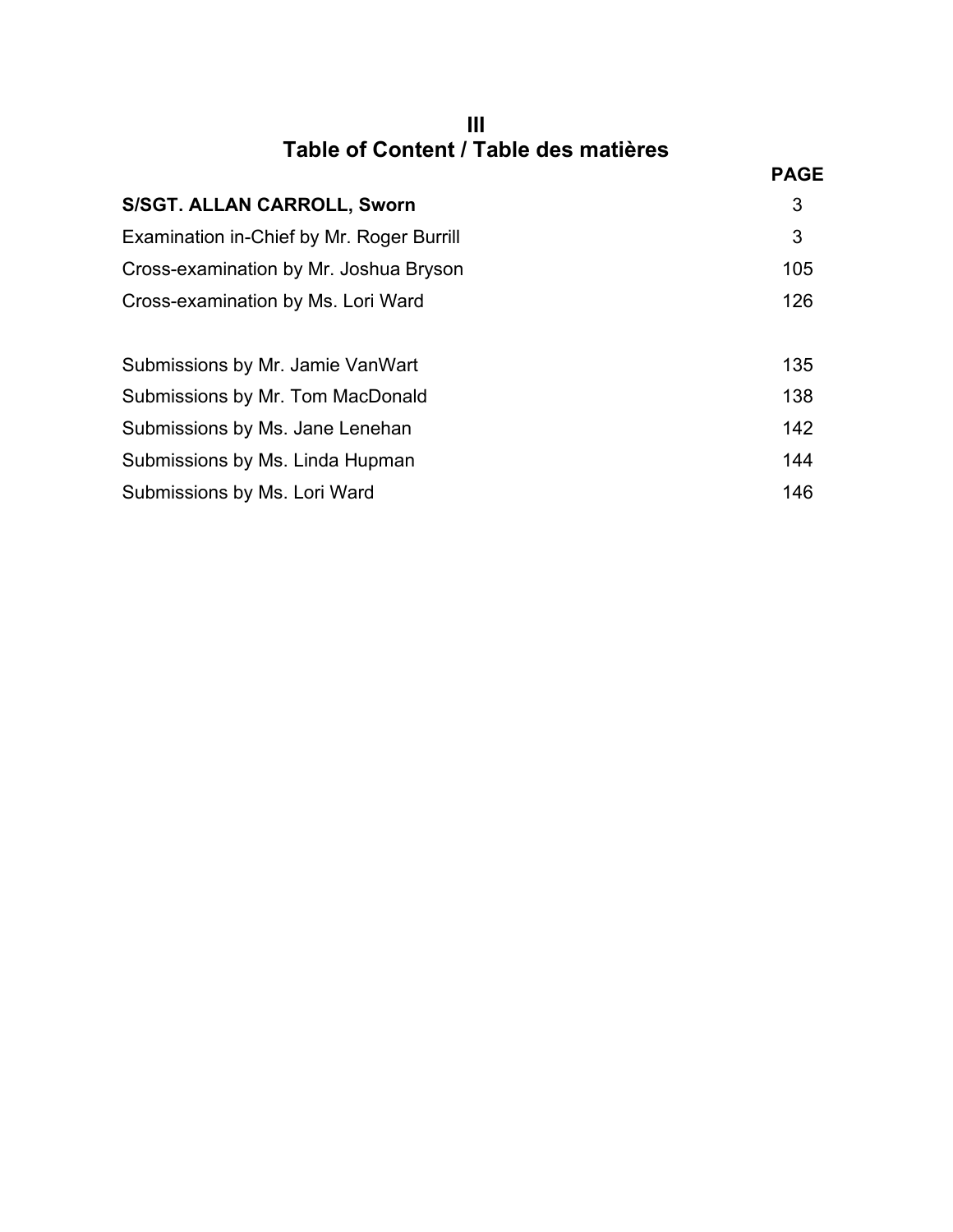# **IV Exhibit List / Liste des pièces**

| <b>No</b> | <b>DESCRIPTION</b>                                                                                                               | <b>PAGE</b> |
|-----------|----------------------------------------------------------------------------------------------------------------------------------|-------------|
| 1624      | (COMM0058252) Foundational Document -<br>Investigative Analysis of RCMP Involvement in the<br>Portapique Community on April 19th | 2           |
| 1625      | (COMM00573) Email from Dr. Cunliffe                                                                                              | 136         |
| 1626      | (COMM0057373) Email response from Dr. Mauser                                                                                     | 136         |
| 1627      | (COMM0058279) May 6 <sup>th</sup> , 2022 emails                                                                                  | 137         |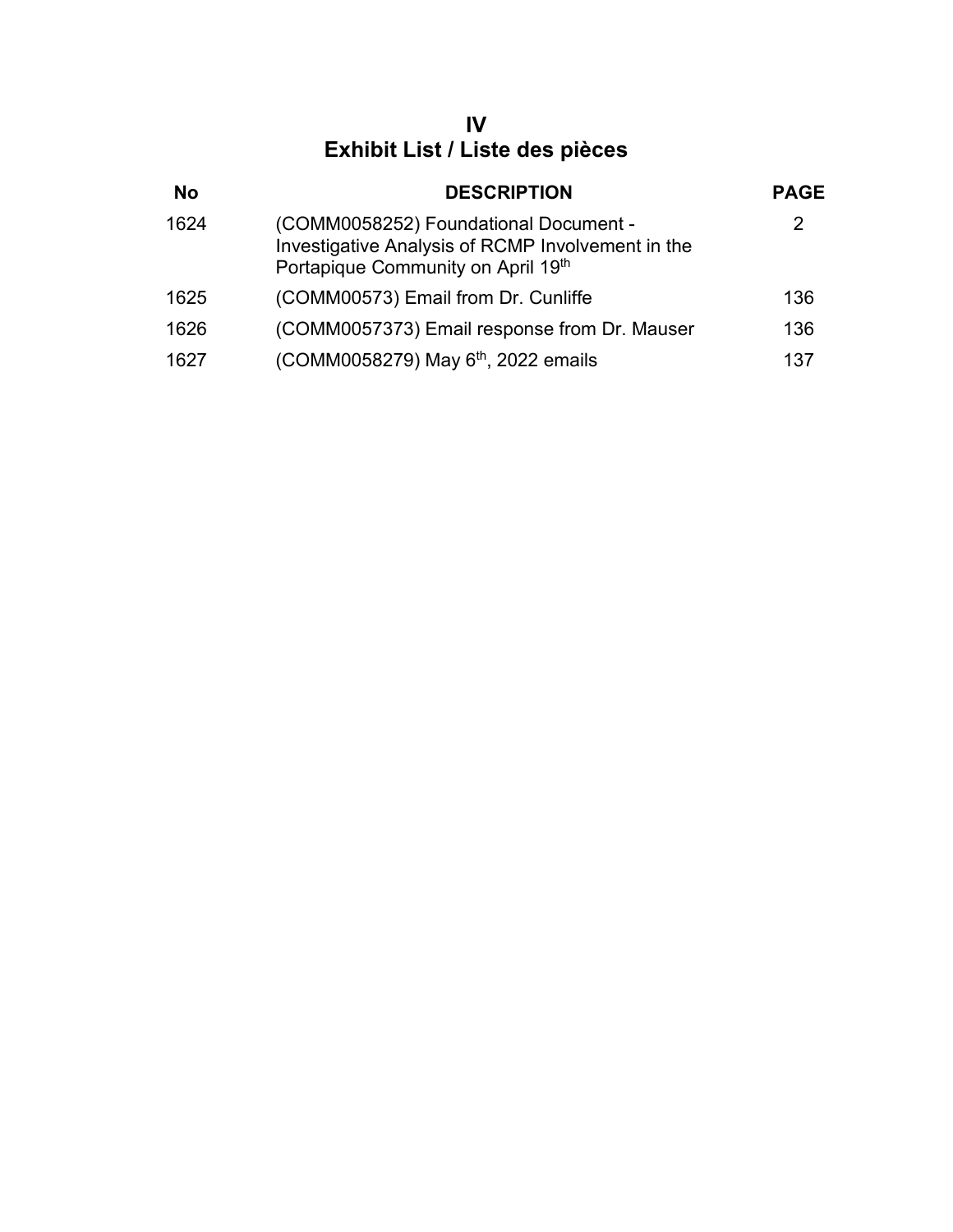Halifax, Nova Scotia --- Upon commencing on Thursday, May 25th, 2022, at 9:31 a.m. **REGISTRAR DARLENE SUTHERLAND:** Good morning. The proceedings of the Mass Casualty Commission are now in session, with Commissioner Michael MacDonald, Commissioner Leanne Fitch, and Commissioner Kim Stanton presiding. **COMMISSIONER FITCH:** Hello, and welcome. Bonjour, et bienvenue. We join you from Mi'kma'ki, the ancestral and unceded territory of the Mi'kmaq. As we do every day, please join us in remembering those whose lives were taken or were harmed, their families, and all those affected by the April 2020 mass casualty in Nova Scotia. Our job is to find out what happened, look at how and why it happened, and use everything we learn to help make our communities safer. Through our work so far, we've uncovered new information and shared a large volume of information with the public through witnesses, documents, reports, and source materials. While we have come a long way in this Inquiry, we still have more work to do and much more to learn. We continue to hear from witnesses and ask difficult questions. We will not allow accommodations to prevent the Commission from gathering necessary information. On the contrary, witness accommodations, when granted, will help us gather necessary information and be able to share it with the public. Yesterday, we heard from a senior RCMP officer, and today, we will hear from another senior officer. This important testimony builds on last week's work, where we also heard from a number of officers involved in making command decisions on April 18th and 19th, and as we have said, we expect to hear from more RCMP officers and other witnesses in the weeks and months ahead. As we have said, the Commission is not a criminal or civil court, it is our responsibility as your Commissioners to do our work in a way that is respectful,

#### INTERNATIONAL REPORTING INC.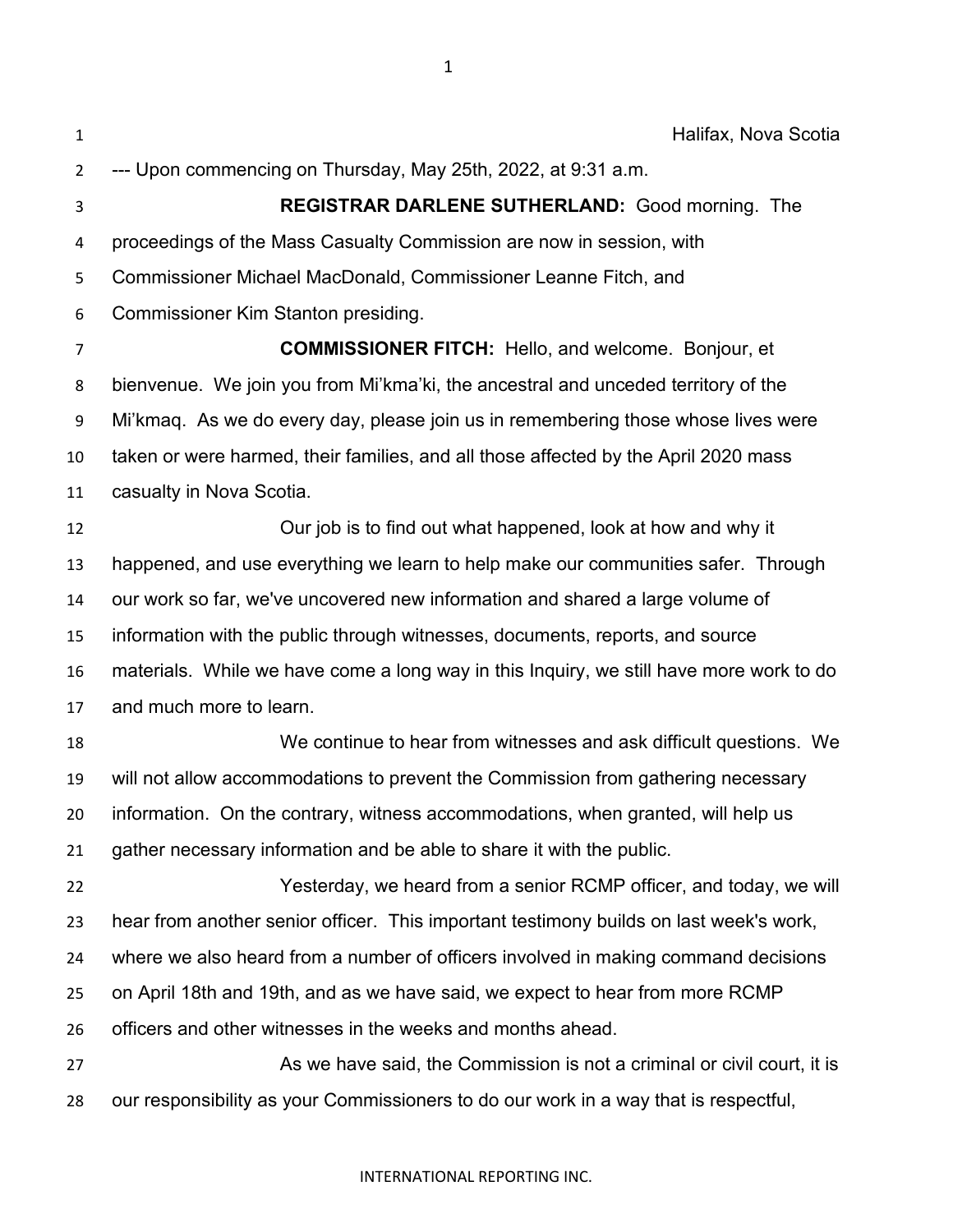humane, and gets the best information to inform change to help us keep people safer in the future.

Today, we continue our work by hearing from Staff Sergeant Al Carroll, who, like all witnesses we have heard so far, will be asked questions developed by Commission Counsel in the public's interest. The Commission Counsel are impartial and tasked with vigorously seeking the truth. Later today, we will hear Participants' submissions on Foundational Documents that were presented during the week of May 16th, and on Critical Incident planning, preparation, response, and decision-making. **I will now ask Senior Commission Counsel Roger Burrill to proceed**  with our witness. Thank you, Mr. Burrill. **MR. ROGER BURRILL:** If I may, Commissioners, before we proceed with the witness, there is one small matter of housekeeping to attend to, and that is I wish to introduce into evidence a report that was created by the Investigative Staff of the Mass Casualty Commission. It is Supplemental Report, COMM Number 0058252. The title of the document and the subject of the document is Further Investigative Analysis of RCMP Involvement in the Portapique Community on April 19th. And I understand that the Registrar is in a position to exhibit that now. **REGISTRAR DARLENE SUTHERLAND:** It's Exhibit 1624. **--- EXHIBIT NO. 1624:** (COMM0058252) Foundational Document - Investigative Analysis of RCMP Involvement in the Portapique Community on April 19th **MR. ROGER BURRILL:** That being the case, Commissioners, we will be able to proceed with the calling of the witness. As the accommodations have arranged, the witness is to be reaching us through Zoom. This is a new experience for me, I suspect it is for the witness as well, so I hope the Commissioners can bear with us

 as we proceed through what may be technological glitches. I hope not. So I will proceed.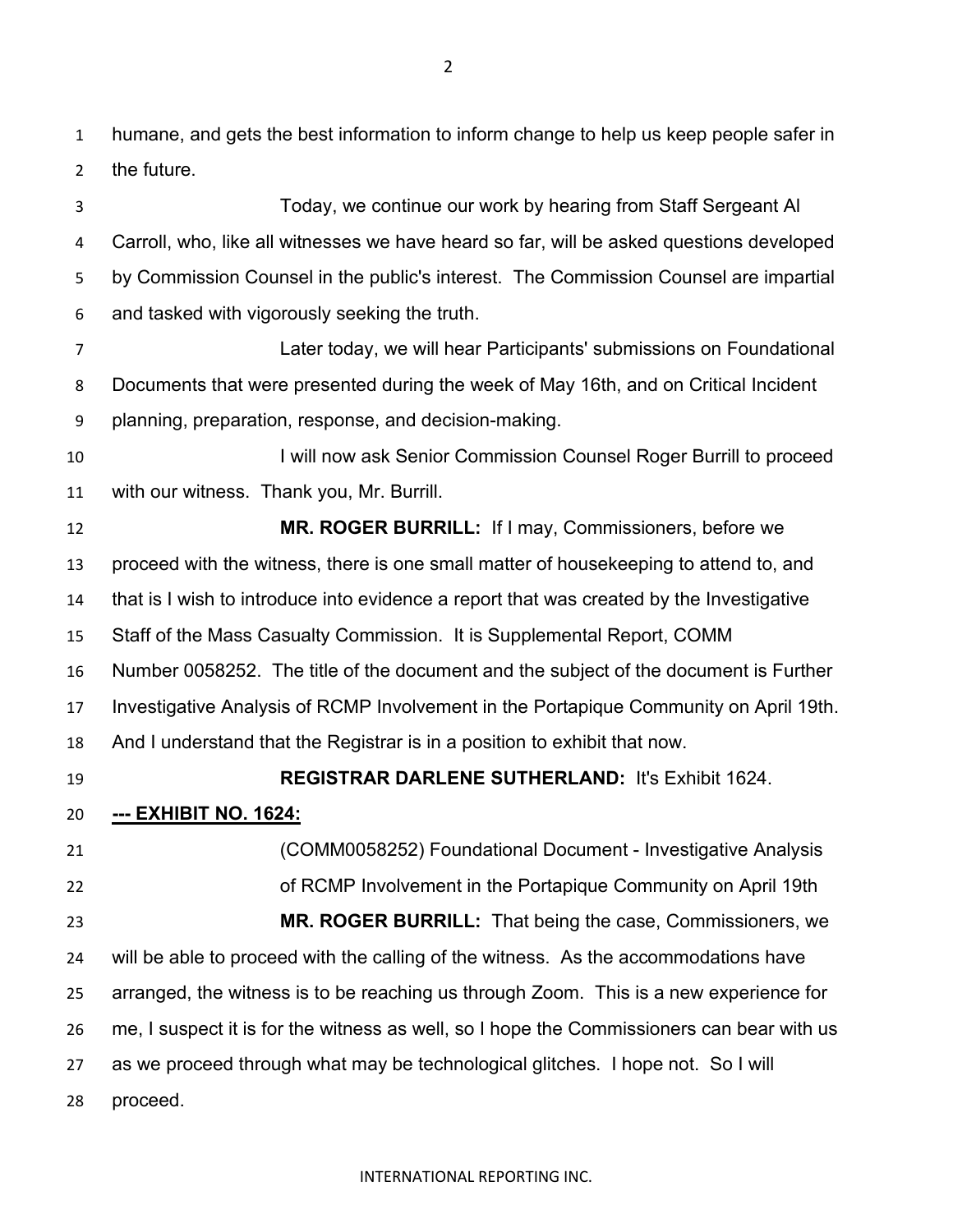| 1              | You are retired Staff Sergeant Allan Carroll; is that correct?                       |
|----------------|--------------------------------------------------------------------------------------|
| $\overline{2}$ | <b>S/SGT. ALLAN CARROLL: That is correct.</b>                                        |
| 3              | MR. ROGER BURRILL: You can hear me all right, Retired Staff                          |
| 4              | Sergeant?                                                                            |
| 5              | S/SGT. ALLAN CARROLL: Yes, I can.                                                    |
| 6              | MR. ROGER BURRILL: Okay. I understand that you have                                  |
| 7              | expressed a willingness to be sworn in your testimony today; is that right?          |
| 8              | <b>S/SGT. ALLAN CARROLL: That is correct.</b>                                        |
| 9              | MR. ROGER BURRILL: Okay. You have a Bible there with you,                            |
| 10             | <b>Staff Sergeant?</b>                                                               |
| 11             | S/SGT. ALLAN CARROLL: Yes, I do.                                                     |
| 12             | <b>MR. ROGER BURRILL:</b> Okay. Now, the Registrar, who will be out                  |
| 13             | of sight for you, is going to address you with respect to that undertaking.          |
| 14             | S/SGT. ALLAN CARROLL: Okay.                                                          |
| 15             | <b>S/SGT. ALLAN CARROLL, Sworn:</b>                                                  |
| 16             | --- EXAMINATION IN-CHIEF BY MR. ROGER BURRILL:                                       |
| 17             | <b>MR. ROGER BURRILL:</b> So for the record, Staff Sergeant -- would                 |
| 18             | you prefer me to call you Staff Sergeant, Retired Staff Sergeant? How would you wish |
| 19             | to be addressed?                                                                     |
| 20             | S/SGT. ALLAN CARROLL: I'll leave that up to you.                                     |
| 21             | MR. ROGER BURRILL: All right.                                                        |
| 22             | S/SGT. ALLAN CARROLL: Staff Sergeant's great.                                        |
| 23             | MR. ROGER BURRILL: Very good. Your last name is spelled                              |
| 24             | $C-A-R-R-O-L-L?$                                                                     |
| 25             | S/SGT. ALLAN CARROLL: That is correct.                                               |
| 26             | MR. ROGER BURRILL: All right. So I propose to engage in a                            |
| 27             | discussion with you using the Foundational Document as a guidepost or as a guide.    |
| 28             | The Foundational Document is entitled RCMP Command Post Operational                  |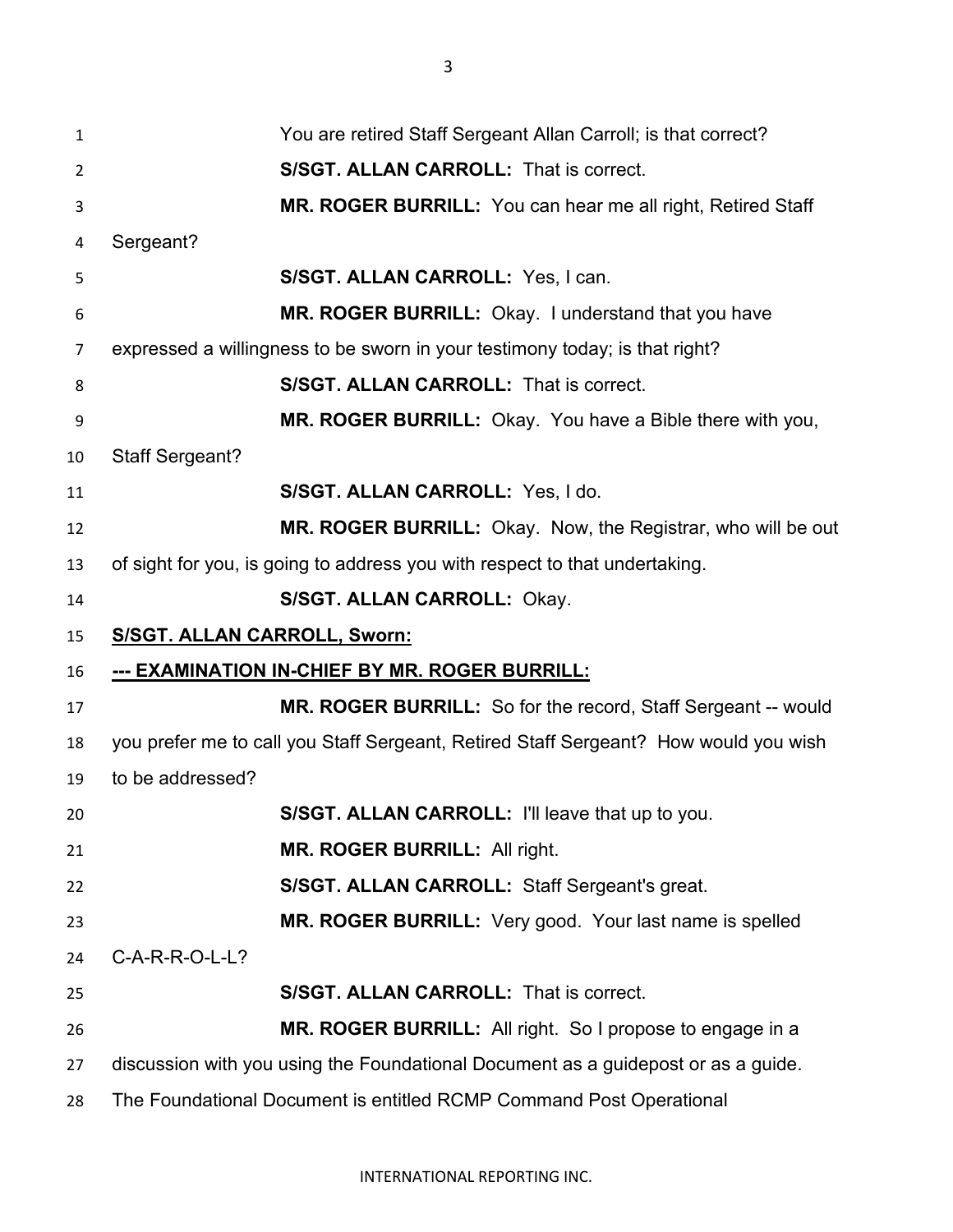| 1              | Communication Centre and Command Decisions that I understand you've had a chance          |
|----------------|-------------------------------------------------------------------------------------------|
| $\overline{2}$ | to review previously. Am I correct there, Staff Sergeant?                                 |
| 3              | S/SGT. ALLAN CARROLL: I haven't reviewed the Foundational                                 |
| 4              | Document.                                                                                 |
| 5              | MR. ROGER BURRILL: Oh, forgive me. Have you had a chance                                  |
| 6              | to become at all familiar with some of the -- the materials therein?                      |
| 7              | S/SGT. ALLAN CARROLL: Not other than my -- other than my                                  |
| 8              | statement to the Commission investigators ---                                             |
| 9              | MR. ROGER BURRILL: Okay.                                                                  |
| 10             | S/SGT. ALLAN CARROLL: --- and my own notes, that's all I've                               |
| 11             | reviewed.                                                                                 |
| 12             | MR. ROGER BURRILL: All right, very good. Listen, I want to                                |
| 13             | make it clear to you, Staff Sergeant, that the process today is designed to obtain        |
| 14             | information for the Commissioners so they can carry on their work. If you need a break,   |
| 15             | you need some time, please indicate that to me, at which time I will seek permission      |
| 16             | from the Commissioners, who are within my eyesight here now at this point. Okay?          |
| 17             | S/SGT. ALLAN CARROLL: All right, thank you.                                               |
| 18             | MR. ROGER BURRILL: All right. So I propose to go over some                                |
| 19             | introductory material so we can find out who exactly Retired Staff Sergeant Allan Carroll |
| 20             | is. I understand that you retired November 7th, 2020; is that correct?                    |
| 21             | S/SGT. ALLAN CARROLL: That is my official retirement date,                                |
| 22             | yes.                                                                                      |
| 23             | MR. ROGER BURRILL: Right on. And you had 40-years of                                      |
| 24             | service with the RCMP, Staff Sergeant?                                                    |
| 25             | <b>S/SGT. ALLAN CARROLL: That is correct.</b>                                             |
| 26             | MR. ROGER BURRILL: I understand that in May of 1980, you                                  |
| 27             | enrolled in the RCMP and undertook the six month field training requirement at the        |
| 28             | Rimouski detachment of the RCMP; is that right?                                           |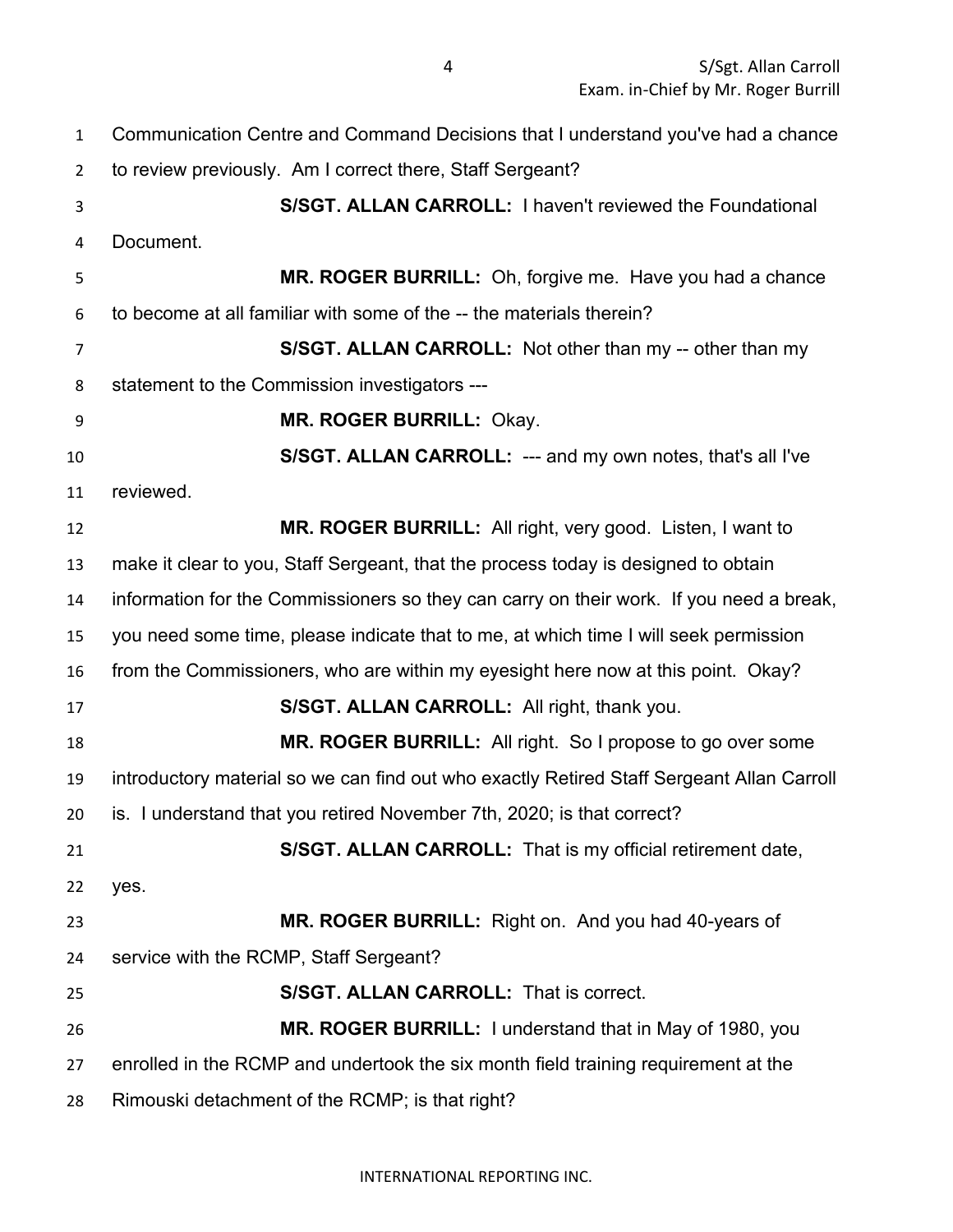**S/SGT. ALLAN CARROLL:** I enrolled in May of 1980. I went to Montreal on a three-month language training course. I then went to -- in September of 1980, I went to the RCMP Training Academy and Depo, graduating in March of 1981, at which time I was transferred to Rimouski detachment in Quebec for my six-month field training. **MR. ROGER BURRILL:** Okay. So I got it kind of generally right, but you've specifically clarified that. Thank you very much. Am I right to say that in 1981 to 1986, you were then moved and/or posted to the Quebec City detachment; is that right? **S/SGT. ALLAN CARROLL:** That is correct. **MR. ROGER BURRILL:** And I understand that you undertook general duty obligations and also were involved in the General Investigative, GIS section? **S/SGT. ALLAN CARROLL:** We were involved in Quebec and Ontario as all plainclothes, so we did a General Investigative Section, which wouldn't involve normal criminal offences. They're other criminal -- other investigations, federal statutes. **MR. ROGER BURRILL:** I understand. **S/SGT. ALLAN CARROLL:** I -- and then I -- I did about three years on Quebec City drug section. **MR. ROGER BURRILL:** Right. 1986 to 1992, I understand that you were posted to the Ottawa District; is that right? **S/SGT. ALLAN CARROLL:** That is correct. I went to the headquarters in Ottawa. **MR. ROGER BURRILL:** M'hm. Were you engaged at sometime in the Prime Minister's protective team? **S/SGT. ALLAN CARROLL:** Yes, I was involved in VIP duties for dignitaries and ambassadors in the local area, and when the Prime Minister's protective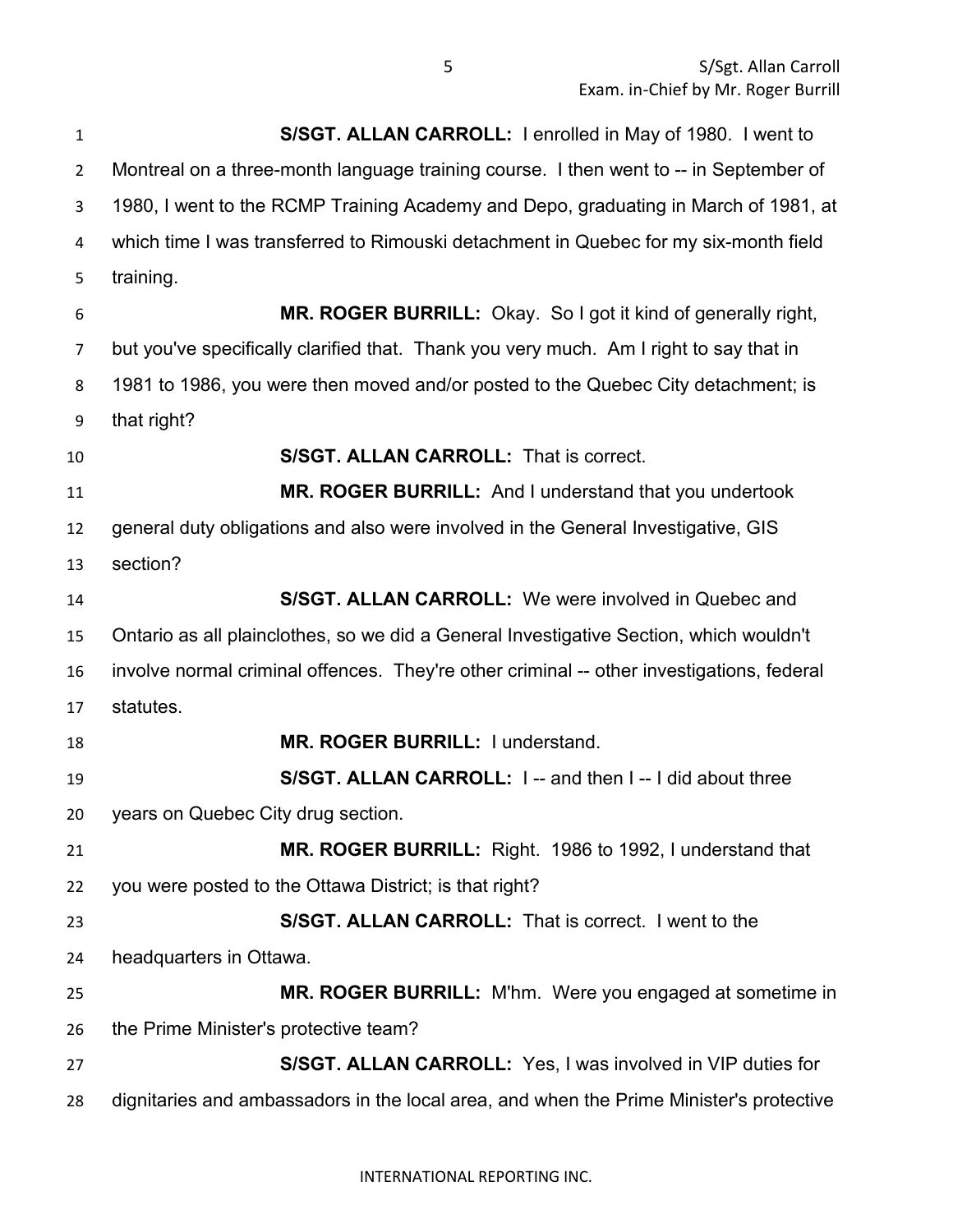detail was formed I was one of the initial members. **MR. ROGER BURRILL:** Thank you. Am I correct to say that between 1992 and 1995, you were transferred to the Cheticamp detachment in the Inverness District in Cape Breton, Nova Scotia? **S/SGT. ALLAN CARROLL:** That is correct. I arrived there in December of 1992 and left in August of 1995. **MR. ROGER BURRILL:** And your duties there, generally, please, Staff Sergeant? **S/SGT. ALLAN CARROLL:** General duties policing is a small three-man detachment. For about 10 months we were down -- we were two members. So we did all the -- did all the policing of that area. **MR. ROGER BURRILL:** I understand. 1995 to 2003, you were posted to the, I want to see if I get this correct, the Truro Drug Section? Is that right? **S/SGT. ALLAN CARROLL:** Yes, when my time was up in Cheticamp I was offered a transfer to Truro. I thought I was going to Bible Hill, but it ended up being Truro Drug Section. **MR. ROGER BURRILL:** Okay. You were there for eight years and your responsibilities generally were? **S/SGT. ALLAN CARROLL:** We took care of north and -- northern Nova Scotia, northern mainland Nova Scotia from Antigonish to Enfield, to Amherst, to Cumberland County. We did drug investigations at all levels in that area. **MR. ROGER BURRILL:** Thank you. Between 2003 and 2000 -- excuse me -- 2003 you were promoted to Corporal. Does that sound correct, Staff Sergeant? **S/SGT. ALLAN CARROLL:** Yes. In March of 2003, I was promoted and went to the Metro Integrated Intelligence Unit in Halifax. I was involved mostly in investigating outlaw motorcycle gang activity. **MR. ROGER BURRILL:** Okay. And that was in Halifax District?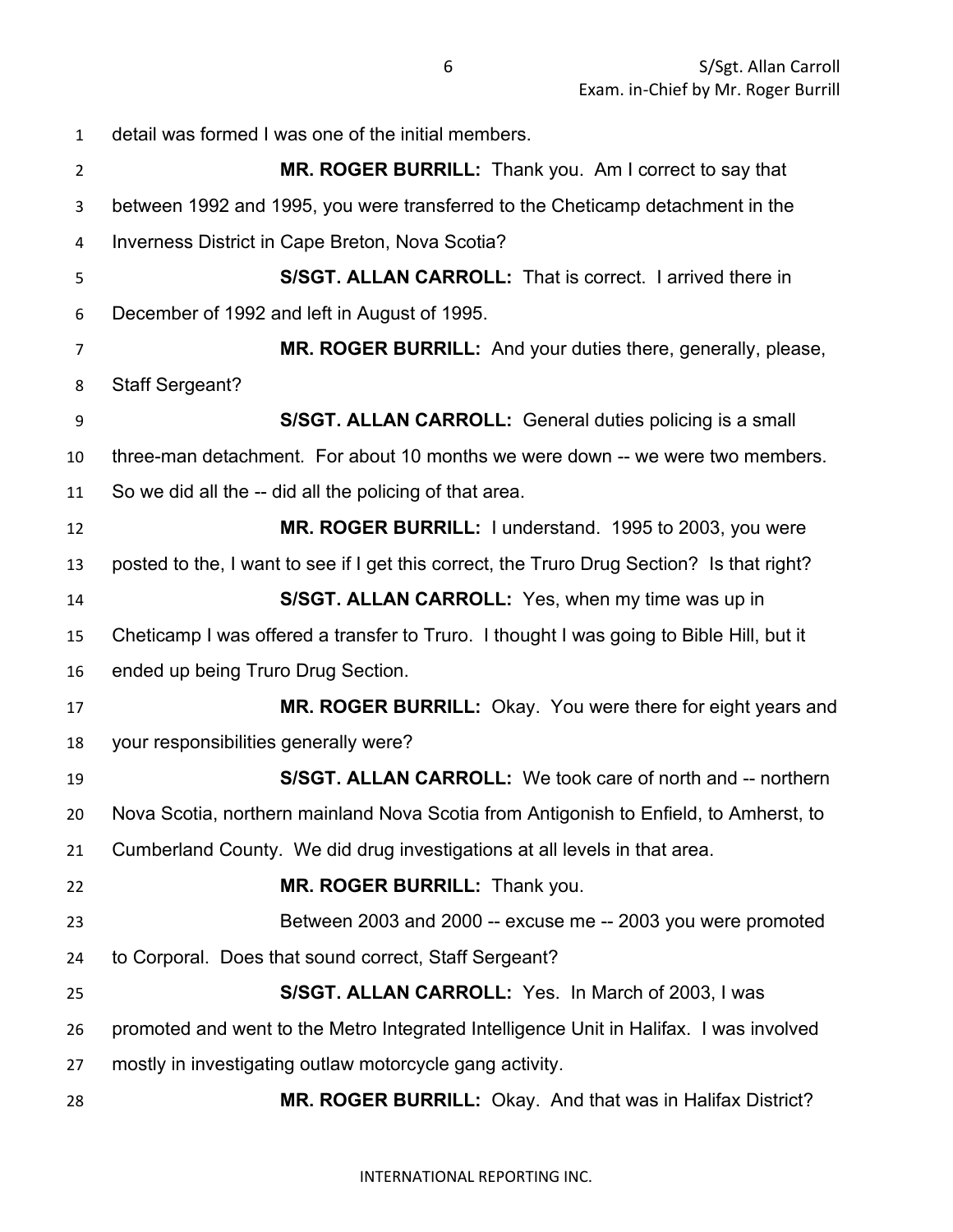**S/SGT. ALLAN CARROLL:** That was in Halifax, in headquarters in Halifax. **MR. ROGER BURRILL:** Thank you. I understand that you were promoted to Sergeant in 2006. **S/SGT. ALLAN CARROLL:** In 2006, yes, I -- I left the Integrated Unit for a period of time and went to a specialized unit, a pilot project. At the conclusion of that pilot project experience, I was promoted to Sergeant in charge of the Integrated Intelligence Unit --- **MR. ROGER BURRILL:** Okay. **S/SGT. ALLAN CARROLL:** --- returning to Halifax. **MR. ROGER BURRILL:** Thank you. Am I correct to say that between 2011 and 2014, you were posted to the Amherst detachment operating as the Cumberland District Ops NCO? Is that right? **S/SGT. ALLAN CARROLL:** Basically, yes. I was transferred in, I believe it was, April 2011. I went to Cumberland as the Ops NCO and for a period of time the Staff Sergeant in charge of Cumberland District was -- was off duty sick, and I assumed the roles of District Commander for approximately at 13-month period. **MR. ROGER BURRILL:** Thank you. **S/SGT. ALLAN CARROLL:** He returned -- and he returned and I maintained my status as the Ops NCO until 2014. **MR. ROGER BURRILL:** Okay. I understand you received a promotion to Staff Sergeant at some time, and I'm not entirely clear when that was. **S/SGT. ALLAN CARROLL:** The Staff Sergeant in charge of Cumberland retired. When he retired, after all the job competition and promotion went through, I ended up getting -- was given the promotion in charge of Cumberland District. **MR. ROGER BURRILL:** And you were the District Commander in Cumberland District from 2014 to 2016?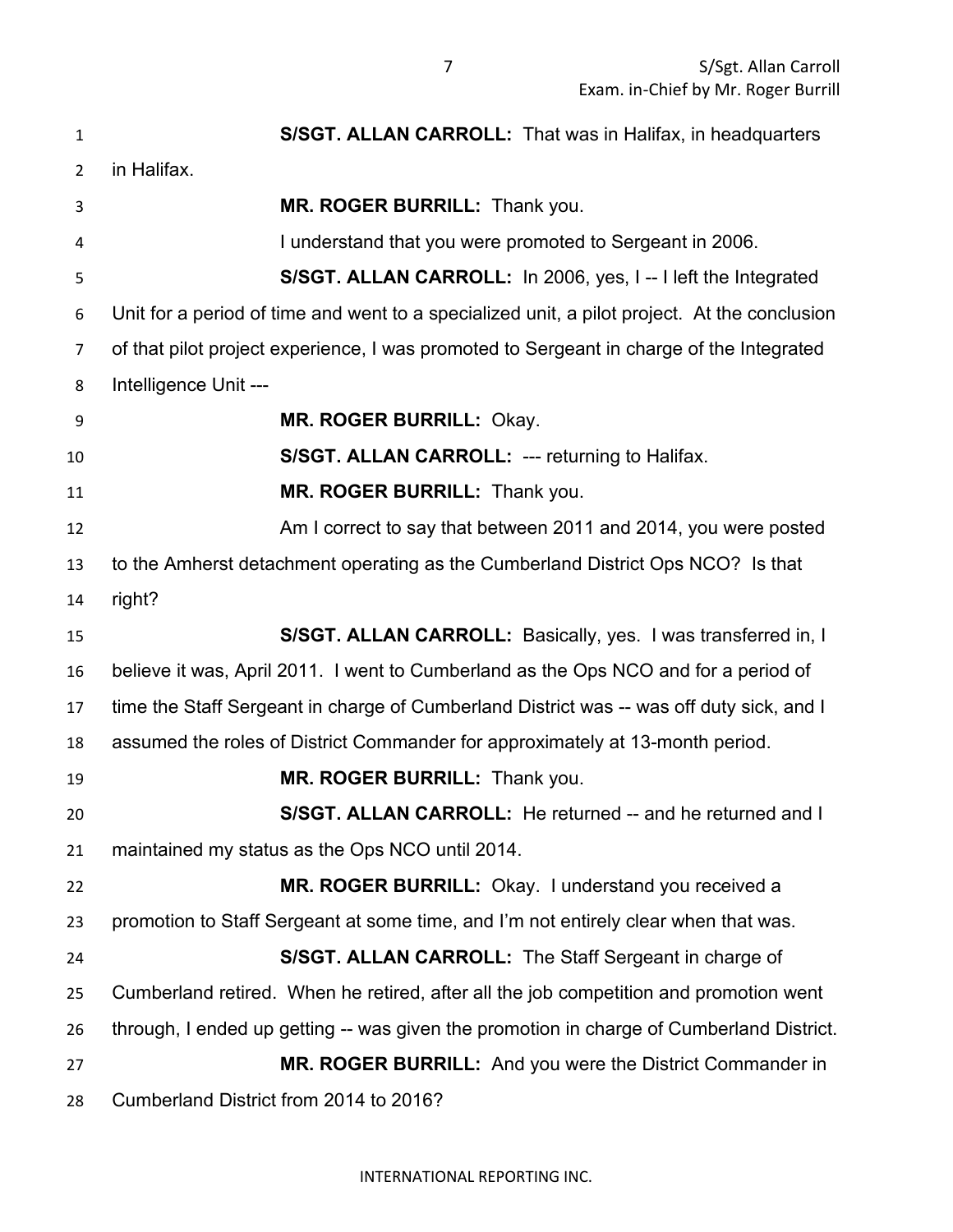**S/SGT. ALLAN CARROLL:** That is correct. **MR. ROGER BURRILL:** And did you have the rank of Staff Sergeant at that time? **S/SGT. ALLAN CARROLL:** Yes, I did, 2014 I was promoted to Staff Sergeant. **MR. ROGER BURRILL:** Right. Two thousand and sixteen (2016), I understand you were transferred to the Colchester District as the Commander there. Is that right? **S/SGT. ALLAN CARROLL:** Yes. I think in August of 2016, I arrived in Cumberland -- in Colchester County as the District Commander. **MR. ROGER BURRILL:** So you retired from the RCMP as the Colchester District Commander. Is that right? **S/SGT. ALLAN CARROLL:** That is correct. **MR. ROGER BURRILL:** Okay. So in April of 2020, you carried out the role of Colchester District Commander. Am I right there, Staff Sergeant? **S/SGT. ALLAN CARROLL:** Yes, I was. **MR. ROGER BURRILL:** Okay. Very good. 18 I understand that you have some other specialized skills as well within the RCMP. In particular, since 1995 you've been involved in the Crisis Negotiating or Negotiator Team. 21 Can you tell us about that, please? **S/SGT. ALLAN CARROLL:** Actually, I was trained as a crisis negotiator in 1986 as a result of the attack on the Turkish Embassy in Ottawa. There 24 were a number of us trained to -- for that purpose. And in my role -- when I transferred to Ottawa, I was part of a group that was there to respond should the need -- should the need arise. **MR. ROGER BURRILL:** Right. **S/SGT. ALLAN CARROLL:** And I did training in Ottawa with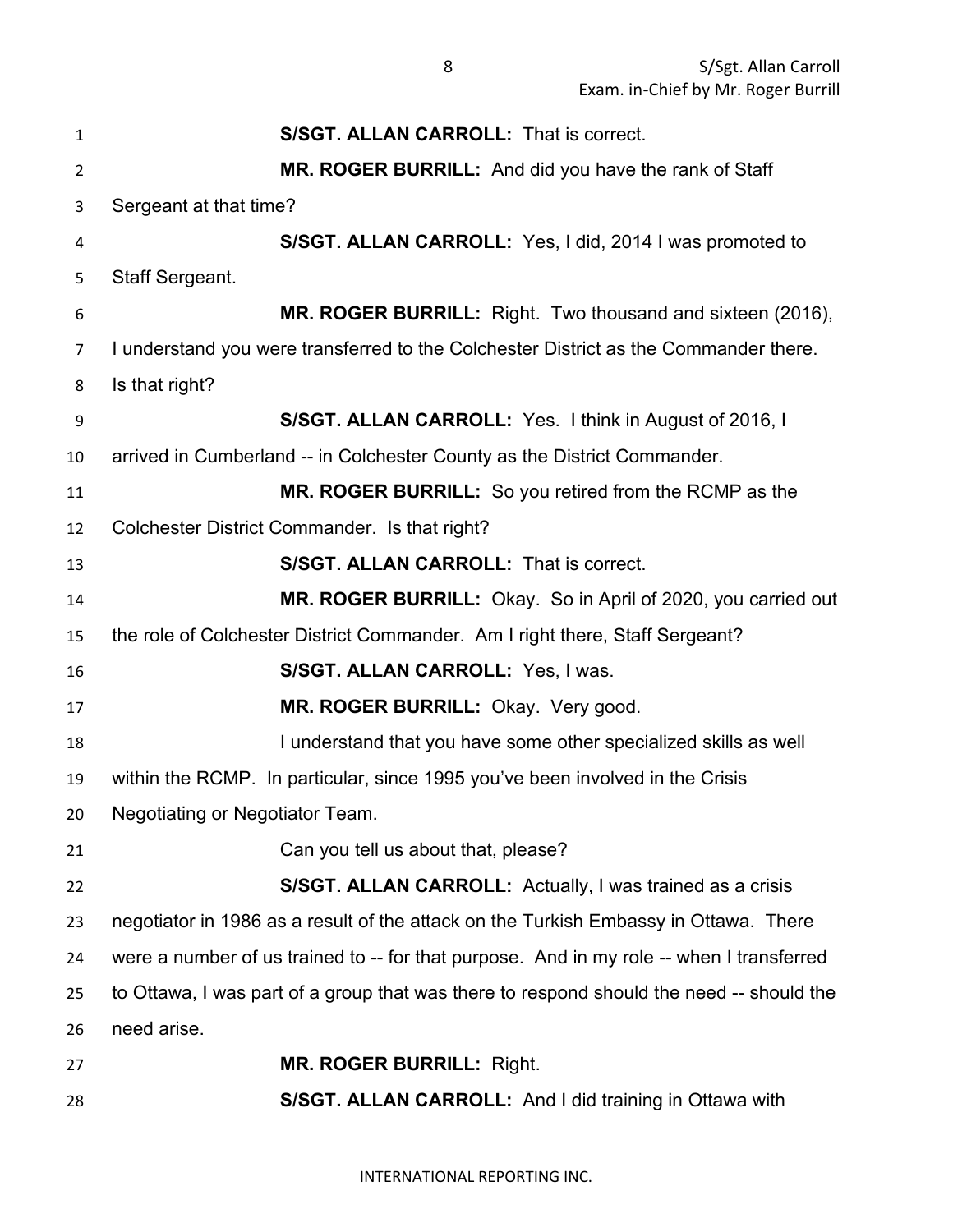different ERT teams and the SIRT team at the time. **MR. ROGER BURRILL:** Right. **S/SGT. ALLAN CARROLL:** When I transferred down to Nova Scotia, I maintained that activity primarily when I came to Truro in 1995. In '97 I joined the team and I've been involved in crisis negotiation ever since. **MR. ROGER BURRILL:** I understand that in 2012, or thereabouts, you were the H Div -- H Division coordinator of the Crisis Negotiation Team? **S/SGT. ALLAN CARROLL:** Yes, I'm -- I believe it was around 2012 the previous head of the team, he retired and I assumed the responsibility as district coordinator for the crisis negotiators. **MR. ROGER BURRILL:** Okay. And just before we move off the Crisis Negotiation Team topic, I understand in April of 2020 there were 10 crisis negotiators that were trained and available in the province of Nova Scotia? **S/SGT. ALLAN CARROLL:** About a team of 10. **MR. ROGER BURRILL:** Yeah. And you were coordinating them at that time. **S/SGT. ALLAN CARROLL:** That is correct. **MR. ROGER BURRILL:** Can you tell me about availability or on- call of the Crisis Negotiating Team in terms of ability and responsiveness to a critical incident? **S/SGT. ALLAN CARROLL:** I -- there were two of us, myself and I had a second-in-command, Staff Sergeant Royce MacRae. And we would go month on, month off as being on call. And if there were a situation requiring a crisis negotiator that arose within the province, anywhere in the province, we would be contacted either by -- usually by the Operational Command Centre. They would call us and advise a negotiator was needed or that ERT was being stood up and -- and the on-call negotiator would be called and, depending on where it was, he would either go out or appoint or locate two other negotiators who could respond to the call.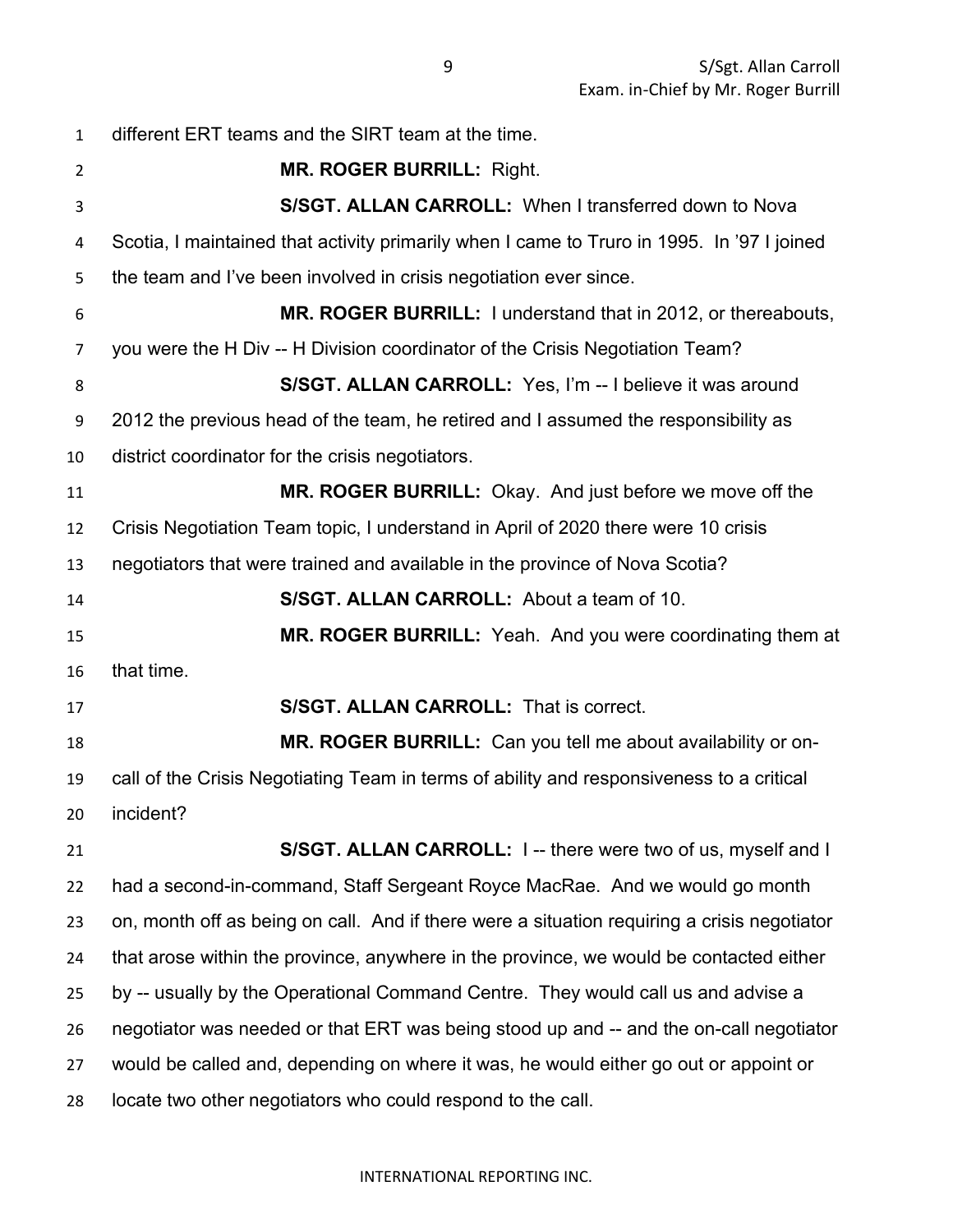| $\mathbf{1}$   | MR. ROGER BURRILL: In April of 2020, were you, yourself, on                                 |
|----------------|---------------------------------------------------------------------------------------------|
| $\overline{2}$ | this monthly on-call roster or was it someone else?                                         |
| 3              | S/SGT. ALLAN CARROLL: I believe I was on call.                                              |
| 4              | MR. ROGER BURRILL: Okay. And what about Royce MacRae?                                       |
| 5              | S/SGT. ALLAN CARROLL: Royce would have been -- he would                                     |
| 6              | have been just off duty.                                                                    |
| 7              | MR. ROGER BURRILL: Okay. All right.                                                         |
| 8              | We talked about the Crisis Negotiation Team and that you had                                |
| 9              | been trained since the -- 1986. Would there be recertification or continuing education      |
| 10             | involved ---                                                                                |
| 11             | S/SGT. ALLAN CARROLL: Oh, yes.                                                              |
| 12             | MR. ROGER BURRILL: --- with that particular skill, and could you                            |
| 13             | comment on that for us, please, Staff Sergeant?                                             |
| 14             | <b>S/SGT. ALLAN CARROLL:</b> Yes. We recertified, I think it was, on                        |
| 15             | a five-year rotation. We went to Ottawa, the Canadian Police College in Ottawa, and         |
| 16             | did a recertification training. In between that, there were other practical scenarios that  |
| 17             | we did with ERT teams. We had some in New Brunswick with the team in New                    |
| 18             | Brunswick and did some training with them as well as the team in Prince Edward Island.      |
| 19             | <b>MR. ROGER BURRILL: Okay.</b>                                                             |
| 20             | S/SGT. ALLAN CARROLL: In recent -- in recent years, we would                                |
| 21             | get together for a national get-together of negotiators. I would -- and in Regina -- at the |
| 22             | RCMP Training Academy in Regina, and we'd go over best practices, current situations,       |
| 23             | negotiating tactics and techniques. And that would serve as an ongoing training for our     |
| 24             | functionality.                                                                              |
| 25             | MR. ROGER BURRILL: Okay. With respect to that, I assume that                                |
| 26             | there is some interaction or engagement with critical incident training. Are you able to    |
| 27             | comment upon that, Staff Sergeant?                                                          |
| 28             | S/SGT. ALLAN CARROLL: We don't -- I guess when it comes into                                |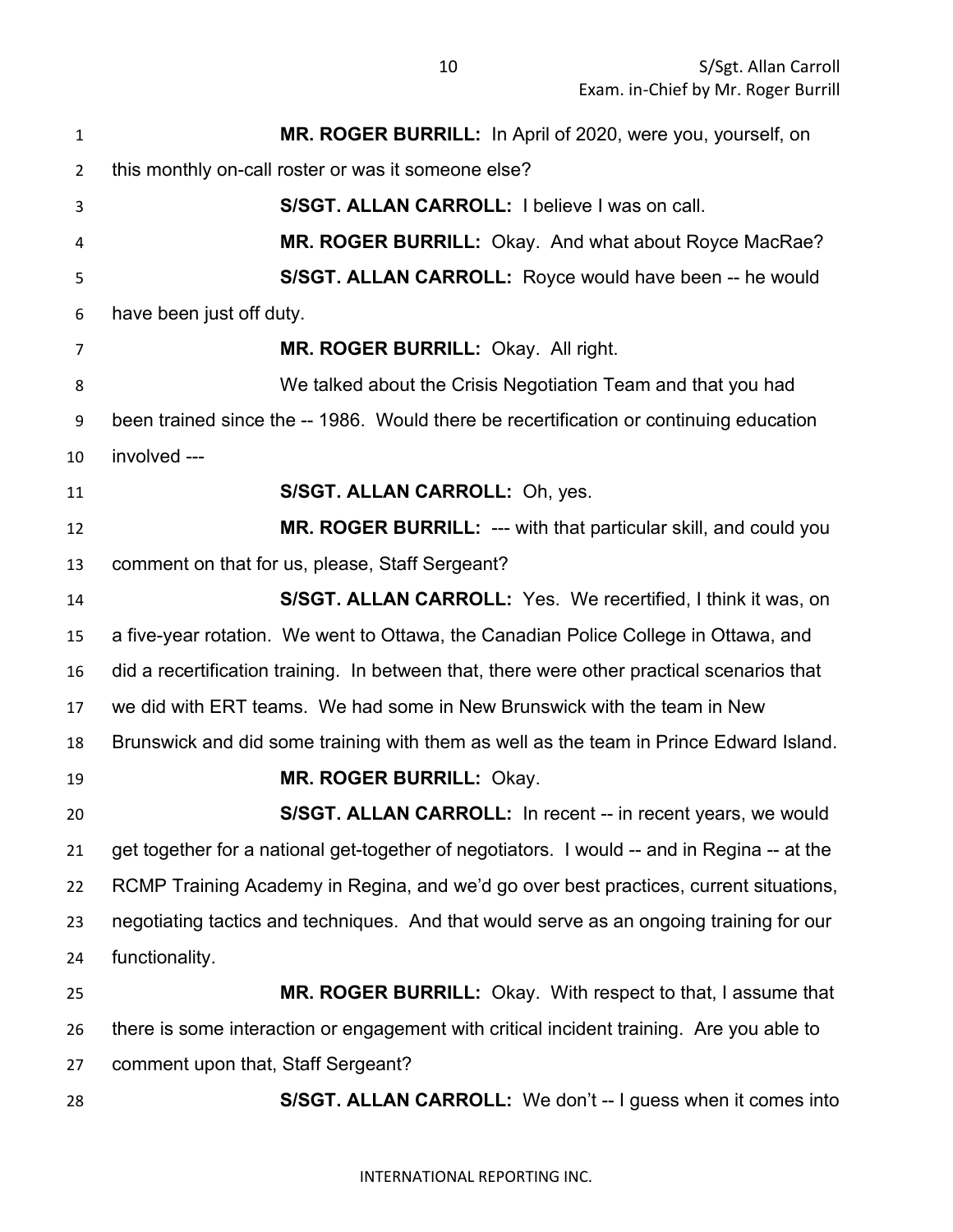a scenario, with the ERT scenario we'd have the whole package together and we tried to do it once -- once a year, we do it in either -- Aldershot was one of the places we usually did it. We'd use their facility and we'd run a full-blown scenario whereas the ERT team, crisis negotiators and critical incident would be involved. **MR. ROGER BURRILL:** Okay. Can you tell me, then, about IARD training that you may have had, Immediate Action Rapid Deployment? Any comment in that regard? **S/SGT. ALLAN CARROLL:** I've had IARD training a number of years ago. I forget when it was. It was post-2011. I was in Cumberland County when I had it. We trained, actually, at the -- the old elementary school in Salmon River here in the Truro area. **MR. ROGER BURRILL:** Okay. **S/SGT. ALLAN CARROLL:** And so I went through an IARD training at least once, maybe twice. I can't quite remember. **MR. ROGER BURRILL:** Right. And can you tell me, then, about any training you would have had specifically in critical incident response? **S/SGT. ALLAN CARROLL:** I had one -- one three-day course in Debert, probably in 2012, maybe 2013, about the initial critical incident response. **MR. ROGER BURRILL:** Okay. Thank you. Now, you are familiar, obviously, from your position and your engagement with the RCMP about the incident involving the shooter in Moncton in 2014. And I'm wondering if you can comment about any training response changes or engagement that supervisors in your position would have had with respect to a response to that incident? **S/SGT. ALLAN CARROLL:** In 2014 I was in Cumberland, that incident, and there was a request came in through the OCC --- **MR. ROGER BURRILL:** Yeah, I want to interrupt you. I'm going to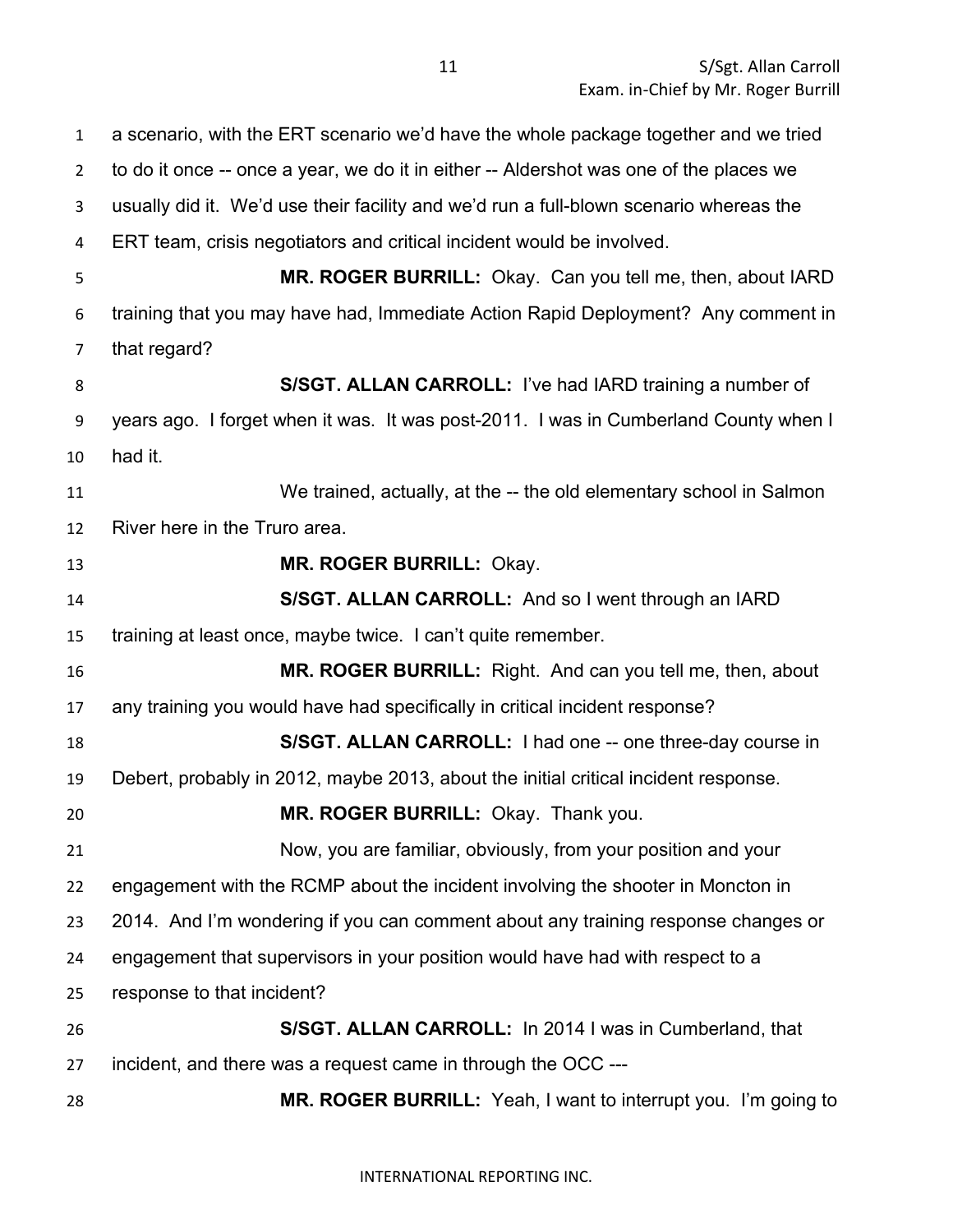interrupt you. 2 I don't mean with particular response to the event while --- **S/SGT. ALLAN CARROLL:** Okay. **MR. ROGER BURRILL:** --- you were in Cumberland. I mean with respect to training and involvement in terms of a response by the RCMP for supervisors on an active shooter situation. **S/SGT. ALLAN CARROLL:** Training, there was obviously more carbine training. Carbine rollout was -- was accelerated with -- we had had carbines in Cumberland County, but, actually, the program was accelerated and carbines were made available --- **MR. ROGER BURRILL:** Okay. **S/SGT. ALLAN CARROLL:** And training for all members. 13 As for the supervisors, I can't -- nothing comes to mind about some **MR. ROGER BURRILL:** I'll ask you specifically about whether you can comment on a program, or training, or courses entitled or along the title of Initial Critical Incident Response Program that would have been post-Moncton 2014? Anything you can say about that? **S/SGT. ALLAN CARROLL:** That was the training I was referring to when I mentioned prior. **MR. ROGER BURRILL:** Okay. And just finalizing this round or area of questioning, supervisory role that you would have had in Cumberland and Colchester, can you say whether there was anything specialized towards the supervisory role for an active shooter situation that you were exposed to in your positions there? **S/SGT. ALLAN CARROLL:** Not that I was exposed to. **MR. ROGER BURRILL:** Okay. Okay. Let me ask you some further questions about your training and your exposure at the RCMP. In particular, are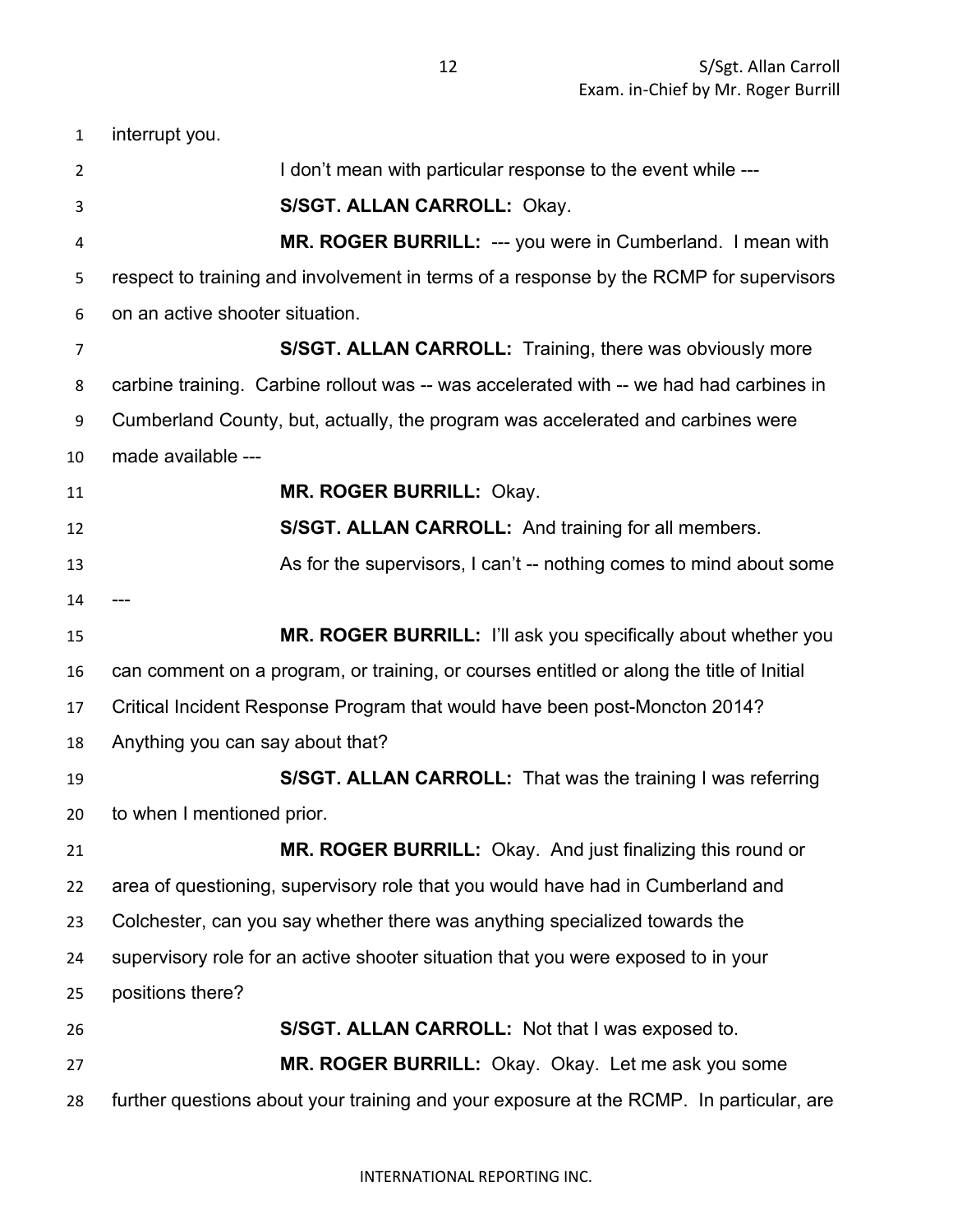you able to comment on any specific training you might have had with respect to the CIIDS program, which we've been exploring here over the past number of weeks, i.e., that is the Computer Integrated Information and Dispatching System. Would you have had exposure to training in that regard? **S/SGT. ALLAN CARROLL:** I was never trained on CIIDS. I know it's existence, --- **MR. ROGER BURRILL:** M'hm. **S/SGT. ALLAN CARROLL:** --- I know it's there, but I don't know how to use it. **MR. ROGER BURRILL:** I understand. Would you be, in a supervisory position, have been aware of any training programs for those under your charge at that time with respect to the CIIDS programming? **S/SGT. ALLAN CARROLL:** I'm going to -- no, I can't -- I don't know if the team leaders were -- had CIIDS training. I know -- I think the admin assistants were. **MR. ROGER BURRILL:** Right. **S/SGT. ALLAN CARROLL:** And dispatchers obviously learned CIIDS, but I -- yeah. And then the admin assistants were, but --- **MR. ROGER BURRILL:** Yeah. **S/SGT. ALLAN CARROLL:** --- the members themselves were not involved in the dispatching. **MR. ROGER BURRILL:** I understand. And I want to be fair to you. I'm just wondering if there's any protocols, or designs, or programming with respect to assisting supervisors in being able to train those under their charge with respect to the CIIDS program? **S/SGT. ALLAN CARROLL:** I'm not aware of any. **MR. ROGER BURRILL:** Okay. Tell me about the CAD logging system. Similarly, I'll ask you, is there any training program for supervisors to assist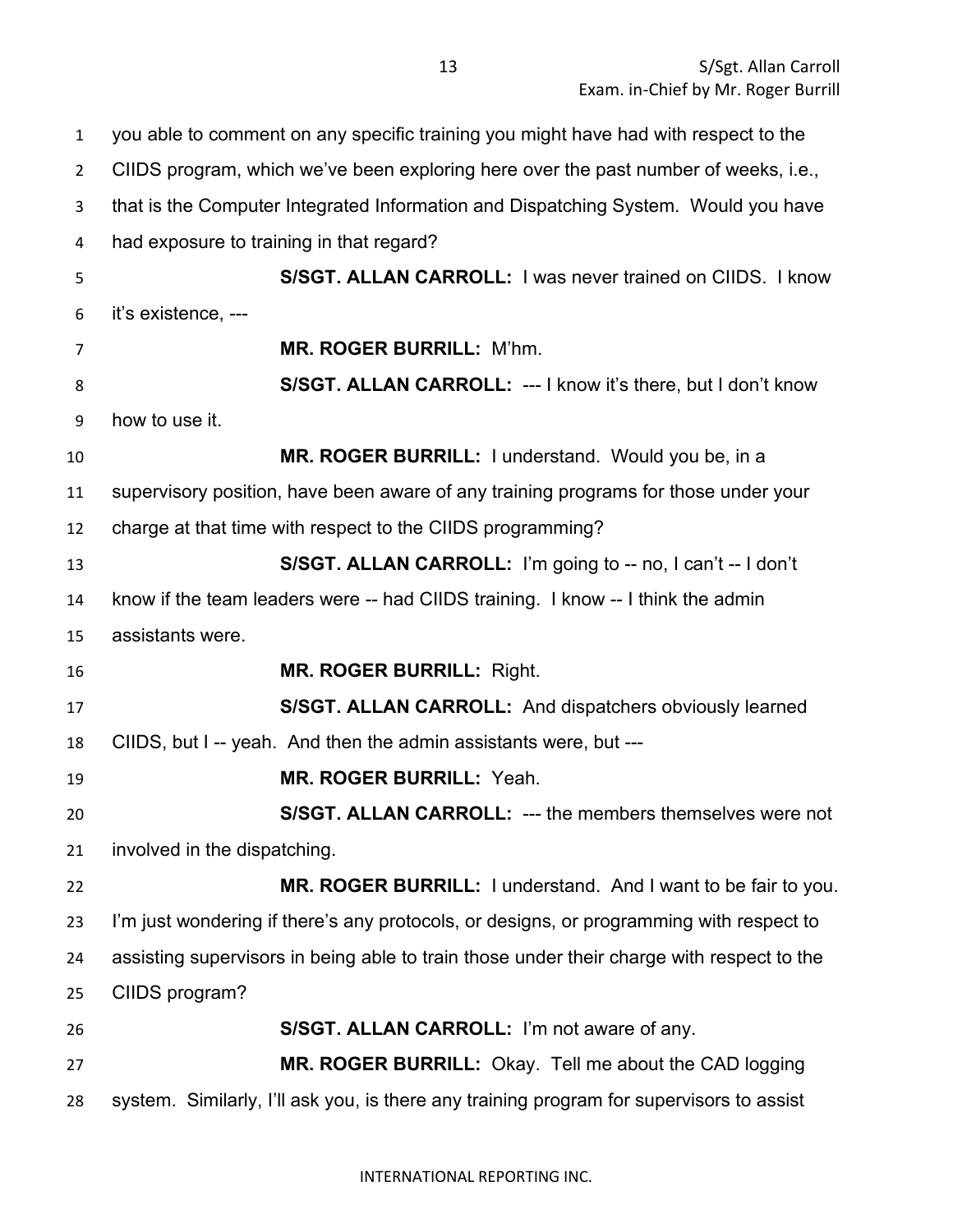those under their charge with respect to the CAD logging system? **S/SGT. ALLAN CARROLL:** I don't believe so. **MR. ROGER BURRILL:** Okay. **S/SGT. ALLAN CARROLL:** Members log in, log in comes on their mobile workstation, they come on shift, --- **MR. ROGER BURRILL:** Right. **S/SGT. ALLAN CARROLL:** --- and they log in. **MR. ROGER BURRILL:** Very good. **S/SGT. ALLAN CARROLL:** All the members are trained to do that. **MR. ROGER BURRILL:** Right. And I'm going to ask you a final question in this area with respect to the mobile workstation that you just touched on, that MWS, and its functionality. Would supervisors be trained in the mobile workstation's functionality? **S/SGT. ALLAN CARROLL:** Yeah, the frontline supervisors, they were all very adept with it. The Ops NCOs --- **MR. ROGER BURRILL:** M'hm. **S/SGT. ALLAN CARROLL:** --- had a good working knowledge of it. I struggled with it, --- **MR. ROGER BURRILL:** As --- **S/SGT. ALLAN CARROLL:** --- personally. **MR. ROGER BURRILL:** Yeah, I understand. And we'll get to that a little later. With respect to the commanding role that you would have had in both Cumberland and Colchester, would you have had some insight in terms of what training would be available to those working under your charge for the MWS? **S/SGT. ALLAN CARROLL:** For the MWS, members, I don't think there was a specific training course, ---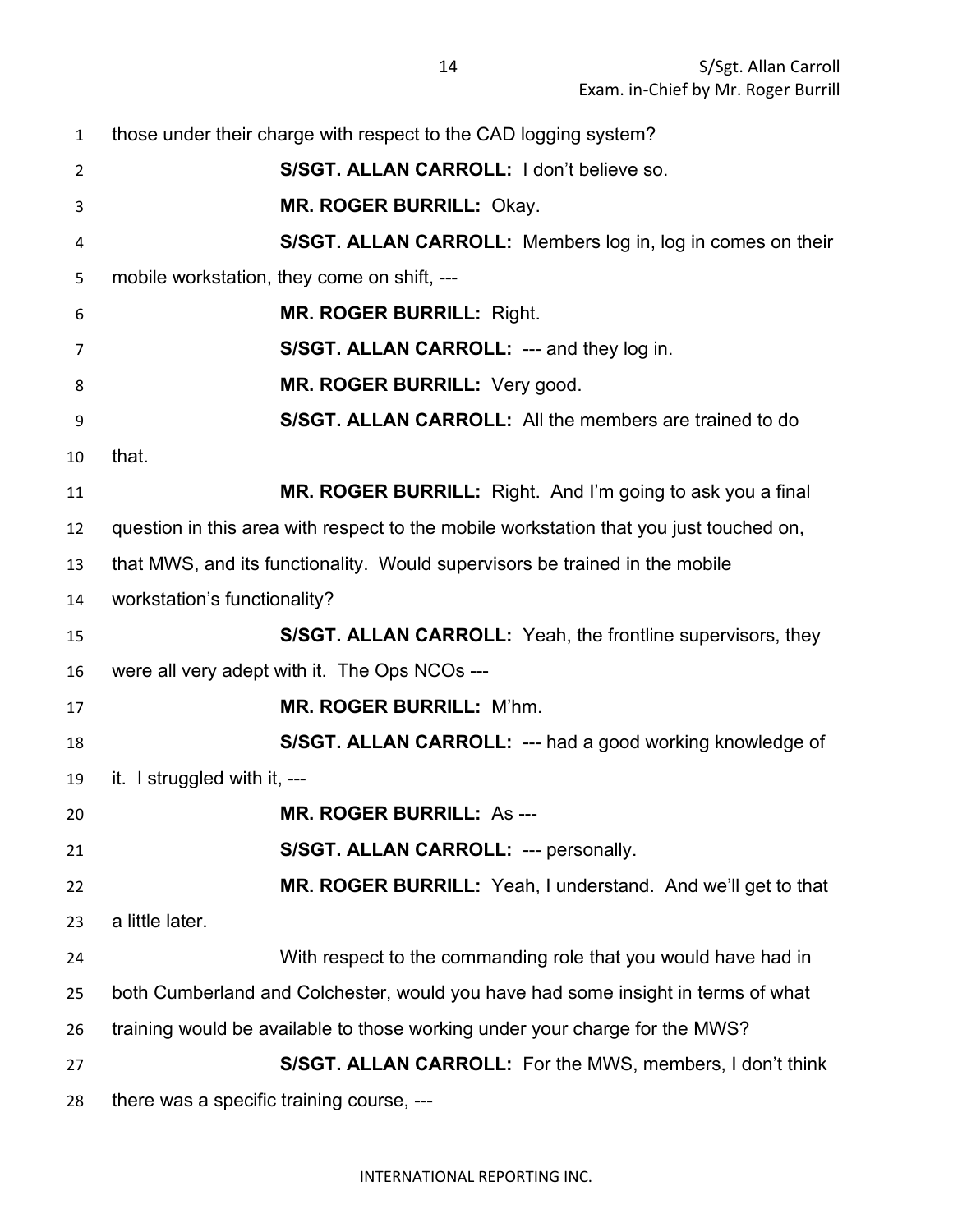**MR. ROGER BURRILL:** Okay. **S/SGT. ALLAN CARROLL:** --- that I'm aware of. **MR. ROGER BURRILL:** Okay. **S/SGT. ALLAN CARROLL:** Members were -- members were -- would be taught by people who initially learned it and you'd come on to shift, or if somebody came out of Metro or some place and transferred to the area that didn't use the MWS, they would be taught, a hands-on teaching of how to use the -- how to use -- how to log on to the MWS and how to work and operate it. **MR. ROGER BURRILL:** Excellent. Thank you for that answer. Let me ask you, as a supervisor, both in Cumberland and Colchester County, did you have any occasion or concern with respect to any of the training of people under your charge with respect to those three areas that I've discussed? CIIDS, CADs, and MWS? **S/SGT. ALLAN CARROLL:** No, it didn't seem to be -- it seemed to be --- **MR. ROGER BURRILL:** Okay. **S/SGT. ALLAN CARROLL:** --- working -- working well. **MR. ROGER BURRILL:** Very good. I'm going to continue on with a few more questions on training before we get into some more specific questions. In particular, in your supervisory role in Cumberland and Colchester County, would be you be aware of something called next of kin protocols? **S/SGT. ALLAN CARROLL:** We did next of kin notifications, --- **MR. ROGER BURRILL:** Yeah. **S/SGT. ALLAN CARROLL:** --- the specific protocols, had I read them over, I'm sure there's something in policy, but I personally didn't read them over. **MR. ROGER BURRILL:** Okay. Okay. All right. Very good. Thank you. I'm going to ask you a few questions with respect to April 18<sup>th</sup> and 28 19<sup>th</sup> 2020 with respect to the structure of command in Northeast Nova, because it's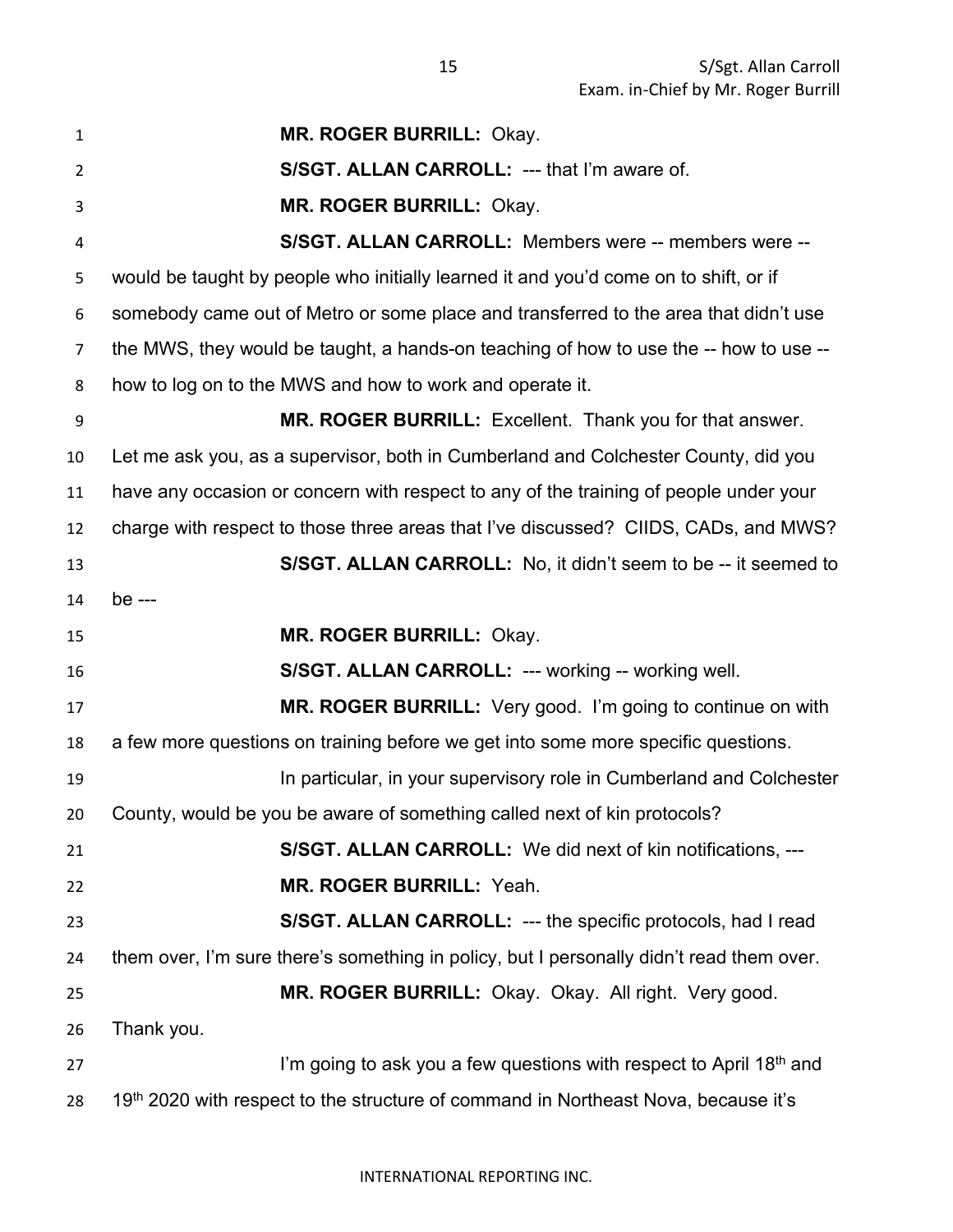been a struggle for me, I must admit, to try to have people and their role with respect to the structure of command. But am I correct to say, and I think we determined that you were the Colchester District Commander in charge of Bible Hill, Tatamagouche, and Stewiacke Detachments? Is that right? **S/SGT. ALLAN CARROLL:** That is correct. **MR. ROGER BURRILL:** All right. And S/Sgt Addie MacCallum, you're familiar with him? **S/SGT. ALLAN CARROLL:** Yes. **MR. ROGER BURRILL:** And am I right to say that he was the District Advisory Non-Commissioned Officer, the DANCO, one of two for Northeast Nova who oversees or oversaw six counties in Northeast Nova? Does that sound right to you, Staff Sergeant? **S/SGT. ALLAN CARROLL:** That was his role at the time. Addie wasn't -- he was a District Commander in Pictou County and because of a vacancy at the DANCO level, or an upper level, Addie assumed the role of DANCO. **MR. ROGER BURRILL:** Okay. And you're familiar with S/Sgt Steve Halliday, and he was the Acting Operations Officer for Northeast Nova in April of 2020? **S/SGT. ALLAN CARROLL:** Yes. Very familiar with Steve. We have a long history together and he was one of my negotiators. **MR. ROGER BURRILL:** Okay. And finally, you're familiar with Supt Archie Thompson? **S/SGT. ALLAN CARROLL:** Yes. Archie --- **MR. ROGER BURRILL:** He was the district policing officer for Northeast Nova in April of 2020? **S/SGT. ALLAN CARROLL:** Yeah, yes, he was. Archie had transferred in. I forget exactly when he came in from a posting in Newfoundland. **MR. ROGER BURRILL:** Okay. So in terms of hierarchal structure,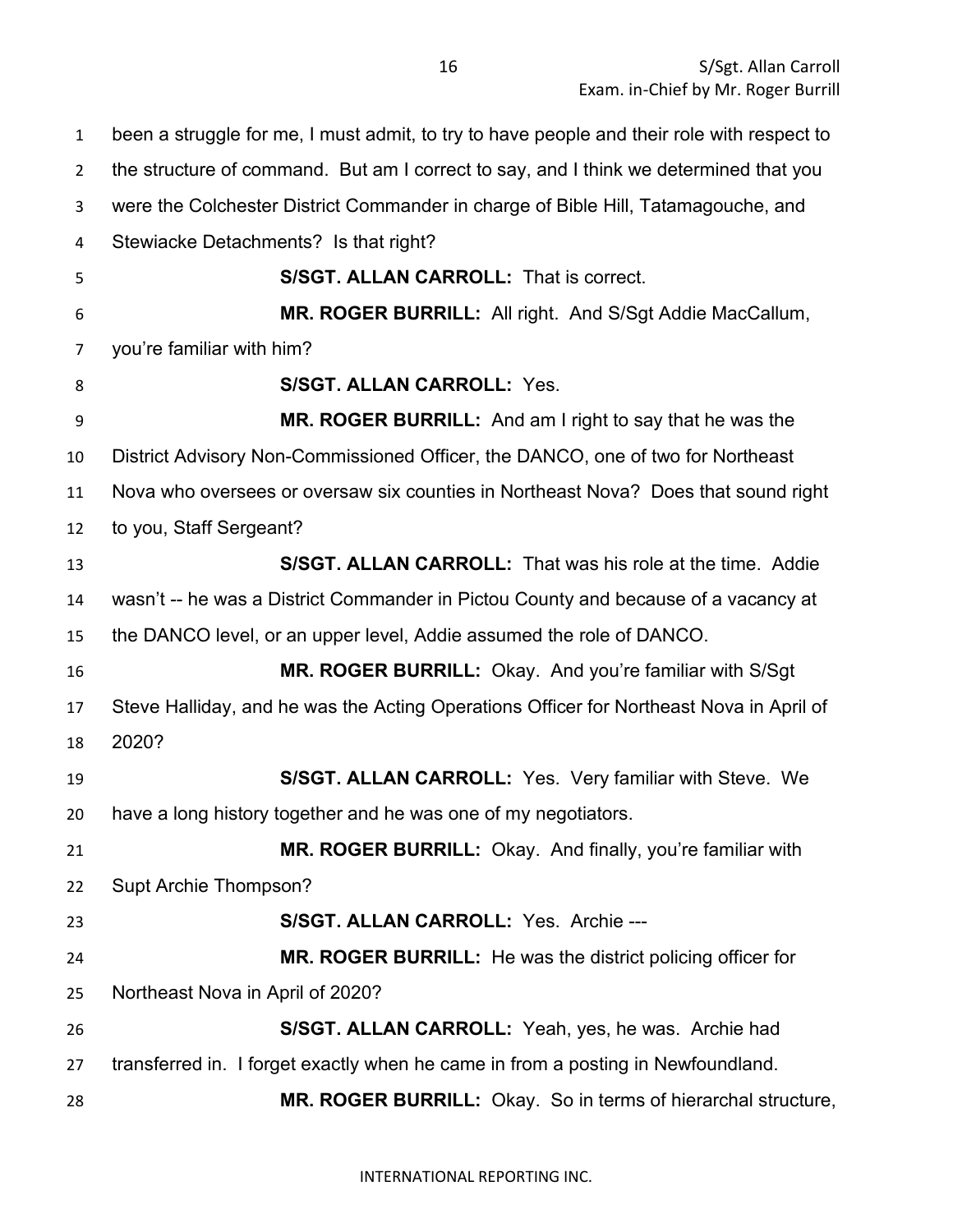if I can put it crassly that way, can you tell us who has the responsibility, from the highest to the lowest amongst the four of those people named? Or is it possible even to do that?

 **S/SGT. ALLAN CARROLL:** Well Archie would be the District Policing Officer. He was in charge of the district. Under Archie was the Operations Inspector or Operations Officer, who would take -- any big files, he would be up there working or taking care of it, guiding, directing. And the two DANCOs would come out and take over their roles and they would provide direct guidance and assistance to each of their respective -- the northern -- north and south areas of the district of Northeast Nova. **MR. ROGER BURRILL:** And then you would be the next in line in terms of --- **S/SGT. ALLAN CARROLL:** And then what each of the DANCOs, the DANCO in northern -- in our area, in this area of Northeast Nova, he would provide guidance to all of the staff sergeants and ranking people in his six or seven areas. Two sergeants in Millbrook and Indian Brook, a staff sergeant in Enfield, Pictou, Cumberland, Colchester. We would report up to the Northeast Nova, to our DANCO. **MR. ROGER BURRILL:** Okay. Very good. So on April 18<sup>th</sup> and 19<sup>th</sup>, when you were engaged in your responsibilities as the Commander for Cumberland District, am I right to say that you were present at both the detachment and at the Command Post over some periods of time during the incident? **S/SGT. ALLAN CARROLL:** I'd just make one correction. **MR. ROGER BURRILL:** Yes. **S/SGT. ALLAN CARROLL:** You said Cumberland District. Colchester District? **MR. ROGER BURRILL:** Forgive me. That's what I meant. **S/SGT. ALLAN CARROLL:** No problem. Yeah, I know what you meant, but ---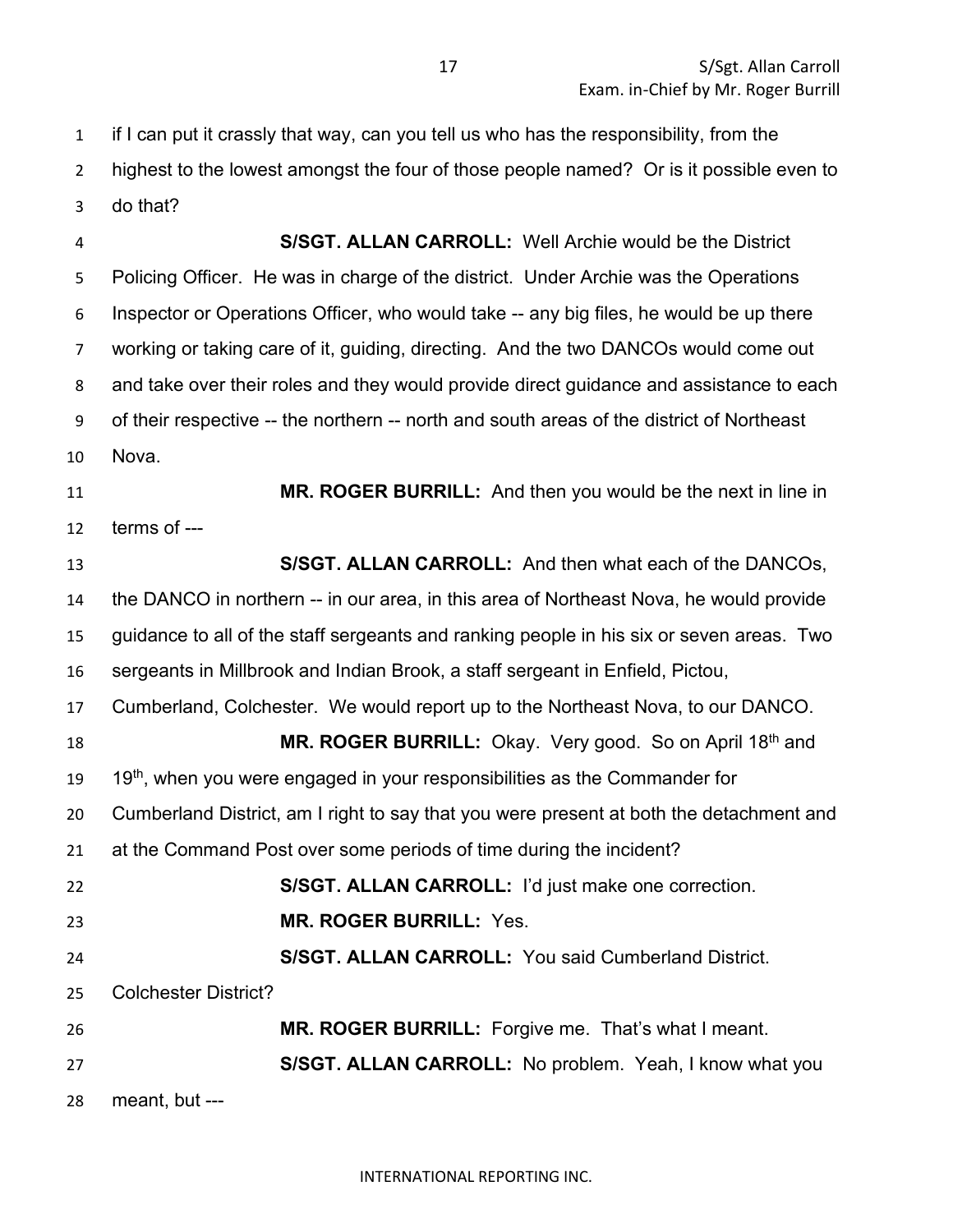| $\mathbf{1}$   | <b>MR. ROGER BURRILL: Yeah.</b>                                                                        |
|----------------|--------------------------------------------------------------------------------------------------------|
| $\overline{2}$ | S/SGT. ALLAN CARROLL: --- just to clarify.                                                             |
| 3              | MR. ROGER BURRILL: Of course.                                                                          |
| 4              | S/SGT. ALLAN CARROLL: Yes, I would have been at the                                                    |
| 5              | detachment ---                                                                                         |
| 6              | <b>MR. ROGER BURRILL: All right.</b>                                                                   |
| 7              | S/SGT. ALLAN CARROLL: --- and also out of the Command Post.                                            |
| 8              | <b>MR. ROGER BURRILL:</b> S/Sgt Halliday was as well?                                                  |
| 9              | <b>S/SGT. ALLAN CARROLL: Yes.</b>                                                                      |
| 10             | MR. ROGER BURRILL: S/Sgt MacCallum was as well?                                                        |
| 11             | S/SGT. ALLAN CARROLL: Yes.                                                                             |
| 12             | MR. ROGER BURRILL: And Supt Thompson, was he there?                                                    |
| 13             | S/SGT. ALLAN CARROLL: No.                                                                              |
| 14             | MR. ROGER BURRILL: No. And did you yourself have a working                                             |
| 15             | knowledge of where Supt Thompson was?                                                                  |
| 16             | S/SGT. ALLAN CARROLL: Actually, I didn't.                                                              |
| 17             | MR. ROGER BURRILL: Okay. That was the responsibility of                                                |
| 18             | somebody else on your team in terms of connection to S/Sgt -- sorry, to Supt                           |
| 19             | Thompson?                                                                                              |
| 20             | S/SGT. ALLAN CARROLL: Either on occasion of if Supt                                                    |
| 21             | Thompson were away on vacation, or out of the province, S Halliday would assume that                   |
| 22             | role.                                                                                                  |
| 23             | MR. ROGER BURRILL: Okay. And I guess what I'm asking you,                                              |
| 24             | in a roundabout uncomfortable way is, any idea why Supt Thompson was not at the                        |
| 25             | Command Post and/or at the detachment on April 18 <sup>th</sup> and 19 <sup>th</sup> ? Do you have any |
| 26             | insight for us? Or not?                                                                                |
| 27             | S/SGT. ALLAN CARROLL: No, I don't.                                                                     |
| 28             | MR. ROGER BURRILL: Okay. Very good. All right. What I do                                               |

INTERNATIONAL REPORTING INC.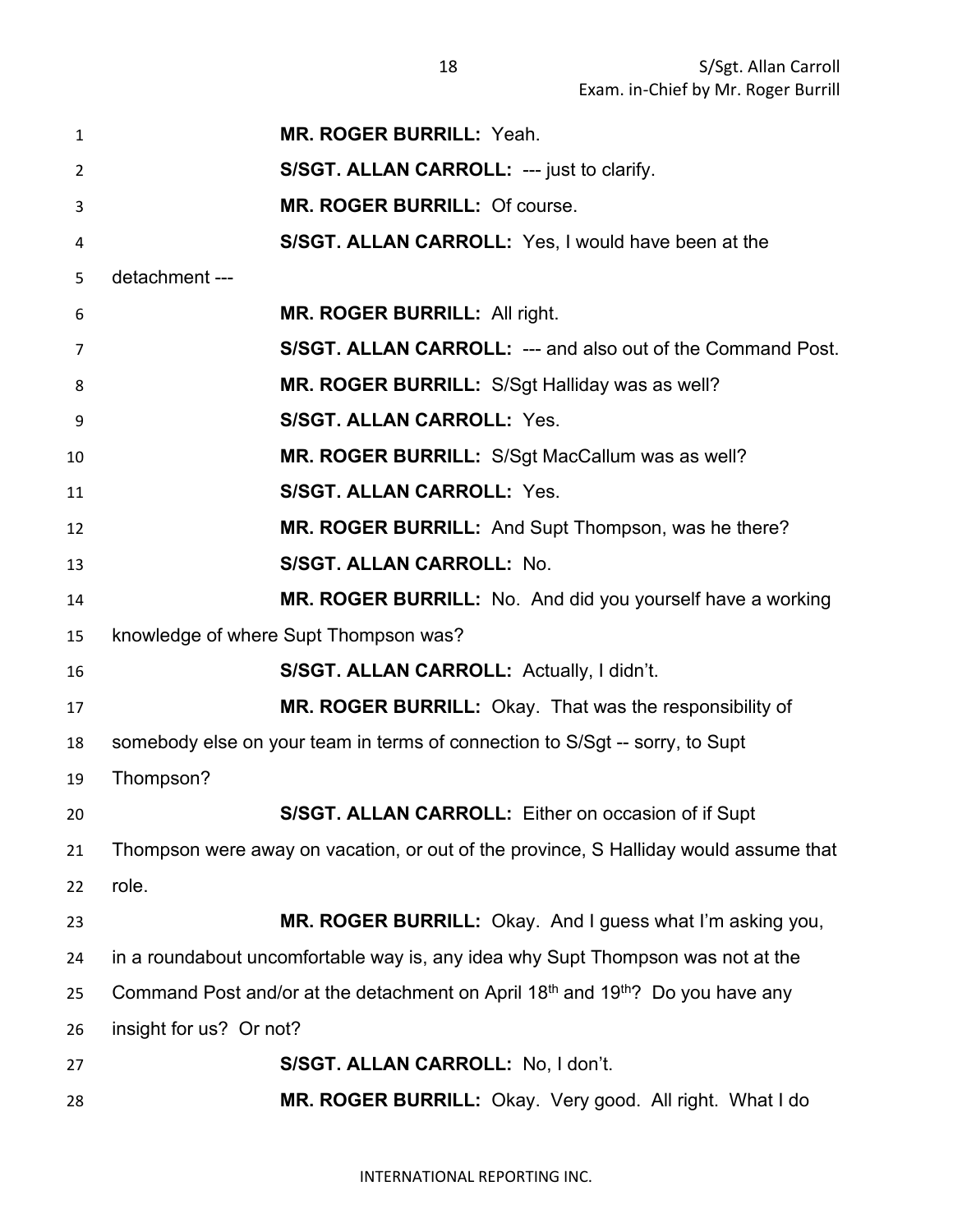propose at this stage, Staff Sergeant, is to move now to the actual incident and your involvement in it. And I'm going to use, as indicated, the document as a guidepost. I'm going to ask the registrar, Madam Registrar, to take us to page 39, paragraphs 91 and 92. And this will provide us some insight, Staff Sergeant, into what it is I'm proposing to ask you. Paragraph 91 is -- has been raised before you and before the parties here in the proceedings. Indicates that: "At 10:35:28...[the] OCC dispatch[er]...Jen MacCallum called S/Sgt. Carroll to advise him of the situation in Portapique." **I understand that you were at home at that time? S/SGT. ALLAN CARROLL:** I'm trying to -- I'm trying to enlarge that... **MR. ROGER BURRILL:** Oh. Oh, please, take your time to ensure you've got a chance to look at it. First line: "...10:35:28...OCC dispatch supervisor Jen MacCallum called S/Sgt. Carroll to advise him of the situation in Portapique. S/Sgt. Carroll informed Ms. MacCallum that he was aware of the situation." **S/SGT. ALLAN CARROLL:** Yeah. I'm not sure if I was home or -- I was probably still at home at that time. **MR. ROGER BURRILL:** I understand that at that time you had had no prior knowledge of the incident? **S/SGT. ALLAN CARROLL:** No, actually, I -- prior to that, I was -- I was at home on Saturday night watching a hockey game. My son, who is a member in Cumberland County, he called me quickly and advised and just said, "Dad, there's something going on in Cumberland -- in Colchester. We're all responding to a shooting incident."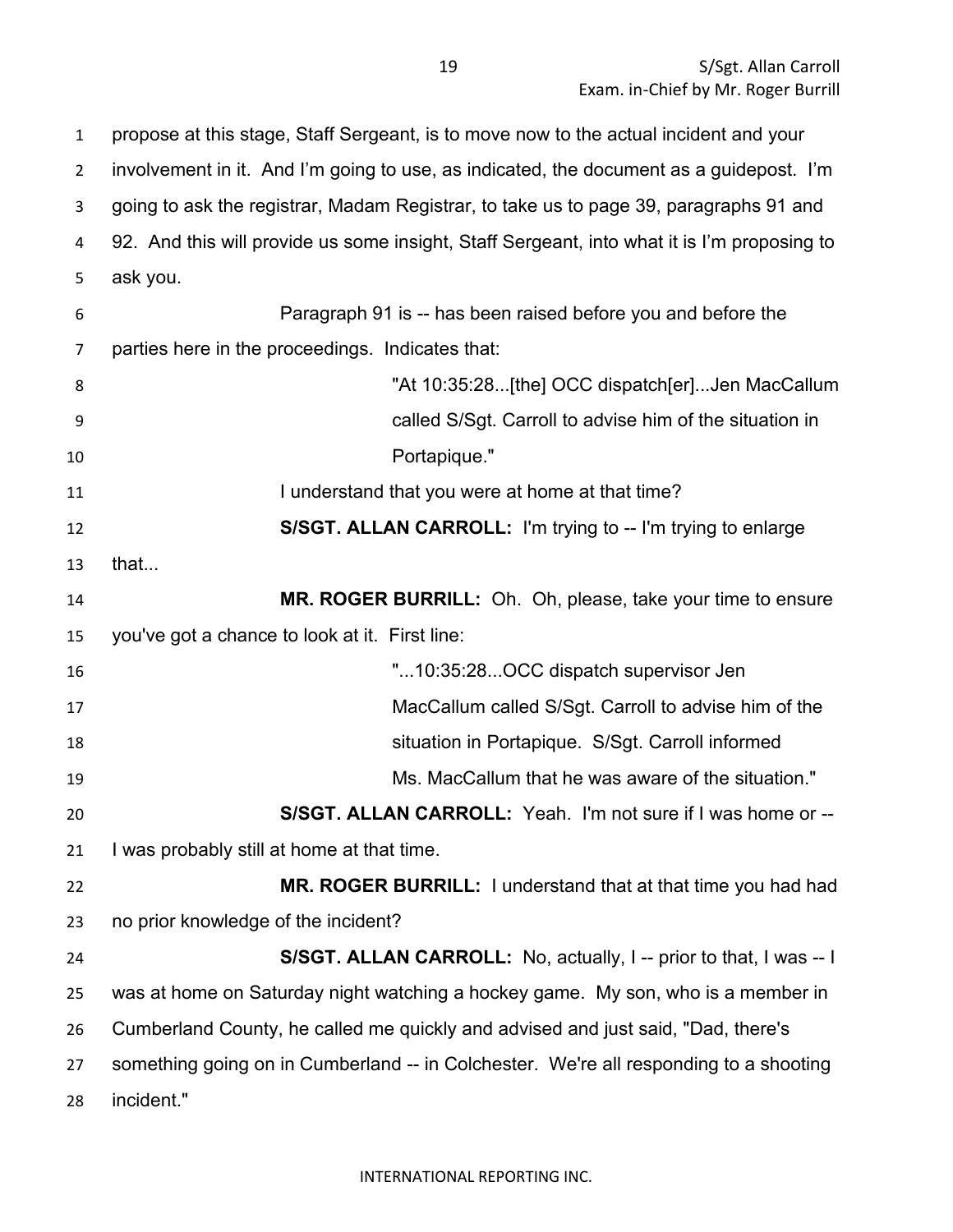| 1  | <b>MR. ROGER BURRILL: I see.</b>                                                       |
|----|----------------------------------------------------------------------------------------|
| 2  | S/SGT. ALLAN CARROLL: And ---                                                          |
| 3  | MR. ROGER BURRILL: So your son's name, just for the record, is                         |
| 4  | Jordan or Constable Jordan Carroll; is that right?                                     |
| 5  | S/SGT. ALLAN CARROLL: That is correct.                                                 |
| 6  | MR. ROGER BURRILL: All right. So you first received that                               |
| 7  | information from your son, Jordan, with respect to something going on?                 |
| 8  | S/SGT. ALLAN CARROLL: Yeah, something going on there. He                               |
| 9  | didn't have a lot of details, he was just responding with the other Cumberland members |
| 10 | to a -- to backup Colchester members.                                                  |
| 11 | <b>MR. ROGER BURRILL:</b> You had additional contact with members                      |
| 12 | of your team?                                                                          |
| 13 | S/SGT. ALLAN CARROLL: Shortly after, very shortly after I hung                         |
| 14 | up the phone from Jordan, I received a call from Sergeant Andy O'Brien, who advised of |
| 15 | the same thing. I believe he had been -- he had been called by Stuart Beselt, who was  |
| 16 | the team leader that night ---                                                         |
| 17 | <b>MR. ROGER BURRILL: Okay.</b>                                                        |
| 18 | <b>S/SGT. ALLAN CARROLL: --- and advised that "Something's</b>                         |
| 19 | going on in the county. We have a shooting. We're responding to a shooting situation.  |
| 20 | We" -- they didn't know much about it.                                                 |
| 21 | MR. ROGER BURRILL: Staff -- forgive me. Go ahead.                                      |
| 22 | S/SGT. ALLAN CARROLL: No, no.                                                          |
| 23 | MR. ROGER BURRILL: All right. Sergeant Andy O'Brien was your                           |
| 24 | OPS NCO for Colchester District; am I right?                                           |
| 25 | S/SGT. ALLAN CARROLL: Yes, he was.                                                     |
| 26 | MR. ROGER BURRILL: Right. So I can understand how it was                               |
| 27 | that he would be informing you as the District Commander of what was going on.         |
| 28 | S/SGT. ALLAN CARROLL: Yeah.                                                            |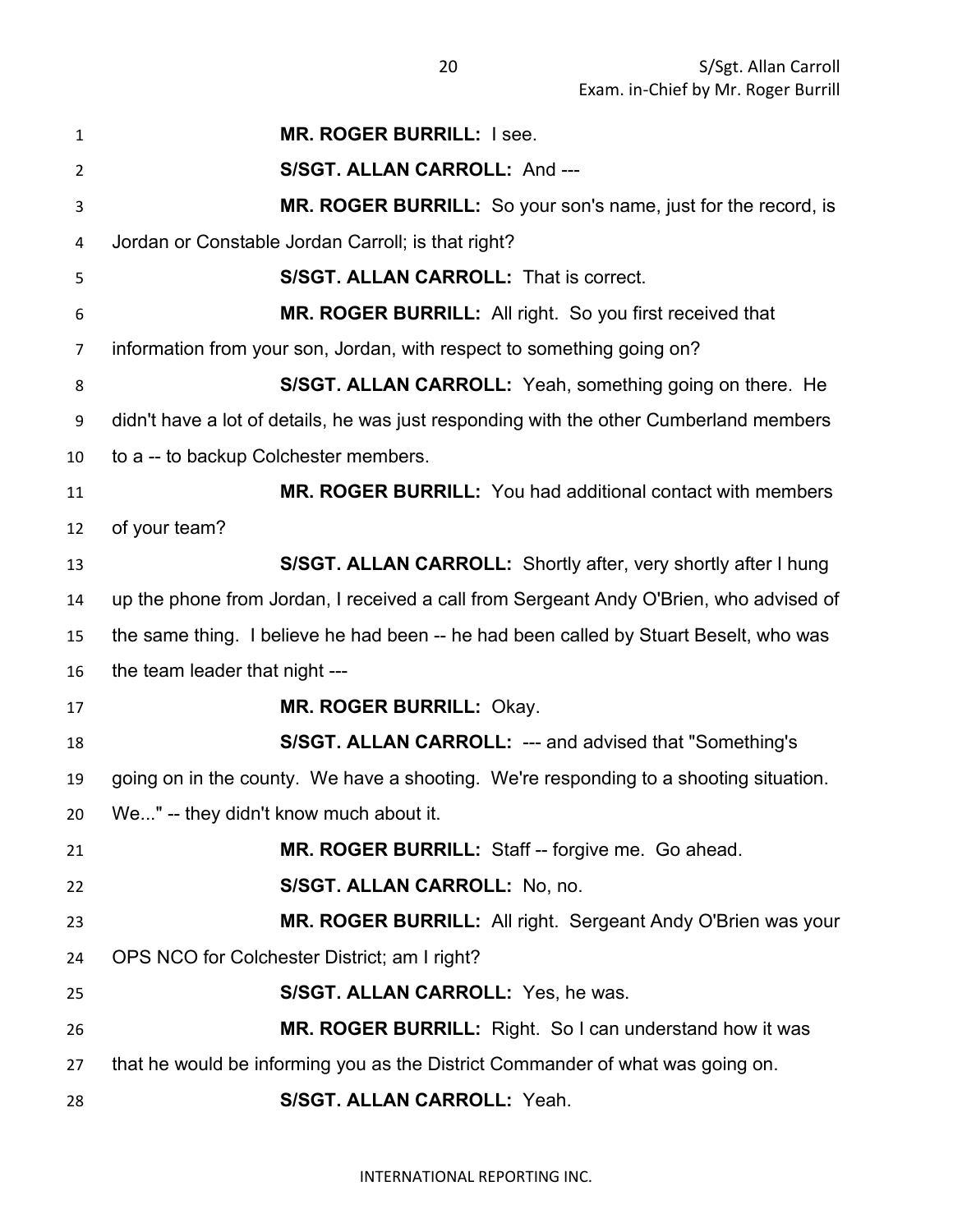S/Sgt. Allan Carroll Exam. in-Chief by Mr. Roger Burrill

 **MR. ROGER BURRILL:** I'm a little interested in how Jordan's line of hierarchy would be involved. Why was it that he is contacting you? **S/SGT. ALLAN CARROLL:** He just -- he's my son. He knew I was in charge of the district. He said, "Hey Dad, you probably want to know about this." **MR. ROGER BURRILL:** Okay. So -- yeah. **S/SGT. ALLAN CARROLL:** That was all, just... **MR. ROGER BURRILL:** That sounds more of a personal engagement as opposed to a professional line of response. Would that be an accurate characterisation of it, Staff Sergeant? **S/SGT. ALLAN CARROLL:** It wouldn't be a professional line. It was personal. No, he knows I'm in charge of the district, he knows I'm involved in Operations and I want to know what's going on in my district. **MR. ROGER BURRILL:** Okay. **S/SGT. ALLAN CARROLL:** So he was ahead of the -- ahead of the game. Actually, Stuart calling Andy was quite quickly. OCC would have -- OCC usually would have called either myself. I would have gotten a call from the Risk Manager or Sergeant O'Brien, would have -- would have gotten a call from the Risk Manger saying, "Something -- something's going on." You got to -- you to know that. **MR. ROGER BURRILL:** Yeah. I understand that you spoke with Jen MacCallum, the Dispatch Supervisor; does that sound correct? **S/SGT. ALLAN CARROLL:** Yes, I did receive a call from Jen. I received a -- I spoke to Jen a couple of times that evening. The initial call you're referring to at 10:35, I can't recall if I was at my house or -- if I was still at home or if I was at the office. I know there were -- there were a couple of calls in there I believe. **MR. ROGER BURRILL:** Okay. Let's move to paragraph 92, then, Staff Sergeant, so it's moving along here in terms of the chronology. "According to S/Sgt. Carroll, Sgt. O'Brien advised that he had consumed 'a couple glasses of wine' and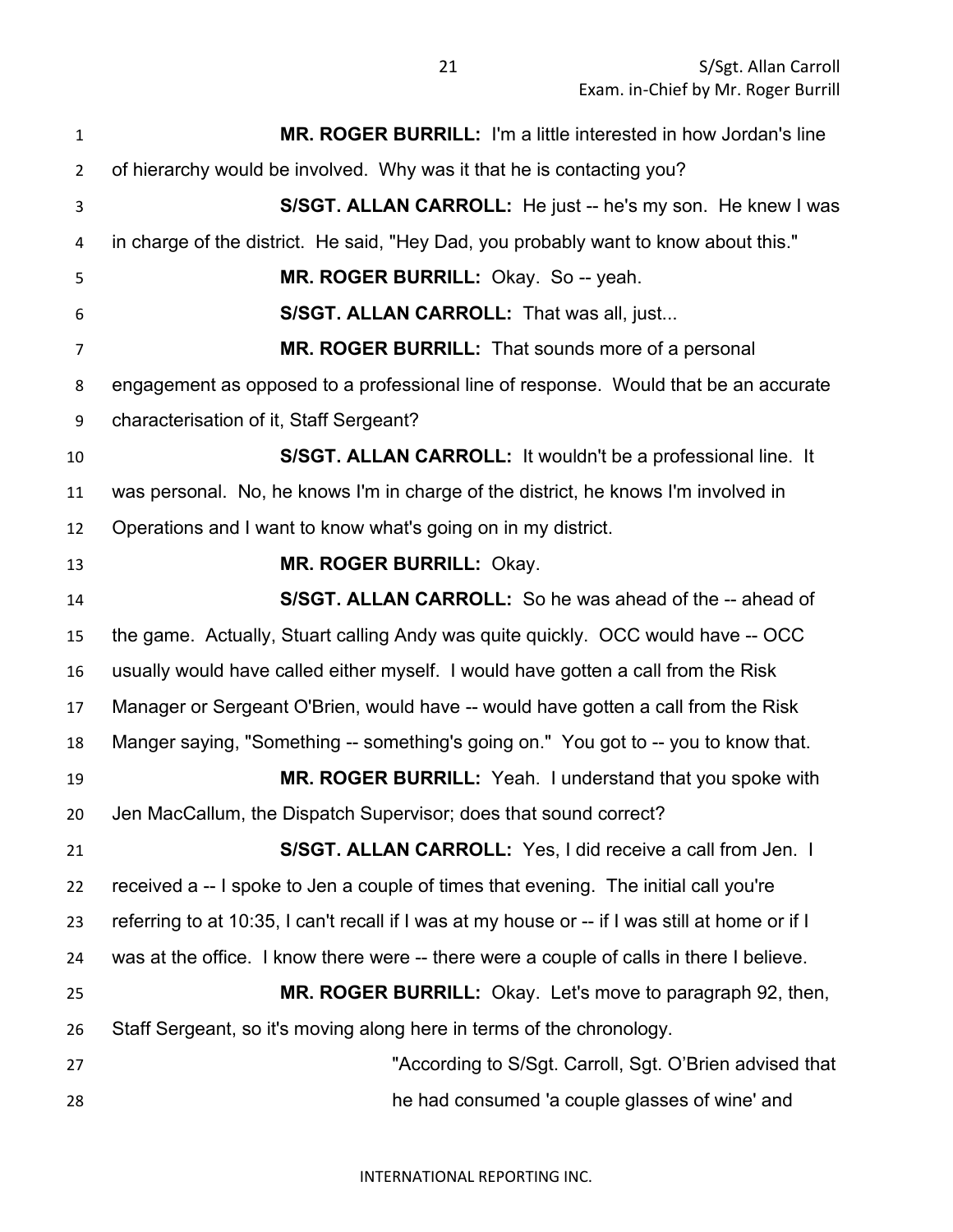22 S/Sgt. Allan Carroll Exam. in-Chief by Mr. Roger Burrill

| $\mathbf{1}$   | would therefore be unable to attend the office.                                          |
|----------------|------------------------------------------------------------------------------------------|
| $\overline{2}$ | S/Sgt. Carroll advised that he would gear up and                                         |
| 3              | attend the office. S/Sgt"                                                                |
| 4              | S/SGT. ALLAN CARROLL: No, I was ---                                                      |
| 5              | <b>MR. ROGER BURRILL:</b>                                                                |
| 6              | "Carroll was en route to the Bible Hilldetachment                                        |
| 7              | at the time that he was contacted by Jen                                                 |
| 8              | MacCallum.""                                                                             |
| 9              | Which is referred to earlier in the paragraph 91.                                        |
| 10             | Can you make any comment with respect to that, Staff Sergeant?                           |
| 11             | S/SGT. ALLAN CARROLL: Yeah, that would have been the                                     |
| 12             | second phone call when Andy -- second phone call from Andy. The first call was just      |
| 13             | saying, "We have a situation. Stuart told me we have a situation at Portapique, and      |
| 14             | there's been some shooting." And then at that time, at the second call, Andy had more    |
| 15             | information to provide me that there was somebody -- somebody had been shot at on a      |
| 16             | deck -- on somebody's deck, I believe. He knew more and the seriousness -- the           |
| 17             | situation was more serious.                                                              |
| 18             | At that time, he advised that, I thought he said a couple of glasses                     |
| 19             | of wine, he had a couple of drinks that night, and he felt uncomfortable going to the -- |
| 20             | totally not intoxicated, but going to a scene of that magnitude, he didn't want anybody  |
| 21             | smelling the alcohol off his breath and he didn't want that to become an issue.          |
| 22             | MR. ROGER BURRILL: Okay. And did that present a problem for                              |
| 23             | you at all, Staff Sergeant, at this point?                                               |
| 24             | S/SGT. ALLAN CARROLL: Not overly. 1-- Andy was very, very                                |
| 25             | calm, cool, collected, and there was no issues with what he was telling me. And I said,  |
| 26             | "Okay, I'll go out and I'll try to respond."                                             |
| 27             | MR. ROGER BURRILL: Okay. And what did you discern, then, at                              |
| 28             | that point, from your point of view, about what the role of Sergeant O'Brien would be    |

#### INTERNATIONAL REPORTING INC.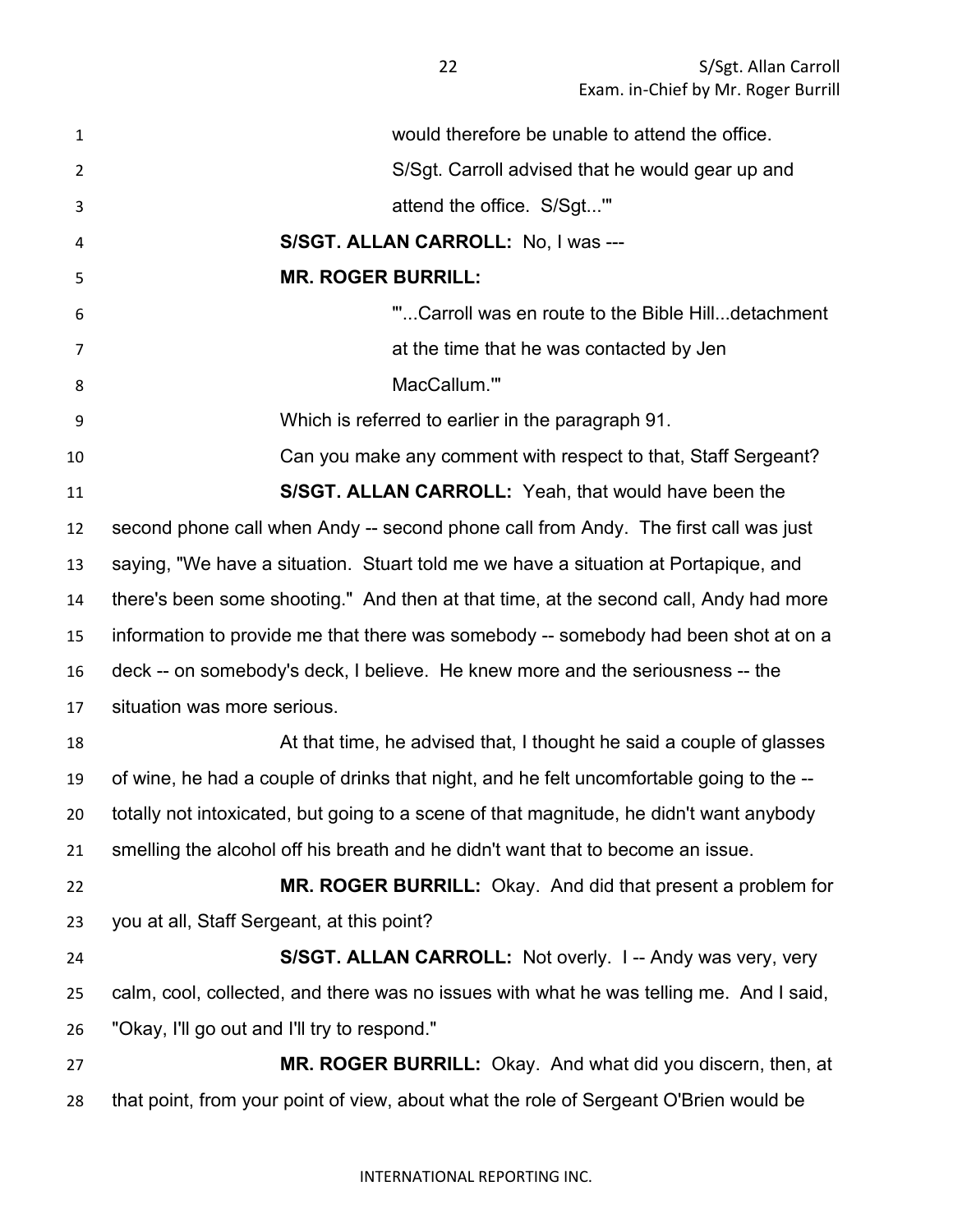given his disclosure of consumption of a few glasses of wine? **S/SGT. ALLAN CARROLL:** That he wouldn't be taking any command decisions. He wouldn't be, you know, actively -- he wouldn't be out in uniform, he wouldn't be out on scene. **MR. ROGER BURRILL:** Okay. Did you provide any directive in your role as Commander to Andy O'Brien with respect to his involvement or his participation in this, I'm going to -- in this event, or this call? **S/SGT. ALLAN CARROLL:** No, I -- not that I -- not that I recall. I just said, "Okay, Andy, you can't come out. I'll go out." **MR. ROGER BURRILL:** Okay. And I know this is a hypothetical question, and as a result feel comfortable to say you're not comfortable responding, but if Andy O'Brien had been able to go out what would have been your role at that point? Would you have gone out? **S/SGT. ALLAN CARROLL:** Based on the situation we were dealing with, I would have said yes, I would have gone out. **MR. ROGER BURRILL:** All right. Thank you. Okay, I understand that you then, and this is an expression that I've learned from my involvement in this file, "geared up". Does that mean anything to you? **S/SGT. ALLAN CARROLL:** I was putting my uniform on, getting my equipment -- my equipment on. I --- **MR. ROGER BURRILL:** Okay. **S/SGT. ALLAN CARROLL:** --- dressed at home, drove to the office. And I do not store firearms at my house. All my -- all my hard body armour, my duty, my -- just my services, my duty body belt is at the office, so I had to go to the office to get that on. **MR. ROGER BURRILL:** All right. And did it take you long to go from your residence to the office? **S/SGT. ALLAN CARROLL:** I'm probably -- it's probably about a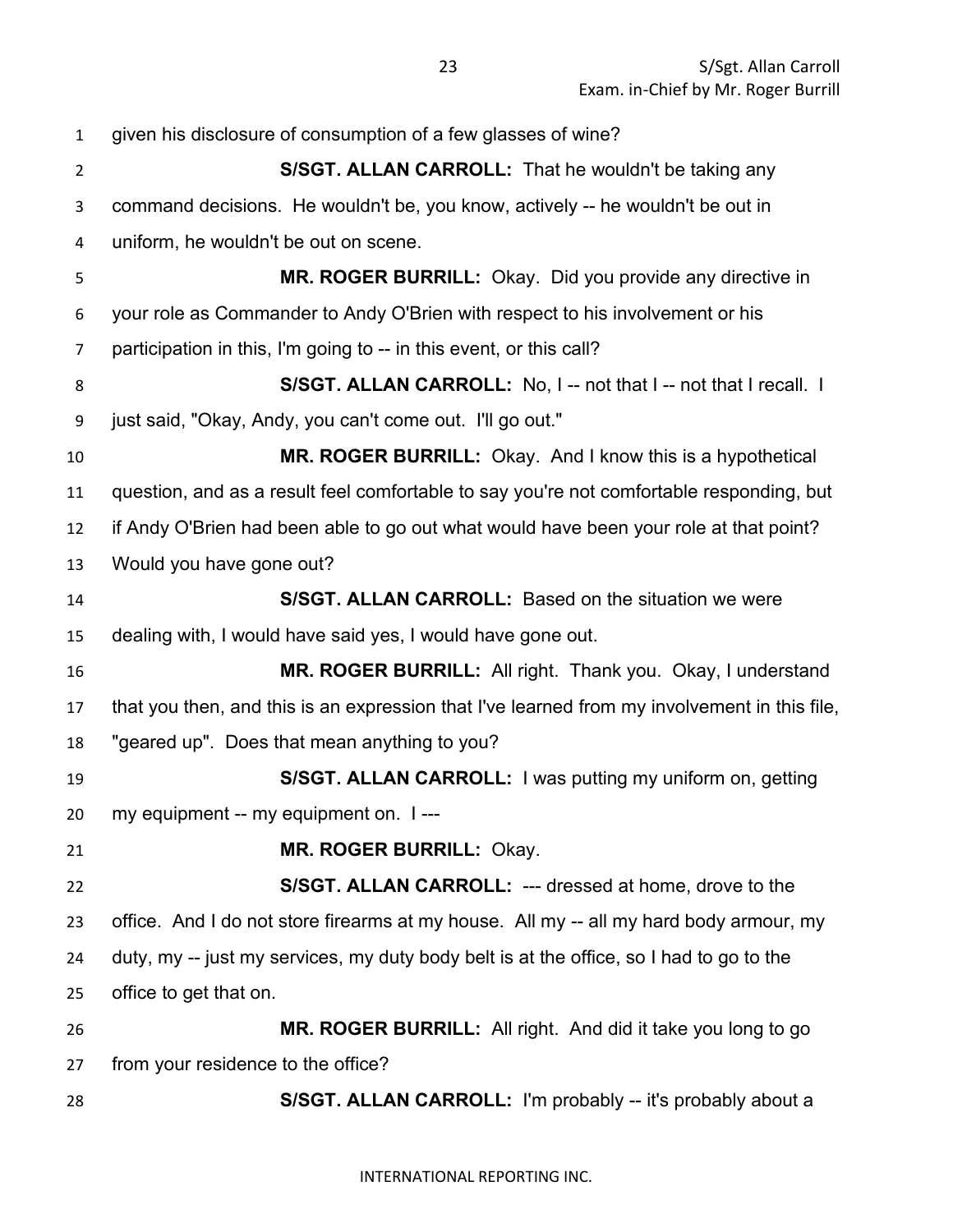10-minute or  $--$  **MR. ROGER BURRILL:** Sure. **S/SGT. ALLAN CARROLL:** --- 10-minutes at max to drive from one to the other. **MR. ROGER BURRILL:** And what type of information would you have been either receiving or monitoring during that call, or sorry, during that traverse to the office? **S/SGT. ALLAN CARROLL:** Well, I'd be in a private vehicle, so it would be whatever I had on the -- whatever I was getting on my cell phone. So there was no radio communication. **MR. ROGER BURRILL:** All right. Very good. **S/SGT. ALLAN CARROLL:** Prior to -- prior to leaving home, I was contacted when I was trying to get changed to go into the office, I was called by Jeff West. **MR. ROGER BURRILL:** Okay. **S/SGT. ALLAN CARROLL:** Jeff West told me that the ERT team had been set up. There is an incident going around Portapique and that there were -- he didn't have many details either, it was just in its infancy of what's going on, but they were on their way. He asked me to -- he asked me to secure two negotiators, to secure negotiators to join the Critical Incident Package. Said, "Okay, Jeff, I'll take care of it and I'll get back to you." So I -- at that time, I called Royce MacRae, gave Royce a quick heads-up of, well what I knew, which wasn't -- which was very little at that time, and he proceeded to get -- call another negotiator, called me back, and then I told Jeff -- I told him, I called him back, I called Jeff back and said, "We have two negotiators. They'll meet you on scene." **MR. ROGER BURRILL:** Okay. Now, that's something that I should explore a little bit more with you. It sounds to me at this stage that the CIC, Staff

Sergeant West, was engaging you in your role as the Crisis Negotiating Team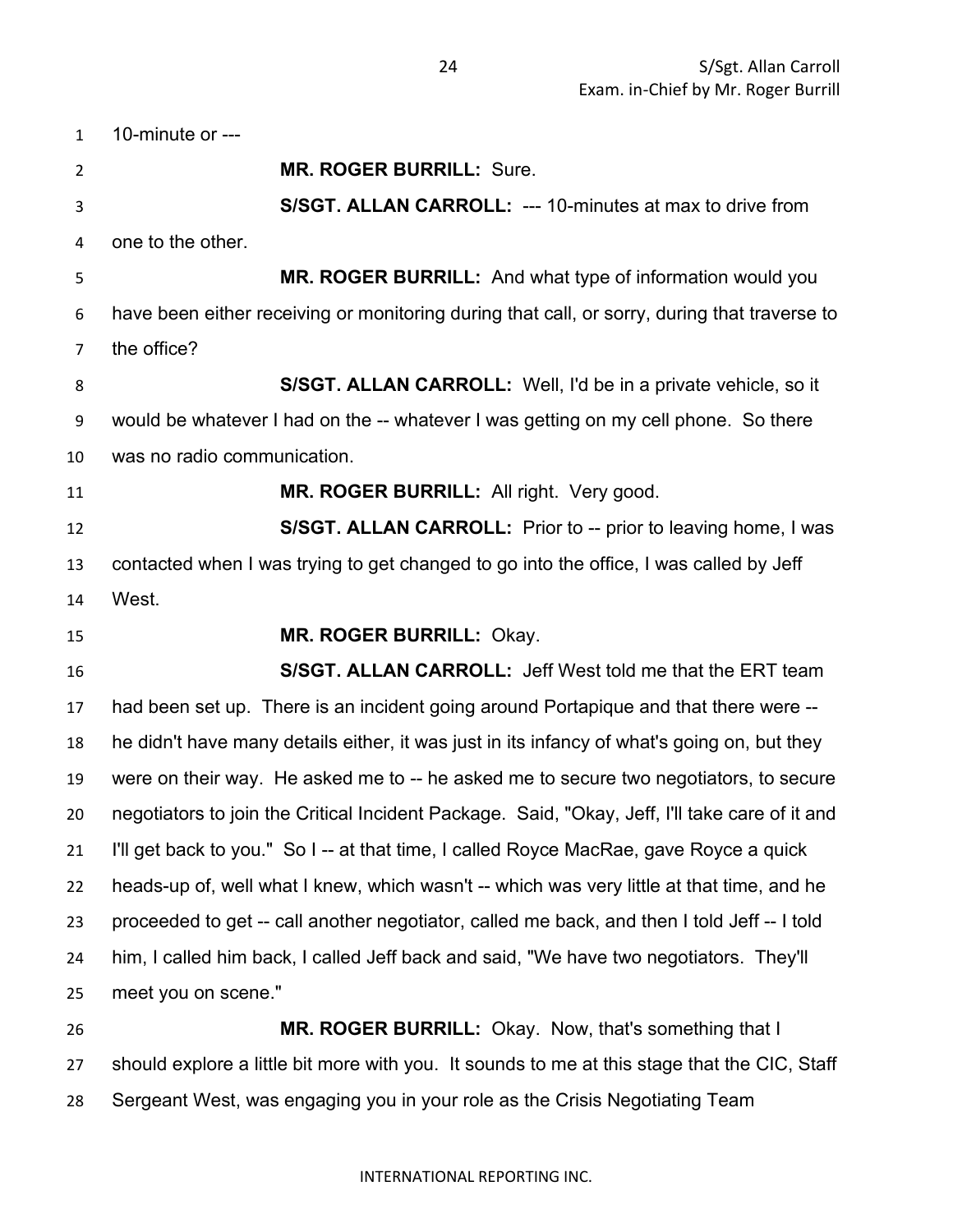**S/SGT. ALLAN CARROLL:** Yeah, that is correct. A little bit -- a little bit of both. I -- Jeff and I have done a number of incidents together, and he knew -- he knew I was in charge in Colchester. So he was calling to -- initially to secure the negotiators, but also, that I'm the District Commander, and letting me know what's going on as well. **MR. ROGER BURRILL:** Okay. So at that stage, and please correct me if I'm wrong, it sounds like you were almost wearing two hats as you were engaging in this incident, the Crisis Negotiating Team Coordinator and also the Colchester District Commander. **S/SGT. ALLAN CARROLL:** It was a very, a very short period of time wearing two hats. Once I turned it over to Royce, that -- I walked from away from the negotiating stuff. **MR. ROGER BURRILL:** Okay. **S/SGT. ALLAN CARROLL:** And I think the whole evening I might have seen Royce maybe two or three times, but in very short periods of time. **MR. ROGER BURRILL:** Okay. All right. In terms of your anticipation, when you're on your way to the detachment to gear up, what is it that you're expecting to see or do when you arrive at the detachment? **S/SGT. ALLAN CARROLL:** I expected to grab a vehicle and head out to the scene. **MR. ROGER BURRILL:** Okay. And "head out to the scene" -- at that point, I'm under the impression that there was no command post at that point, that the Critical Incident Commander had just been stood up, that the critical incident package had just been either engaged or soon to be engaged. Heading out to the scene at that point would have served what purpose, Staff Sergeant? Are you able to say?

**S/SGT. ALLAN CARROLL:** Just to be -- just to be out, I guess,

INTERNATIONAL REPORTING INC.

Coordinator. Does that sound accurate?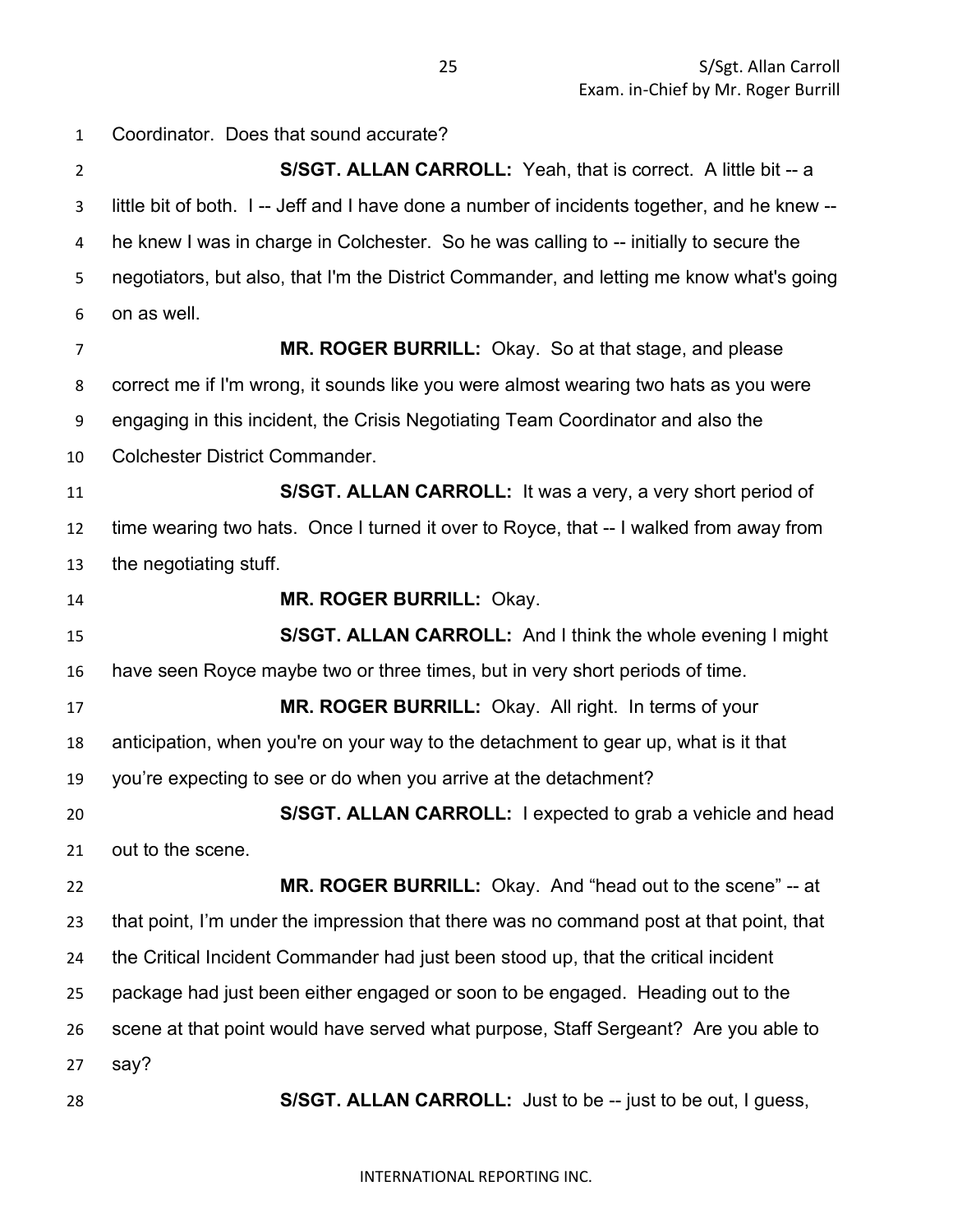supervision and some guidance, some help to the members on scene. **MR. ROGER BURRILL:** Okay. All right. So you attended to the detachment and I understand that you had a conversation with Jen MacCallum again. Am I right? **S/SGT. ALLAN CARROLL:** Yeah. There was a -- is that the 10:35 conversation? I can't recall if that's when she called, if I was still home at that time or if I had -- if I had moved on the detachment. There were -- I believe Jen's notes to be more detailed than mine. **MR. ROGER BURRILL:** Sure. Well, maybe what I'll do -- forgive me. I interrupted you, Staff Sergeant Carroll. But I'm going to direct your attention to paragraph 97 in the document that we've been using as a guidepost. And it says -- it's at page 41. This will just assist us in terms of locating times and places. Ninety-seven (97) indicates: "At 10:42:38 p.m., S/Sgt. Carroll received a call from Jen MacCallum informing him that S/Sgt. Craig Learning in Cumberland County requested a count of all Colchester RCMP cars to ensure none were missing." So I'm of the view that this paragraph gives us a sense that you received a second call or an additional call from Jen MacCullum with respect to a particular topic, that is, the count of Colchester police cars. Do you recall that? **S/SGT. ALLAN CARROLL:** I don't recall Jen making that request. **MR. ROGER BURRILL:** Okay. Maybe, then, you can tell us what you recall for purposes of clarifying the record. **S/SGT. ALLAN CARROLL:** I remember that request being -- a request like that being made from Staff Halliday at some point in time. **MR. ROGER BURRILL:** Okay.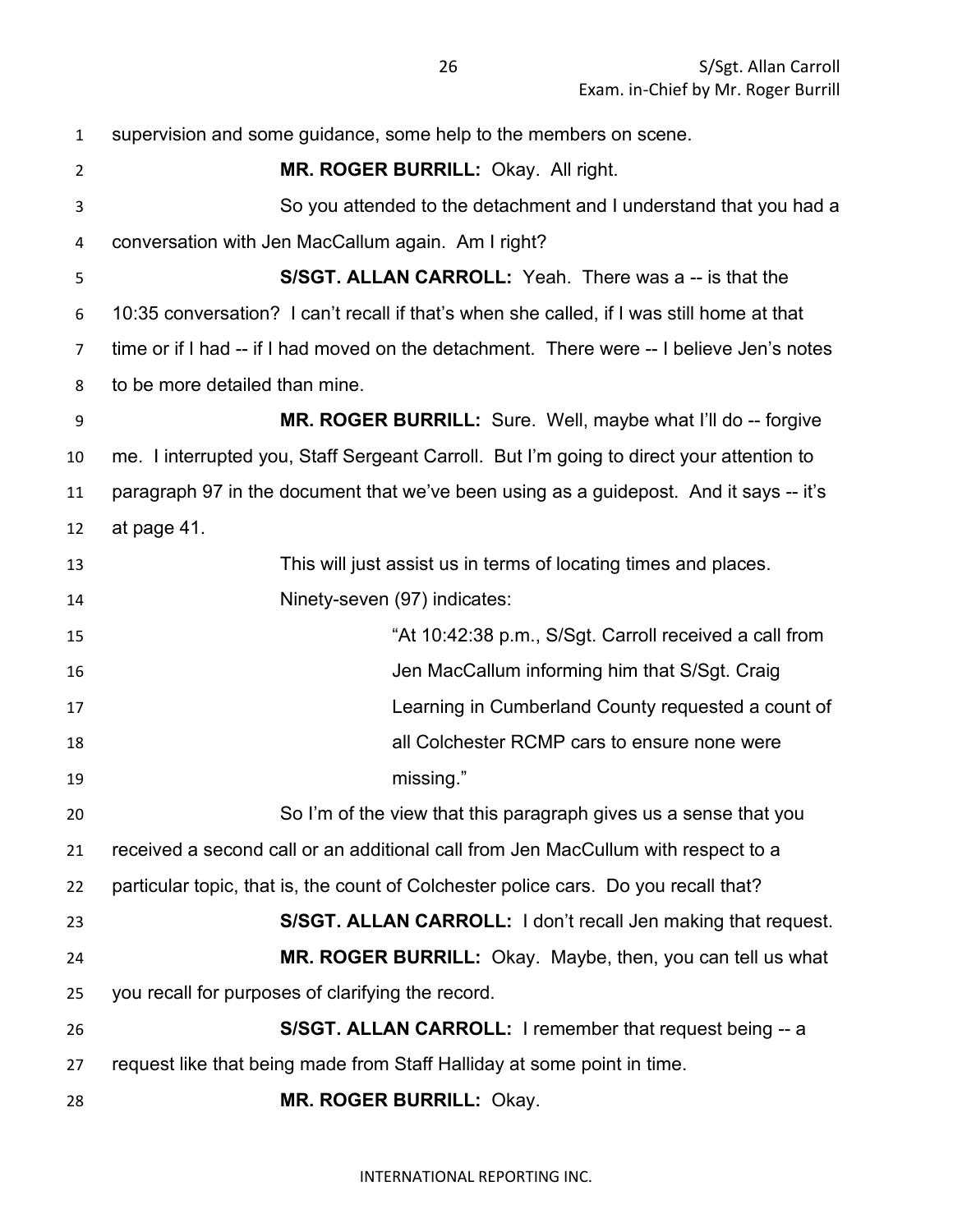| $\mathbf{1}$ | S/SGT. ALLAN CARROLL: Around that same time. I don't                                    |
|--------------|-----------------------------------------------------------------------------------------|
| 2            | remember exactly when the timeframe was ---                                             |
| 3            | MR. ROGER BURRILL: Okay.                                                                |
| 4            | S/SGT. ALLAN CARROLL: --- but I don't remember -- I don't                               |
| 5            | remember that coming from Craig Learning.                                               |
| 6            | MR. ROGER BURRILL: Right. But do you recall a Jen MacCallum                             |
| 7            | engagement?                                                                             |
| 8            | S/SGT. ALLAN CARROLL: No. Not -- not for that, I don't.                                 |
| 9            | MR. ROGER BURRILL: Okay. The issue of the Colchester cars, I                            |
| 10           | want to just explore that a little bit.                                                 |
| 11           | It looks like at least some request was made to you to discern                          |
| 12           | Colchester cars availability or whether they are accounted for. What would be the       |
| 13           | process, Staff Sergeant, for you going about doing that, and was there a protocol for   |
| 14           | this and can you give us some insight in that regard what you did?                      |
| 15           | S/SGT. ALLAN CARROLL: No. There -- there isn't a protocol that                          |
| 16           | I know of, and I didn't -- I didn't fully understand what was being requested of me.    |
| 17           | <b>MR. ROGER BURRILL: Yeah.</b>                                                         |
| 18           | S/SGT. ALLAN CARROLL: I thought -- it was my understanding                              |
| 19           | they were looking for where my cars are responding to the scene. That was my            |
| 20           | understanding. And so on, I knew we had a bunch of cars in the parking lot. Did I go    |
| 21           | check and see where every one of our vehicles was? No, I did not.                       |
| 22           | MR. ROGER BURRILL: Do you recall at any time indicating that                            |
| 23           | Colchester vehicles were accounted for to anybody?                                      |
| 24           | S/SGT. ALLAN CARROLL: Were accounted for with the four --                               |
| 25           | the four Colchester vehicles we had on scene at Portapique.                             |
| 26           | <b>MR. ROGER BURRILL: Yeah.</b>                                                         |
| 27           | S/SGT. ALLAN CARROLL: I may have responded, "Yeah, they're                              |
| 28           | down there". I knew four cars were down there, and that's -- that was the extent of it. |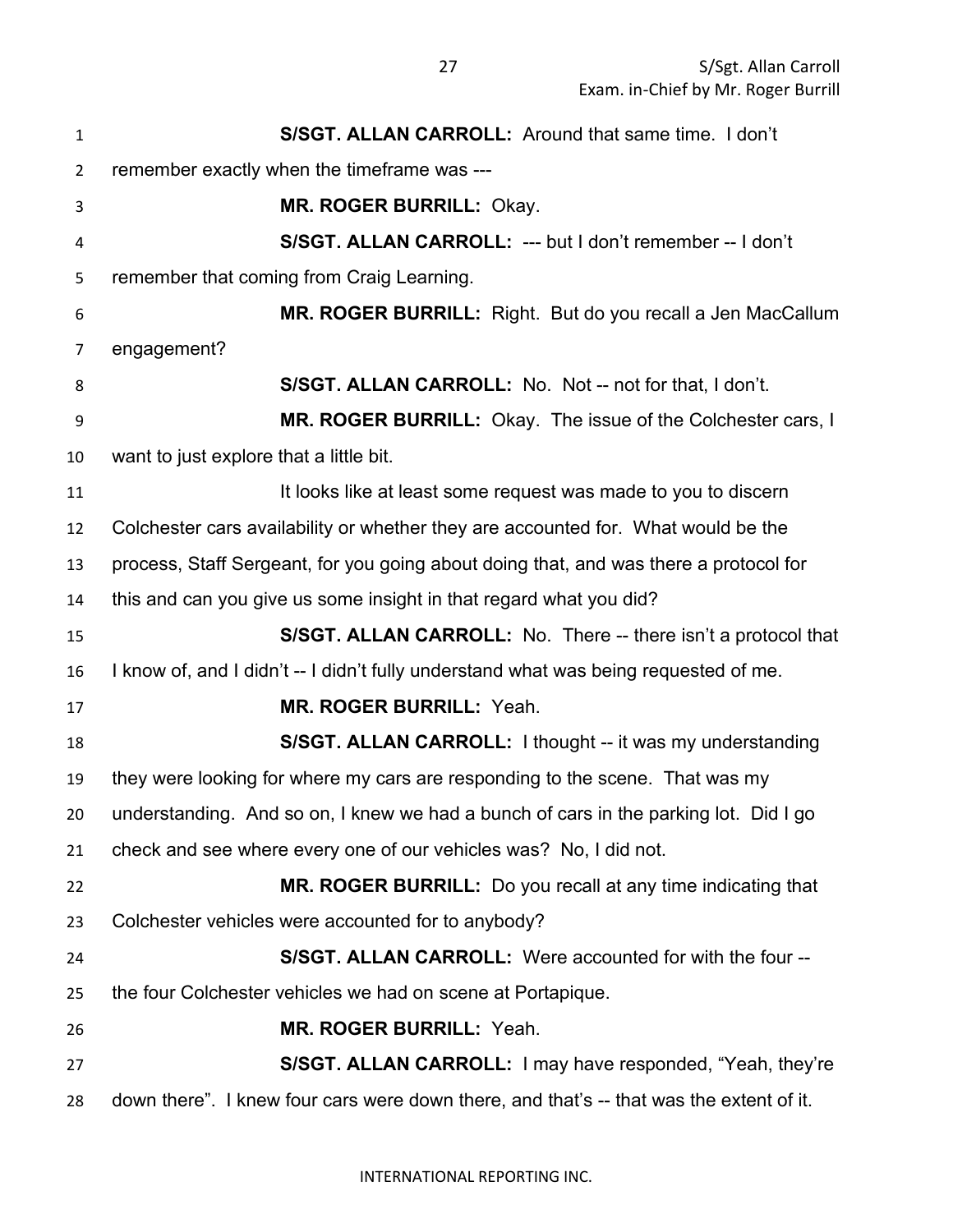**MR. ROGER BURRILL:** I see. And that would be on the basis of your knowledge from what -- what source? **S/SGT. ALLAN CARROLL:** Knowing that they all went down individually. **MR. ROGER BURRILL:** Yeah. Would there have been a technological or computerized way for you to make a follow-up or check with respect to the accounting for vehicles at that time? **S/SGT. ALLAN CARROLL:** There would have been -- not -- I mean, it's for the OCC knowing where they were, but vehicles would have logged out whatever shift went off, what vehicles were where. There would have been a couple of on-call members that would have taken cars home with them that night. **MR. ROGER BURRILL:** Yeah. I guess what I'm trying to get at here, Staff Sergeant, is if there was an early concern in this event to account for RCMP vehicles both in Colchester and Cumberland districts, what role would the District Commander have had in terms of trying to ascertain whether those vehicles were all able to be accounted for? **S/SGT. ALLAN CARROLL:** Basically, what -- you know, if there's a vehicle -- if -- there's a board saying where the cars are. Some of the cars may have been in a garage under repairs, just like were out of service. **MR. ROGER BURRILL:** Right. And at that time when this information is being discussed, are you in a position to feel comfortable with respect to accounting for the presence of all the vehicles within Colchester District? **S/SGT. ALLAN CARROLL:** I didn't realize -- I did not realize that was the request that was being made. **MR. ROGER BURRILL:** I see. Okay. So with respect to the request that was being made, what was your understanding? **S/SGT. ALLAN CARROLL:** To account for the four -- account for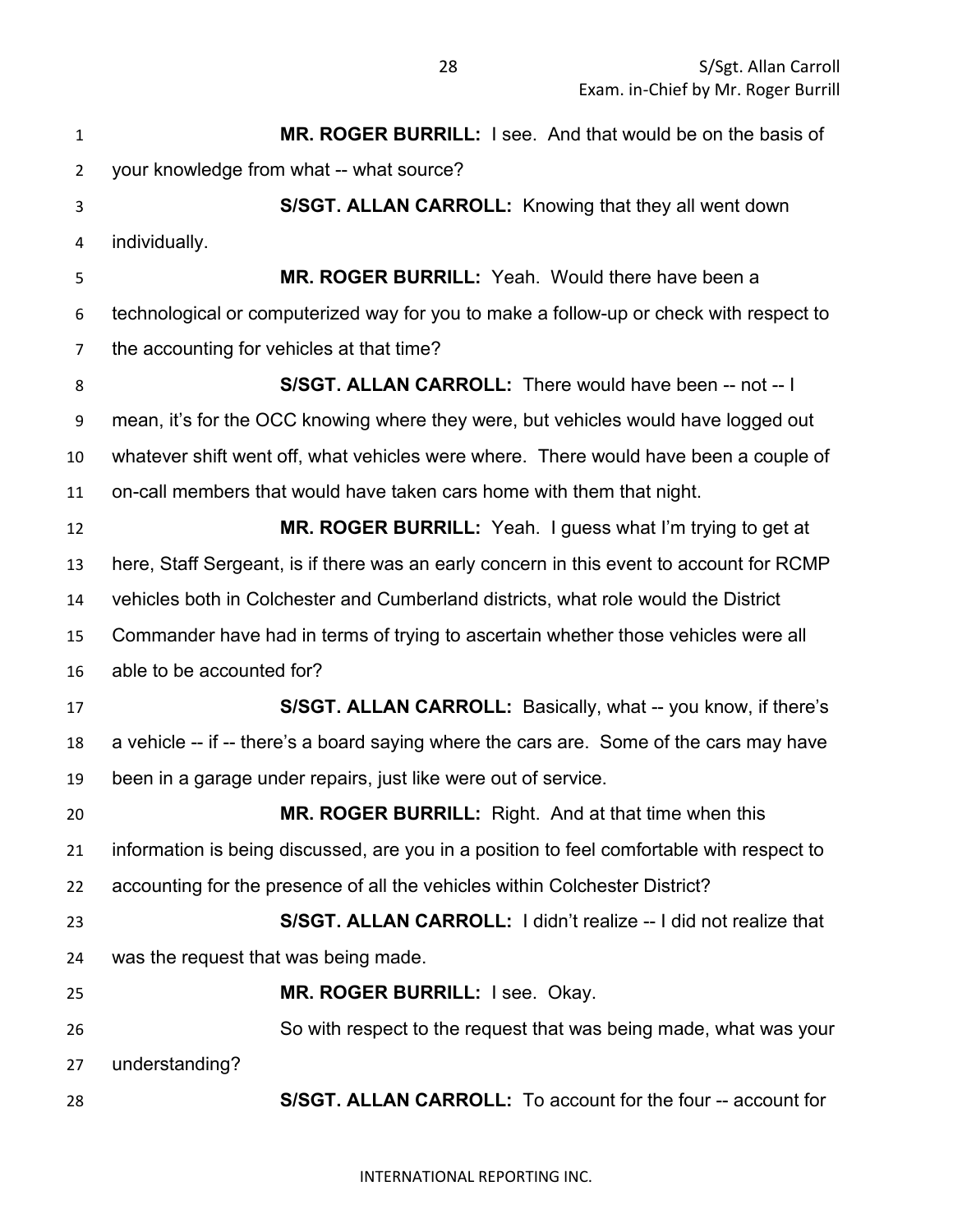| $\mathbf{1}$   | the vehicles that were on shift that night that were out there.                     |
|----------------|-------------------------------------------------------------------------------------|
| $\overline{2}$ | MR. ROGER BURRILL: I see. I see. So to account for the four                         |
| 3              | that you were aware were responding to Portapique, but you weren't aware that there |
| 4              | was anything broader than that with respect to any other vehicles.                  |
| 5              | S/SGT. ALLAN CARROLL: No. I didn't realize that was the -- that                     |
| 6              | was the nature of the -- of the request that I was getting.                         |
| $\overline{7}$ | MR. ROGER BURRILL: Okay. Very good.                                                 |
| 8              | Let's move on, then, if we can, to your role with respect to                        |
| 9              | containment efforts because I understand you partook in some role early on in April |
| 10             | 18th with respect to containment at the Portapique scene. Is that correct?          |
| 11             | S/SGT. ALLAN CARROLL: I'd -- yes, I had some involvement.                           |
| 12             | MR. ROGER BURRILL: Okay. Very good.                                                 |
| 13             | Then what I propose to do is I want to play for you a very brief                    |
| 14             | transmission from Constable Vicki Colford with respect to some information that she |
| 15             | had.                                                                                |
| 16             | Madam Registrar, this is the Colchester radio transcript and its                    |
| 17             | accompanying audio.                                                                 |
| 18             | I'm just going to play this for you, Staff Sergeant, and ask you to                 |
| 19             | make some comments on what you know, if anything, about this.                       |
| 20             | (AUDIO PLAYBACK)                                                                    |
| 21             | <b>MR. ROGER BURRILL:</b> So Staff Sergeant, you're familiar with                   |
| 22             | that voice. And who ---                                                             |
| 23             | S/SGT. ALLAN CARROLL: Yeah, I recognize the voice. Yes.                             |
| 24             | MR. ROGER BURRILL: Okay. And it has been presented                                  |
| 25             | throughout these proceedings as being the voice of Constable Vicki Colford.         |
| 26             | Do you have any difficulty with that?                                               |
| 27             | S/SGT. ALLAN CARROLL: No.                                                           |
| 28             | MR. ROGER BURRILL: No. And it's at 10:48:41, some very                              |
|                |                                                                                     |

INTERNATIONAL REPORTING INC.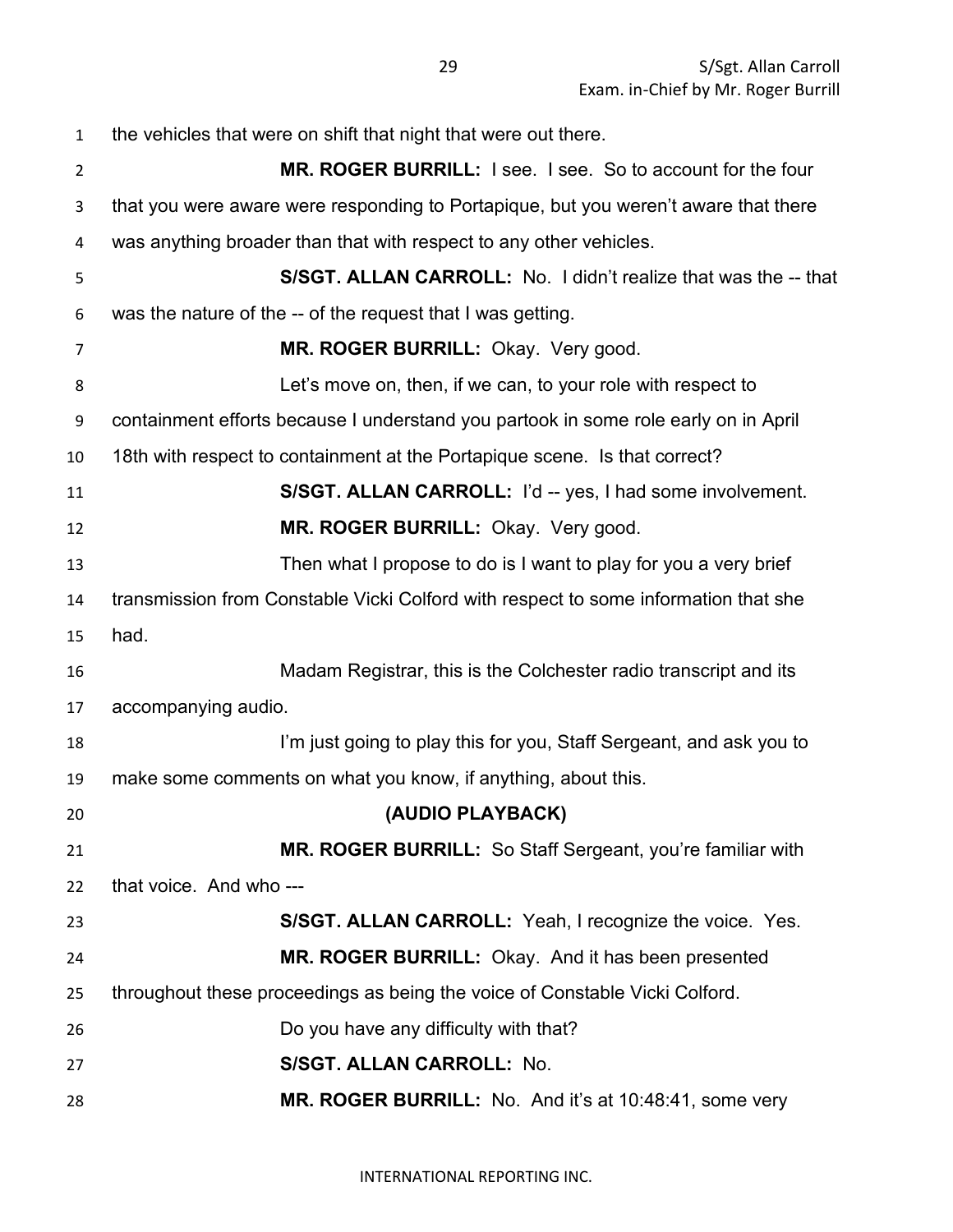significant information with respect to access and egress into and out of Portapique. 2 Are you able to tell us whether you heard that information? **S/SGT. ALLAN CARROLL:** I just heard it now. This is the first time I've heard that transcript -- or that recording. I never heard that before. **MR. ROGER BURRILL:** Okay. So I guess what I will ask you, is there any reason, perhaps, why it is that the District Commander didn't hear this information at this early stage in the proceeding? Can you give us some insight into that? **S/SGT. ALLAN CARROLL:** Not -- not in a room where there's a radio. Where -- I said I was at the office gearing up and there's no radio. There's no radio in that room. It could have been just I was walking from point A to point B in the office. In my office, I could have been on the phone. I could have been on the phone speaking with -- there was phone calls coming in. If I were doing that, I would have missed that conversation coming through by Vicki. **MR. ROGER BURRILL:** I see. But that conversation, then -- excuse me. Forgive me. That transmission as it goes out at 10:48:41, there would be other people other than the District Commander that would be in a position to hear that. Am I right? **S/SGT. ALLAN CARROLL:** I would have to assume so, yes. **MR. ROGER BURRILL:** Yeah. Okay. **All right.** Given the fact that this is the first time you've heard this today, does this strike you as being important information that might have been useful in terms of your role and your engagement on April 18th? **S/SGT. ALLAN CARROLL:** It sure would have. **MR. ROGER BURRILL:** Yeah. Okay. We'll move on, then, to continue and discuss further containment efforts. I'm going to direct you to the Colchester transcript involving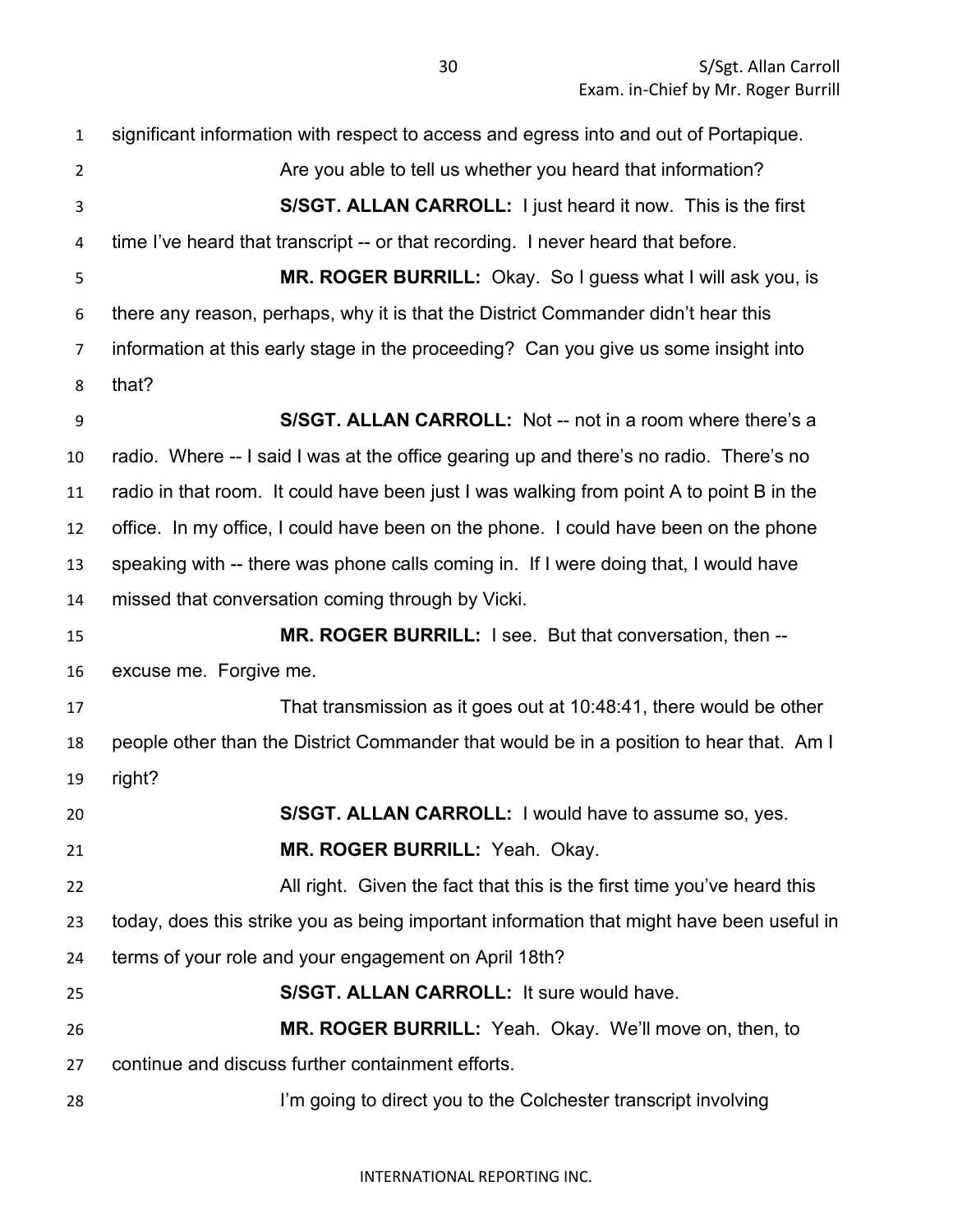| $\mathbf{1}$   | transmissions at around 11 p.m. on April 18th, and we're going to play the                 |
|----------------|--------------------------------------------------------------------------------------------|
| $\overline{2}$ | accompanying audio therein.                                                                |
| 3              | (AUDIO PLAYBACK)                                                                           |
| $\overline{4}$ | MR. ROGER BURRILL: So, Staff Sergeant Carroll, I'm trying to                               |
| 5              | get a sense of what's going on here in the sense that -- and this is reflected,            |
| 6              | Commissioners, also within the document at paragraph 120. But I'm getting the sense        |
| 7              | that 11 o'clock, 11:00:08, you're actively engaging in containment efforts; would that be  |
| 8              | a right sense on my part?                                                                  |
| 9              | S/SGT. ALLAN CARROLL: That was a -- yes, partially it was a                                |
| 10             | right sense. What happened was, if you go back prior to that, we're sitting at -- I'm at   |
| 11             | the office. I'm still trying to get ready to leave the office and doing what -- answering  |
| 12             | phone calls. I'm in my office -- or I hear Constable Carroll. He reaches out two or three  |
| 13             | times to the OCC and there's no answer. It's dead air space.                               |
| 14             | MR. ROGER BURRILL: M'hm.                                                                   |
| 15             | S/SGT. ALLAN CARROLL: So I got on the air and said, okay. I                                |
| 16             | answered, because, okay, somebody's going to answer, he's asking. And I said, "Okay,       |
| 17             | what's going on?" And so he shows me then that and we come in and then it's checking       |
| 18             | out who's got possessions and checking where some of the other guys are, at the same       |
| 19             | time as obviously it sounds like Patton and Merchant and Beselt are mobile on foot         |
| 20             | inside as well.                                                                            |
| 21             | MR. ROGER BURRILL: Right. I'm trying to ---                                                |
| 22             | S/SGT. ALLAN CARROLL: So, at that time, I knew the other cars                              |
| 23             | were coming in from Colchester -- or from Cumberland.                                      |
| 24             | MR. ROGER BURRILL: M'hm.                                                                   |
| 25             | S/SGT. ALLAN CARROLL: And 1-Bravo-2, I believe that was Jeff                               |
| 26             | Campbell, I recognize the voice, he was coming down, so we're just getting a backup for    |
| 27             | -- basically a backup at Five Islands [sic] Road for Constable Carroll to see what they're |
| 28             | dealing with there.                                                                        |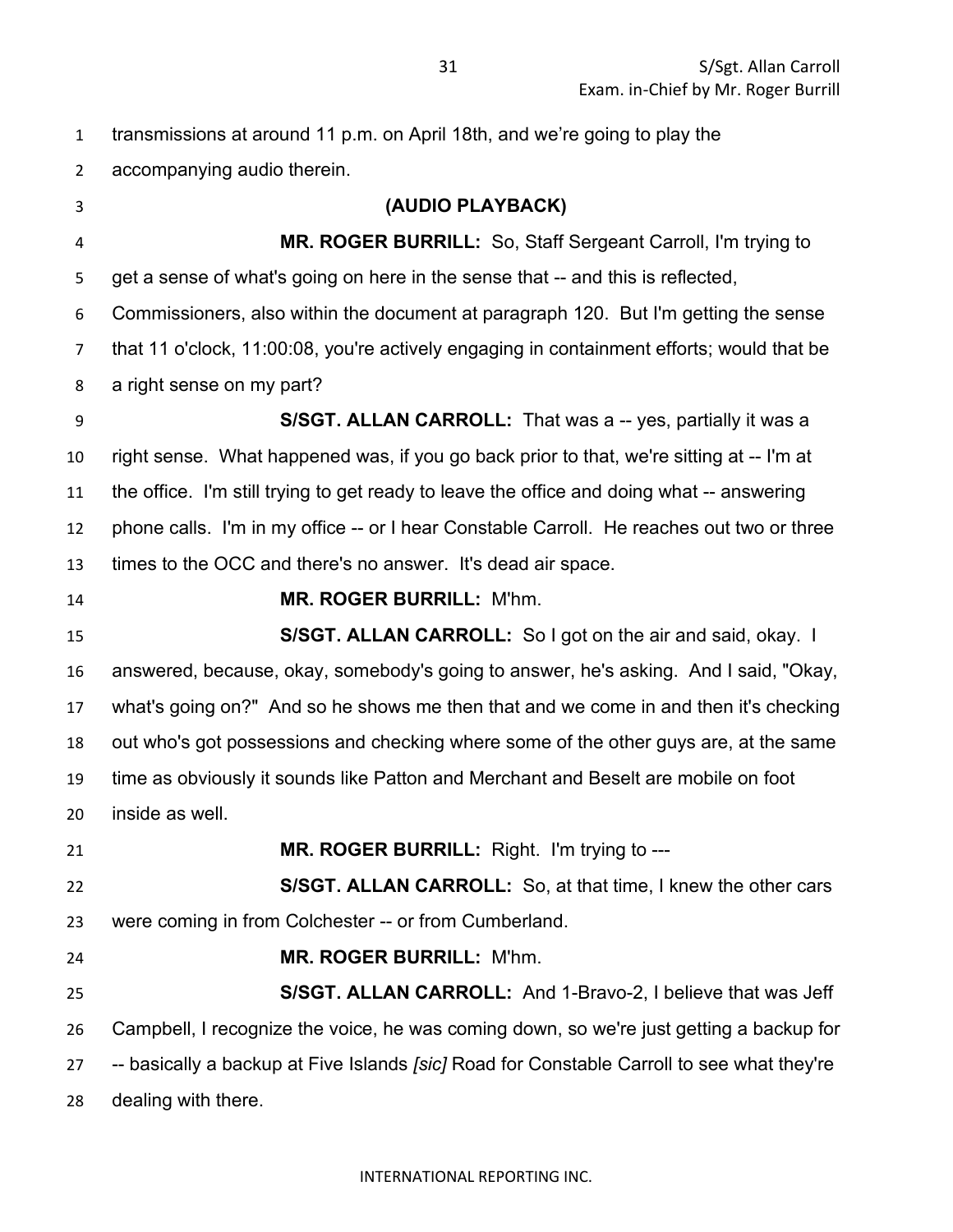| $\mathbf{1}$   | MR. ROGER BURRILL: Okay. I'm trying to get a sense of                                     |
|----------------|-------------------------------------------------------------------------------------------|
| $\overline{2}$ | particular roles at this early stage in the proceedings, because we've had a lot of       |
| 3              | information about what the risk manager's role is to be doing at this stage, perhaps      |
| 4              | identified as an ad hoc critical incident commander. And I'd like your comments with      |
| 5              | respect to his role versus what you were doing at 11:00:08 in terms of containment.       |
| 6              | Would this not be a better role for the risk manager, given his early exposure to this    |
| $\overline{7}$ | process, to be setting up containment for members around the scene?                       |
| 8              | S/SGT. ALLAN CARROLL: Yes, it would have been. Did I                                      |
| 9              | overstep my role? Yes, I did. But when a member's on the air calling out for -- calling   |
| 10             | for something and nobody's answering ---                                                  |
| 11             | MR. ROGER BURRILL: M'hm.                                                                  |
| 12             | S/SGT. ALLAN CARROLL: --- that's when I jumped in.                                        |
| 13             | MR. ROGER BURRILL: Okay.                                                                  |
| 14             | S/SGT. ALLAN CARROLL: I think it would have been remiss of                                |
| 15             | me if any of the members had of called out for something and nobody answered, I           |
| 16             | would have jumped in as well.                                                             |
| 17             | MR. ROGER BURRILL: Sure. And the concern of course, and                                   |
| 18             | perhaps this is a direct question to you, that'd be very interesting your response is, is |
| 19             | that when the member was speaking and getting no response, that member in particular      |
| 20             | was your son Jordan; is that right?                                                       |
| 21             | S/SGT. ALLAN CARROLL: It was my son Jordan, but it's of no --                             |
| 22             | it's ---                                                                                  |
| 23             | <b>MR. ROGER BURRILL:</b> That's important to me. I'd like to know                        |
| 24             | about the relevance of the relationship with respect to your role at that time.           |
| 25             | S/SGT. ALLAN CARROLL: I answered his call, and if any of the                              |
| 26             | members had answered the same thing, I would have responded as well, what's going -       |
| 27             | - what do you need.                                                                       |
| 28             | <b>MR. ROGER BURRILL: Okay.</b>                                                           |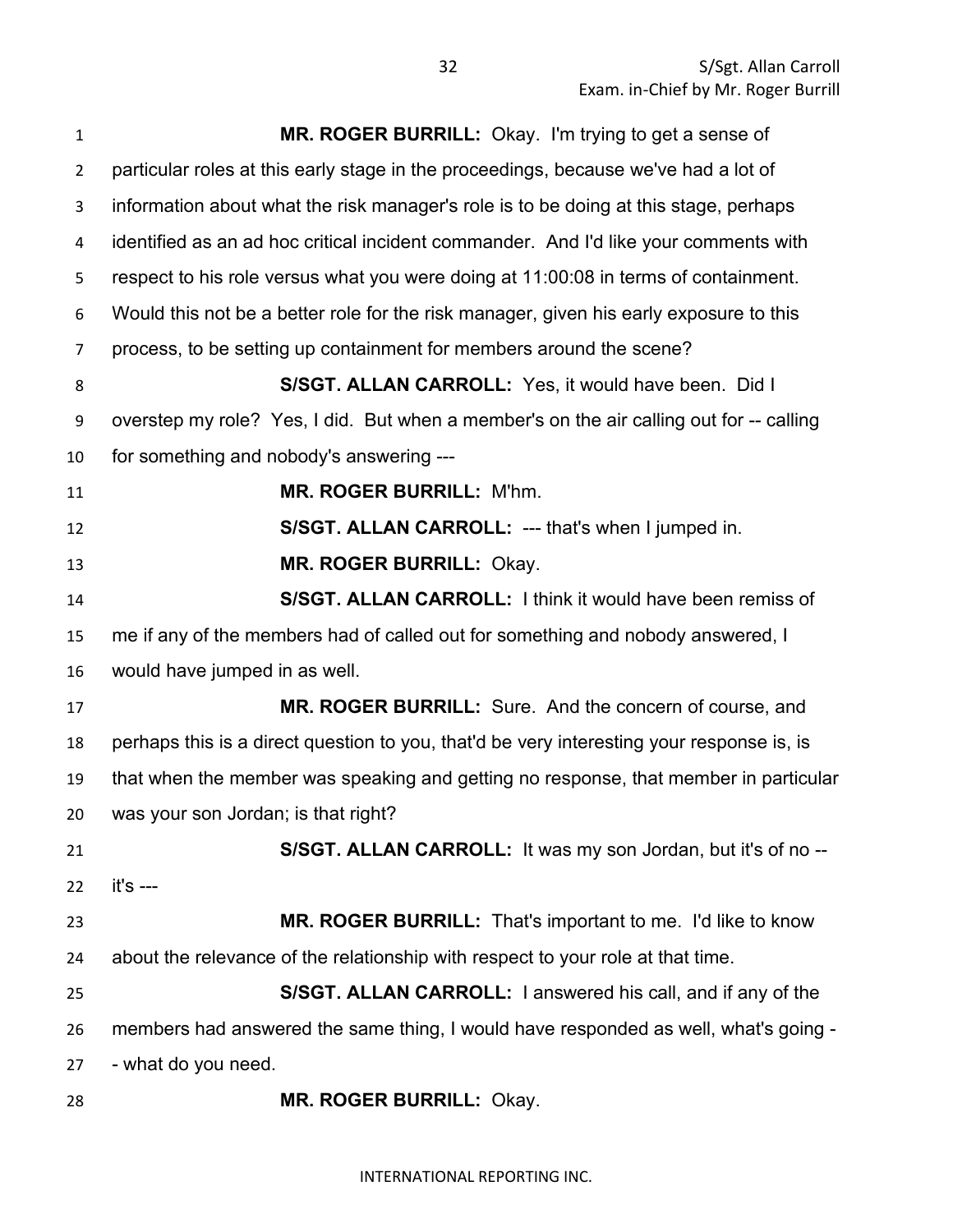**S/SGT. ALLAN CARROLL:** So it just so happened he was the one that arrived at Five Islands *[sic]* Road, and I responded to his request for backup, as the other guys were. Anybody else would have done the same thing. **MR. ROGER BURRILL:** Okay. As you look back on the manner in which your engagement with the containment process, was this the best way to deal with the containment process given the risk manager's role in this location, or, sorry, this situation? **S/SGT. ALLAN CARROLL:** I wouldn't have changed what I did in that specific situation. However, further on down when there was some -- I'm not going to say confusion or who was trying to figure out, Sergeant O'Brien came on, was on the

 air, and I didn't know he'd come on the air. That's when I'd come out and said, "Brian Rehill is going to position all the guys, because he has the map, overall map and the GPS stuff. He can see where the cars are coming in from. He can see where it's best to place them." So we did move over to that ---

**MR. ROGER BURRILL:** Right.

**S/SGT. ALLAN CARROLL:** --- a very short time after that, I

believe.

 **MR. ROGER BURRILL:** Yes, and you've anticipated my next question in the sense that at 11:00:08 hours, when you're conducting or engaging in placement containment, you wouldn't have access to the CIIDS system in terms of where vehicles are particularly situated at that time; would you? **S/SGT. ALLAN CARROLL:** I knew from -- I knew the -- I knew

where Five Islands *[sic]* Road is.

**MR. ROGER BURRILL:** Right.

 **S/SGT. ALLAN CARROLL:** I knew where the Cumberland cars were coming back from, were coming in from.

**MR. ROGER BURRILL:** Right.

**S/SGT. ALLAN CARROLL:** They were either coming the long way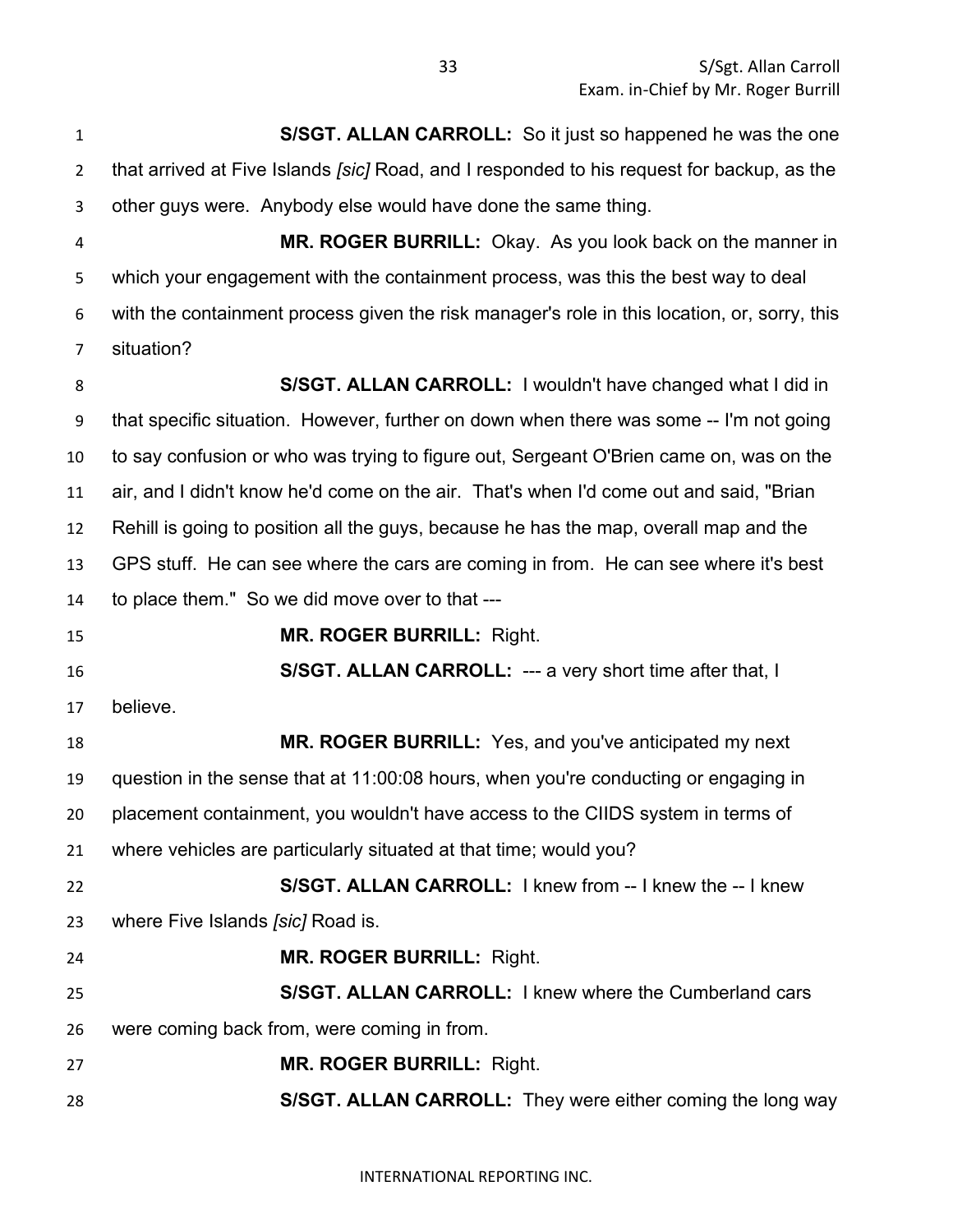through Parrsboro, or they're coming over Ben Mountain Road. **MR. ROGER BURRILL:** Yeah. **S/SGT. ALLAN CARROLL:** So they would be coming. Their first point of where they'd be coming to would be Five --- **MR. ROGER BURRILL:** Houses. **S/SGT. ALLAN CARROLL:** --- Islands *[sic]* Road -- Five Houses, okay. Yeah, it's Five Houses --- **MR. ROGER BURRILL:** Right. **S/SGT. ALLAN CARROLL:** --- Road. **MR. ROGER BURRILL:** Right. **S/SGT. ALLAN CARROLL:** So they'd have to drive right by that and the question was, with Jeff Campbell, he was the first one after Constable Carroll, so he gets first backup. **MR. ROGER BURRILL:** I guess what I'm going to ask you again, Staff Sergeant, is that would you have had access real-time to the placement of those members in the containment structure when you were involved at 11:00:08 hours in placing or engaging these members in their containment? **S/SGT. ALLAN CARROLL:** First of all, the Cumberland guys hadn't arrived yet. They were still on route. **MR. ROGER BURRILL:** Ah, okay. **S/SGT. ALLAN CARROLL:** Constable Carroll was the first member arriving. Constable Colford was at the top of Portapique Beach Road. Then the other Campbell came, and then Dow, Blinn and Cheeseman are also following in short order from Cumberland. And they were placed at the -- either at Five Houses Road and the Bayview Road I think it is, is where they ended up --- **MR. ROGER BURRILL:** Okay. **S/SGT. ALLAN CARROLL:** --- taking a secondary point. **MR. ROGER BURRILL:** Given the role of the risk manager prior to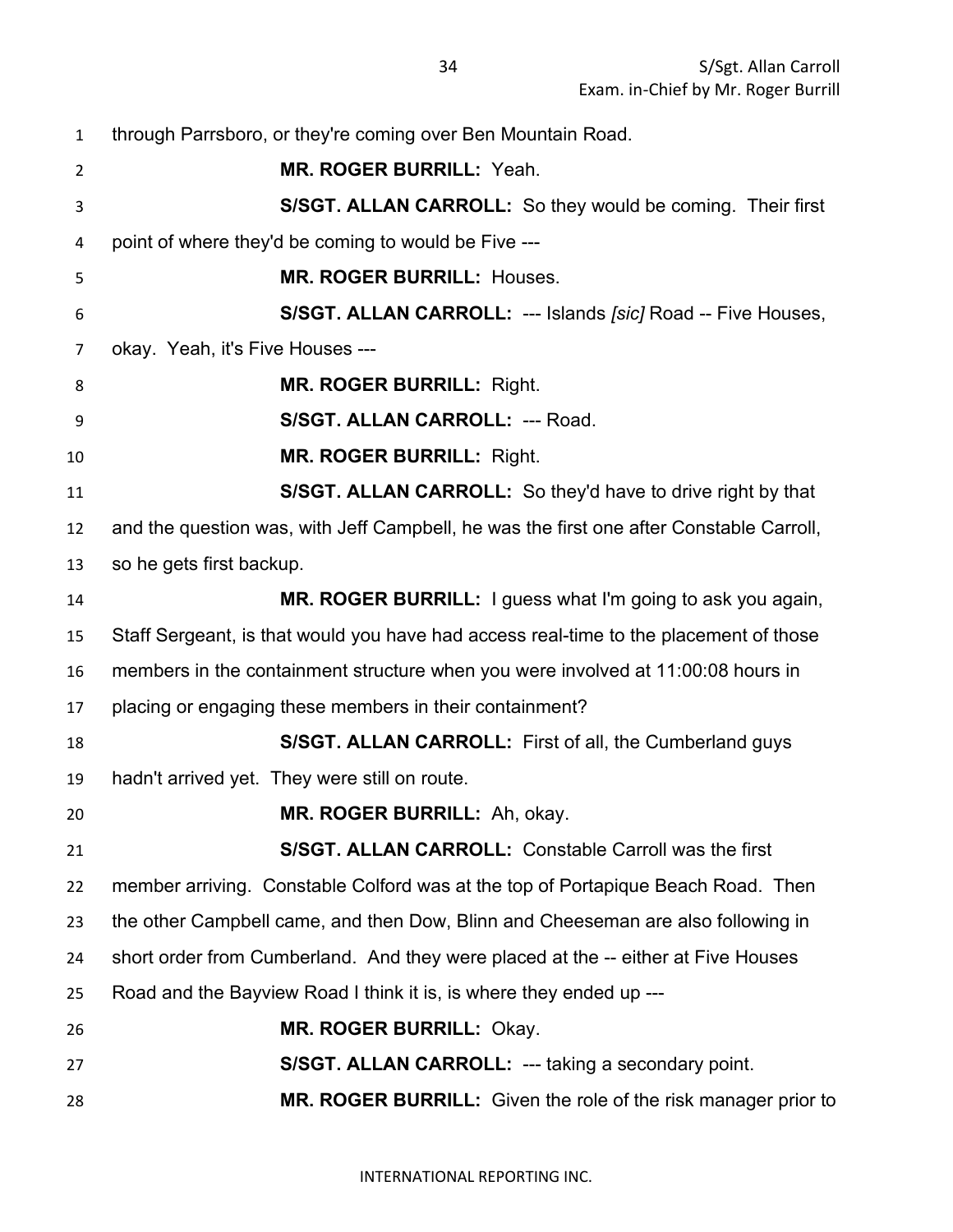your involvement on the air, can you make any comment about whether there might

have been a perceived confusion with respect to hierarchy, or who was actually in

charge at that point?

 **S/SGT. ALLAN CARROLL:** I didn't think so. **MR. ROGER BURRILL:** M'hm. **S/SGT. ALLAN CARROLL:** Most of the members, if I identify myself on the air, they knew who I was. They knew who the risk manager was. **MR. ROGER BURRILL:** Right. But given the circumstances from your point of view, and this will be my final questions in this area, who actually was in charge of containment and placement of officers in a containment situation? **S/SGT. ALLAN CARROLL:** We -- not being on scene made it hard to do the exact placement which is hence that reasonably we had Rehill -- made the directive that Sergeant -- Staff Rehill would take over placement of members until the command structure got on scene and then we would be looking at it more closely. **MR. ROGER BURRILL:** Okay. So I'll be a little bit more direct with you. At 11:00:08, were you in charge of containment, or was Rehill in charge of containment, or were both of you in charge of containment in some undescribed or to be described manner? **S/SGT. ALLAN CARROLL:** I'd say it was, like, we're working together. **MR. ROGER BURRILL:** Okay. Are you able to give us a comment at 11:00:08 whether your situational awareness would have been as good as Risk Manager Rehill, not as good as Risk Manager Rehill, or about the same? Can you comment on that? **S/SGT. ALLAN CARROLL:** He would have -- he would probably -- he would have had more knowledge of the overall events of the evening. He would have been on the air and heard the transcriptions or heard the radio transmissions. **MR. ROGER BURRILL:** M'hm.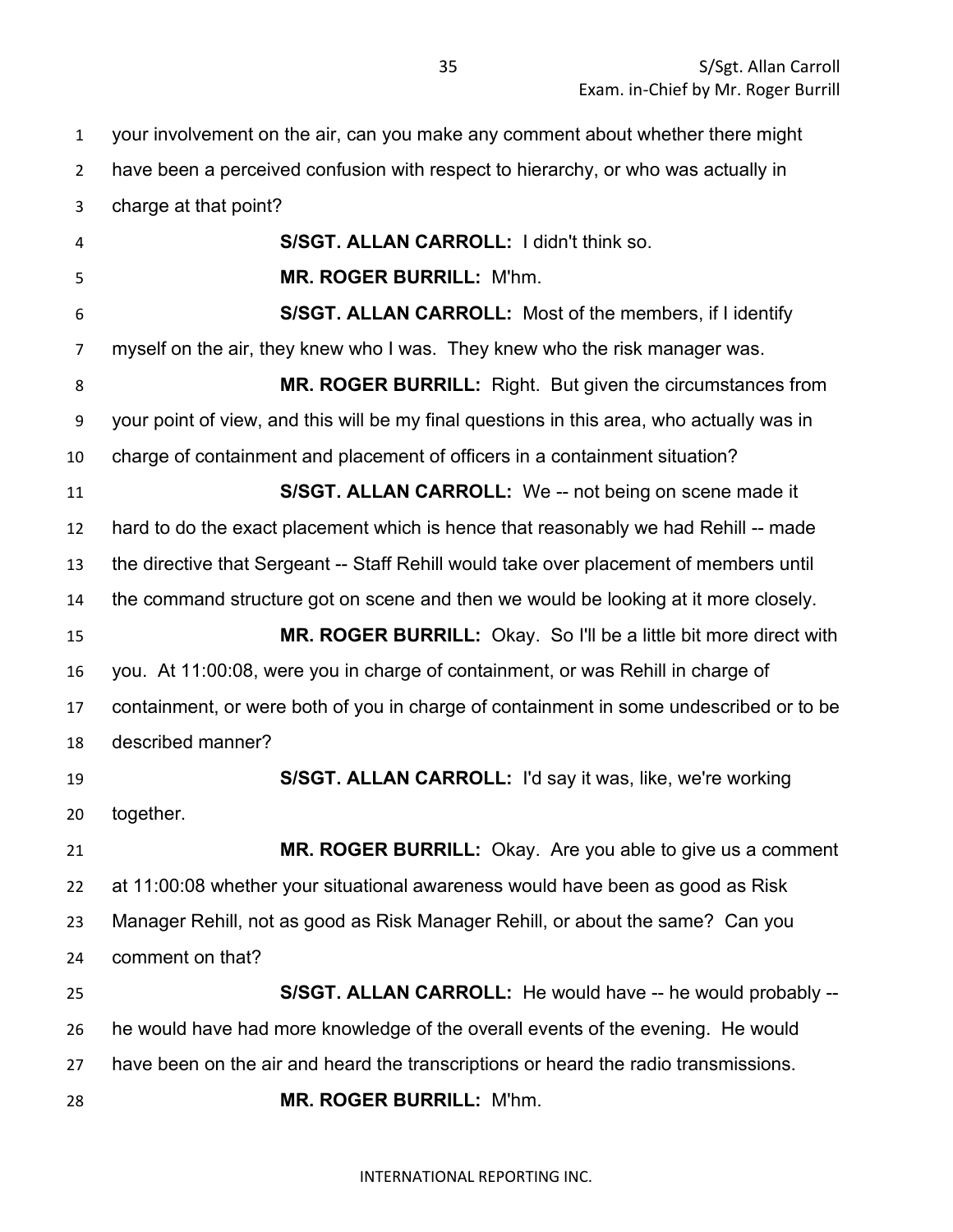| $\mathbf{1}$   | S/SGT. ALLAN CARROLL: As for where the members were                                   |
|----------------|---------------------------------------------------------------------------------------|
| $\overline{2}$ | coming in from Cumberland down through Highway 2 and down to Portapique Beach         |
| 3              | down through -- then through Five Houses Road and that, I would probably -- Brian     |
| 4              | would be going by the maps I'm going by, having driven and having been there.         |
| 5              | MR. ROGER BURRILL: Okay. Am I correct to say then that you                            |
| 6              | had not been exposed at the office at that time or the detachment to any form of      |
| $\overline{7}$ | mapping as you were conversing at 11:08 and just relying on your familiarity with the |
| 8              | geography of the area?                                                                |
| 9              | <b>S/SGT. ALLAN CARROLL:</b> No, there -- I'm trying to remember                      |
| 10             | when Staff MacCallum showed up at the office and we did look at maps of the area. I   |
| 11             | believe Staff MacCallum was there prior to 11:08, and I-- we're looking at maps.      |
| 12             | There's some Google Earth maps we looked at of the area and some hard copy maps       |
| 13             | we looked at of the area.                                                             |
| 14             | MR. ROGER BURRILL: Okay. Are you able to say whether you                              |
| 15             | referenced or made reference to those maps as you were conducting the 11:08           |
| 16             | conversation with the members? Do you recall?                                         |
| 17             | S/SGT. ALLAN CARROLL: Again I'll speak to open knowledge. I                           |
| 18             | had seen the layout of the roads, where the roads were, ---                           |
| 19             | <b>MR. ROGER BURRILL: M'hm.</b>                                                       |
| 20             | S/SGT. ALLAN CARROLL: --- and I knew where Bayview was, I                             |
| 21             | knew where Five Houses Road was.                                                      |
| 22             | MR. ROGER BURRILL: Yeah.                                                              |
| 23             | S/SGT. ALLAN CARROLL: And so, yeah, had I seen them on an                             |
| 24             | aerial map? Yeah, I believe I had. Had I seen them on a ground map? I would have      |
| 25             | seen them. I -- having driven there and driven through there on numerous occasions, I |
| 26             | would have had a good idea of where they were.                                        |
| 27             | <b>MR. ROGER BURRILL:</b> Okay. So with respect to Bayview, when                      |
| 28             | you say Bayview, where is that located?                                               |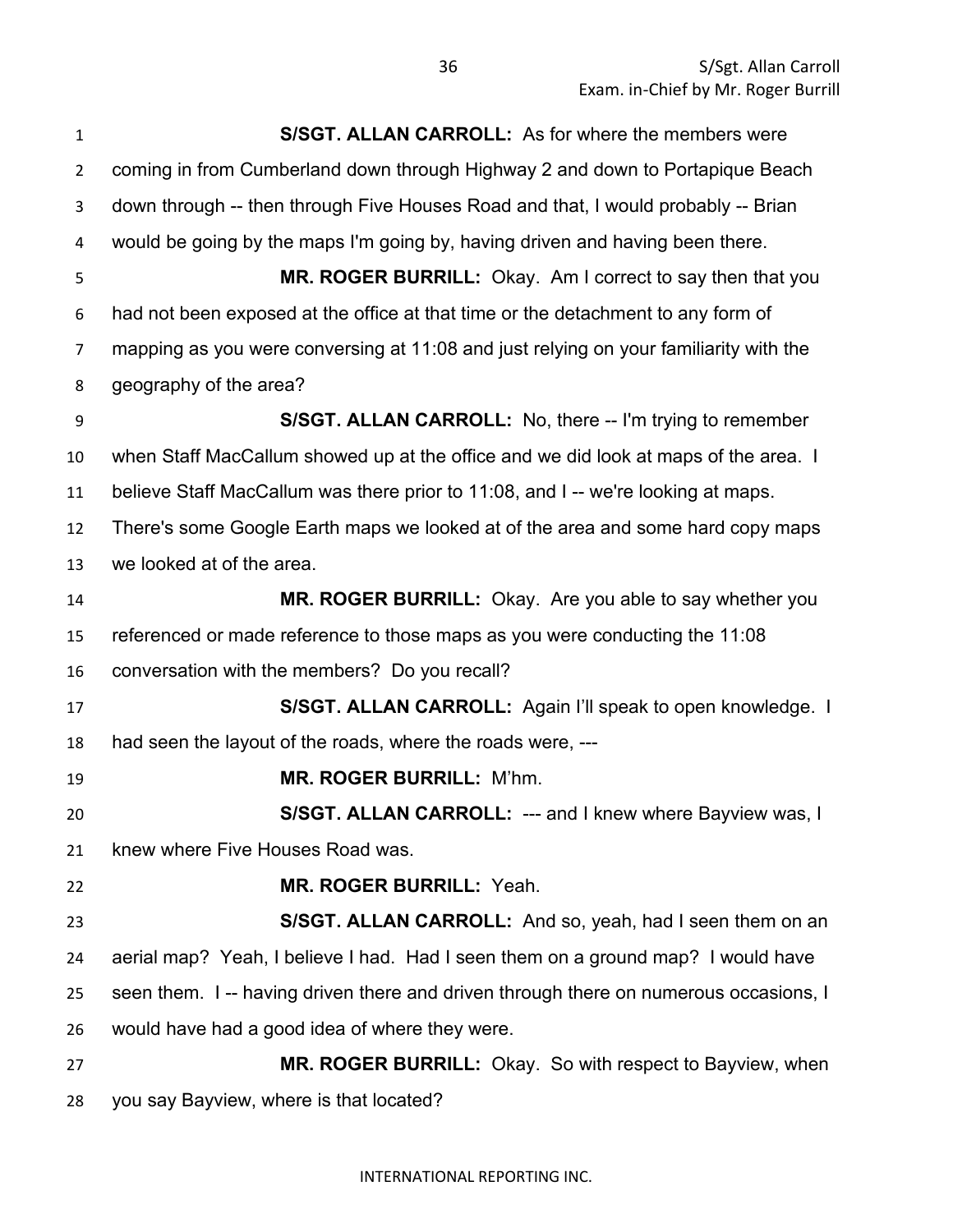S/Sgt. Allan Carroll Exam. in-Chief by Mr. Roger Burrill

 **S/SGT. ALLAN CARROLL:** That's in-between -- that's in-between Portapique Beach Road and Five Houses Road. **MR. ROGER BURRILL:** Okay. And if I say to you Bayshore Road, would you know where that? **S/SGT. ALLAN CARROLL:** Sorry, Bayshore Road is probably what I said, Bayview. **MR. ROGER BURRILL:** Okay. All right. Let's continue on then, Staff Sergeant. I'm going to ask the Registrar to bring up page 62, paragraph 133 on a separate topic of interest that I think -- to the Commission. I'll allow you to have a minute to look at it. **And for purposes of orienting the issue, it appears that various staff**  sergeants were of the view that the OCC had a technological capability to contact residents in a particularly -- in a particular area through a reverse 9-1-1 call system and warn residents to shelter in place. I want to ask you about your knowledge of the reverse 9-1-1 system in terms of communications with residents and the public. Are you able to comment on your knowledge about a reverse 9-1-1 call system? **S/SGT. ALLAN CARROLL:** That's an ad hoc way of describing it. Now, my conversation with Jen MacCallum was, "Okay. We have people -- we don't -- we know there's houses in the area. We don't know -- we don't know who exactly --" excuse me. **MR. ROGER BURRILL:** Certainly. **S/SGT. ALLAN CARROLL:** We don't know what house is occupied. Some of them are residents, I believe down there. I assume 9-1-1 has a list of phone numbers for all houses, it's my belief, of all places, and know -- they can identify who the owner of a property is. **MR. ROGER BURRILL:** H'm. **S/SGT. ALLAN CARROLL:** It's not something police can go and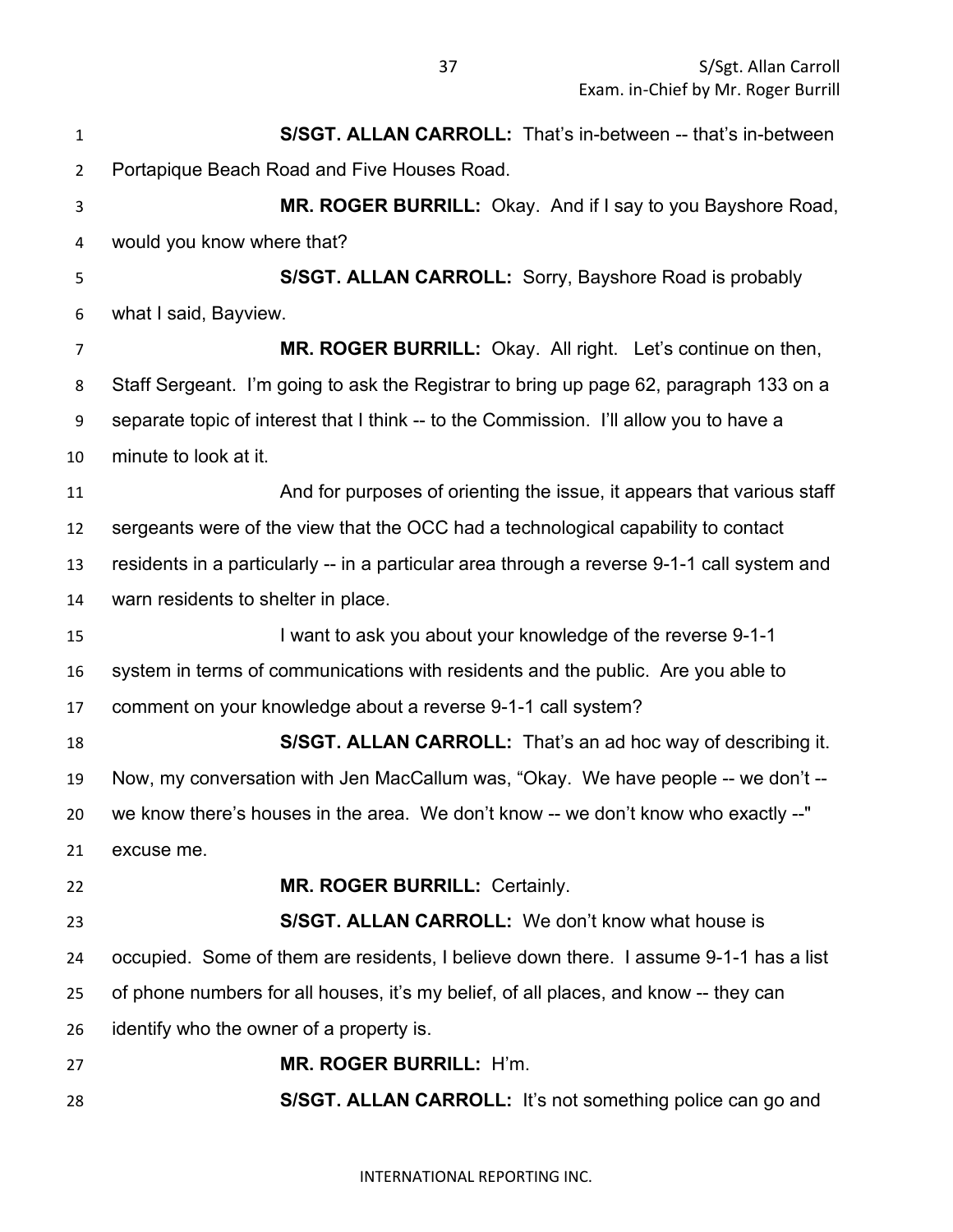do for investigative purposes. You can't use that to help you get a search warrant, "Okay. Go to the 9-1-1 system and find out if Mr. Roger Burrill lives at X address." You can't do that. But I looked at this situation being extraordinary circumstances. If there's a way to circumvent the protocols and usage parameters, if we could just find the numbers, make phone calls to each of those houses, if we could just get -- advise them what's going on for their own protection. That's what that was about. **MR. ROGER BURRILL:** Okay. So when the expression is used, reverse 9-1-1 call system, I'm left with potentially an impression that there was a system to be engaged in this type of situation. Is that the wrong impression to have? **S/SGT. ALLAN CARROLL:** I believe it is the wrong impression. It's just the way of working with -- or working with -- trying to find phone numbers for people. **MR. ROGER BURRILL:** Okay. Had you ever engaged this type of process before in your experience as the --- **S/SGT. ALLAN CARROLL:** No. **MR. ROGER BURRILL:** --- District Commander? Okay. **S/SGT. ALLAN CARROLL:** No, not -- no. **MR. ROGER BURRILL:** Okay. **S/SGT. ALLAN CARROLL:** This whole process, I've known before. **MR. ROGER BURRILL:** No, I understand. And that's perfectly fair. I guess my question is to you, is this a good way to respond to the concerns that residents may have had by this reversed call system, 9-1-1 call system? Did you view it as effective and useful and would you do it again? **S/SGT. ALLAN CARROLL:** If it gave me a method, gave me a means of contacting people directly in the area via phone call, that I could reach them, - **MR. ROGER BURRILL:** Yeah.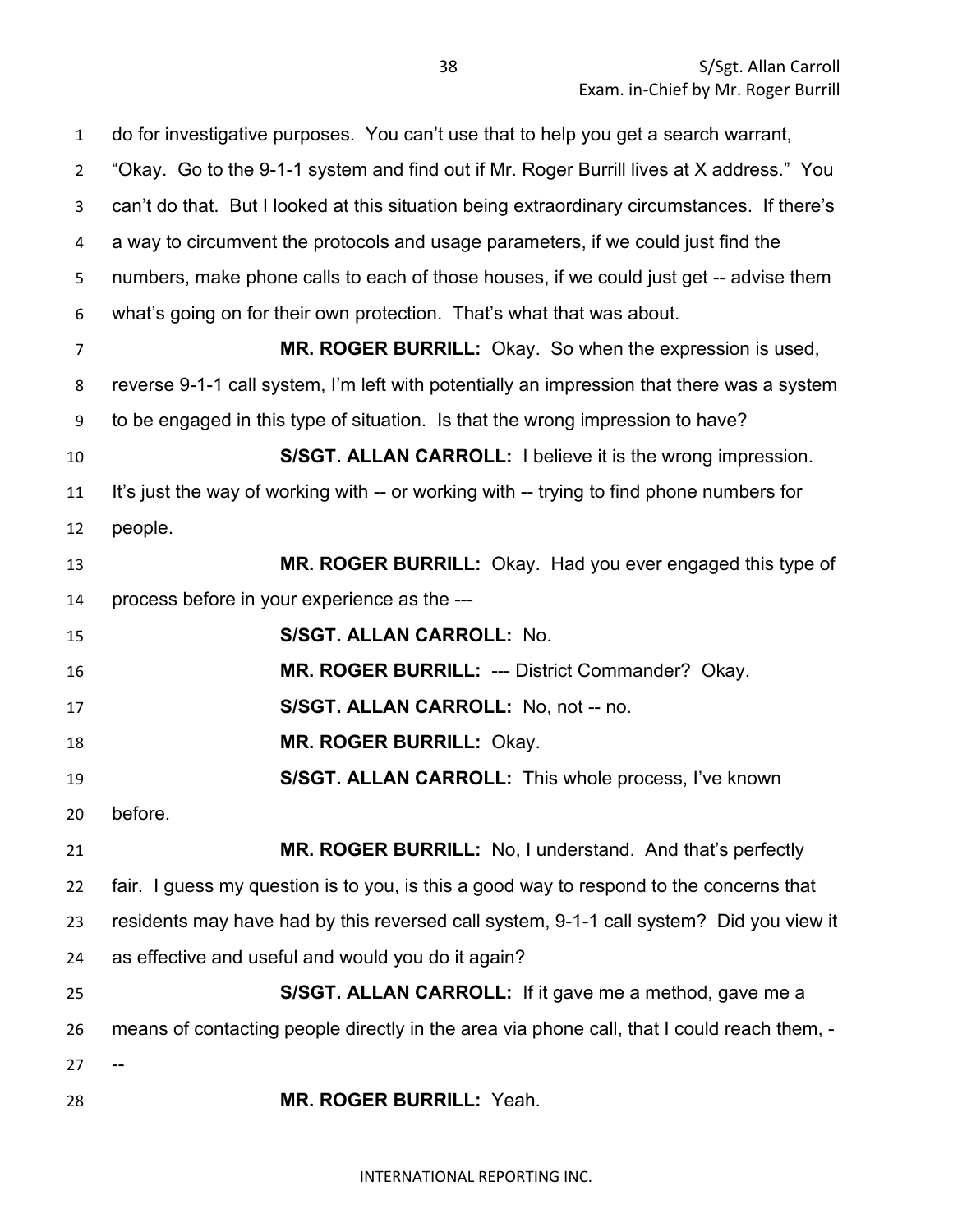**S/SGT. ALLAN CARROLL:** --- yes, I'd use it again. If I had the option, I would do that if I could. **MR. ROGER BURRILL:** Can you give us an assessment of how effective it actually was from your point of view? This reverse 9-1-1 call system? **S/SGT. ALLAN CARROLL:** I really don't know. I don't know what Jen followed up on. And shortly after that, I didn't have anymore contact with Jen for the remainder of the evening. **MR. ROGER BURRILL:** Okay. So there was no follow up from your point of view with respect to how that 9-1-1 reverse call system worked? **S/SGT. ALLAN CARROLL:** Yeah, I don't know. I don't know if she was able to do it. I was left with the impression that she was going to give it a try and see what she could get. **MR. ROGER BURRILL:** Okay. **S/SGT. ALLAN CARROLL:** I don't know if --- **MR. ROGER BURRILL:** You'd be familiar, as the Commander at Colchester District, with the Strategic Communications Unit at Halifax Division? Or actually, H Div? **S/SGT. ALLAN CARROLL:** Yes. **MR. ROGER BURRILL:** Yes. **S/SGT. ALLAN CARROLL:** Okay. **MR. ROGER BURRILL:** Can you tell us what -- can you tell us what your understanding of the Strategic Communications Unit is, please, Staff Sergeant? **S/SGT. ALLAN CARROLL:** We use -- they're a unit in Halifax. We refer to them as H Div -- H Div Comms. **MR. ROGER BURRILL:** Okay. **S/SGT. ALLAN CARROLL:** And they get all messaging out for us that we need to get out to the public through their -- they're the ones that have access to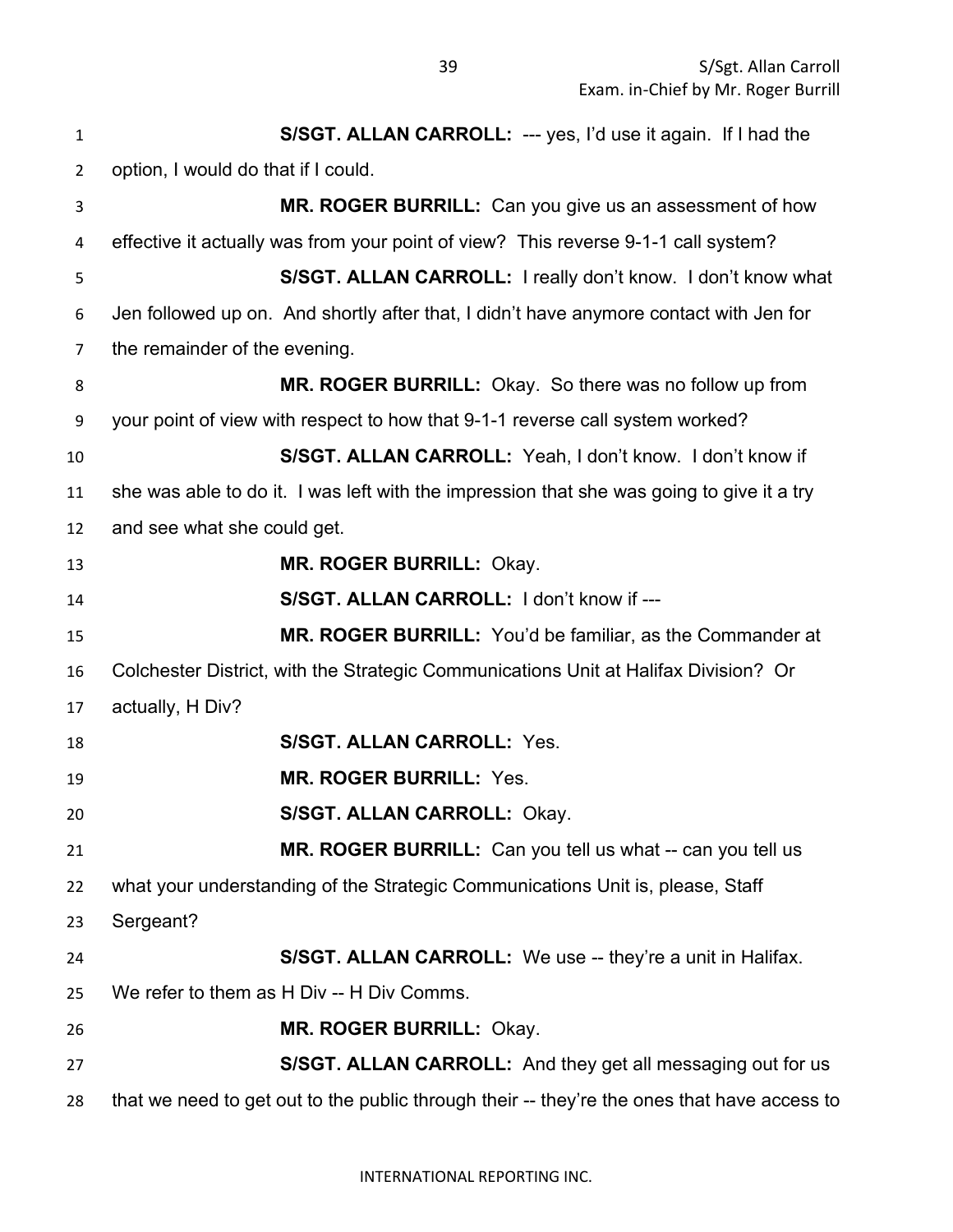the different Twitter, Facebook, social media accounts. They're the ones that liaise with the media on a regular basis, and they have all these contacts and fan out systems they use.

 **MR. ROGER BURRILL:** M'hm. **S/SGT. ALLAN CARROLL:** Most cases, when serious incidents arise, the OCC, they get -- the Strategic Comms get advised immediately of something going on. And I'd also asked Jen earlier in one of our conversations if she could engage H Div Comms and get any messaging out there that we could to advise people what we had going on here. **MR. ROGER BURRILL:** Okay. So given the circumstances that you had requested the reverse 9-1-1 call system being involved, did you make any follow up with respect to the engagement of Strat Coms or H Div Coms being involved to assist this process? **S/SGT. ALLAN CARROLL:** I assumed it was automatic that they'd be engaged. **MR. ROGER BURRILL:** Okay. And you assumed it would be automatic on the basis of how would it be triggered or engaged? **S/SGT. ALLAN CARROLL:** Well when messaging goes out, OCC would send a message out to H Div Strat Comms. There's -- there would be -- one of their -- one of the H Div Comm members would be on call for the weekend and anything that had to get out would go through that person. **MR. ROGER BURRILL:** Okay. And once again, just for clarity, would you have made a specific directive in that regard? **S/SGT. ALLAN CARROLL:** I made a request to Jen that she contact -- that she make sure that --- **MR. ROGER BURRILL:** Okay. **S/SGT. ALLAN CARROLL:** --- H Div Comms was engaged.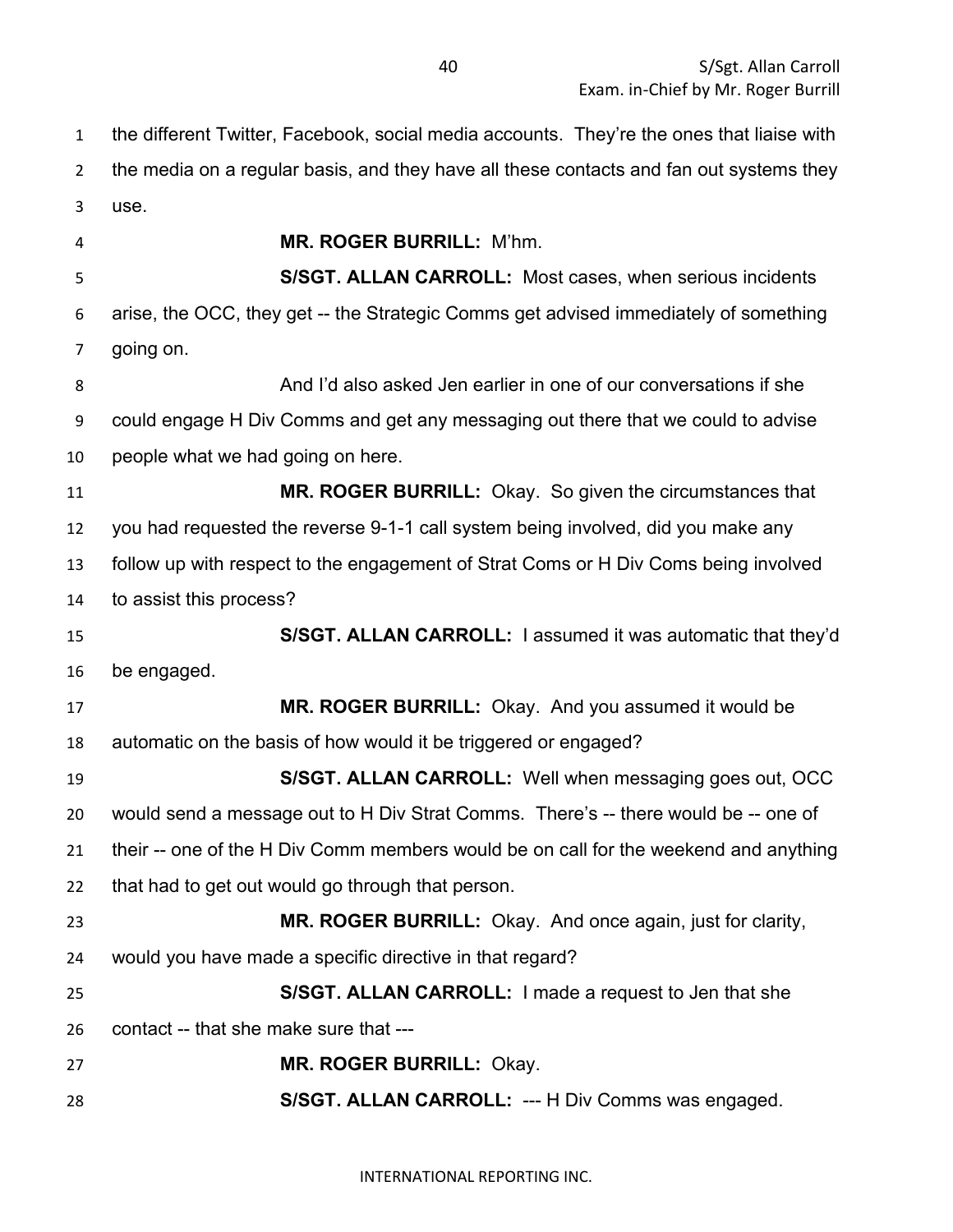| $\mathbf{1}$   | MR. ROGER BURRILL: Any follow up on your part, Staff                                     |
|----------------|------------------------------------------------------------------------------------------|
| $\overline{2}$ | Sergeant, with respect to the request to Jen?                                            |
| 3              | S/SGT. ALLAN CARROLL: No, I didn't.                                                      |
| 4              | MR. ROGER BURRILL: Thank you. We'll move on then to                                      |
| 5              | paragraph 135 of the Foundational Document. It's a brief paragraph and it wraps up the   |
| 6              | reverse 9-1-1 system information:                                                        |
| 7              | "In his interview with the Mass Casualty Commission,                                     |
| 8              | OCC commander Glen Byrne indicated that the OCC's                                        |
| 9              | 911 system does not have a reverse-system per se;                                        |
| 10             | rather, 'we look at maps, we look at addresses, we query                                 |
| 11             | our records management system, we find phone                                             |
| 12             | numbers"                                                                                 |
| 13             | Is that your understanding now of the reverse 9-1-1 system? Is that                      |
| 14             | in accordance with Commander Byrne?                                                      |
| 15             | S/SGT. ALLAN CARROLL: I can't refute. I can't deny what he                               |
| 16             | said. Glen is going to be more knowledgeable than me.                                    |
| 17             | MR. ROGER BURRILL: Yeah.                                                                 |
| 18             | S/SGT. ALLAN CARROLL: When I was speaking with Jen, it                                   |
| 19             | seemed like it was possible to look. I didn't know that all they did was find the        |
| 20             | addresses off the 9-1-1, I thought there'd be more information on there.                 |
| 21             | MR. ROGER BURRILL: Okay. All right.                                                      |
| 22             | S/SGT. ALLAN CARROLL: So ---                                                             |
| 23             | <b>MR. ROGER BURRILL: Sorry.</b>                                                         |
| 24             | S/SGT. ALLAN CARROLL: No, I was going to say, that's -- if -- it                         |
| 25             | was my understanding from the early days of 9-1-1 that all the information would be      |
| 26             | contained, would be housed in that database and it could access it. And I looked at this |
| 27             | as being an exigent circumstance and let's do whatever we could to use it, to get the    |
| 28             | information.                                                                             |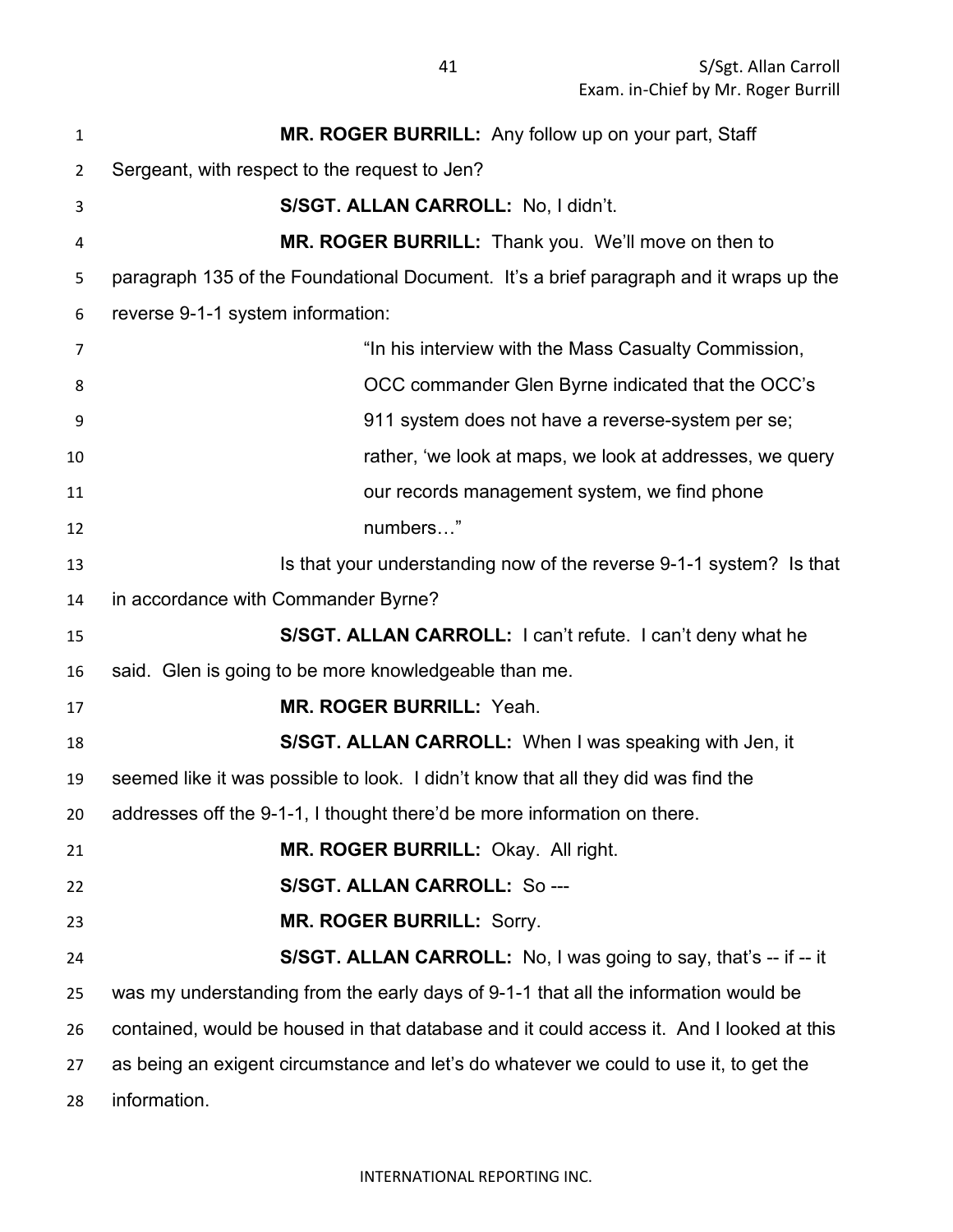| $\mathbf{1}$   | MR. ROGER BURRILL: And it's interesting, your use of the                                  |
|----------------|-------------------------------------------------------------------------------------------|
| $\overline{2}$ | expression "exigent circumstances" for purposes of obtaining information about            |
| 3              | residents in the community. Were there any other exigent circumstance resources or        |
| 4              | activities on your part that you thought might be assisting in getting information to the |
| 5              | residents in that community?                                                              |
| 6              | S/SGT. ALLAN CARROLL: Like I said, the H Div Comms getting                                |
| 7              | the -- it was my anticipation that all the warnings would go out via social media and     |
| 8              | would go to the radio stations, there would be a broadcast on the radio stations, they'd  |
| 9              | go ---                                                                                    |
| 10             | MR. ROGER BURRILL: Okay.                                                                  |
| 11             | S/SGT. ALLAN CARROLL: That was my assumption of what                                      |
| 12             | would be coming through from H Div Comms and they'd get that out there.                   |
| 13             | MR. ROGER BURRILL: Are you -- this is perhaps a personal                                  |
| 14             | question, are you a user or familiar with social media? Twitter, Facebook?                |
| 15             | S/SGT. ALLAN CARROLL: A little bit.                                                       |
| 16             | MR. ROGER BURRILL: Are you a user?                                                        |
| 17             | S/SGT. ALLAN CARROLL: I use Facebook. I don't use Twitter.                                |
| 18             | MR. ROGER BURRILL: Do you follow the RCMP NS Twitter                                      |
| 19             | account?                                                                                  |
| 20             | S/SGT. ALLAN CARROLL: I follow the RCMP Nova Scotia ---                                   |
| 21             | <b>MR. ROGER BURRILL: Yeah.</b>                                                           |
| 22             | S/SGT. ALLAN CARROLL: --- on Facebook. Not -- not -- I don't                              |
| 23             | do Twitter very well.                                                                     |
| 24             | MR. ROGER BURRILL: All right. Well, I understand that. Okay.                              |
| 25             | Very good.                                                                                |
| 26             | Madam Registrar, I'd like to now move to the Mass Casualty                                |
| 27             | Commission interview of S/Sgt. Carroll of November 10 <sup>th</sup> , 2021.               |
| 28             | And S/Sgt. Carroll, I'm going to direct you to a portion at page 25; in                   |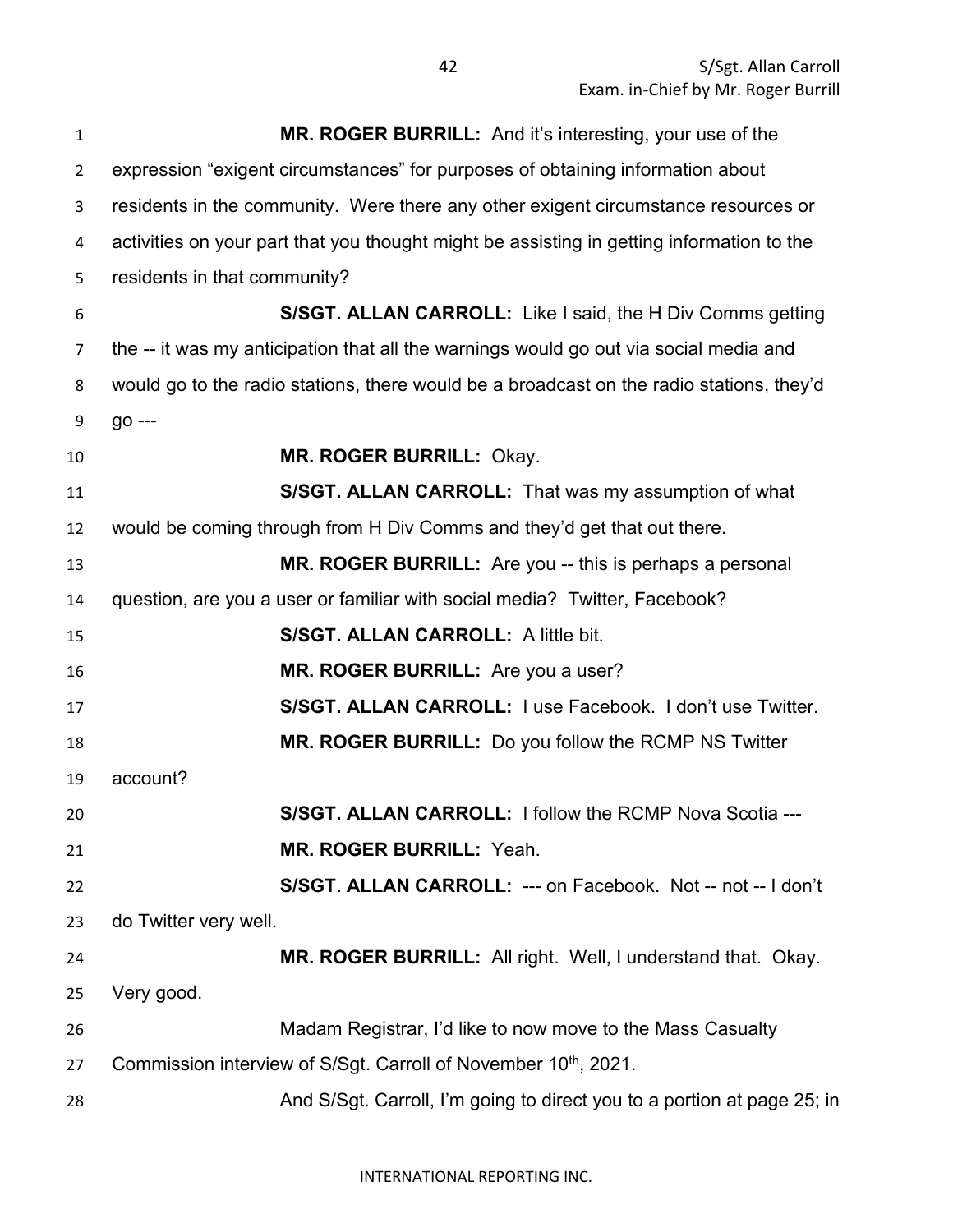particular, with respect to this issue in terms of getting in touch with people and social media. And at the 9:33 mark, you indicated the following, at page 25:

| 3  | "Steve was doing calls with  I'm sure he was calling                                   |
|----|----------------------------------------------------------------------------------------|
| 4  | on the line with senior management out of Halifax and                                  |
| 5  | doing the chain of command. I know I had  I had                                        |
| 6  | spoken with Jen MacCallum and I said, 'We've got to                                    |
| 7  | get something out there through our media                                              |
| 8  | communications, through our I'm  out of H Div                                          |
| 9  | H Div comms. They're [our, not 'out'] media people,                                    |
| 10 | get in touch with them so they can get something out                                   |
| 11 | by their In my mind, their normal channels, which is                                   |
| 12 | their social media, which would be Facebook, would                                     |
| 13 | be Twitter, whatever however they're advising. Get                                     |
| 14 | that type of advisory out. And I had asked Jen if she                                  |
| 15 | could look after that."                                                                |
| 16 | Is that what you were referring to earlier when you were speaking                      |
| 17 | of your communication with Jen?                                                        |
| 18 | <b>S/SGT. ALLAN CARROLL: Yes, it is.</b>                                               |
| 19 | MR. ROGER BURRILL: Okay. And can you provide us any                                    |
| 20 | further information as to whether you engaged in follow-up with Jen or any other       |
| 21 | functionary with respect to Facebook, Twitter, and other social media communications?  |
| 22 | S/SGT. ALLAN CARROLL: No, I didn't follow up.                                          |
| 23 | MR. ROGER BURRILL: Okay, all right.                                                    |
| 24 | I think that closes the book on that particular area. I'm now going                    |
| 25 | to move on to questions about mapping, Chief Commissioner. This might be 20            |
| 26 | minutes or so. I'm prepared to proceed at your direction.                              |
| 27 | <b>COMMISSIONER MacDONALD:</b> How are you doing, S/Sgt.                               |
| 28 | Carroll? You want to continue for another 20 minutes and break then, or would you like |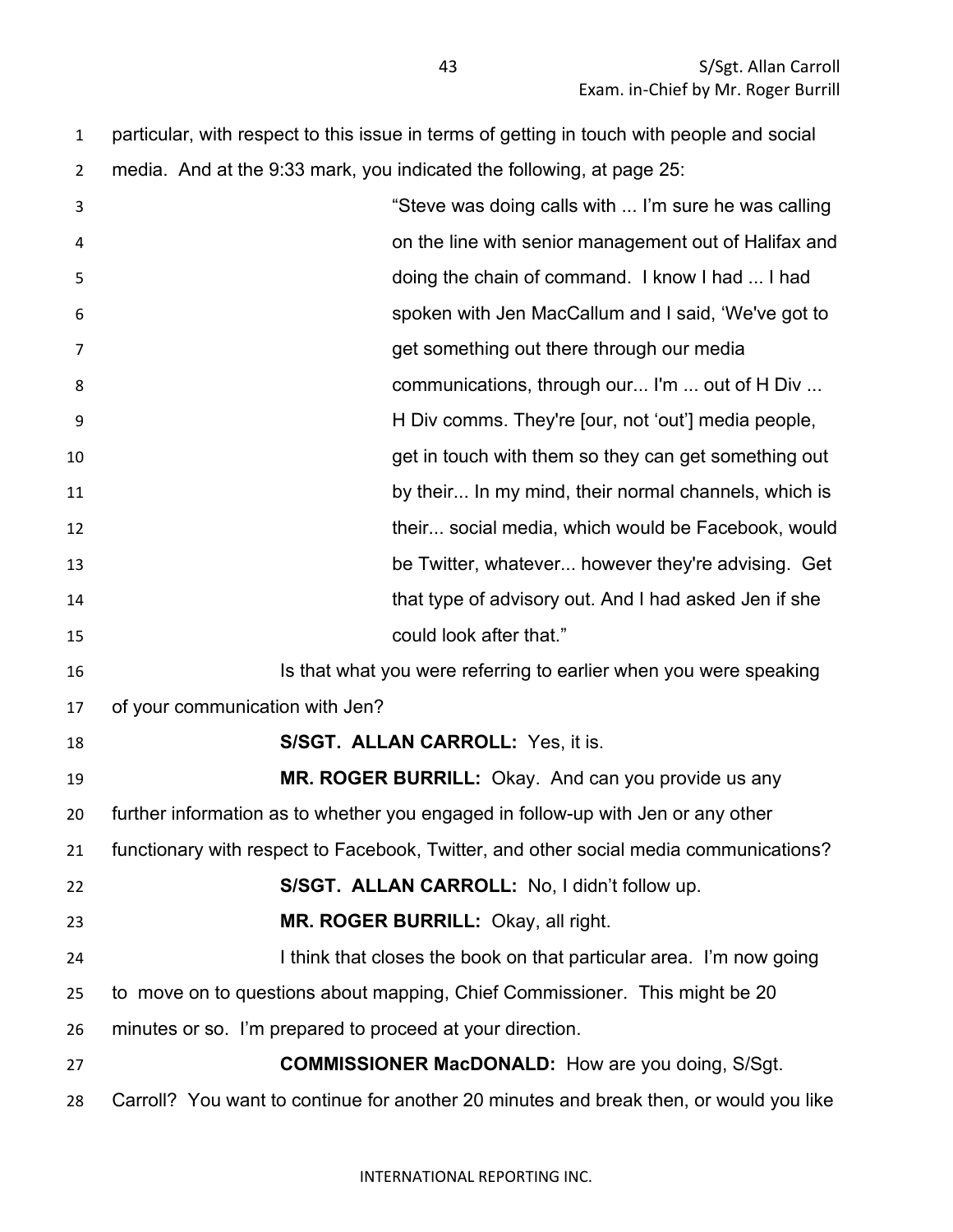to break now? **S/SGT. ALLAN CARROLL:** I think I'm okay. **MR. ROGER BURRILL:** Great. Then I'll proceed then. Thank you, Staff Sergeant. We'll move now to the issue of mapping, and I'm going to refer you 6 again to the Mass Casualty Commission interview that you provided on November  $10<sup>th</sup>$ , at page 20; and, in particular, at the top third, the DANCO at page 20. Just scroll -- yeah, more up, if you would, please, Madam Registrar. Great. There we are. So right at the top, it goes to the expression about the DANCO, in the middle of that paragraph, the "DANCO, District Advisory" Officer -- sorry; "District Advisory NCO. So he's involved in that capacity." Let me just step back a bit. I want to start at the expression: "Staff Halliday was in an acting role, higher up the chain as the next... as the Commander and Addie MacCallum had taken over as the ... the DANCO, the District Advisory NCO. So, he's ... he's involved in that capacity. So, Addie's coming over, Addie's in, we chat. There's more radio contact, hearing talking with more, getting a ... getting a game plan together, looking at where we're going to ... just what's going on. We still have a lot of information about... about... about the shooter, about how many people are dead or that type of stuff, that's all coming in. And then when we're ... Addie was trying ... like, Addie ... [had] previously [been] stationed in Bible Hill and he had [a] good knowledge of the area[...]; he lives in Bible Hill." **120 Telemon Constructs** So, we're talking, getting our maps out. Addie's on the computer, getting ... he's accessing the area,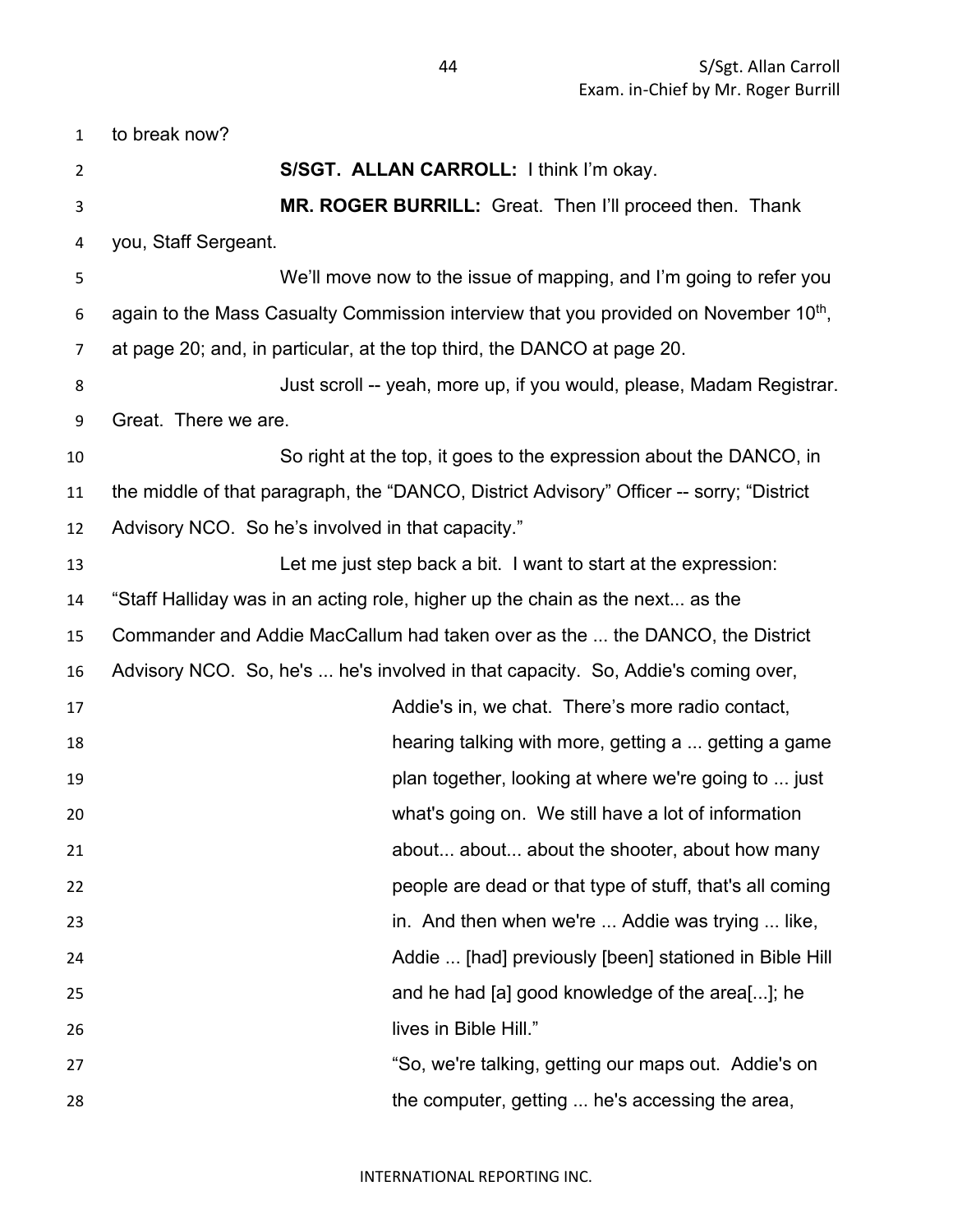**looking at the ...** [...]... I don't know if you want to call it Google Earth. We have access to something called Pictometry, or I think I ... I think that's the way you say it, it was something new that came out. I didn't know how to use it, I hadn't been trained in it, but Addie was pulling up maps and looking at the area. We looked at... we looked at the roads. We had a ... we had a hard map, we took it off the wall, looked at that. We're seeing ... I remember Addie showing, he said, **10** 'Okay, this big field over there, we're not seeing any roads, there's no egre ... there's no ... there's no roads in that area. So, it looks like a blueberry field or something like that.' You can see the roads going down to Port... down to the beach. [...] I know the roads now, I didn't know the names of the Portapique Beach Road, Faris Road ... Faris Lane and Orchard Beach Road." So I want to ask you some questions, Staff Sergeant, about a few

 things that were raised in that short passage. In particular, I understand that you're engaged with S/Sgt. MacCallum for purposes of determining mapping and getting a sense of the geography, topography of the area. Is that right?

 **S/SGT. ALLAN CARROLL:** Addie had come back -- I didn't know Addie was coming to the office. Somehow either through a -- he either called me -- he ended up at the back door of Bible Hill Detachment. He didn't have a key to get in. And somehow he communicated, whether -- it could have been by radio, said, "Hey, is anybody in the office? Can you let me in? I'm at the back door."

 So that's where I went to meet Addie. He immediately came in and started on the computer, we're kind of going over the situation. He pulled up -- I guess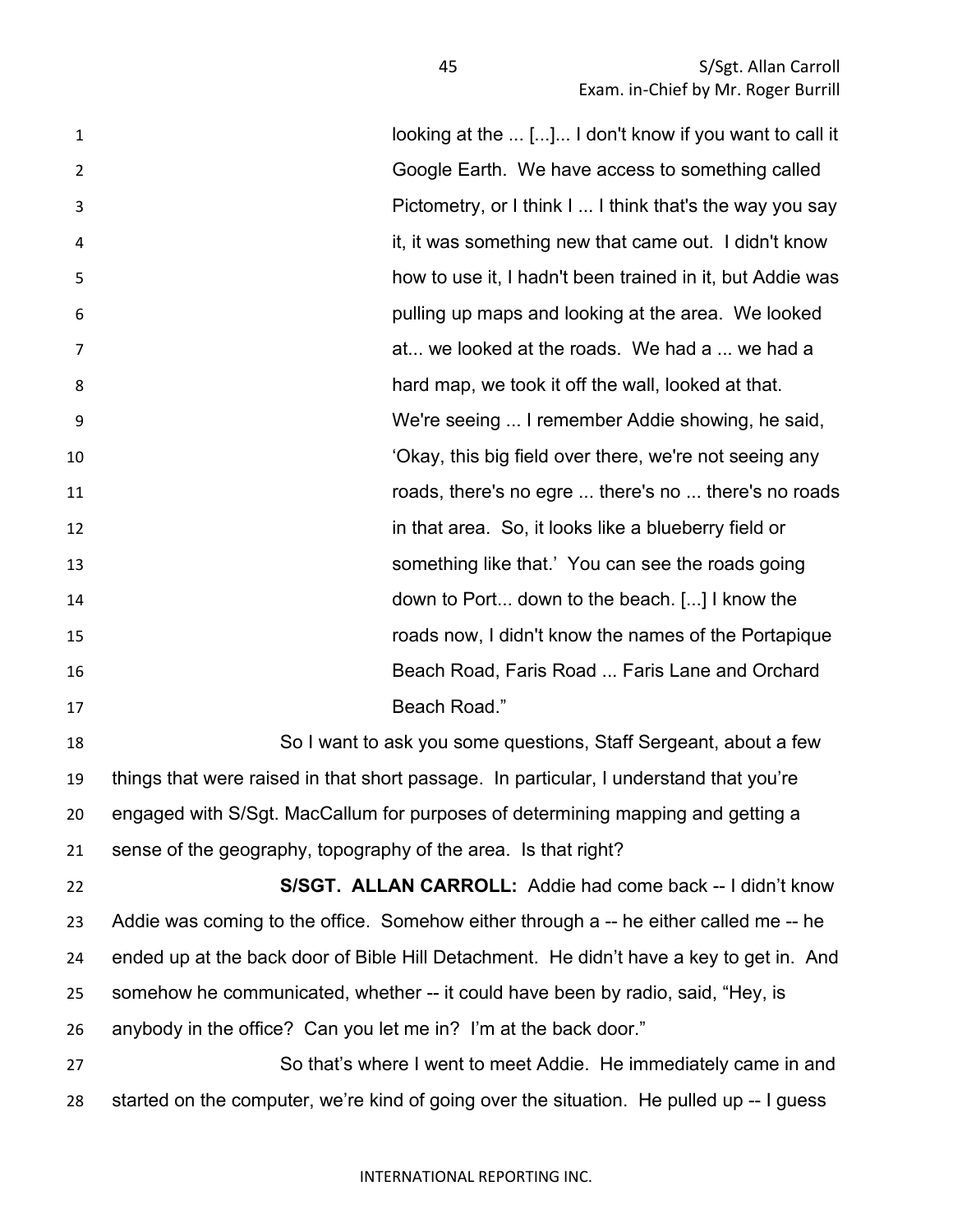it would have been Google Earth, of the Google Earth overhead imagery of the area; shows the roads, showed the fields, showed the general area. **MR. ROGER BURRILL:** So to help you a little bit on that, Staff Sergeant -- I don't mean to interrupt, but how does he access that? In what manner does he access that particular tool? **S/SGT. ALLAN CARROLL:** He goes on -- he goes on one of the computers in one of the work stations and he accessed it. **MR. ROGER BURRILL:** Okay. And what were you doing when S/Sgt. MacCallum was accessing this tool? **S/SGT. ALLAN CARROLL:** I was in the office. I was answering some calls. I was -- he interrupted whatever I was doing, trying to gear up, trying to get ready to get out. **MR. ROGER BURRILL:** Okay. **S/SGT. ALLAN CARROLL:** And --- **MR. ROGER BURRILL:** Sorry; I interrupted you. **S/SGT. ALLAN CARROLL:** No, no. No, go ahead. **MR. ROGER BURRILL:** Okay. Would you have the opportunity or the ability to access the tool or the function that S/Sgt. MacCallum did? **S/SGT. ALLAN CARROLL:** I probably could have if I had have worked at it. He was -- Addie was much better on the computer than I am, and he just sat down and started pulling up images and looking at things. So I just went, stayed with him, and what he showed me, the maps he was pulling up, and we knew the area - - he knew the area as well as I did. **MR. ROGER BURRILL:** Okay. So tell me, then about Pictometry, which was referenced in the excerpt that I just referred to. **S/SGT. ALLAN CARROLL:** Yeah. Pictometry is a -- I know they have it in the OCC, I know members can access it. I'm not familiar with its workings but 28 it's a -- it's good imagery of what -- of the area we're dealing with. Actually, I know in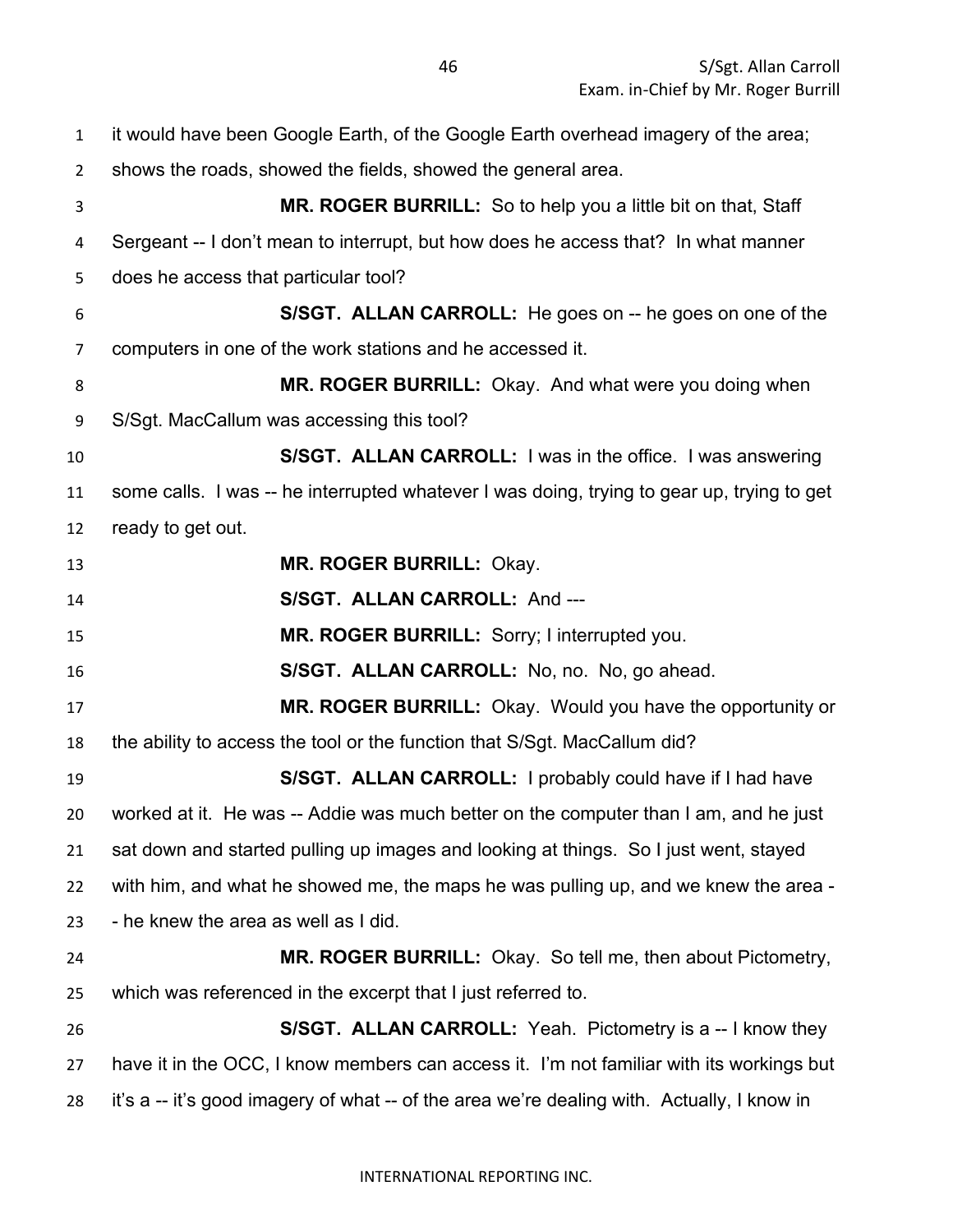the OCC there's three screens where they can call it up and they get great images of roadways, of areas, so on and so forth. **MR. ROGER BURRILL:** Would the district detachment at Bible Hill have access to that Pictometry program? **S/SGT. ALLAN CARROLL:** I believe we did. **MR. ROGER BURRILL:** Okay. When you say, "I believe" I get a sense of some hesitancy in that regard. **S/SGT. ALLAN CARROLL:** I never used it and I don't know if -- I don't know if the guys used it all that much. There was some training going on about it and I just don't -- it was something, it was new. **MR. ROGER BURRILL:** And when you say, "New" can you give us a sense of how new? Approximate, how new that might have been? Any idea? **S/SGT. ALLAN CARROLL:** I've been out -- I've been gone now for almost two years. I don't know; maybe a year. **MR. ROGER BURRILL:** Okay. **S/SGT. ALLAN CARROLL:** Maybe a year, year and a half. I can't say. **MR. ROGER BURRILL:** I understand. And would the District Commander have been part of that particular training regime or regimen? **S/SGT. ALLAN CARROLL:** I didn't -- I didn't get trained on it. I didn't. I think there's some access, you go into it. And it's kind of like Google Earth; you get into it and you play with it, you learn how to use it. **MR. ROGER BURRILL:** We heard yesterday about the use of user name and a password for purposes of access to it. Did you have --- **S/SGT. ALLAN CARROLL:** Okay. **MR. ROGER BURRILL:** Did you have a user name or a password to access Pictometry? **S/SGT. ALLAN CARROLL:** Not to my recollection.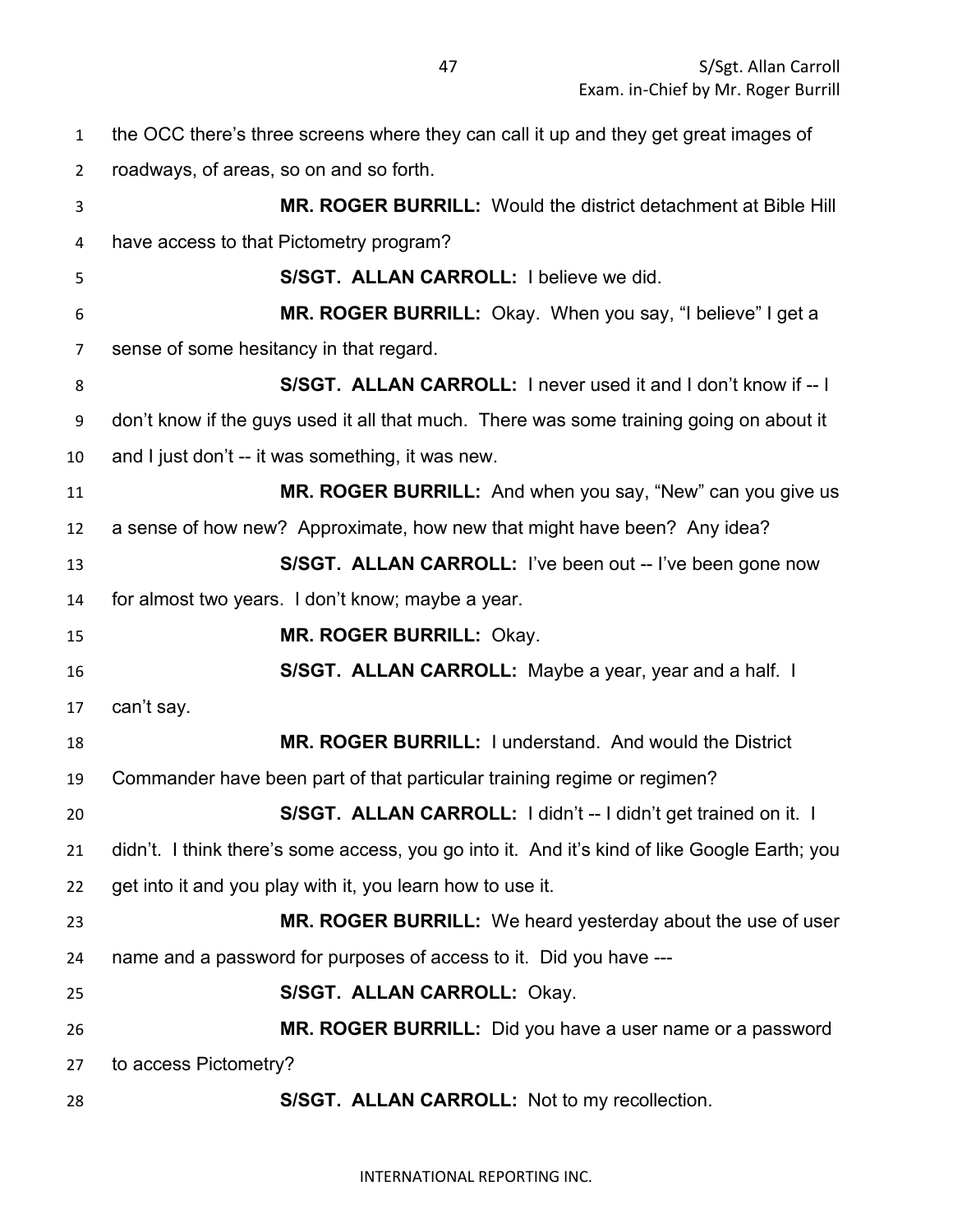**MR. ROGER BURRILL:** Okay. And can you give us some insight why the Detachment Commander may not have had the training or the ability to access the Pictometry programme in April of 2020? **S/SGT. ALLAN CARROLL:** April of 2020 I was -- I was, for all intents and purposes, one month away from my retirement, so I didn't take on a lot of new stuff at that time. **MR. ROGER BURRILL:** I understand that. Would you have been in a position to assign or provide direction to somebody at Colchester District Detachments to be responsible for accessing Pictometry and/or providing guidance and training for access to Pictometry? **S/SGT. ALLAN CARROLL:** Would I have been in a position to assign somebody? **MR. ROGER BURRILL:** Yeah, did you -- what did you do about making sure that personnel knew how to access Pictometry, as the Commander? **S/SGT. ALLAN CARROLL:** I think the -- I really don't know how it was rolled out. Nobody was assigned to do it, that I'm aware of. I think the Street Crime Unit and some of the JS members may have it used it more than others, but I don't know if the general membership were using it on a regular basis. **MR. ROGER BURRILL:** Okay. The document that I just referred earlier to has attributed a comment to you that I read, "I don't know if you want to call it Google Earth. That, too, is a tool that would be useful in mapping." What did you mean, "I don't know if you want to call it Google Earth"? **S/SGT. ALLAN CARROLL:** I guess Google Maps, Google Earth, whatever. There's -- I guess there's different programs you can look at. I call it Google Earth sometimes, but I know there's Google Maps out there as well. **MR. ROGER BURRILL:** Okay. And would you have had a functional working capacity with Google Earth or Google Maps? **S/SGT. ALLAN CARROLL:** I could -- I can access them. Am I --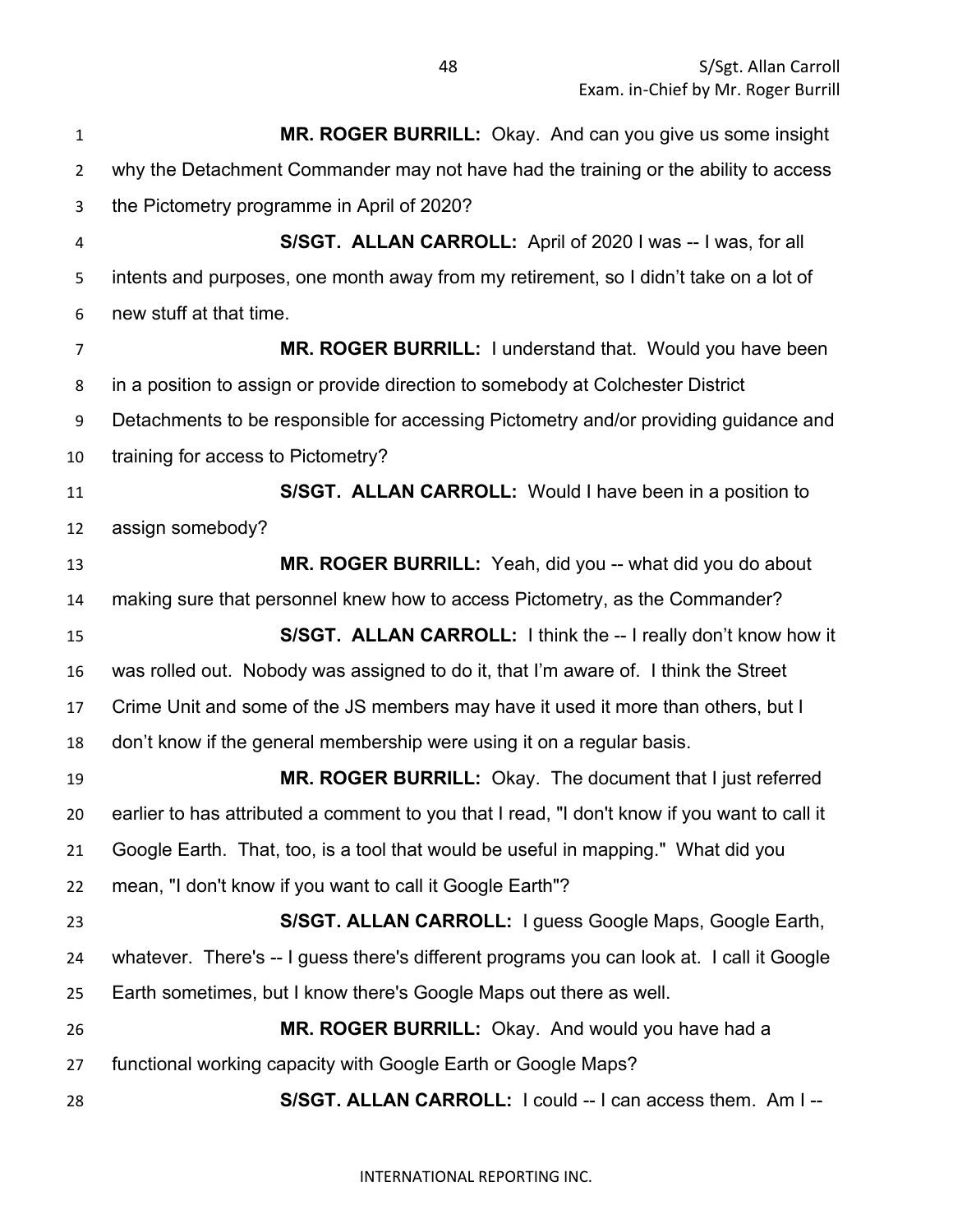am I comfortable with them? Not a great amount. I can play around with it. **MR. ROGER BURRILL:** Yeah. All right. **S/SGT. ALLAN CARROLL:** In this situation, Addie was on the map, he had called it up, he was working with it actively. So I didn't -- I didn't bother trying to get on. I'm over his shoulder looking at -- he's showing me on the map. **MR. ROGER BURRILL:** Okay, I understand. With respect to the Google Maps tool or function, are you able to tell us whether -- what kind of view it was, animated view, standard view, topographical view, satellite view? Do you have any insight for us in terms of what it was you were looking at? **S/SGT. ALLAN CARROLL:** Well, it wasn't -- it wasn't topographical that I recall. It was -- could you call it a satellite? It showed very clearly fields, it showed -- it showed the roadways, it showed -- yeah. That's the best I can -- I can recall. **MR. ROGER BURRILL:** No, I understand. We haven't heard from Staff Sergeant MacCallum yet, but we will eventually, and I recall from some of his information or material that he may have indicated that he had a concern over the tool, Google Earth, actually creating roads where there were no roads. Do you have any comment on that? **S/SGT. ALLAN CARROLL:** No, I don't. **MR. ROGER BURRILL:** Okay. Then let me ask you more specifically about the blueberry road. What can you tell us about your information that you had learned while you and Staff Sergeant MacCallum accessed the maps about the blueberry road? Did you know anything about it? **S/SGT. ALLAN CARROLL:** No. Addie -- we looked at the -- we looked at the overhead view we had of that side of -- that side of the -- that would be the east -- the east side of the -- of Portapique Beach area, looked at the overhead of what we're seeing from the Google imagery, whatever it was, a satellite, I don't know what Addie was on, looking at that, and we're not seeing any roadways.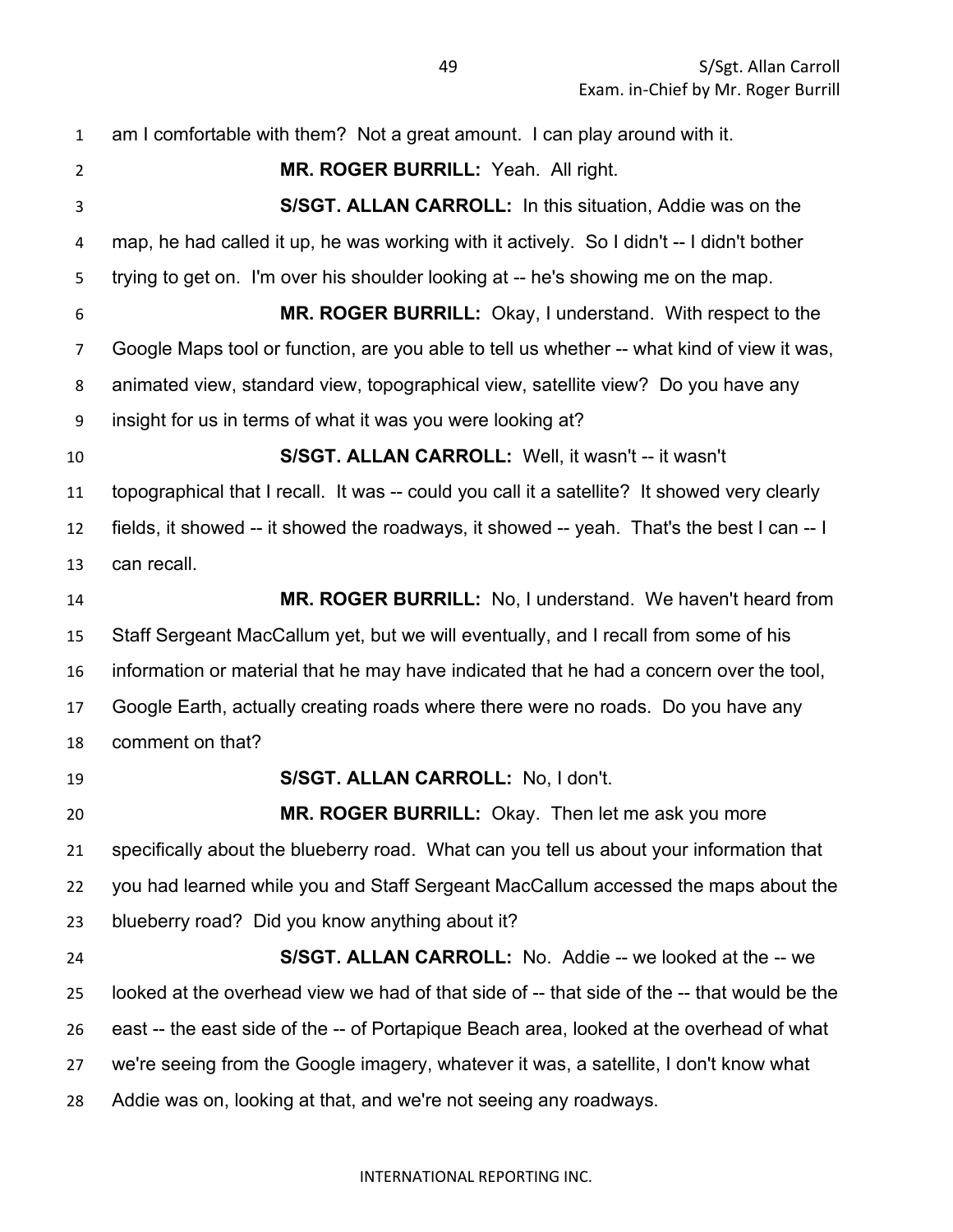| 1              | MR. ROGER BURRILL: Yeah.                                                                    |
|----------------|---------------------------------------------------------------------------------------------|
| $\overline{2}$ | S/SGT. ALLAN CARROLL: It looks like a -- just a big field. Just a                           |
| 3              | big open field is all it looks like. Like I said, we're not seeing a roadway, and we looked |
| 4              | and we're not seeing an egress point of the -- in that area.                                |
| 5              | MR. ROGER BURRILL: Okay. Did you feel comfortable, then,                                    |
| 6              | with your enquiries, mapping enquiries with respect to access and egress into that area,    |
| 7              | determining routes in and out? Did you feel that you had done that properly?                |
| 8              | S/SGT. ALLAN CARROLL: I feel we had worked -- made --                                       |
| 9              | looked at what we had. To look at, it showed nothing that we could determine was -- it      |
| 10             | wasn't an active roadway. At the same time, the images from the OCC would have              |
| 11             | been, I believe, Pictometry, and relying on them, seeing if any roadways are there, if      |
| 12             | there's any other egress point.                                                             |
| 13             | MR. ROGER BURRILL: Okay. All right. I had mentioned earlier                                 |
| 14             | to Staff Sergeant MacCallum's comments on this. I think I should take you to that,          |
| 15             | specifically. In particular, paragraph 159 on page 71 of the Foundational Document is a     |
| 16             | portion of a quote from Staff Sergeant MacCallum's interview with the Mass Casualty         |
| 17             | Commission.                                                                                 |
| 18             | And I'm going to ask if Madam Registrar can bring up                                        |
| 19             | paragraph 159, and I'm going to read a small excerpt from the quotation and ask you to      |
| 20             | comment. It starts in the -- about one-third down the quote. It says -- this is Staff       |
| 21             | Sergeant MacCallum talking:                                                                 |
| 22             | "So, I get Google Earth fired up. It's okay, but it's not                                   |
| 23             | very good. It's making roads where there's no roads.                                        |
| 24             | I can tell, like it's  it's got layers on it, it's not what I                               |
| 25             | want to see. So, I start trying to go and find                                              |
| 26             | Pictometry, which each detachment's supposed to                                             |
| 27             | have. I couldn't find it, and AI didn't know where it                                       |
| 28             | was, either, at that time, either. I couldn't find it,                                      |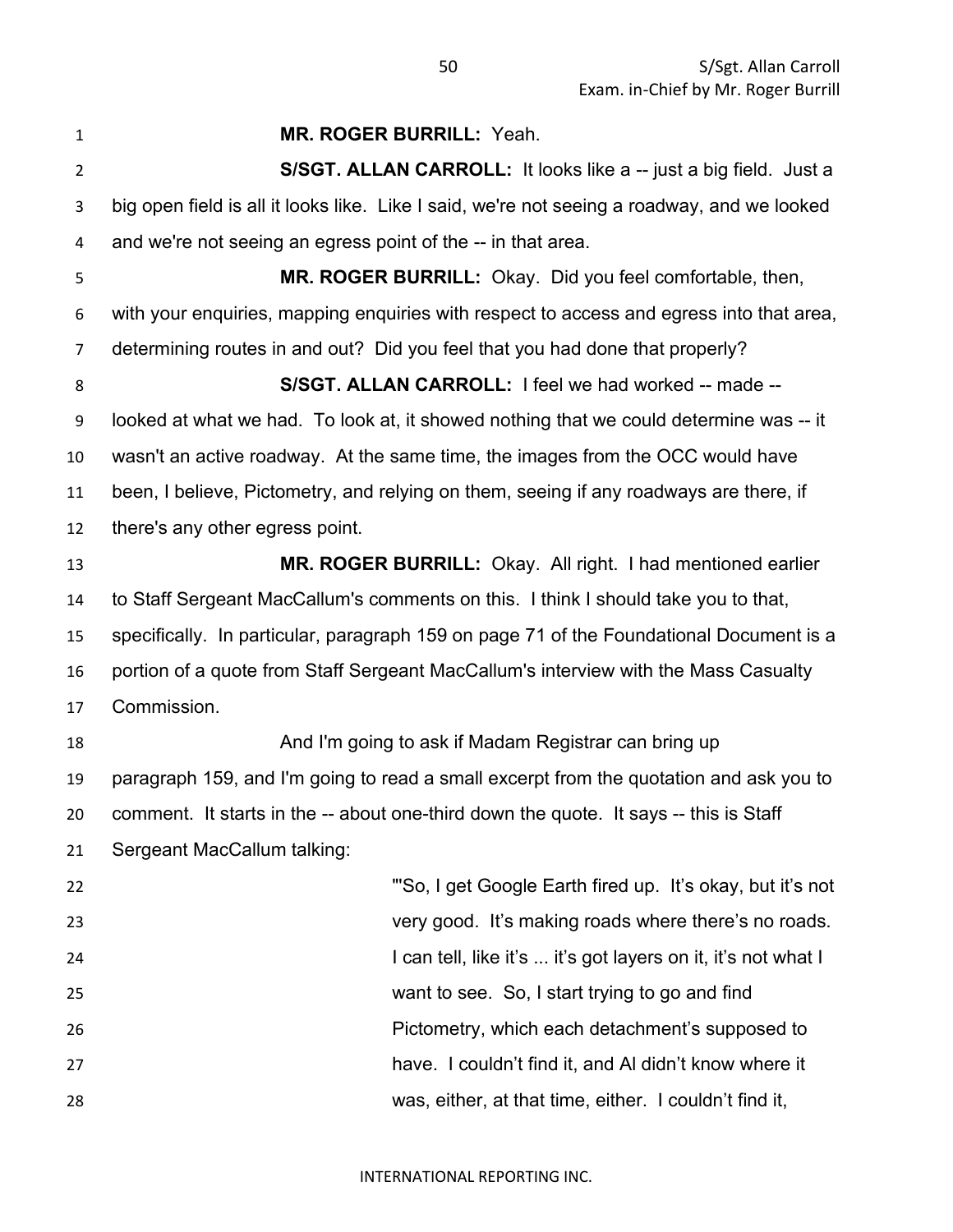| $\mathbf{1}$   | which is an extremely good satellite imaging that is up                                       |
|----------------|-----------------------------------------------------------------------------------------------|
| $\overline{2}$ | to date, as opposed to something what it looked like                                          |
| 3              | eight years ago. I couldn't find that, so, we end [ed] up                                     |
| 4              | pulling  I end up pulling a map off the wall. We put it                                       |
| 5              | on the table and start hand-drawing on it so that                                             |
| 6              | wecould be around it, as in [S/Sgt. Carroll] and                                              |
| 7              | myself. [S/Sgt. Halliday] wasn't there yet. And I also                                        |
| 8              | pulled out  an Atlas  road Atlas, so I was looking                                            |
| 9              | at four different maps trying to get a lay of the land."                                      |
| 10             | So with respect to that, Staff Sergeant Carroll, you've told us about                         |
| 11             | Pictometry and you've told us about Google Map, can you tell us about the map off the         |
| 12             | wall?                                                                                         |
| 13             | S/SGT. ALLAN CARROLL: The map off the wall, we had just --                                    |
| 14             | we had several maps of the area that were just basic roadmaps of -- in Colchester             |
| 15             | County. It was for members coming in, they were on the way to the back door where             |
| 16             | members would go to their -- go get in their police cars, and if they get a call to a certain |
| 17             | area, and they just come take a quick look on, "Okay, this is -- okay, here's what I'm        |
| 18             | looking at. Here's the roadways", and just give them a quick idea before they got out on      |
| 19             | the road.                                                                                     |
| 20             | MR. ROGER BURRILL: Okay.                                                                      |
| 21             | S/SGT. ALLAN CARROLL: It was -- it was a -- it was a tool for the                             |
| 22             | members to use to see different roads in the area, different side roads, main roads,          |
| 23             | back roads, secondary roads.                                                                  |
| 24             | MR. ROGER BURRILL: Yeah. And is this the map that was taken                                   |
| 25             | off the wall?                                                                                 |
| 26             | <b>S/SGT. ALLAN CARROLL: Yes.</b>                                                             |
| 27             | <b>MR. ROGER BURRILL:</b> All right. Give us some descriptor of the                           |
| 28             | map. How big is it? What -- how old is it? Are you able to give us a sense of that, Staff     |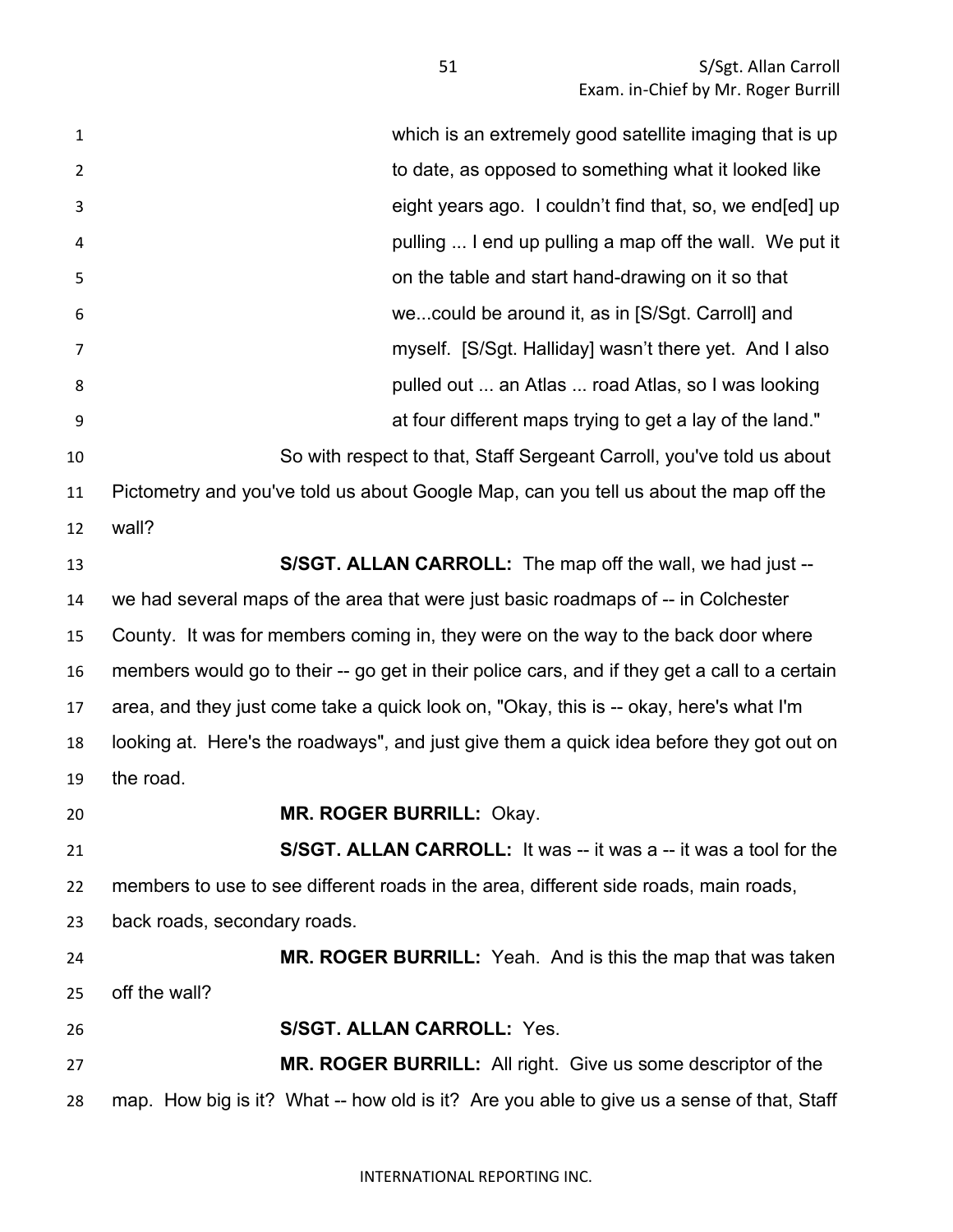Sergeant? **S/SGT. ALLAN CARROLL:** It's probably, I want to say, three by three anyway. It's a good-sized map. **MR. ROGER BURRILL:** Three feet by three feet? **S/SGT. ALLAN CARROLL:** Three feet by three feet. **MR. ROGER BURRILL:** Yes, thank you. **S/SGT. ALLAN CARROLL:** Yeah, it's a -- and it just shows -- that was a section of the -- of the county. We had one specifically for Stewiacke area and one for Tatamagouche area I believe. **MR. ROGER BURRILL:** Okay. **S/SGT. ALLAN CARROLL:** I think -- I think there three maps on the wall that we had. **MR. ROGER BURRILL:** Okay. And just to make sure, three maps on the wall on the way out, one of the Stewiacke area and one of the Tatamagouche area, and the third map --- **S/SGT. ALLAN CARROLL:** And one of this area, one of the shore area, or this area going up to Cumberland. **MR. ROGER BURRILL:** Okay. And what was it titled, just so I don't mix it up in the future? **S/SGT. ALLAN CARROLL:** I have no idea what it was titled. **MR. ROGER BURRILL:** Okay. **S/SGT. ALLAN CARROLL:** It was... **MR. ROGER BURRILL:** Can you give us a description or an understanding of how dated that map may have been, whether it was there when you came or whether you attained it later? I don't want to suggest --- **S/SGT. ALLAN CARROLL:** No, I think -- I think it was -- it was attained after I got there. **MR. ROGER BURRILL:** Okay. And do you know where it was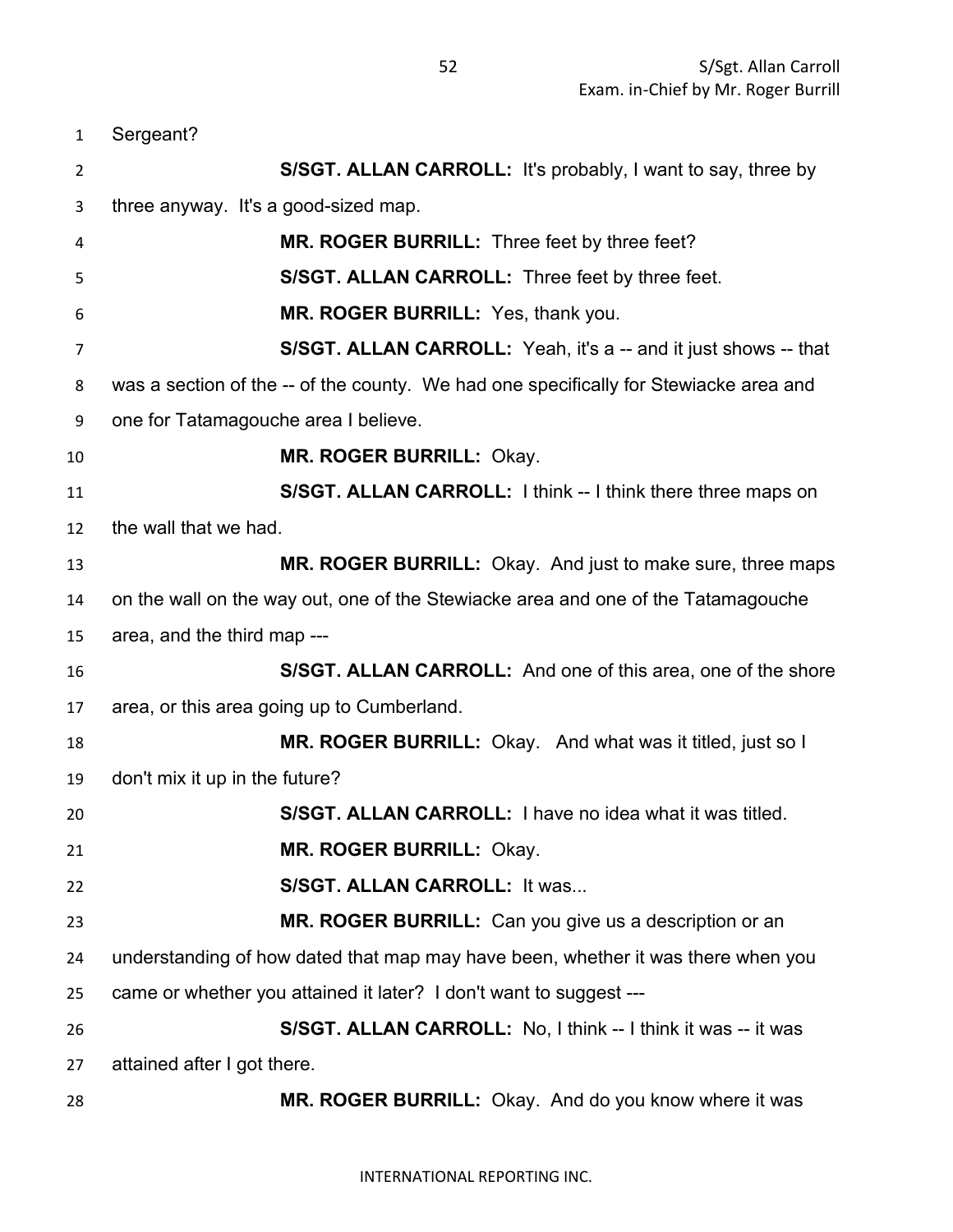attained from?

| $\overline{2}$   | S/SGT. ALLAN CARROLL: It was a production. I don't know if it                                |
|------------------|----------------------------------------------------------------------------------------------|
| 3                | was a provincial map, I don't know if it came through -- I don't know where it came from.    |
| 4                | MR. ROGER BURRILL: Okay. All right. Are you able to make                                     |
| 5                | any comment with respect to the accuracy of that map and the detail of that map?             |
| 6                | <b>S/SGT. ALLAN CARROLL:</b> It was -- it was a good map. There                              |
| 7                | was no issues with it. I can't -- I don't think it was a topographical map, I don't think it |
| 8                | showed elevations, it just showed basic roadways, and were going down Highway 2 and          |
| $\boldsymbol{9}$ | it shows the roads off of Highway 2, the main roads off of Highway 2.                        |
| 10               | MR. ROGER BURRILL: Okay. Did it show railway markings or                                     |
| 11               | trail markings or bridge markings, river markings, things of that nature in a normal         |
| 12               | topographical or geographical map?                                                           |
| 13               | S/SGT. ALLAN CARROLL: I believe it did. I can't say.                                         |
| 14               | MR. ROGER BURRILL: Okay. The excerpt that I read to you                                      |
| 15               | indicated that there was some handwriting or some hand markings that were placed on          |
| 16               | it. Do you recall that?                                                                      |
| 17               | S/SGT. ALLAN CARROLL: We took the map down and just come                                     |
| 18               | into the boardroom. We didn't have a -- we didn't have a map our boardroom.                  |
| 19               | MR. ROGER BURRILL: I see.                                                                    |
| 20               | S/SGT. ALLAN CARROLL: So when Steve Halliday come over,                                      |
| 21               | we had a -- my office is small and we switched, said, "Okay, let's go to the boardroom."     |
| 22               | Set up in the boardroom, and we talked to Steve. We all had this -- had a big map. We        |
| 23               | put this three by three map on the -- on the -- on the boardroom table and we started        |
| 24               | looking at it. Said, "Okay. Here's where -- here's the geographical area we're dealing       |
| 25               | with. Here are the roads", and then we looked at the other map, the You know, you            |
| 26               | just know this is basically the area we're dealing with.                                     |
| 27               | MR. ROGER BURRILL: Okay. Did you at that time or thereafter                                  |
| 28               | have any concern with respect to the accuracy of the mapping that you were looking at?       |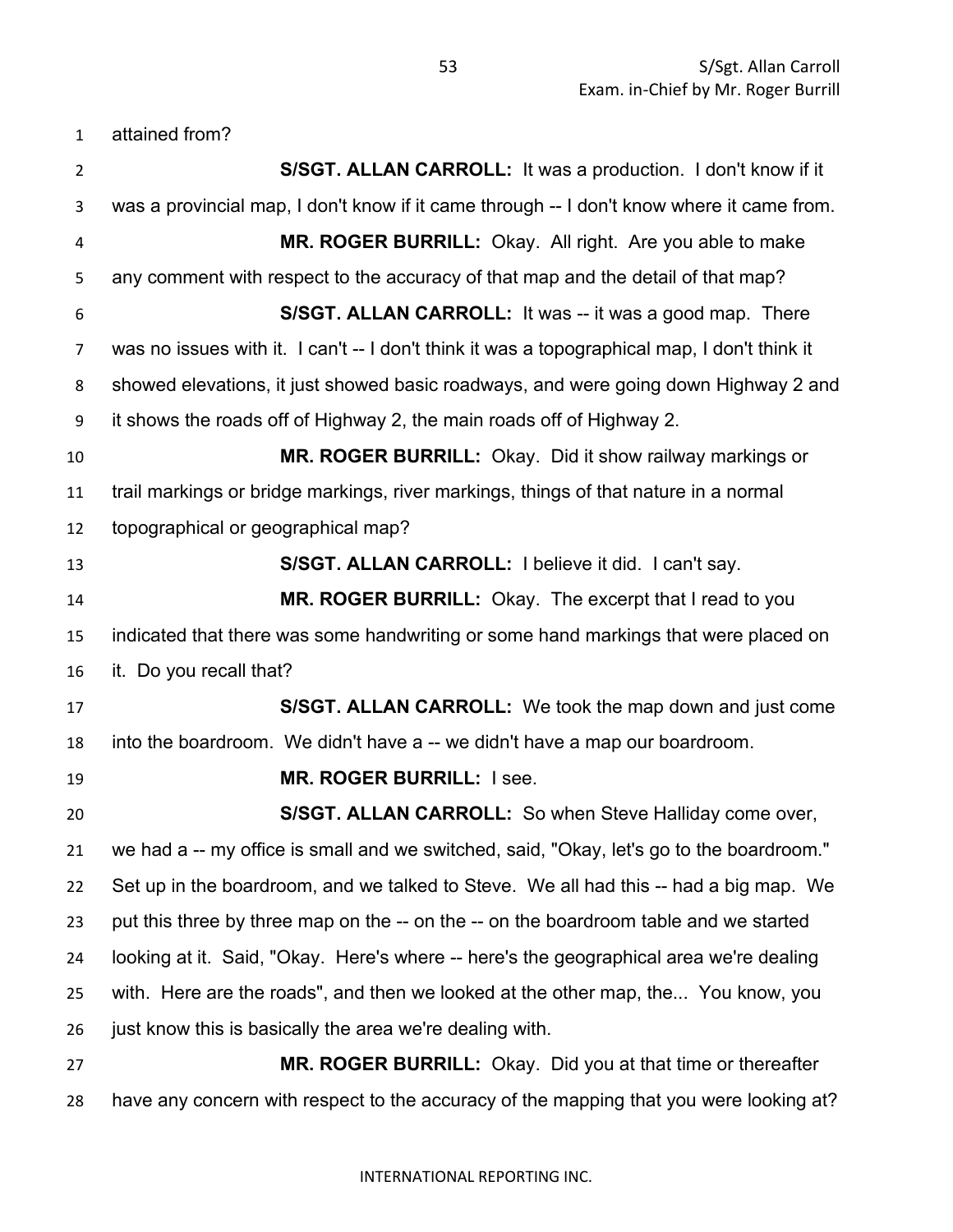**S/SGT. ALLAN CARROLL:** No, I didn't. I didn't know there was a concern with it. **MR. ROGER BURRILL:** Okay. Then just continuing on on this, there is discussion in the excerpt that I read to you from Staff Sergeant MacCallum about use of an Atlas. Does that ring --- **S/SGT. ALLAN CARROLL:** I think --- **MR. ROGER BURRILL:** --- a bell to you? **S/SGT. ALLAN CARROLL:** I think he pulled it out in the boardroom and laid it on the map on the table and it was probably more refined or specific to that area, and I --- **MR. ROGER BURRILL:** Do you have -- sorry, I interrupted you again, and I didn't mean to. **S/SGT. ALLAN CARROLL:** No. **MR. ROGER BURRILL:** Did you have any recall of the use of an Atlas? **S/SGT. ALLAN CARROLL:** No, I didn't. **MR. ROGER BURRILL:** Okay. All right. So from your point of view, the working tool with respect to mapping was the three by three map off the wall of that area. **S/SGT. ALLAN CARROLL:** Well, it was one of them then looked at the Google Earth maps that we had showing the roadways of the day that Addie had pulled up on one of the office computers. **MR. ROGER BURRILL:** Okay. All right. Very good. Well I am now prepared to move on from this issue to the next issue, which will be a discussion about command and who was in command at different stages of the event. I'm prepared to proceed. It's 11:00 o'clock. Your call, Commissioners. **COMMISSIONER MacDONALD:** Well we should take a break. Thank you, S/Sgt Carroll. We'll break now for 15 minutes and you can -- if you don't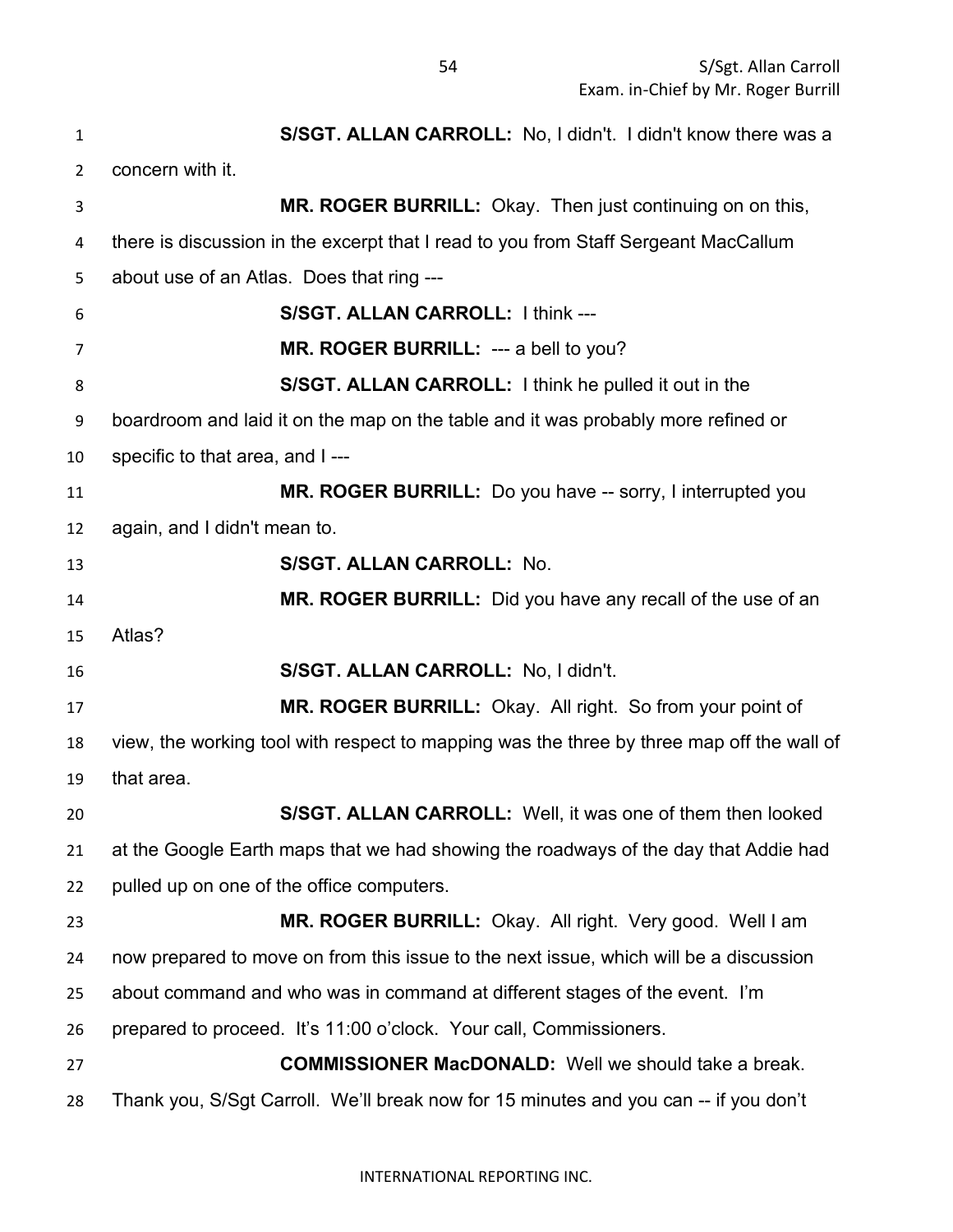mind, you can obviously take a break as well, but we'll report back in 15 minutes.

Thank you.

**S/SGT. ALLAN CARROLL:** Thank you, sir. **REGISTRAR DARLENE SUTHERLAND:** Thank you. The proceedings are now on break and will resume in 15 minutes. --- Upon breaking at 11:01 a.m. --- Upon resuming at 11:20 a.m. **S/SGT. ALLAN CARROLL, Resumed: REGISTRAR DARLENE SUTHERLAND:** Welcome back. The proceedings are again in session. **COMMISSIONER MacDONALD:** Thank you. Mr. Burrill? **MR. ROGER BURRILL:** Thank you, Commissioners. We'll get S/Sgt Carroll back with us. He's with everybody else except me. Oh, there he is. Great. Thank you, S/Sgt Carroll. We have concluded our discussion about mapping and I want to move on to, at this point, about issues of command and some of the concerns that I had raised earlier with respect to clarity of command. I'm going to ask the registrar, Madam Registrar, to bring up paragraph 167 at page 74 of the Foundational Document. And this, Staff Sergeant, is an excerpt of a transmission from Cst Bill Neil, who I believe you'd be familiar with, as a member from Pictou who was responding to the complaint that night. At 167, the Foundational Document indicates: "At 11:45:29 p.m. on April 18, 2020, Cst. Bill Neil inquired about who had command of RCMP operations in **Portapique. He sought guidance from the risk manager** and research problem in Portapique. He sought guidance from the risk manager on what members at the head of Portapique Beach Road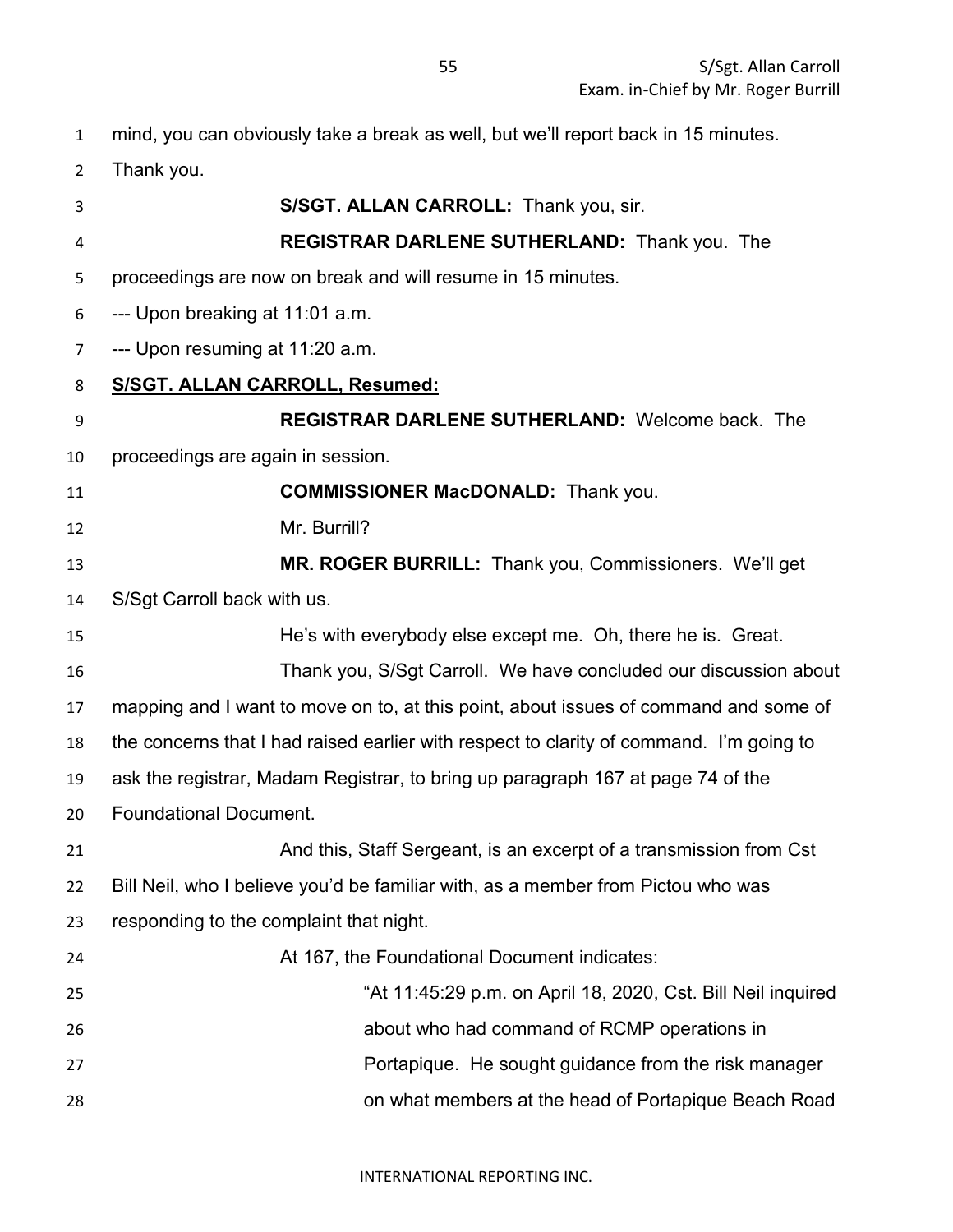| $\mathbf{1}$   | and Highway 2 should be doing:                                                                |
|----------------|-----------------------------------------------------------------------------------------------|
| $\overline{2}$ | 11:45:29 PM [] I don't know who's got the Command.                                            |
| 3              | 11:45:35 PM - S/Sgt. CARROLL [] Staff REHILL has                                              |
| 4              | Command, folks - Staff REHILL has Command."                                                   |
| 5              | Now, what I'd like to ask you, Staff Sergeant, is at 11:45 p.m., the                          |
| 6              | matter has been on for some period of time, an hour and a half, perhaps more. I'm             |
| $\overline{7}$ | curious as to why there appears to be this ambiguity about command at this point. And         |
| 8              | do you have any comment on that, given the fact it was Cst Neil that was discussing it        |
| 9              | but you were the one that responded? Can you give us some insight about the clarity of        |
| 10             | command situation?                                                                            |
| 11             | S/SGT. ALLAN CARROLL: I don't recall that comment from Neil                                   |
| 12             | happening. I thought we made it clear -- I thought it was earlier that we made it clear       |
| 13             | that S/Sgt. Rehill was taking charge and placing people and telling people what to do         |
| 14             | until such a point in time as the Command Group was out at the firehall.                      |
| 15             | MR. ROGER BURRILL: Right. And it's clear that the command                                     |
| 16             | group you're referring to, MacCallum, Halliday, and Carroll, were not at the Command          |
| 17             | Post at this point?                                                                           |
| 18             | S/SGT. ALLAN CARROLL: No, that is correct.                                                    |
| 19             | <b>MR. ROGER BURRILL:</b> Right. So I guess my next question for                              |
| 20             | you would be, given your lack of recall, but review of paragraph 167, how is it that S/Sgt    |
| 21             | Carroll would be responding to this lack of clarity, as opposed to Risk Manager Rehill        |
| 22             | actually undertaking the responsibility of clarifying a lack of clarity? Are you able to tell |
| 23             | us?                                                                                           |
| 24             | S/SGT. ALLAN CARROLL: Is there a paragraph popping up                                         |
| 25             | there? I missed what you were saying.                                                         |
| 26             | MR. ROGER BURRILL: No. Same paragraph.                                                        |
| 27             | S/SGT. ALLAN CARROLL: Oh. Same paragraph.                                                     |
| 28             | MR. ROGER BURRILL: One sixty-seven (167). We've got S/Sgt                                     |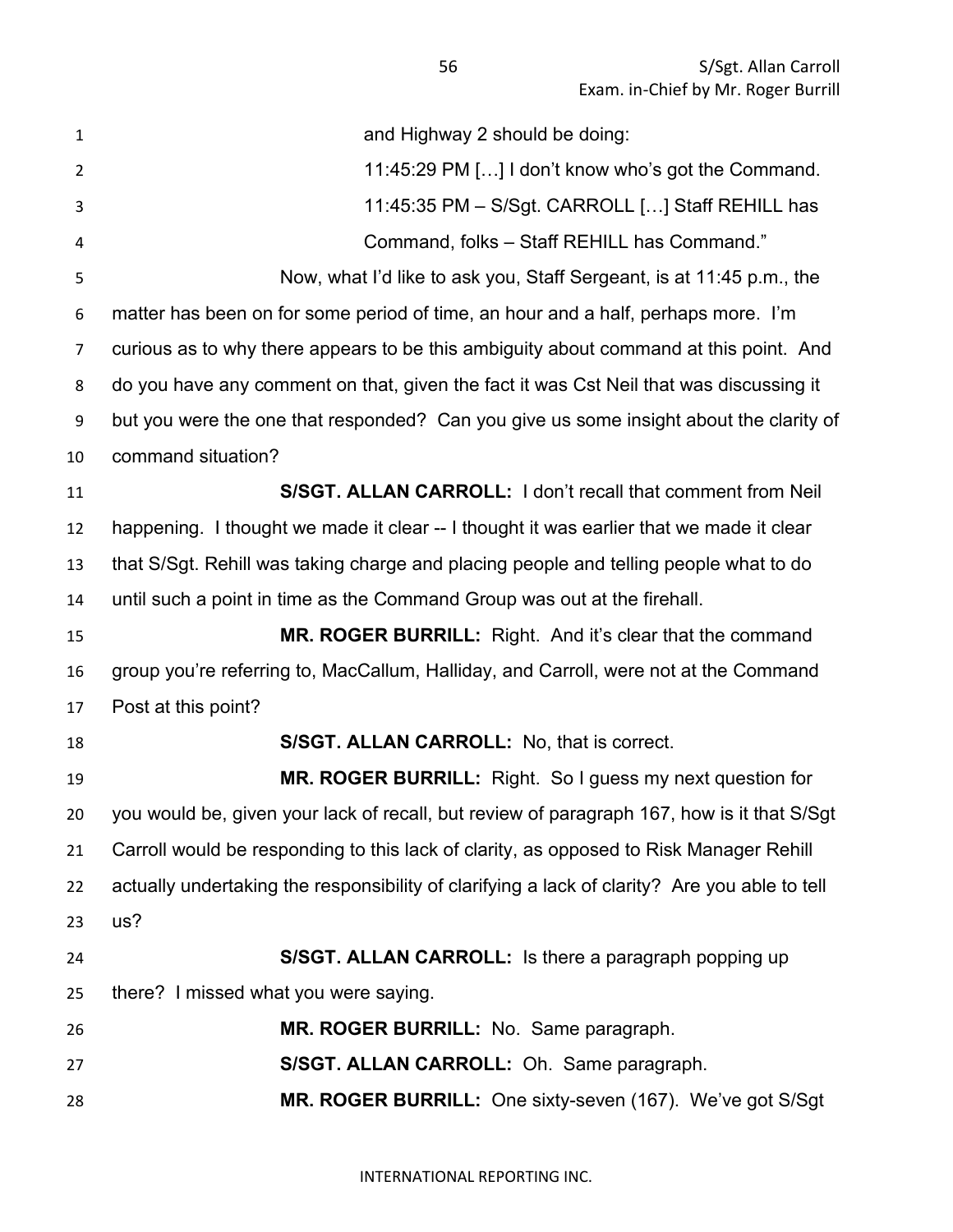Carroll responding. And I'm asking you why isn't Rehill, the Risk Manager who is ostensibly in charge at this time, responding? Because you're not even at the

Command Post.

 **S/SGT. ALLAN CARROLL:** No, I probably jumped the gun and answered before Brian had the chance to.

 **MR. ROGER BURRILL:** Okay. Was that a problem, in your view, in terms of jumping the gun before Brian had a chance to?

 **S/SGT. ALLAN CARROLL:** It wasn't, in my view. Maybe it was for somebody else.

 **MR. ROGER BURRILL:** Okay. I guess what I'm leading my questions to is, given the fact that you responded, and now you've indicated jumped the gun, I was wondering whether it's presumptive that the District Commander responds to this type of situation for clarity? Or should it have been the Risk Manager? I don't know.

 **S/SGT. ALLAN CARROLL:** I don't know. I don't know how much of a delay it was when Cst Neil asked his question or was expressing his concern. 17 At the same time, the OCC was -- is a busy place to work in and if that was a quick answer to Bill without Brian having to stop what he was doing to answer -- to make the answer, then that's why I would have jumped in.

**MR. ROGER BURRILL:** All right. Continuing on, Madam

Registrar, page 86, paragraph 185.

 And this is moving on narratively, Staff Sergeant. Paragraph 185 says:

 "At 12:04 […], S/Sgt. Carroll called OCC dispatch supervisor Jen MacCallum, seeking an update with respect to RCMP members present in and around Portapique. Ms. MacCallum provided him with the names, RCMP cruiser call-signs, and positions of all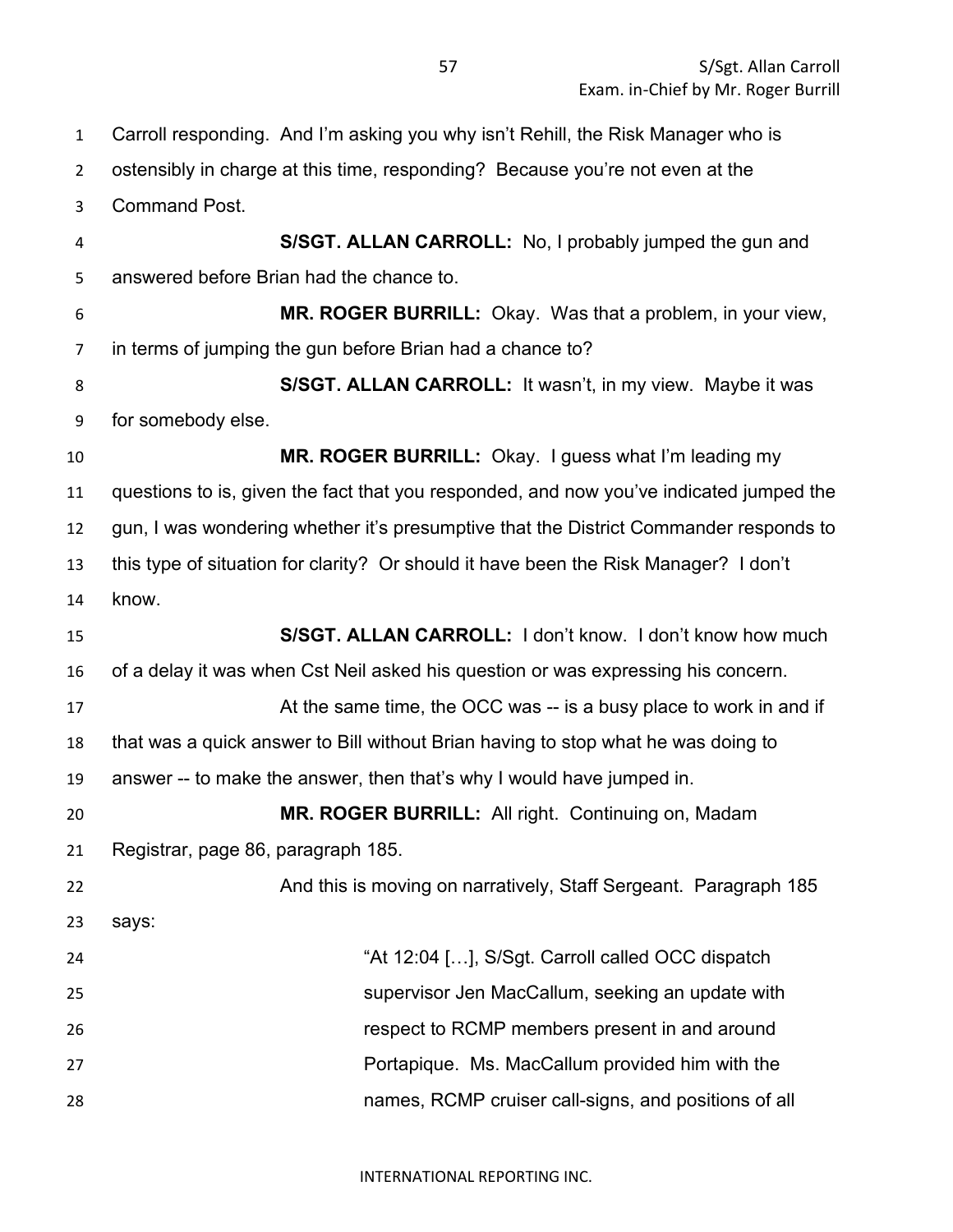responding members at that time." Now, this would have been while you were at the detachment? Am I correct, Staff Sergeant? **S/SGT. ALLAN CARROLL:** Yes, that is correct. **MR. ROGER BURRILL:** And am I correct to say, from our earlier discussions, that containment was primarily the responsibility of Risk Manager Rehill? **S/SGT. ALLAN CARROLL:** Yes, it was. It was his responsibility but I'm trying to, as a District Commander, and as the other command team, trying to find out what we have on place, where resources are, and where they're situated. **MR. ROGER BURRILL:** Yeah. And I guess as the District Commander, is this a good use of your resources and/or time, given the fact that there had been somebody already assigned to it and has the responsibility for primary containment? **S/SGT. ALLAN CARROLL:** I was just asking. I wasn't placing people anywhere. **MR. ROGER BURRILL:** M'hm. **S/SGT. ALLAN CARROLL:** We weren't -- this was for our knowledge of the command group of Halliday, MacCallum, and myself. **MR. ROGER BURRILL:** Right. **S/SGT. ALLAN CARROLL:** These are who we have, here's where they're at. I don't think it was a waste of time by any means. It was just clarifying, "Here's our -- here's where we're at." Here's -- we're in the boardroom. We're discussing, "This is where members are." And that's --- **MR. ROGER BURRILL:** Sure. **S/SGT. ALLAN CARROLL:** Just knowing who was out there. **MR. ROGER BURRILL:** Trying to get a sense of maybe eliminating or identifying redundancies in the police response in this regard. And I'm of the thinking that perhaps given the fact that S/Sgt Rehill was assigned to containment at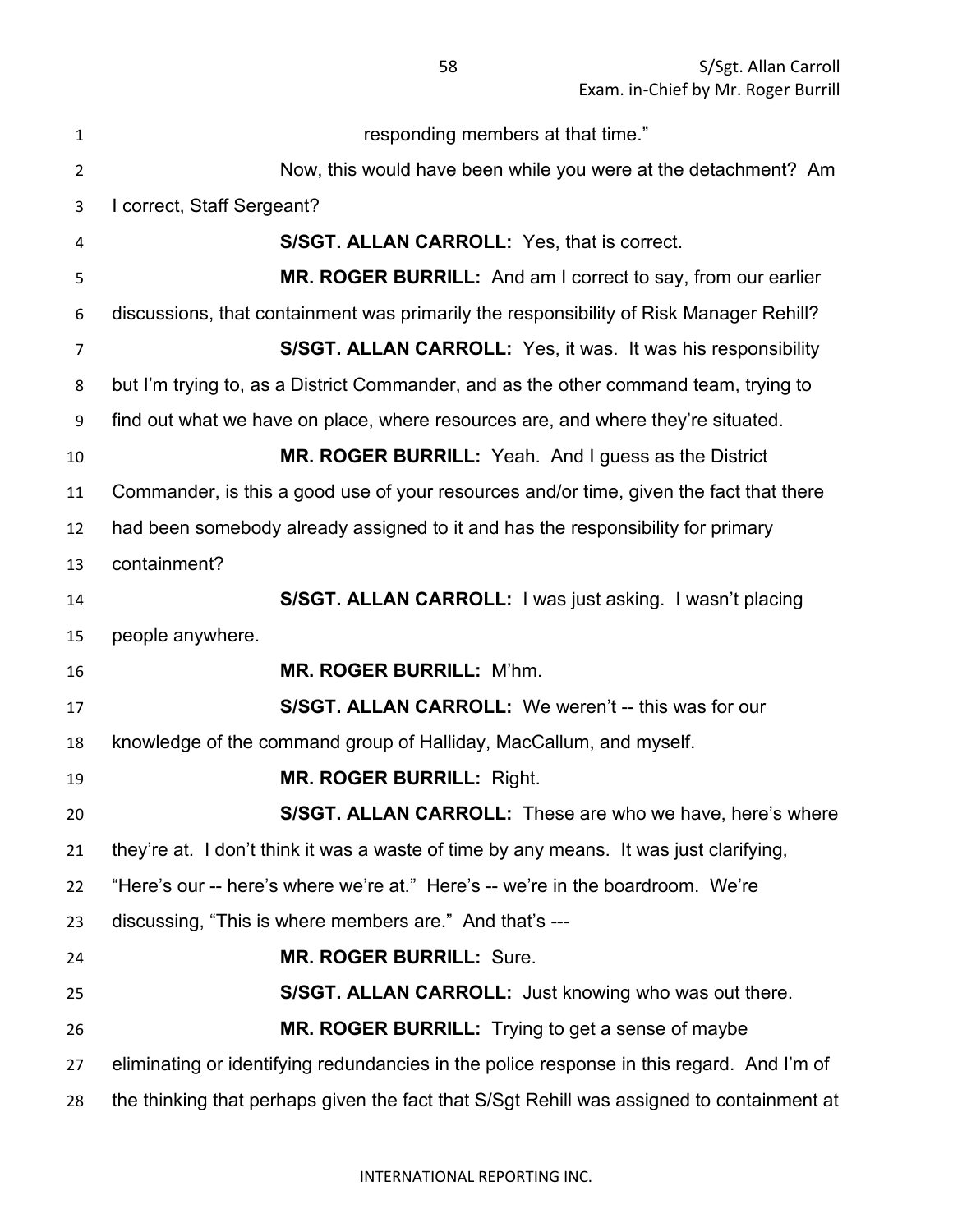that point, that it may not have been a useful use of your time, your experience, and

 your resources to sort of duplicate that. Would that be a proper statement or an improper statement? **S/SGT. ALLAN CARROLL:** I don't think it's a valid statement. **MR. ROGER BURRILL:** Okay. **S/SGT. ALLAN CARROLL:** You'd -- it's -- you'd still have to know whether when Rehill is no longer in -- so if we go down and take over and we go to the scene, once the Command Post is set up, et cetera, --- **MR. ROGER BURRILL:** M'hm. **S/SGT. ALLAN CARROLL:** --- we have to know who is out there. So that information is going to be passed on by Rehill. I was getting it ahead of time. **MR. ROGER BURRILL:** Would that information had been available independently through technology? The CIIDS program, in particular? **S/SGT. ALLAN CARROLL:** Yes. **MR. ROGER BURRILL:** Yeah. **S/SGT. ALLAN CARROLL:** It could have been accessed through CIIDS, through the GPS mapping system. **MR. ROGER BURRILL:** Okay. **S/SGT. ALLAN CARROLL:** Correct. **MR. ROGER BURRILL:** And was CIIDS -- forgive me, I may have asked you this before, CIIDS available to you at the detachment at that point? **S/SGT. ALLAN CARROLL:** I'm not familiar with it. I couldn't use it. **MR. ROGER BURRILL:** I see. Okay. Very good. Let's move on then to the next topic, about the IARD team and the Contact team that you were involved with. That is, you were familiar, of course, with those officers that responded

down to Portapique? No doubt about that; am I right?

**S/SGT. ALLAN CARROLL:** Yes.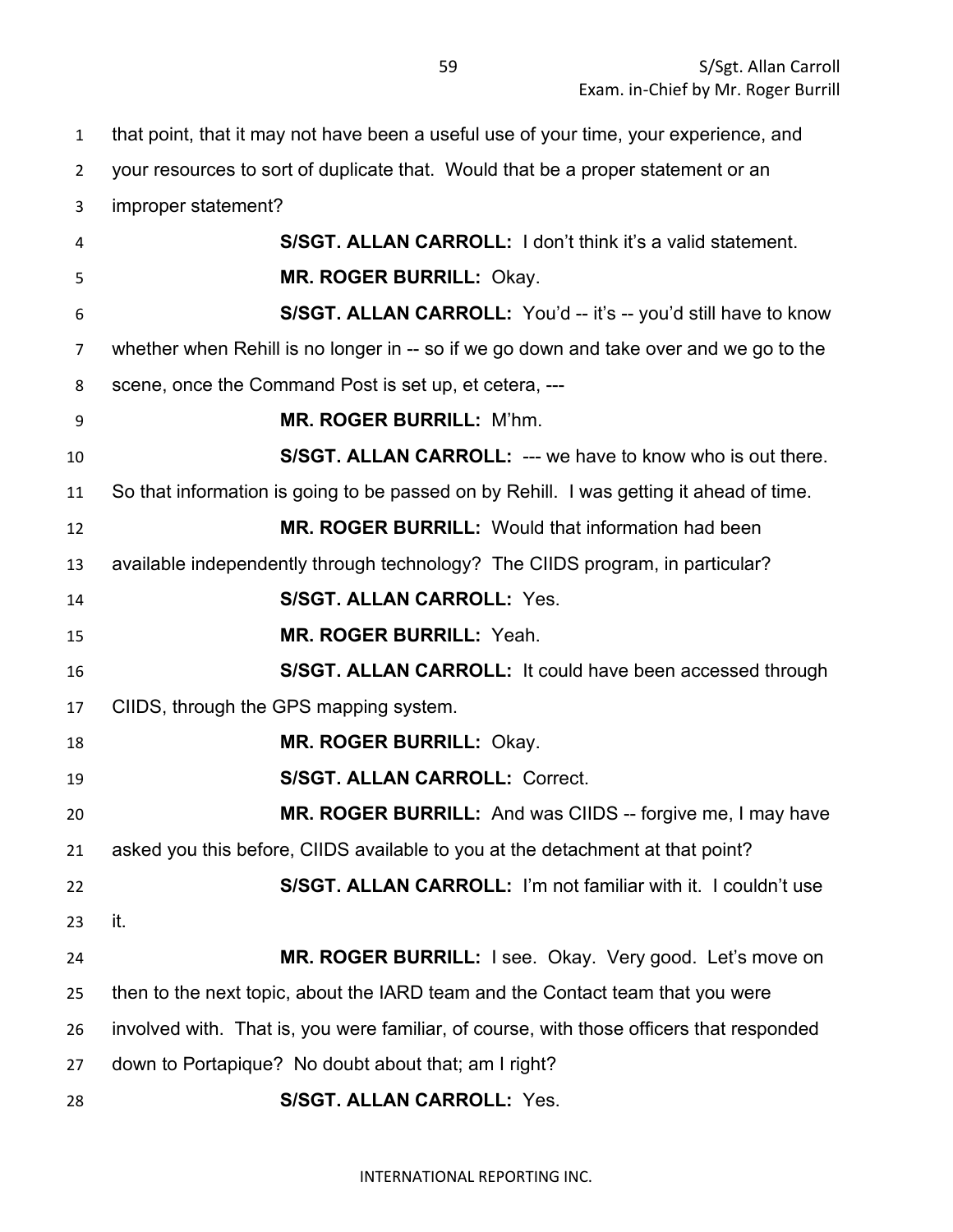S/Sgt. Allan Carroll Exam. in-Chief by Mr. Roger Burrill

| 1  | MR. ROGER BURRILL: Okay. At paragraph 143 of the                                  |
|----|-----------------------------------------------------------------------------------|
| 2  | Foundational Document, there's reference to discussion about a second IARD team.  |
| 3  | Paragraph 133, if we could bring that up, please? At page 65.                     |
| 4  | "At 11:21:03 [], Cst. Grund again called the risk                                 |
| 5  | manager, indicating that another team of RCMP                                     |
| 6  | members could be sent into Portapique. Sgt. O'Brien                               |
| 7  | answered Cst. Grund, and instructed him to hold off due                           |
| 8  | to concerns about potential blue-on-blue []                                       |
| 9  | 11:21:03 PM - Cst. GRUND []: Risk Manager. Just                                   |
| 10 | checking, I know we have one team up there of three. I                            |
| 11 | think we have another three back here, we can send                                |
| 12 | another team up that way.                                                         |
| 13 | 11:21:18 PM $-$ Sgt. O'BRIEN $[]$ : Hold off on the second                        |
| 14 | team, I only want                                                                 |
| 15 | one team in there if we can avoid having anybody else in                          |
| 16 | the crossfire."                                                                   |
| 17 | At paragraph 144, in the midst of the first quote at the tail end:                |
| 18 | "Sgt. O'Brien indicate[s] that:                                                   |
| 19 | [] I followed this up with a call to S/Sgt. Carroll to                            |
| 20 | confirm my thought process and                                                    |
| 21 | ensure that he was aware of [movement] member [] on                               |
| 22 | site."                                                                            |
| 23 | So were you familiar with the fact that there was a request for a                 |
| 24 | second IARD team coming from members at the scene at Portapique Beach Road?       |
| 25 | S/SGT. ALLAN CARROLL: No, I wasn't.                                               |
| 26 | MR. ROGER BURRILL: Okay. And if there was, would you have                         |
| 27 | had a position with respect to the movement of a second IARD team into Portapique |
| 28 | Beach Road?                                                                       |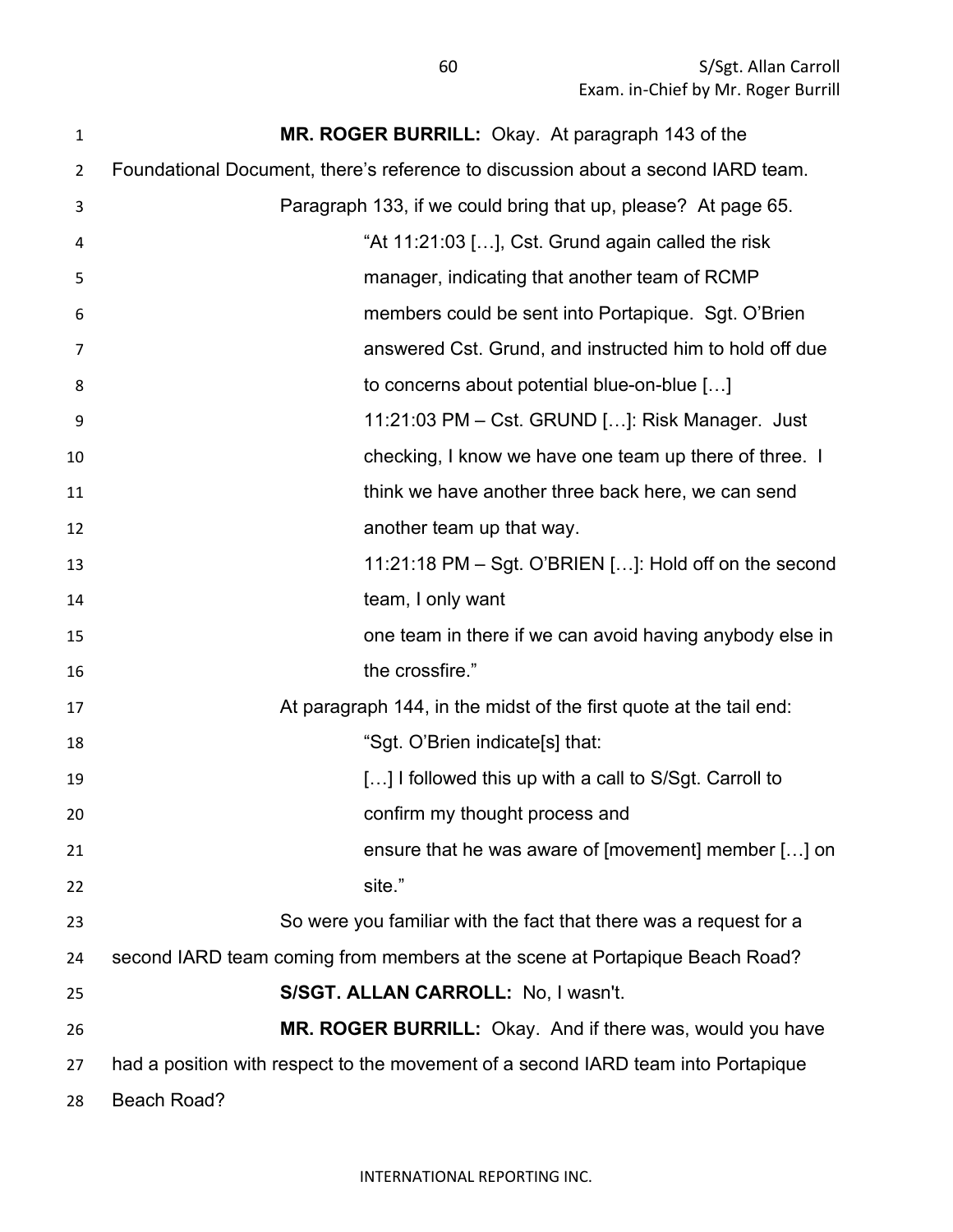S/Sgt. Allan Carroll Exam. in-Chief by Mr. Roger Burrill

 **S/SGT. ALLAN CARROLL:** I would have been concerned with it for the blue-on-blue situation. That's the darkest end, the darkest down there. There's no street lights, members trying to identify each other, it would be a scary situation. **MR. ROGER BURRILL:** So Sergeant O'Brien indicated at 5 11:21:18, "Hold off on the second team. I only want one team up there -- in there, if we can avoid having anybody else in the crossfire." Was he directed to say that by you, Staff Sergeant --- **S/SGT. ALLAN CARROLL:** No. **MR. ROGER BURRILL:** --- Carroll? **S/SGT. ALLAN CARROLL:** No. No. **MR. ROGER BURRILL:** All right. Well, then let me ask you the follow-up question in that regard. Given your knowledge of Sergeant O'Brien's situation, what leadership role was he playing, or command role was he playing at this time? **S/SGT. ALLAN CARROLL:** At the very end, it was just helping us out. It was monitoring, he was passing on information as need be to the rest of us, to myself, and I think he was liaising with the members on scene. **MR. ROGER BURRILL:** I'm getting a sense from his direction there that he may have been doing more than helping out. He would have been providing direction to members at the scene with respect to what they could do and what they couldn't do. **S/SGT. ALLAN CARROLL:** He was -- yeah, he was very concerned about the blue-on-blue situation at that time, and that's something Sergeant Rehill would have been -- that would have -- that could have easily come from Sergeant Rehill. **MR. ROGER BURRILL:** Right. **S/SGT. ALLAN CARROLL:** That interaction from the -- comment from Constable Grund, I was not aware of that. **MR. ROGER BURRILL:** Right. But with respect to clarity of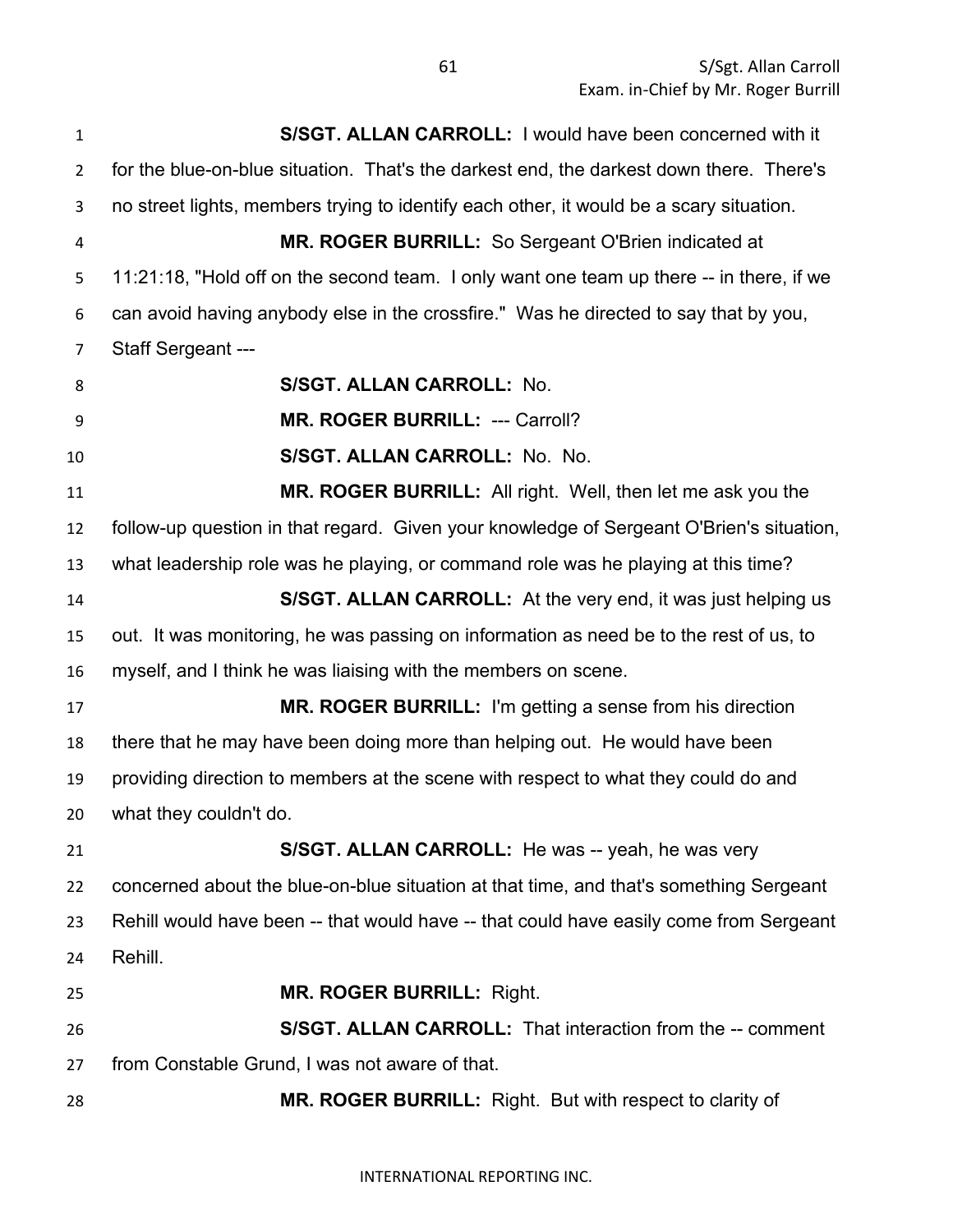command, going back to questions that I had raised earlier with you on a couple of occasions, this looks like a third voice of direction that's being induced or involved in this matter, Sergeant O'Brien. Is that --- **S/SGT. ALLAN CARROLL:** Yes. **MR. ROGER BURRILL:** --- a problem for you, Staff Sergeant? **S/SGT. ALLAN CARROLL:** Andy -- Sergeant O'Brien is very concerned about the members' wellbeing, and he was just pointing out the perils or maybe the dangers of having a second IARD team in there, because of the -- it made a real -- potential serious, potential blue-on-blue situation. **MR. ROGER BURRILL:** Yes, I understand that, that answer with respect to his concern. I guess what I'm concerned about and inquiring about is, was that a proper role for Sergeant O'Brien, given the importance of command structure at that time? **S/SGT. ALLAN CARROLL:** It may have been -- there may have been a breach of command structure. **MR. ROGER BURRILL:** What do you mean by that, Staff Sergeant? **S/SGT. ALLAN CARROLL:** Well, I just -- it was, like, saying should he have -- should Andy have made that decision? He should have run it up the chain, run it up to the other people either through Rehill, or see if the command group under Staff West coming in, is that something that -- that's prior to Staff West arising -- arriving --- **MR. ROGER BURRILL:** Okay. **S/SGT. ALLAN CARROLL:** --- I assume. **MR. ROGER BURRILL:** All right. **S/SGT. ALLAN CARROLL:** Is that something that we would have looked at others, Halliday, Addie, Halliday, MacCallum and myself discuss this, do we bring a team in. That would have been a better form. It was a -- that was -- Andy could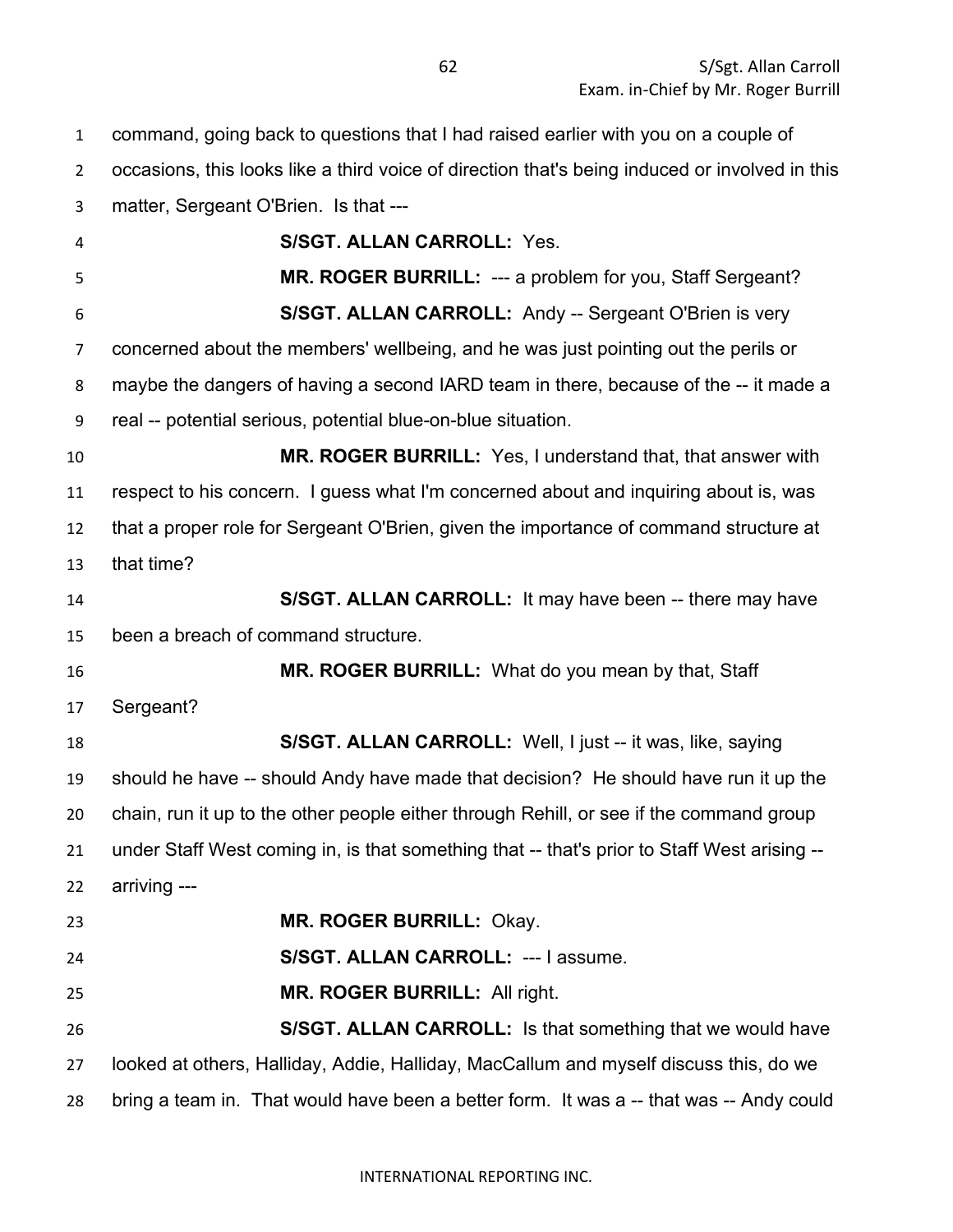have -- probably should have floated it up to -- pushed that up the line to see if there is another decision before he went back and made a categoric decision. **MR. ROGER BURRILL:** Okay. Given that fact that there may have been a breach of command structure or protocol in that regard, was there anything done in terms of clarifying command roles at that point, Staff Sergeant? **S/SGT. ALLAN CARROLL:** No, I don't -- not that I'm aware of. And I thought we had already done that earlier, and not knowing that Andy had made that direction out there. **MR. ROGER BURRILL:** Okay. Looking back in terms of the passage of two years and the manner in which the command structure activated and decisions were made, do you have any concerns about what I might colloquially describe as too many cooks in the kitchen? **S/SGT. ALLAN CARROLL:** I think everybody was working together towards the same objective, and all are well meaning. Sergeant O'Brien's comments were well meaning, and for the best interests of the members there. Much to the same as you can relate my comments when I jumped on the air to respond to the member who was asking for help, not getting a response, who just happened to be my son, it wouldn't have -- as I said before, it wouldn't have mattered if it was my son or not. I would have had the same response to any of the members out there who if you asked two or three times on the air, you're saying something and nobody's answering you, in full respect of the OCC being busy --- **MR. ROGER BURRILL:** Right. **S/SGT. ALLAN CARROLL:** --- I was in a position to respond, which I did. And I believe Andy was in the same vein. I don't think he wanted -- I think he was trying to prevent people just going down, taking three people, and on Constable Grund's recommendation, and just, okay, let's go in ourself. He was preventing that from happening.

**MR. ROGER BURRILL:** Yeah. No, I ---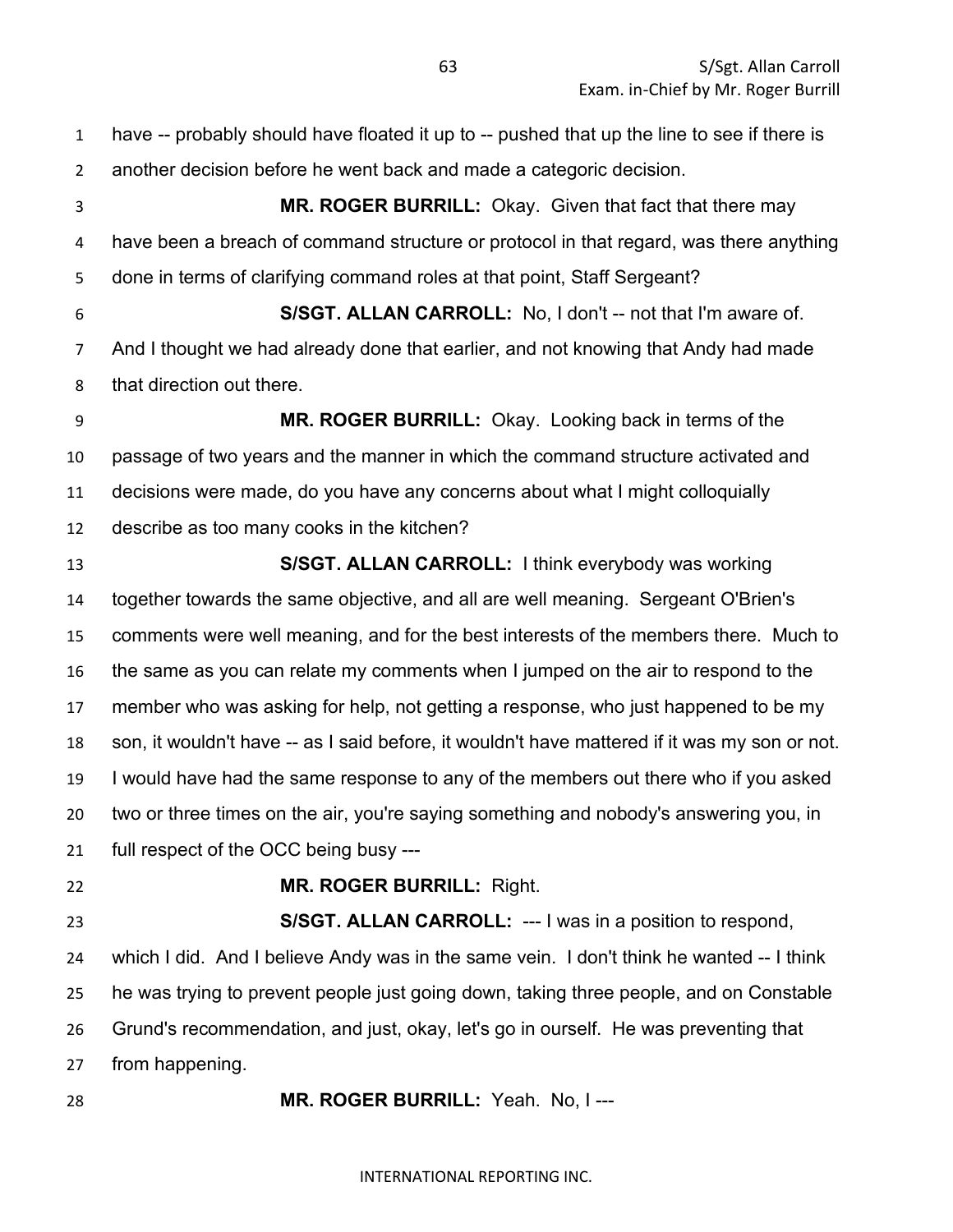| $\mathbf{1}$   | S/SGT. ALLAN CARROLL: So ---                                                                     |
|----------------|--------------------------------------------------------------------------------------------------|
| $\overline{2}$ | MR. ROGER BURRILL: --- I appreciate that. And the question                                       |
| 3              | that I put to you specifically was that expression too many cooks in the kitchen. I don't        |
| 4              | know if you are able to respond to that expression or prefer not to, but I think it's fair that  |
| 5              | I put it to you again for clarification.                                                         |
| 6              | S/SGT. ALLAN CARROLL: Yeah. It's better to have one cook,                                        |
| 7              | one chief cook in the kitchen. There's -- that's for sure. Are there times when                  |
| 8              | somebody else can help out there? Sure.                                                          |
| 9              | MR. ROGER BURRILL: Yeah. And following up on that question,                                      |
| 10             | would you view that as something that could be improved in the future in terms of                |
| 11             | command structure in response to this type of critical incident?                                 |
| 12             | S/SGT. ALLAN CARROLL: I think in trying to answer that                                           |
| 13             | question realistically, in any incident there is so much happening at any given time, to         |
| 14             | go -- like, Staff Halliday, if you say whoever's in command, he's dealing with a number          |
| 15             | of issues, for all of a sudden him to have to respond to every little thing, bang, bang,         |
| 16             | bang, it becomes hard to do. And it would have -- might have taken some time to do               |
| 17             | that. Yeah, and in a perfect world, one person, you can easily -- you can direct                 |
| 18             | everything, but this is not a perfect situation, and it's a bizarre situation, to say the least. |
| 19             | MR. ROGER BURRILL: Okay. Thank you. I'll move on from that                                       |
| 20             | then. The Mass Casualty Commission interview of Staff Sergeant Carroll, page 24, the             |
| 21             | last paragraph indicates,                                                                        |
| 22             | "I initially didn't realize that Andy was on board and he                                        |
| 23             | kind of surprised me when he came on the air. And                                                |
| 24             | he had been [on] contact with Staff Rehill."                                                     |
| 25             | I want to ask you about that. How is it under these circumstances                                |
| 26             | that the commander can be surprised by his two IC being on the air under those                   |
| 27             | circumstances?                                                                                   |
| 28             | S/SGT. ALLAN CARROLL: I didn't realize when Andy -- when I                                       |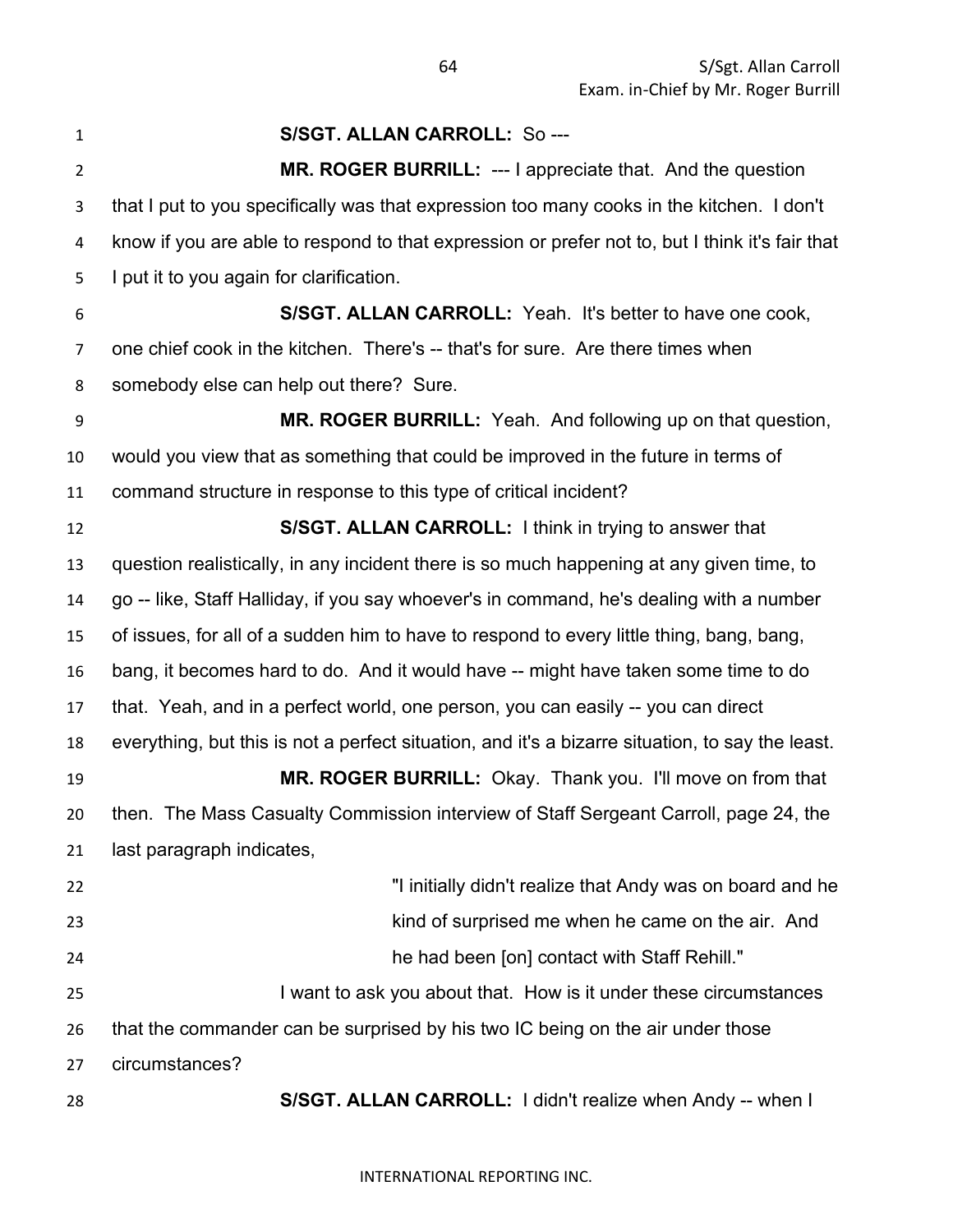had gone out and Andy had -- this goes a way back at the first -- second call from Andy, when he said he wasn't coming out.

 **MR. ROGER BURRILL:** Yeah. **S/SGT. ALLAN CARROLL:** I didn't think he was going to be involved in the situation. I thought he was staying at home. I didn't realize that he had a portable radio and was able to engage. I was not aware of that. And so then when he came on the air, and that was in a different context when I said to -- just for everybody, he was start -- I think he was starting to place people at checkpoints or containment points. I said, "Wait, wait, that's Rehill doing that. What's -- we have this in mind and this, and, no, we got to do that." So that's when I got -- initially said, "Brian Rehill's in charge." **MR. ROGER BURRILL:** Right. **S/SGT. ALLAN CARROLL:** In fact, he's doing that. So that's what surprised me. And I --- **MR. ROGER BURRILL:** Sorry. **S/SGT. ALLAN CARROLL:** No, that's it. **MR. ROGER BURRILL:** Okay. Good. Given the concerns with respect to alcohol consumption, can you say whether there was any response from the commanders or the commanding team directly to Andy O'Brien in terms of his involvement in here, in this? **S/SGT. ALLAN CARROLL:** I would have known I was on the -- I was talking to Andy afterwards, and we just said, no, we -- probably said we had it, but there's -- no, I didn't -- if he's helping out, another set of ears on what's going on, I'm not -- I wasn't concerned about that. I had no concern about Andy's -- he had a couple drinks and I was not concerned about his ability to function. **MR. ROGER BURRILL:** Okay. Thank you. I'll move on from that.

I think we've covered that.

I want to ask you questions about comfort centre and your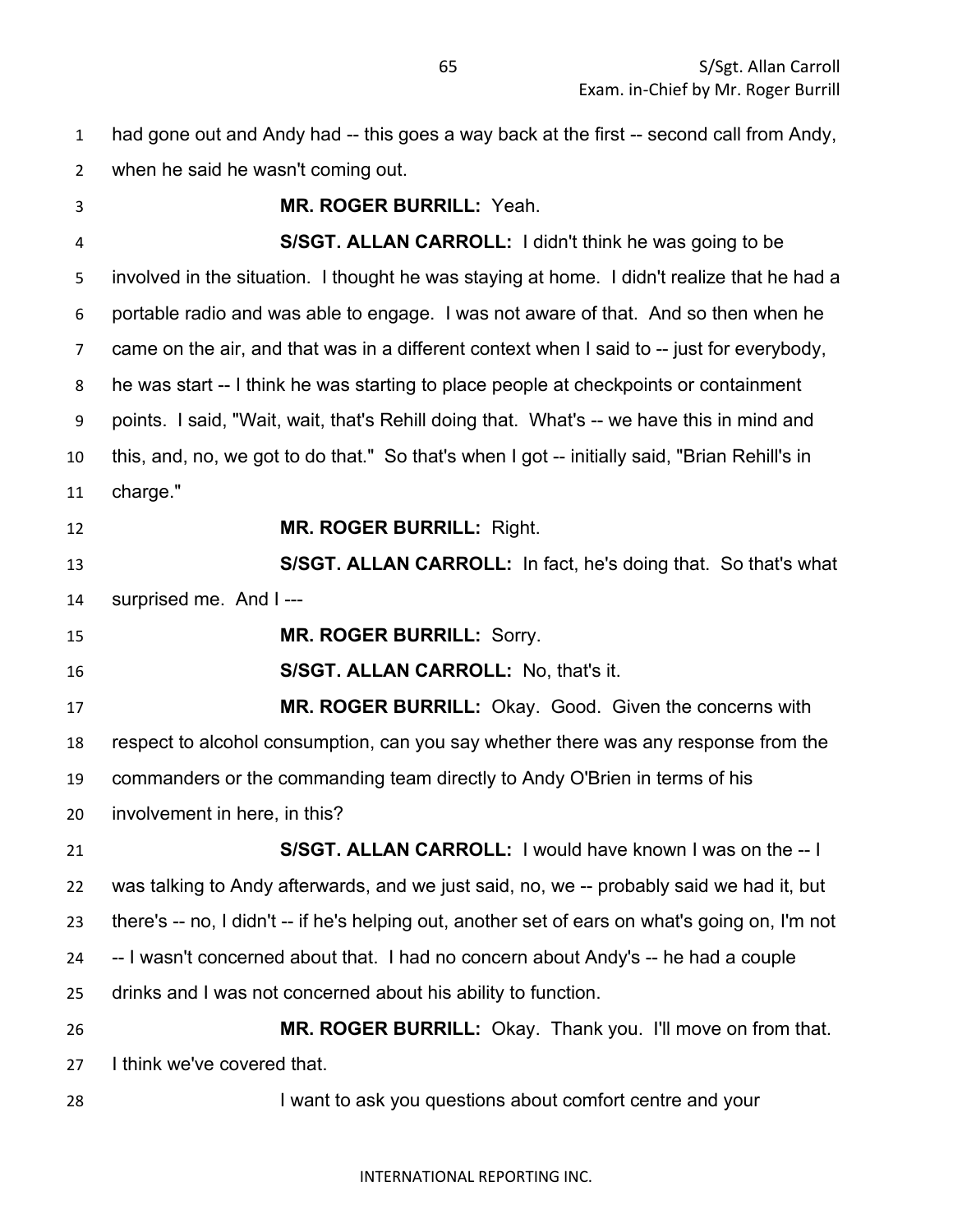involvement with respect to that. At page 92, paragraph 197, there's a reference in the Foundational Document to Stuart Beselt.

| 3  | "Cst. Beselt advised dispatch that some of the                                             |
|----|--------------------------------------------------------------------------------------------|
| 4  | residents leaving Portapique did not know where to                                         |
| 5  | go. S/Sgt. Carroll replied that RCMP would try to set                                      |
| 6  | up an evacuation centre at the Great Village fire hall:                                    |
| 7  | []                                                                                         |
| 8  | [At] 12:22:40 [] - S[] CARROLL [says]: Stuart,                                             |
| 9  | we'll try to hook-up with ah, Great Village Fire                                           |
| 10 | Department and have those people moved to that                                             |
| 11 | location."                                                                                 |
| 12 | My questions for you with respect to that passage is at 12:22 a.m.,                        |
| 13 | the incident has been going on for two hours and a bit. Were you tasked with respect to    |
| 14 | the engagement of the comfort station?                                                     |
| 15 | S/SGT. ALLAN CARROLL: No, not to my knowledge. We had                                      |
| 16 | just -- we were looking at bringing about some sites. I think after I looked at the -- I   |
| 17 | thought they were going to the -- not Great Village, but the Bass River fire hall. I think |
| 18 | that was being looked at as well.                                                          |
| 19 | MR. ROGER BURRILL: Okay.                                                                   |
| 20 | S/SGT. ALLAN CARROLL: Because there was too many -- there                                  |
| 21 | was too many people at Great Village.                                                      |
| 22 | <b>MR. ROGER BURRILL:</b> Right. And I'm trying to get a sense that                        |
| 23 | when there is an incident on this scale, what type of priority is provided by the command  |
| 24 | team with respect to the provision, setup of a comfort centre or a comfort station for     |
| 25 | evacuees or people in that community.                                                      |
| 26 | S/SGT. ALLAN CARROLL: Trying to get a place where they can                                 |
| 27 | come and get together. That was -- there was discussion about it and I said -- I know      |
| 28 | one lady did come to -- did come to the Great Village fire hall and I think others were    |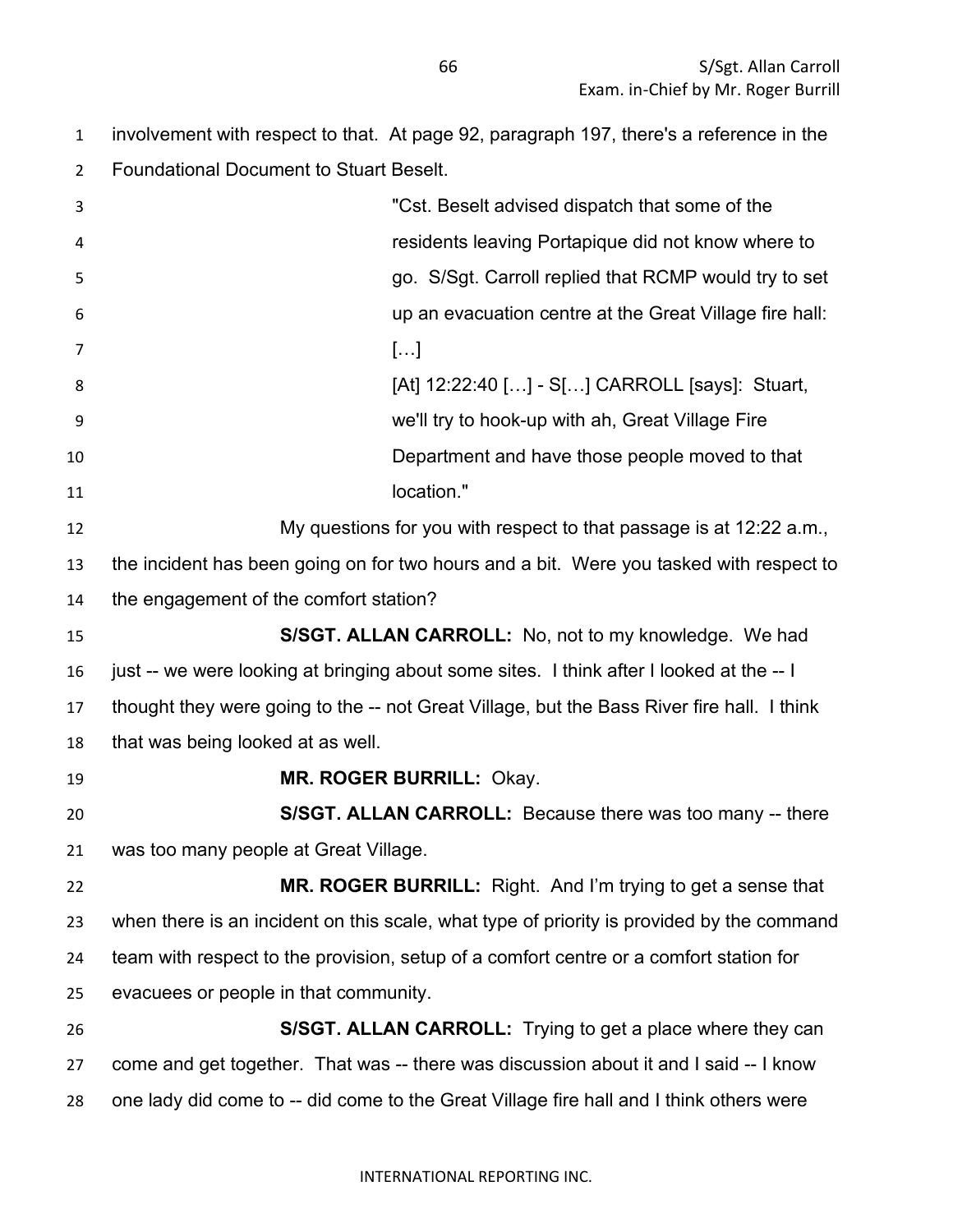| $\mathbf{1}$   | directed to try to be moved out to the Bass River, but nobody actually showed up.             |
|----------------|-----------------------------------------------------------------------------------------------|
| $\overline{2}$ | MR. ROGER BURRILL: Okay. In terms of my question, though,                                     |
| 3              | about prioritization of a comfort centre, are you able to have any comment as -- as the       |
| 4              | District Commander involved in this type of critical incident?                                |
| 5              | S/SGT. ALLAN CARROLL: It's something that's needed. You                                       |
| 6              | have to have a place for these people to go to.                                               |
| 7              | MR. ROGER BURRILL: And we do know that at 8:30 a.m., or                                       |
| 8              | thereabouts, the Onslow-Belmont fire hall or fire brigade was actually booted up and          |
| 9              | ready to go as a comfort centre.                                                              |
| 10             | At 12:20, or thereabout, it doesn't look like there was any refined or                        |
| 11             | specific effort to have that comfort station put together. Am I correct in that regard or     |
| 12             | am I overstating it?                                                                          |
| 13             | S/SGT. ALLAN CARROLL: No, I'd say you're probably correct.                                    |
| 14             | We're still dealing with -- we're still trying to deal with what's going on and it's -- yeah, |
| 15             | did that get overlooked at some point in time? It possibly was. Should it have been a         |
| 16             | priority? Yes, it should have been.                                                           |
| 17             | MR. ROGER BURRILL: Okay. Did you feel comfortable in your                                     |
| 18             | role as one of the three command decision-makers, Halliday, Carroll and MacCallum,            |
| 19             | about the manner in which the comfort station's situation was dealt with?                     |
| 20             | S/SGT. ALLAN CARROLL: I didn't -- I didn't give it any more                                   |
| 21             | consideration at that time.                                                                   |
| 22             | MR. ROGER BURRILL: Okay. Very good.                                                           |
| 23             | Moving on, then, to the command post, I understand you did attend                             |
| 24             | at the command post at around 2:00 a.m. Does that sound right, Staff Sergeant                 |
| 25             | Carroll?                                                                                      |
| 26             | S/SGT. ALLAN CARROLL: I think -- I think it was before that.                                  |
| 27             | MR. ROGER BURRILL: Okay.                                                                      |
| 28             | S/SGT. ALLAN CARROLL: I'd say -- I'd say before that. I met                                   |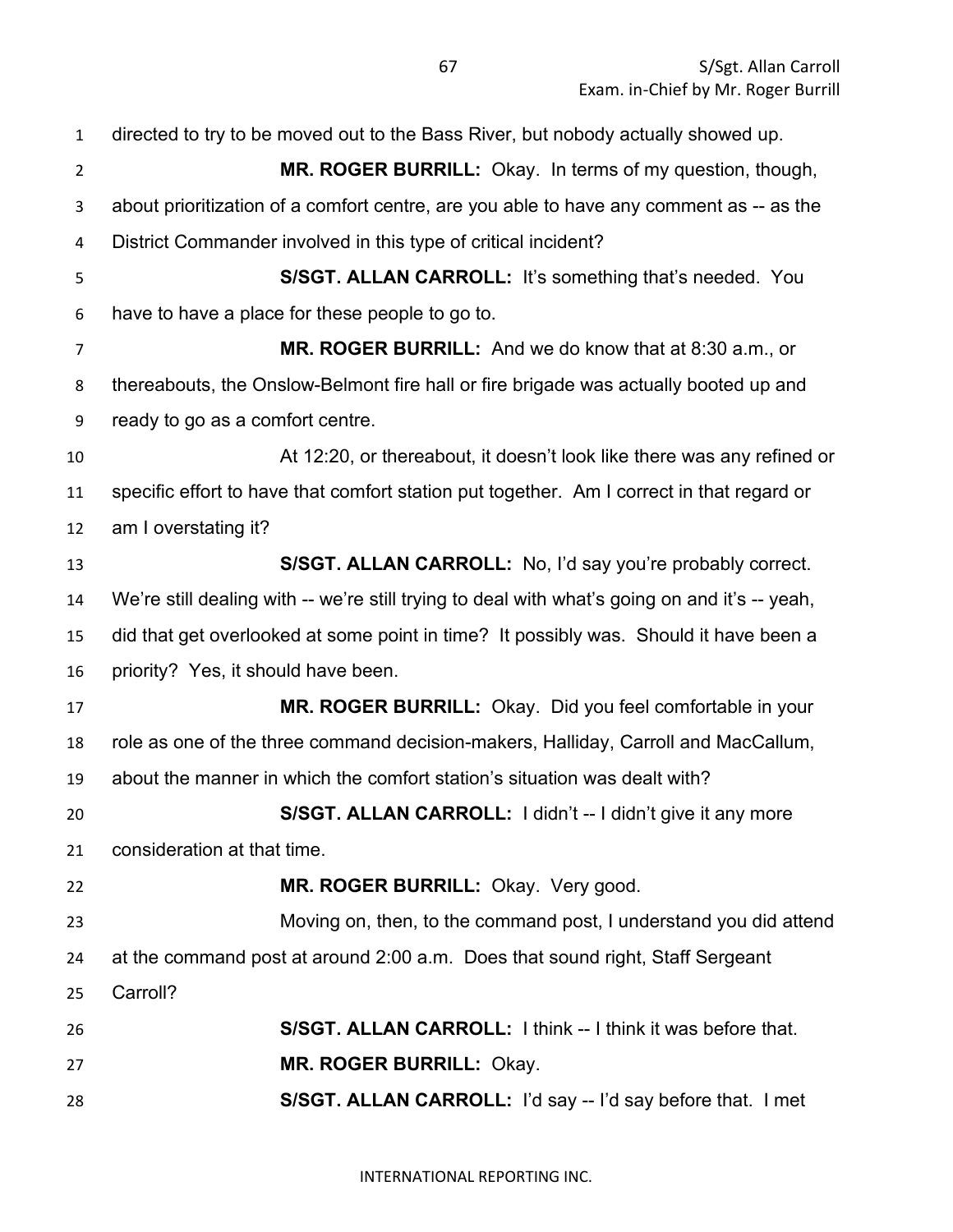Staff West there at some point. I think it was around 1 o'clock, 1:15, maybe. **MR. ROGER BURRILL:** Okay. I'm looking again at the Foundational Document, in particular paragraph 265. And let's go to that if we could, Madam Registrar, just for purposes of seeing whether this clarifies things. "265. S/Sgt. MacCallum arrived at the Command Post in Great Village at approximately 2:00 a.m. on April 19, 2020. Shortly thereafter, at 2:02 a.m., S/Sgt. Carroll broadcast that he was at the Command Post in Great Village." **S/SGT. ALLAN CARROLL:** Okay. **MR. ROGER BURRILL:** Now, I would be interested in your comment on that, that 2:02 a.m. That would have been material that staff would have put together for the Foundational Document --- **S/SGT. ALLAN CARROLL:** Yeah. **MR. ROGER BURRILL:** --- derived from the materials. 17 Are you -- do you have a difficulty with that time? **S/SGT. ALLAN CARROLL:** No, I don't. I thought it was earlier. **MR. ROGER BURRILL:** Okay. **S/SGT. ALLAN CARROLL:** Staff MacCallum, he departed Bible Hill before me, so he would have been earlier, and I guess that was -- I was behind. **MR. ROGER BURRILL:** Okay. So 2:02 is, you know, three hours, three and a half hours, almost four hours, after the incident had commenced. Are you able to give us any commentary onto why -- as to why that may be, that the command team attended four hours after the incident commenced? **S/SGT. ALLAN CARROLL:** By the time I got to the Bible Hill detachment, dealt with Addy MacCallum and with what -- we were looking at the mappings and trying to determine where we were going, waited for Staff Halliday to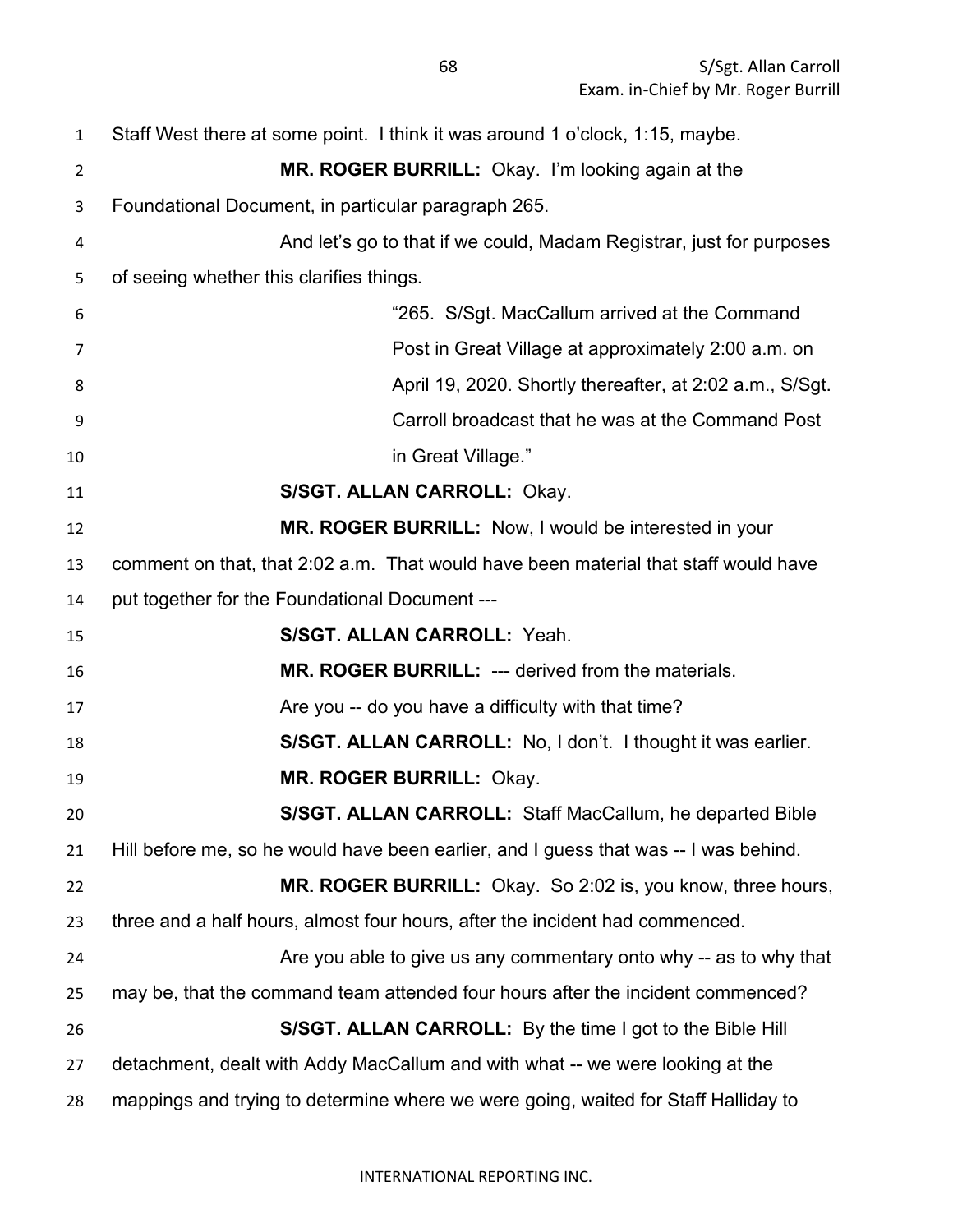show up. We did some planning with Staff Halliday and then we made our way out to Great Village.

 **MR. ROGER BURRILL:** Yeah. Did you discern or determine if there was any unnecessary delays, or is that just the way it was? **S/SGT. ALLAN CARROLL:** Time seemed to just -- everything -- everything just sped up or slowed down, whichever way you want to look at it. There was -- there was always a phone call here, a phone call there, distracting. Then at the -- at the time we were getting ready to leave, Beselt and them -- Beselt and the three others are the -- yeah, the three others with Bill Neil as well. They went mobile. They were dealing with the -- the kids down in. They were looking for an active, looking for what they believed going towards a shooting, an active shooter. And so didn't want to be away from the radio while they were -- while they were active, so that delayed -- that delayed moving out. **MR. ROGER BURRILL:** I see. **S/SGT. ALLAN CARROLL:** And their XO, listening to that, I just didn't want to be driving and -- while they're -- while they're going into what was a very - - very scary situation for them. **MR. ROGER BURRILL:** And what role, perhaps, would you be playing by listening to them and to that very scary situation? **S/SGT. ALLAN CARROLL:** Hopefully -- hopefully provide -- if they needed guidance. I'm not going to get on the air and tell them to move left, move right. They're the ones that have current IARD training. They know what they're dealing with. And the last thing they need is me in their ear telling them to do this, that or another thing. But just simply providing any guidance to hear what they're saying. Also, I don't know if all of the four of them had -- were wearing earpieces, and the last thing you want is a radio broadcast coming over the air saying -- to alert somebody to their presence.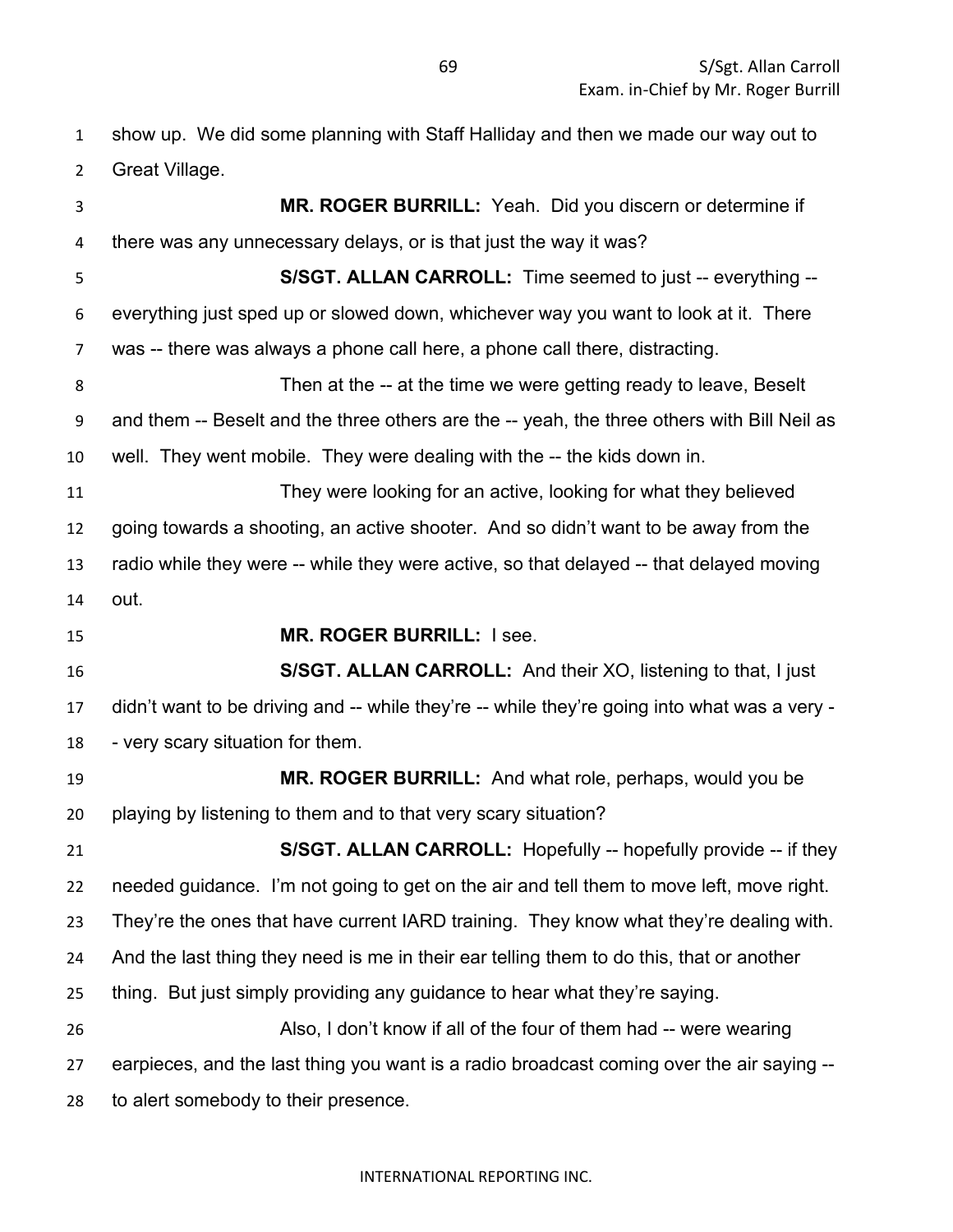**MR. ROGER BURRILL:** I see. Okay. **S/SGT. ALLAN CARROLL:** So -- so that -- that delayed departure from Bible Hill just to -- to see what's going on. Then they're back with the kids and -- they're back in the house with the kids and there's other noise going on in the -- the kids are hearing noises. They call. We called the IARD team back to go back to the house to make sure the kids are safe. And there's -- yeah. **MR. ROGER BURRILL:** All right. I'm getting a sense, then, of why the timing as you've described was as it was. But I want to ask you another question on that in terms of given the fact that you had information, you had technology, you had functionality at the Bible Hill detachment, why is it that you even decided to go to the command post and why would it be necessary for three senior NCOs to go to the command post under these circumstances? **S/SGT. ALLAN CARROLL:** Because it's easier. If you separate -- historically, we always -- we set up a command post in all of the -- all the critical incidents. There's a command post set up as -- in proximity to the location where the situation is taking place. **It's convenient to have everybody together in the same place so**  they can make those -- those decisions. They can easily reach out to each other. They can have contact with the people on the ground. The Incident Commander doesn't have to reach out with phone call, phone everybody or the Critical Incident Commander, he has his people nearby that he can get the information and it's all fed into the same area. You could set it up a long distance apart. Sometimes, in some areas, cell service and radio service is not 100 percent, so there are dead spots out in that area where you're not going to get good radio communications, so being there, we're able to cover that off.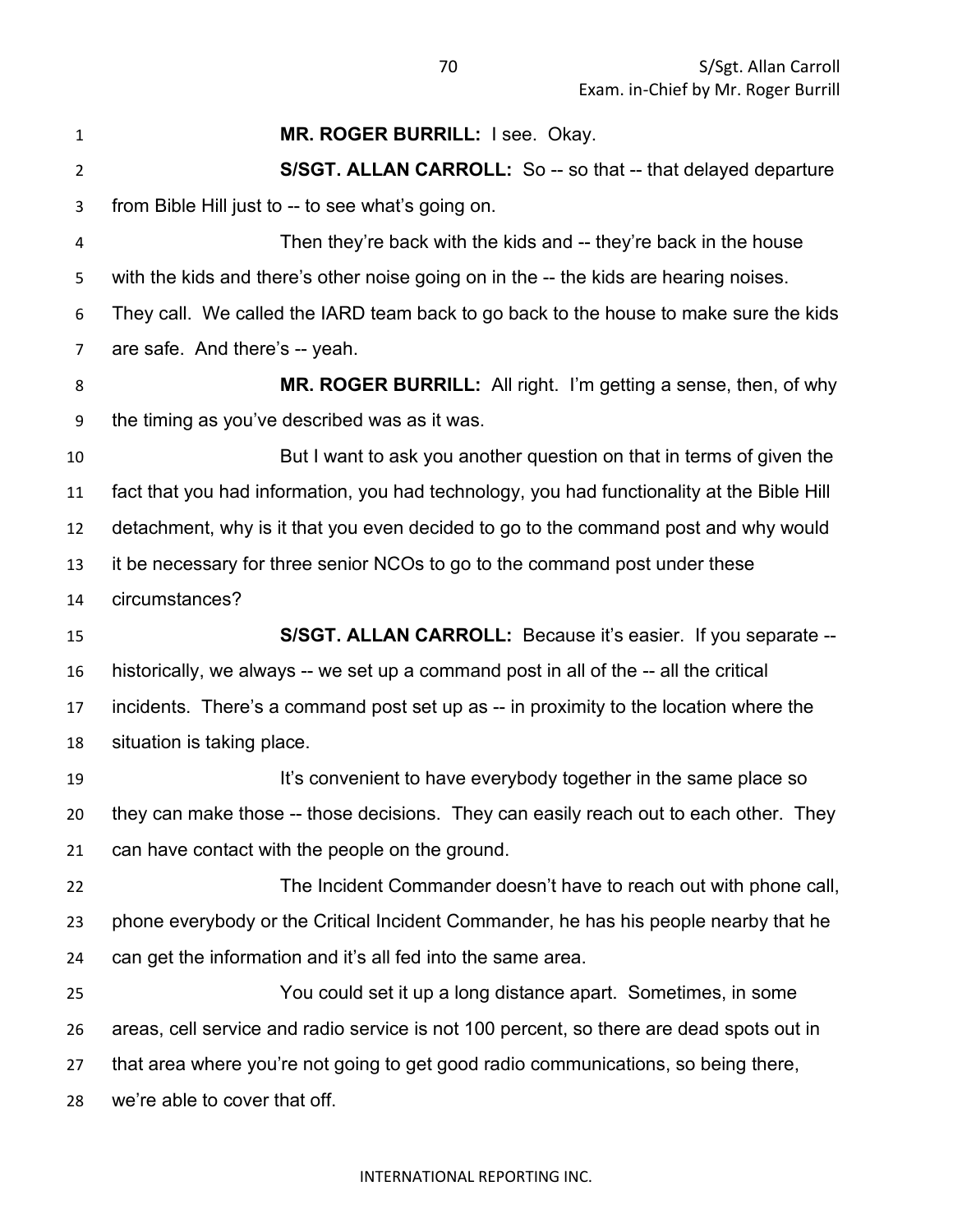| $\mathbf{1}$   | MR. ROGER BURRILL: In terms of access to the technological                                 |
|----------------|--------------------------------------------------------------------------------------------|
| $\overline{2}$ | advantages at the command post compared to Bible Hill, are you able to comment?            |
| 3              | Which is better? Where was the -- where was the technological advance?                     |
| 4              | S/SGT. ALLAN CARROLL: Actually, when the ERT team moves                                    |
| 5              | in, when they bring all their technology and their package comes in with their critical -- |
| 6              | their response team, they bring with them a radio tech. They bring their own antenna.      |
| $\overline{7}$ | They set up a mobile repeater so their radios work better, so communications.              |
| 8              | They also bring in the computer techs. They set up -- I think it's the                     |
| 9              | ATAK system where they're tracking their ERT members and their GPSing. They can            |
| 10             | see in real time what is happening and where everything is going on.                       |
| 11             | <b>MR. ROGER BURRILL: Okay.</b>                                                            |
| 12             | S/SGT. ALLAN CARROLL: So ---                                                               |
| 13             | MR. ROGER BURRILL: Are you able to comment, then, in terms                                 |
| 14             | of advantage or disadvantage technologically from the command post point of view or to     |
| 15             | the Bible Hill detachment? Are you able?                                                   |
| 16             | S/SGT. ALLAN CARROLL: Well, I think with that -- with all the                              |
| 17             | stuff they have there, we can piggyback on it and we were seeing that. Rather, if we       |
| 18             | stayed at Bible Hill, we would not be seeing that.                                         |
| 19             | MR. ROGER BURRILL: Okay. You used the expression earlier                                   |
| 20             | about historically, we have used command posts close to the scene.                         |
| 21             | Do you have any point of that now given your experience, whether                           |
| 22             | that's a good use of resources and time to have all members and all command parties        |
| 23             | attend at the Command Post? Even though you did it historically, things change. Do         |
| 24             | you think that's a good idea still?                                                        |
| 25             | S/SGT. ALLAN CARROLL: I still think it's a good idea. I still ---                          |
| 26             | MR. ROGER BURRILL: Okay.                                                                   |
| 27             | S/SGT. ALLAN CARROLL: I still support that.                                                |
| 28             | MR. ROGER BURRILL: All right. Very good. When you attend at                                |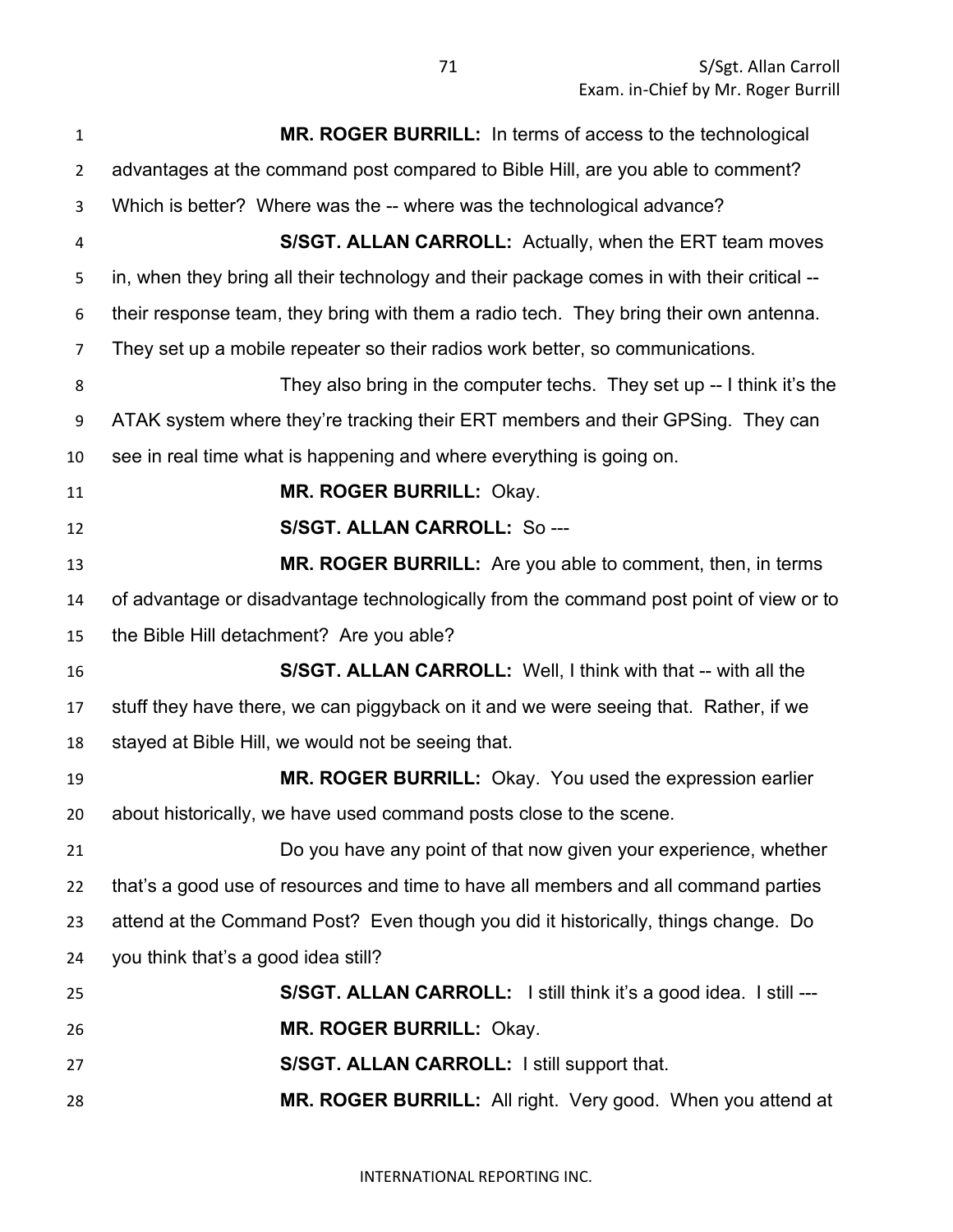| $\mathbf{1}$   | the Great Village Fire Hall Command Post, I'm trying to get a sense of what                   |
|----------------|-----------------------------------------------------------------------------------------------|
| $\overline{2}$ | responsibility S/Sgt Carroll would have undertaken at that point? Can you enlighten           |
| 3              | me?                                                                                           |
| 4              | S/SGT. ALLAN CARROLL: Actually, there were -- excuse me,                                      |
| 5              | there were different -- I liaised a lot with the local firemen to give us access to certain   |
| 6              | rooms, to get other places where we could have a break off room where the                     |
| $\overline{7}$ | investigative team could function out of, either move vehicles out of the garage so we        |
| 8              | could use their service bays, liaise with the firemen for further information, we liaise with |
| 9              | them to get their contact numbers where we could provide food for the member, get             |
| 10             | food -- yeah, get food for the members.                                                       |
| 11             | <b>MR. ROGER BURRILL: Right.</b>                                                              |
| 12             | S/SGT. ALLAN CARROLL: Then get food and water, like, that's                                   |
| 13             | going to be needed.                                                                           |
| 14             | <b>MR. ROGER BURRILL: M'hm.</b>                                                               |
| 15             | S/SGT. ALLAN CARROLL: At the same time, the -- I was looking                                  |
| 16             | at the position of our checkpoints, of our containment team for that, where they were,        |
| 17             | and I was -- I guess I was liaising with them and keeping track of that and feeding that      |
| 18             | back up to the Command Centre, the Command Triangle.                                          |
| 19             | MR. ROGER BURRILL: Yes, very good. I was going to refer you                                   |
| 20             | to, again, to paragraph 265, the last sentence of that in the Foundational Document. If       |
| 21             | we could have that, it's at page 129 and we just had a look at it, Madam Registrar.           |
| 22             | At paragraph 265, the last sentence says:                                                     |
| 23             | "The role of S/Sgts. MacCallum and Carroll at the time                                        |
| 24             | was to assist S/Sgt. Halliday in the deployment of                                            |
| 25             | uniformed resources, including monitoring and evaluating                                      |
| 26             | perimeter containment."                                                                       |
| 27             | Is that an accurate statement, S/Sgt Carroll?                                                 |
| 28             | S/SGT. ALLAN CARROLL: Yes, that's part of it.                                                 |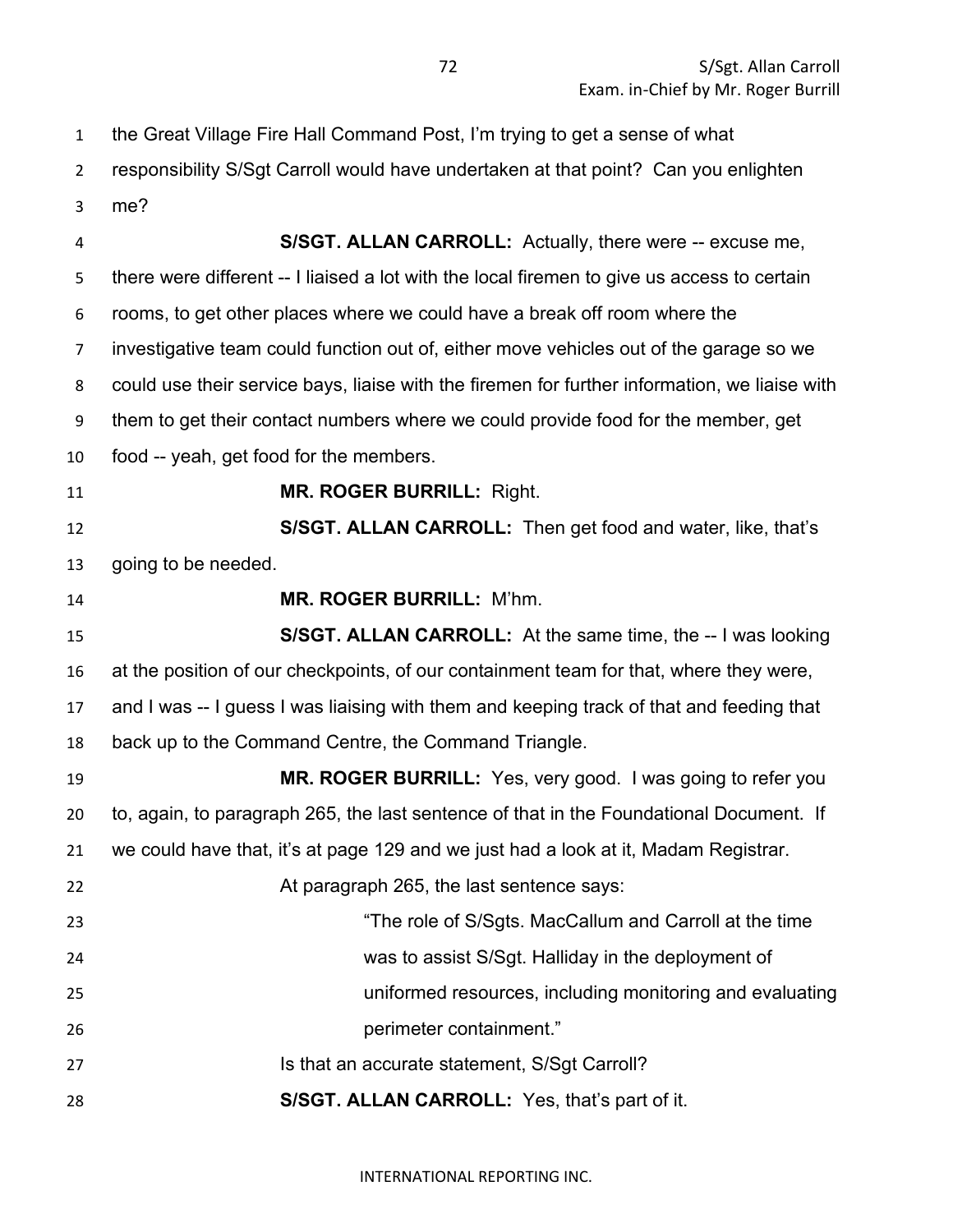**MR. ROGER BURRILL:** Yeah. And I guess -- once again, I'm trying to discern roles. Isn't this the role of the Risk Manager for purposes of managing the deployment of uniform resources? **S/SGT. ALLAN CARROLL:** Once the containment -- once the other resources are on scene, then the Risk Manager could take a step back and he's got other responsibilities throughout the province, so he would kind of take a step back and the Ops Team people would take over and look after what's on the ground. **MR. ROGER BURRILL:** So is it your view then that once the Command Team of the three non-commissioned officers we discussed, they arrive at the Command Post, that the role of the Risk Manager recedes? Is that what my understanding is? **S/SGT. ALLAN CARROLL:** I think that would be -- yes. I think that's accurate. **MR. ROGER BURRILL:** Okay. All right. All right. In terms of your role, with respect to containment, was there -- did you take that over or was that MacCallum? Was that MacCallum and you and Halliday? How did that go about? **S/SGT. ALLAN CARROLL:** I just kind of took over this, took over, just -- I advised where it was, what we had in position, and kept it updated. **MR. ROGER BURRILL:** Okay. Then I'll direct your attention to your interview to the Mass Casualty Commission on page 28, where there is reference to this role that you undertook. The bottom of page 28, at the 19:53 minute mark, you say the following: "Well, working … Once we get into the command post, the scribe … actually, rob Lewis was the scribe, he drew a map up … he was drawing … he was drawing a map up, sketched a map and we pirated his map and I think Steve kept it … Steve kept it. And we used that to keep track of where the resources were around the perimeter,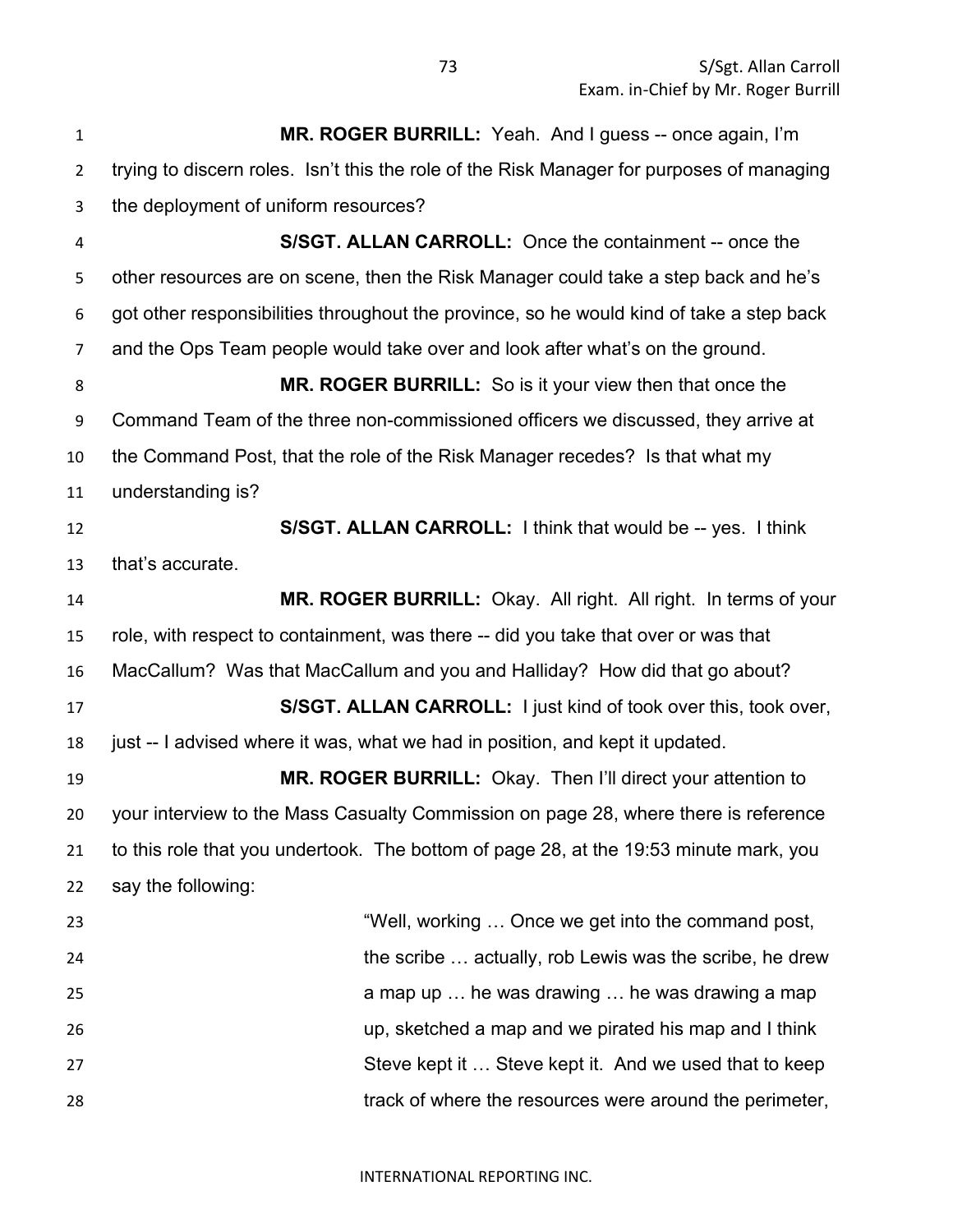| 1              | around what we had for containment. And I was taking                                      |
|----------------|-------------------------------------------------------------------------------------------|
| $\overline{2}$ | care of  I was keeping that map updated, who we had                                       |
| 3              | on site, [and] who we had on duty at what given time."                                    |
| 4              | So my question to you on this is that we're talking now about                             |
| 5              | another hand drawn map?                                                                   |
| 6              | <b>S/SGT. ALLAN CARROLL: Yes.</b>                                                         |
| 7              | MR. ROGER BURRILL: Okay. And once again, can you give us                                  |
| 8              | your understanding or knowledge of the blueberry road situation? Did you have any         |
| 9              | awareness of that at this point?                                                          |
| 10             | S/SGT. ALLAN CARROLL: The hand drawn map was a --- Rob                                    |
| 11             | Lewis was the sergeant -- he was the scribe for Jeff West. And he sat down and off the    |
| 12             | maps I had on the wall, or the maps that they were bringing up from the CIC Team, I'm     |
| 13             | going to say, the deployment team, he drew a hand -- he had a hand drawn map that         |
| 14             | showed the -- basically the grid we're covering off of.                                   |
| 15             | So I said, "Hey, Rob, that's exactly what I have, what we need. It's                      |
| 16             | better than what we have." Because we didn't take that big three-by-three-foot map        |
| 17             | down with us. This was a drawing not to scale, it was very -- it showed all the roads, it |
| 18             | showed where we're -- Portapique Beach Road, and Orchard Beach Road, and showed           |
| 19             | the area.                                                                                 |
| 20             | And so we looked at that and said, "Okay. Our members -- I'd just                         |
| 21             | like to give a snapshot, an overhead snapshot, a quick reference on the table, just,      |
| 22             | "Halliday, here is where our members are placed."                                         |
| 23             | <b>MR. ROGER BURRILL: Right.</b>                                                          |
| 24             | S/SGT. ALLAN CARROLL: "We have two people here, two                                       |
| 25             | people here, three/four people here, three or four people here, and a couple others."     |
| 26             | MR. ROGER BURRILL: Okay.                                                                  |
| 27             | S/SGT. ALLAN CARROLL: So that's what that map was used for.                               |
| 28             | MR. ROGER BURRILL: Right. But would you have had access to                                |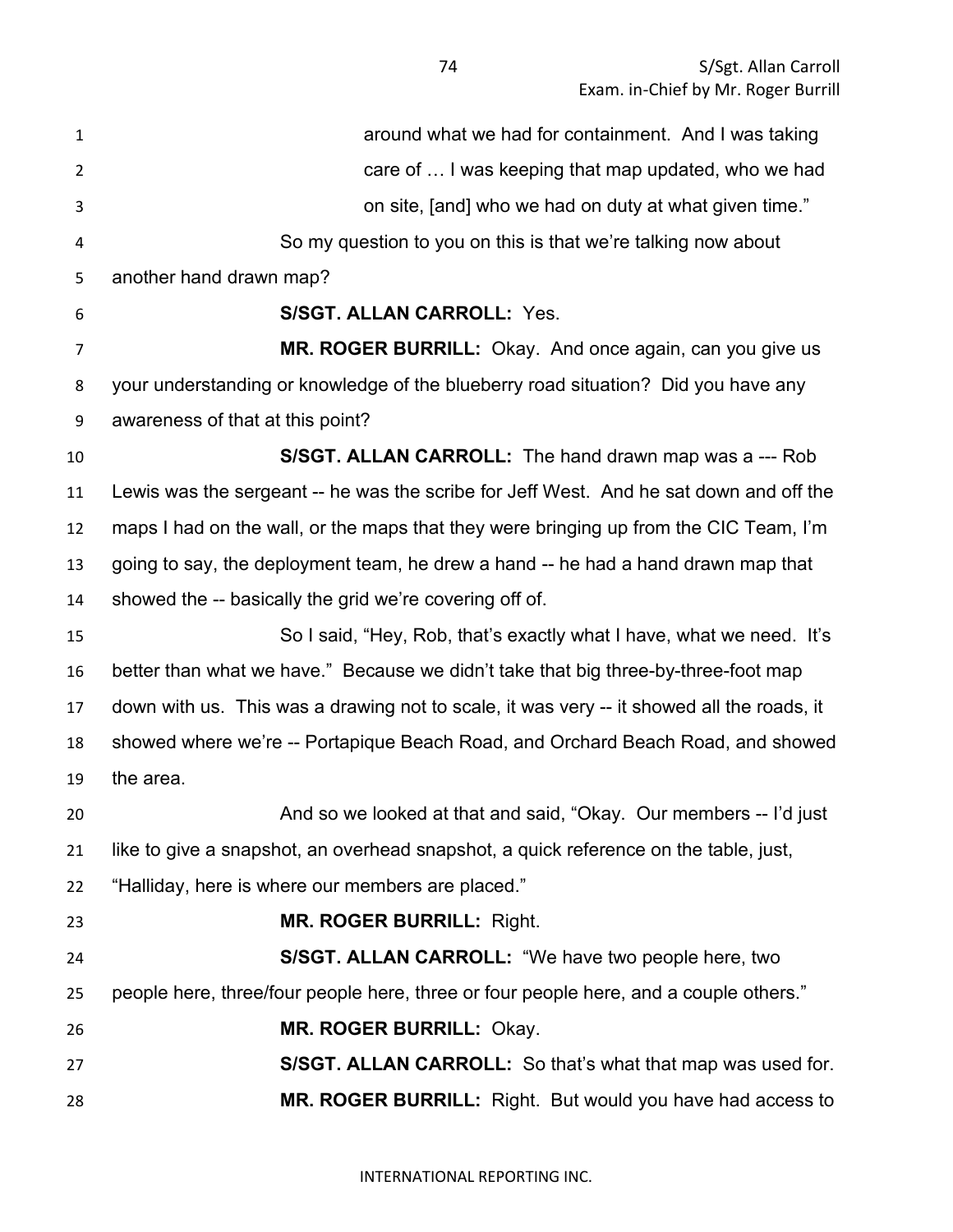Pictometry at that point, given the fact that there was some ERT technological expertise there?

 **S/SGT. ALLAN CARROLL:** I'm sure they did. I'm sure it was. I didn't think this map fit the bill for us, what we needed. We didn't need big specifics on that. The blueberry field road, the field was there. The road never came into knowledge at that point in time. **MR. ROGER BURRILL:** I guess my question would be, the road never came into knowledge at that stage because perhaps you were using an antiquated hand-drawn map and that if you had some technological assist, you might have been able to see that? Is that a fair assessment? **S/SGT. ALLAN CARROLL:** No, that isn't. **MR. ROGER BURRILL:** Okay. **S/SGT. ALLAN CARROLL:** Pictometry, the ERT team, they were looking at that and they were not picking that out. We didn't get that from their maps. The map that we had was just -- it was just a drawing of the -- of any map we looked at. We could have looked at -- we could have taken that map we took from -- the three-by- three-foot map. We could have put that out in --- **MR. ROGER BURRILL:** Yeah. **S/SGT. ALLAN CARROLL:** --- out in -- and said the same thing, X marks where the members are. This was a good representation. **MR. ROGER BURRILL:** Okay. **S/SGT. ALLAN CARROLL:** At that time, we did not know this other egress route. **MR. ROGER BURRILL:** Okay. We had the opportunity to have a number of exhibits introduced recently of hand drawn maps that were actually provided to us with the assistance of some of the participants. Exhibit 1462 and Exhibit 1463, I'm going to ask you to comment on whether this is the hand-drawn map or whether you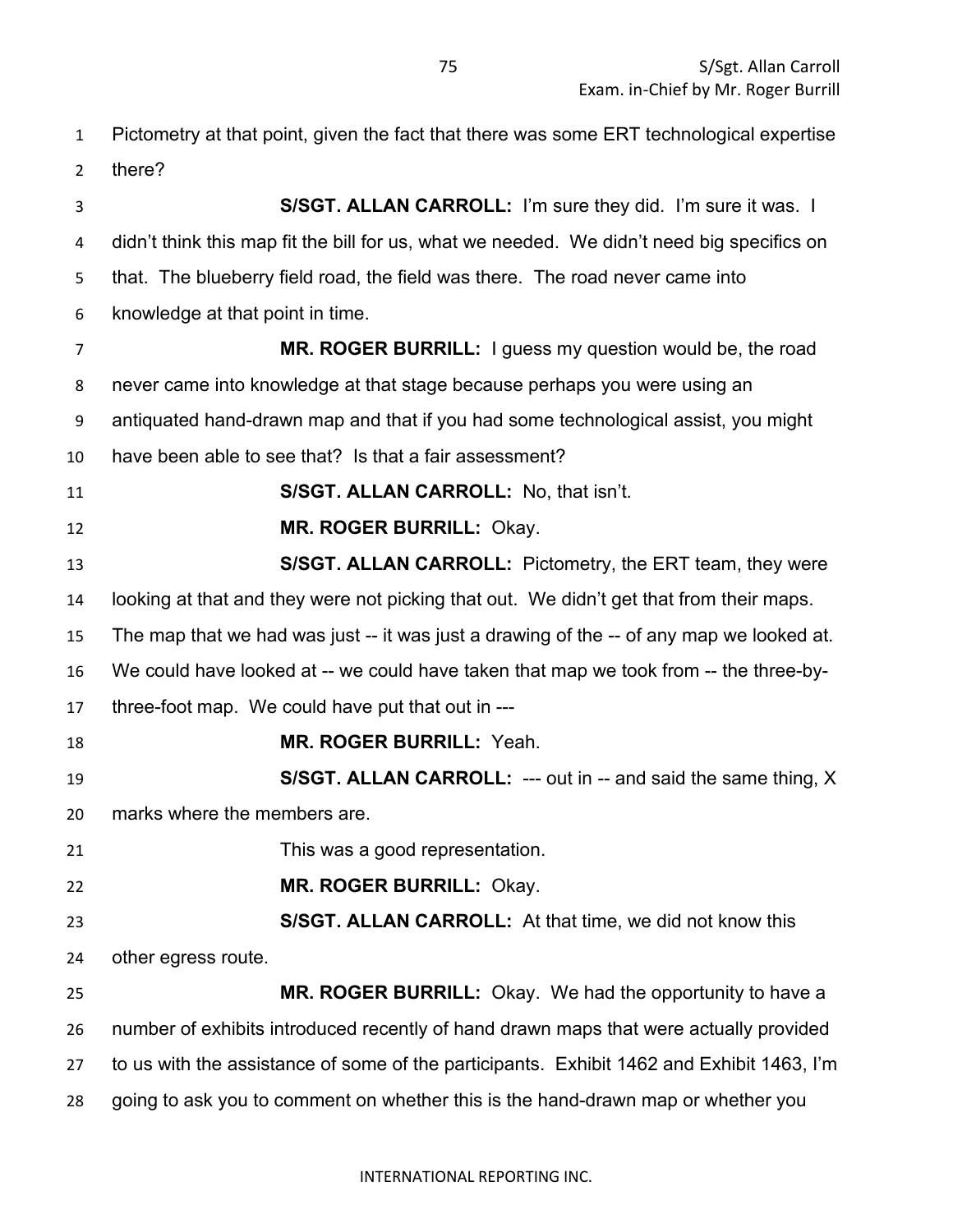have any knowledge. So I'm going to ask the Registrar to bring up Exhibit 1462. And that's before you now, S/Sgt Carroll. Do you recognize Exhibit 1462? **S/SGT. ALLAN CARROLL:** I'm trying to --- **MR. ROGER BURRILL:** Take your time. **S/SGT. ALLAN CARROLL:** --- enlarge. **MR. ROGER BURRILL:** Yeah. **S/SGT. ALLAN CARROLL:** I'm just trying to --- **MR. ROGER BURRILL:** Yeah, please, take your time. **S/SGT. ALLAN CARROLL:** I'm just trying to enlarge it. That's all. Yeah, I just wish I'd get a large copy of it. I'm pretty sure I do recognize that. And I think it does look like my writing is on it. **MR. ROGER BURRILL:** Okay. Can we make it a little larger, Madam Registrar? **Are you comfortable? S/SGT. ALLAN CARROLL:** Yeah. Yeah, that's the -- I don't know where that map came from, and I was presented, but that's the more -- that was obviously printed off of something. **MR. ROGER BURRILL:** All right. Is that --- **S/SGT. ALLAN CARROLL:** And that's --- **MR. ROGER BURRILL:** Sorry, is that the hand-drawn map that you pirated from Sgt Lewis? **S/SGT. ALLAN CARROLL:** No, that map is -- this is not -- that's not a hand drawn map. That's -- I don't know where that came into play or how we ended up getting that, but I took the information off of Sgt Lewis' map and would have transposed it onto this map. **MR. ROGER BURRILL:** Okay. And is that in your handwriting?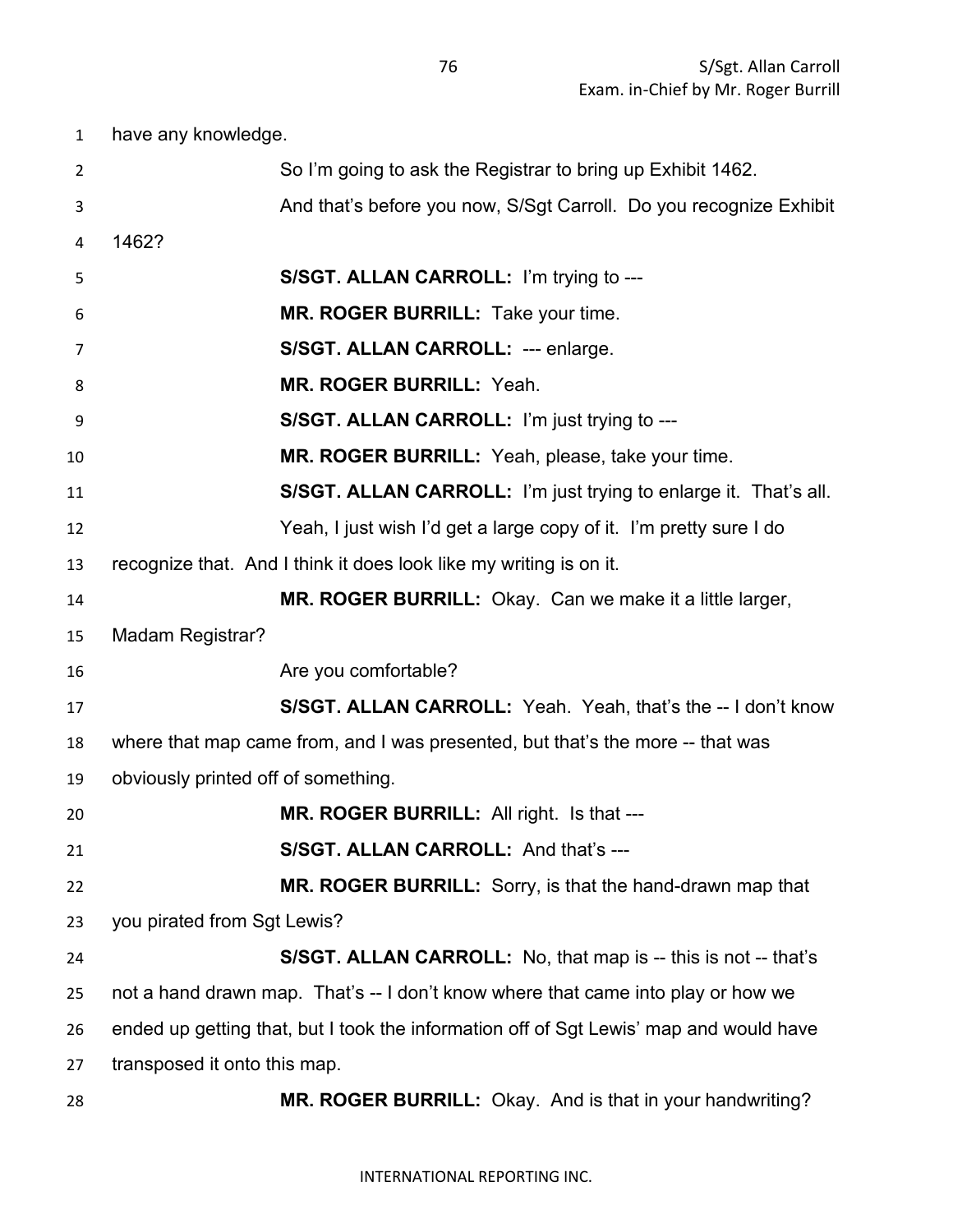Exhibit 1462? **S/SGT. ALLAN CARROLL:** Yes. I believe. **MR. ROGER BURRILL:** And the purpose of that map again, just for clarity? **S/SGT. ALLAN CARROLL:** Just for a quick reference to S/Sgt. Halliday and those in the Command Post sitting at the table and said, "Okay, here is the overall area --- **MR. ROGER BURRILL:** All right. **S/SGT. ALLAN CARROLL:** --- that we're looking at. This is where our containment teams are placed at this point in time. These are the resources we have." And these are the -- like, the south and then being in the critical zone. **MR. ROGER BURRILL:** Okay. So just for clarity, this is an additional map to the hand drawn map that you pirated from Sgt Lewis? **S/SGT. ALLAN CARROLL:** Yes, it would be. **MR. ROGER BURRILL:** Okay. Thank you. Let's look at Exhibit 1463, please, Madam Registrar. This is another hand drawn map that was -- we received some assistance from the Participants in terms of its existence? **S/SGT. ALLAN CARROLL:** The map you just showed me wasn't a hand-drawn map --- **MR. ROGER BURRILL:** No. **S/SGT. ALLAN CARROLL:** --- if that's --- **MR. ROGER BURRILL:** No, that's -- you're quite correct. 1463 that I'm showing you now, have you any comment on that? **S/SGT. ALLAN CARROLL:** Okay. I'm just looking at that. **MR. ROGER BURRILL:** Yeah. **S/SGT. ALLAN CARROLL:** That'd be enlarged. **MR. ROGER BURRILL:** Yeah. **S/SGT. ALLAN CARROLL:** That's ---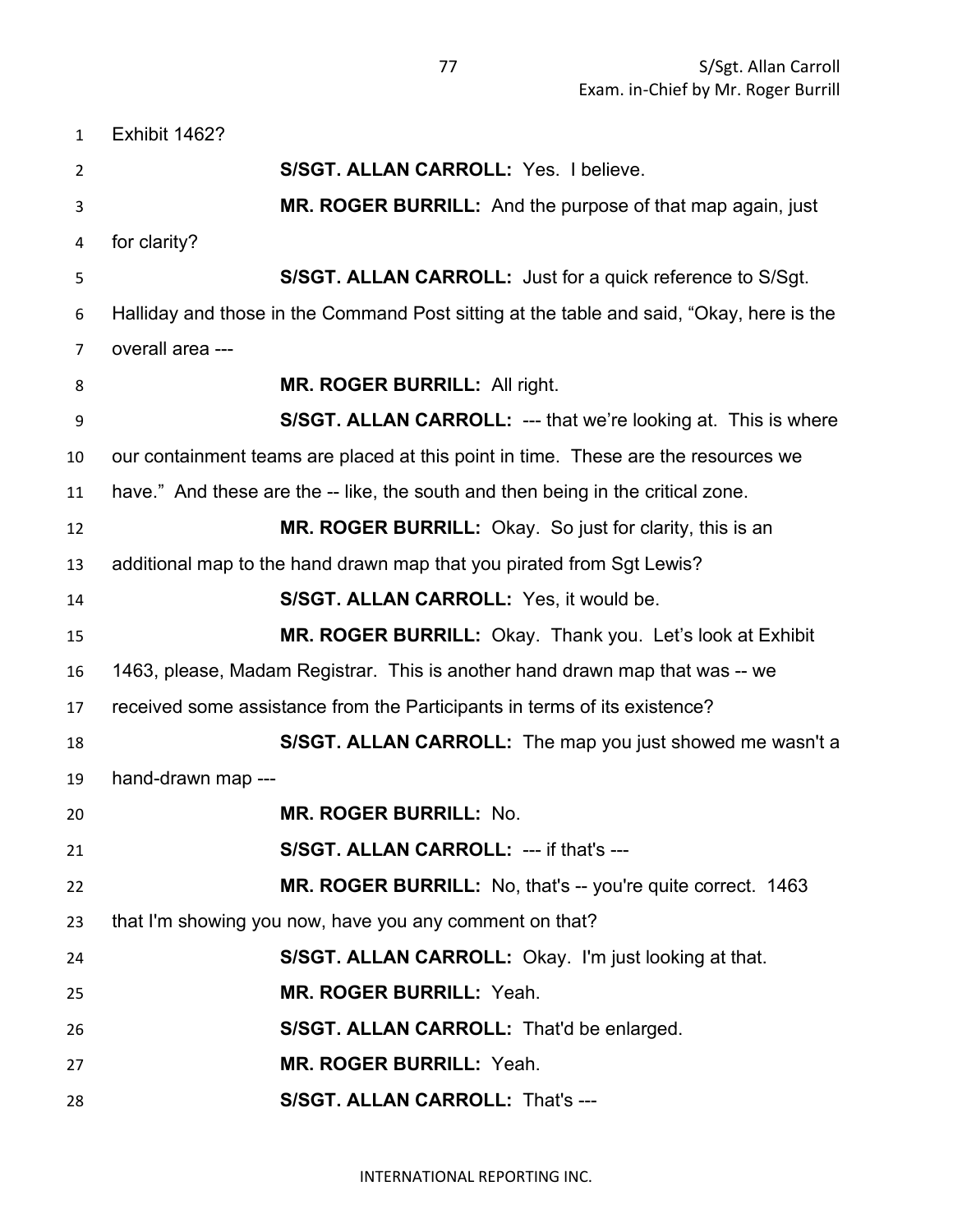| 1  | <b>MR. ROGER BURRILL: Yeah.</b>                                                          |
|----|------------------------------------------------------------------------------------------|
| 2  | S/SGT. ALLAN CARROLL: --- that's the map that Constable --                               |
| 3  | Sergeant Lewis prepared, and as a working map for keeping track of who was at            |
| 4  | checkpoint, or the -- where we were doing our checkpoints, our members are stationed.    |
| 5  | So that's -- that was that one.                                                          |
| 6  | MR. ROGER BURRILL: Okay. So just for determining and                                     |
| 7  | finalizing this, 1463 that you're seeing now is the hand-drawn map that was pirated from |
| 8  | Sergeant Lewis; am I right on that?                                                      |
| 9  | <b>S/SGT. ALLAN CARROLL: Correct.</b>                                                    |
| 10 | MR. ROGER BURRILL: Okay. Very good. Okay. I think ---                                    |
| 11 | <b>S/SGT. ALLAN CARROLL:</b> This one, this one here, that's the                         |
| 12 | hand-drawn one.                                                                          |
| 13 | MR. ROGER BURRILL: This is the hand-drawn one?                                           |
| 14 | <b>S/SGT. ALLAN CARROLL: Yeah.</b>                                                       |
| 15 | MR. ROGER BURRILL: All right. Thank you. Okay.                                           |
| 16 | Let's continue on then with respect to your responsibilities at the                      |
| 17 | Command Post. You had said that you were doing perimeter work and containment            |
| 18 | assignment. And you involved yourself, I believe at some point, with the GIS,            |
| 19 | Constables Brown and Constables Melanson, and ---                                        |
| 20 | <b>S/SGT. ALLAN CARROLL: Yes.</b>                                                        |
| 21 | MR. ROGER BURRILL: --- and engaged some instructions with                                |
| 22 | Sergeant O'Brien to get some rest. Are you able to comment on that, please?              |
| 23 | S/SGT. ALLAN CARROLL: Engage some -- yeah, we called out                                 |
| 24 | Melanson and Brown for ---                                                               |
| 25 | <b>MR. ROGER BURRILL: Yeah.</b>                                                          |
| 26 | <b>S/SGT. ALLAN CARROLL: --- the GIS team to do the -- to be</b>                         |
| 27 | extra bodies to do footwork, to do backgrounds, to do -- gather more information as we   |
| 28 | needed.                                                                                  |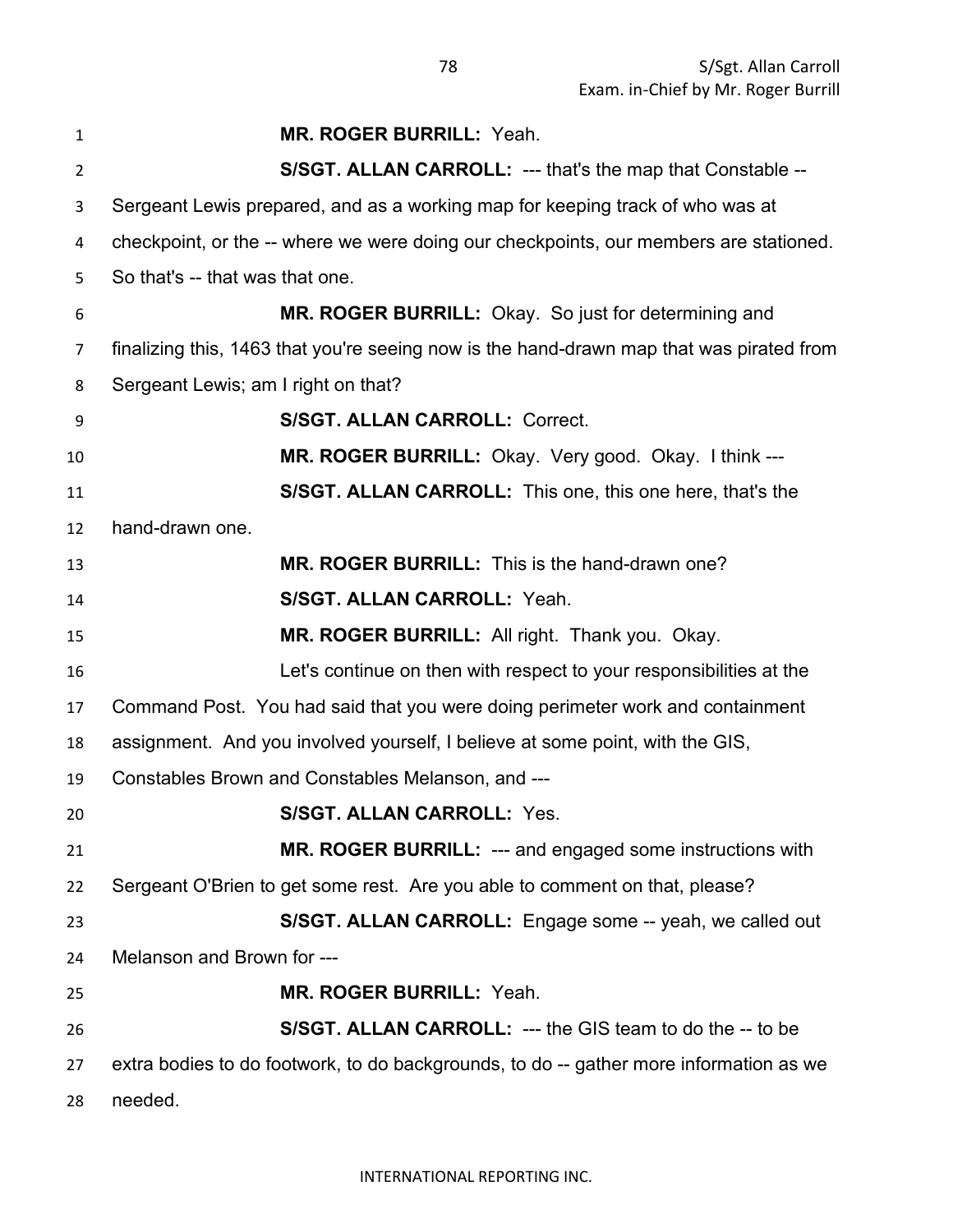| $\mathbf{1}$   | MR. ROGER BURRILL: Was that you doing that, or was that                                     |
|----------------|---------------------------------------------------------------------------------------------|
| 2              | assigned to some other member, and you were aware of the officer's involvement, or          |
| 3              | the member's involvement?                                                                   |
| 4              | S/SGT. ALLAN CARROLL: No, I called them out.                                                |
| 5              | MR. ROGER BURRILL: Okay.                                                                    |
| 6              | S/SGT. ALLAN CARROLL: I called Brown and Melanson out, and                                  |
| $\overline{7}$ | then we looked at one of the tasks that I gave, and we looked at the toll plaza -- all the  |
| 8              | highways in Nova Scotia, they have cameras on them, and I want to see, as a possible        |
| 9              | investigative tool, can you find out if those toll plazas, if that's recorded or not.       |
| 10             | MR. ROGER BURRILL: M'hm. And the purpose ---                                                |
| 11             | S/SGT. ALLAN CARROLL: But just to see. We had a few                                         |
| 12             | vehicles identified two workman, and just in case we'd see one of those going through a     |
| 13             | -- going through or going through one of the cameras.                                       |
| 14             | MR. ROGER BURRILL: All right.                                                               |
| 15             | S/SGT. ALLAN CARROLL: It was a long shot, but it was a hope --                              |
| 16             |                                                                                             |
| 17             | MR. ROGER BURRILL: Okay.                                                                    |
| 18             | S/SGT. ALLAN CARROLL: They also went to the toll plaza. I                                   |
| 19             | think there was a possible vehicle, related vehicle that went through the toll plaza, and I |
| 20             | believe Brown and Melanson went up to the toll plaza and reviewed their -- secured          |
| 21             | their video.                                                                                |
| 22             | MR. ROGER BURRILL: All right. Great. I understand as well that                              |
| 23             | at some time, you were involved in the debriefing process around 3:30 a.m. of the           |
| 24             | contact or the IARD team; am I right there?                                                 |
| 25             | S/SGT. ALLAN CARROLL: Yeah.                                                                 |
| 26             | MR. ROGER BURRILL: Yeah.                                                                    |
| 27             | <b>S/SGT. ALLAN CARROLL:</b> Yes, that was after the ERT was able                           |
| 28             | to get the TAV in, they removed the children. I don't know if it was at the -- I don't know |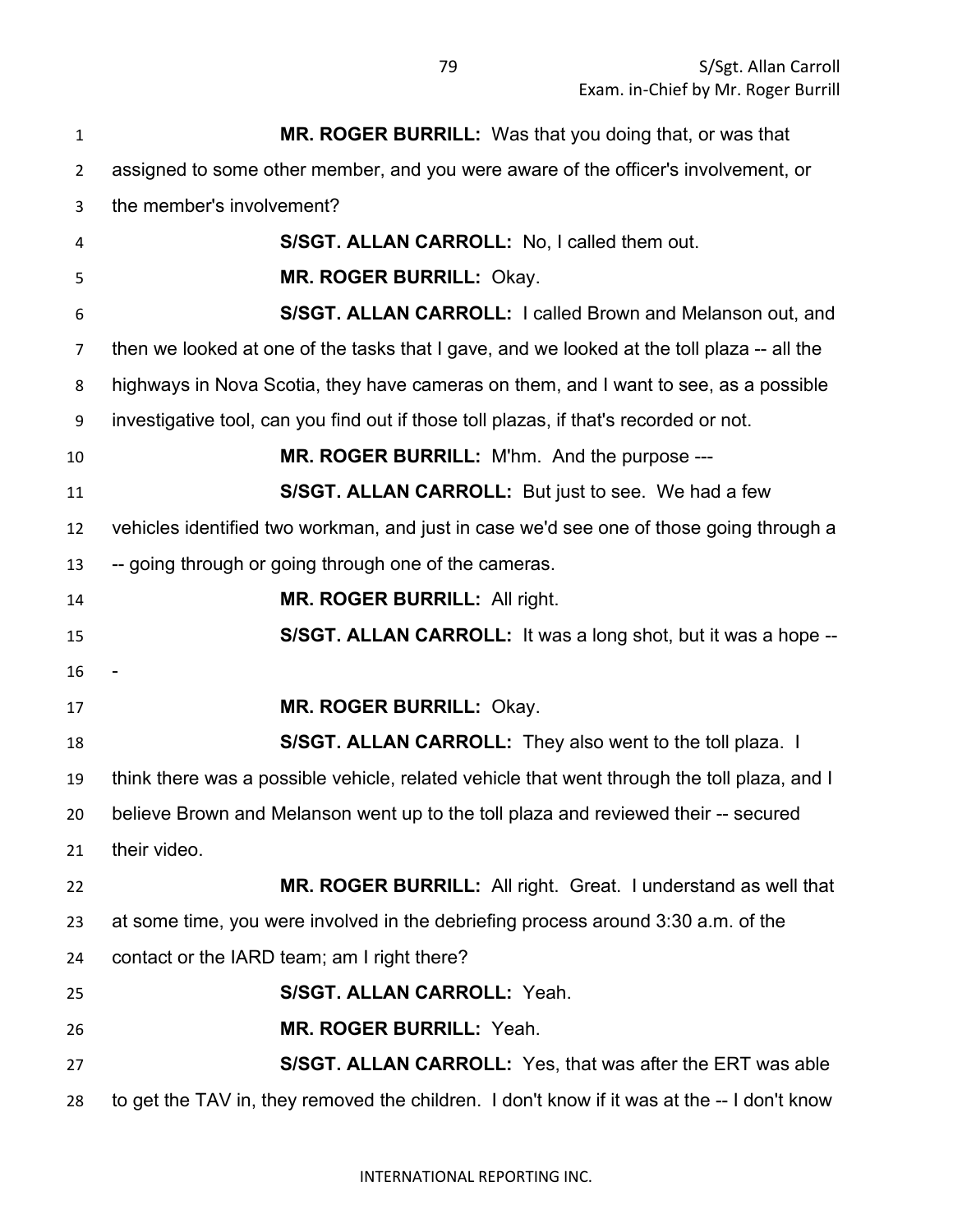if they removed the children at the same time as Mr. Ellison finally came out to the ERT team after a number of tries. **MR. ROGER BURRILL:** Right. **S/SGT. ALLAN CARROLL:** And so, yeah, then Stuart and Adam and Aaron, we debriefed in a room off the main Command Post. **MR. ROGER BURRILL:** Right. **S/SGT. ALLAN CARROLL:** That was -- yeah, that was around 3:30, 3:30 plus. **MR. ROGER BURRILL:** And the purpose of that debriefing, and this may be obvious, but just for clarification, was what? **S/SGT. ALLAN CARROLL:** To see how that -- to see how they were. They were in a critical, stressful situation, dealing with what they dealt with, what 13 they were faced with, and to -- just to -- a big of comfort with them at the same time, and also, getting whatever information we could from them that would help with the rest of the investigation, rest of the situation. **MR. ROGER BURRILL:** And I understand at this stage, Staff Sergeant, that you obtain some new information with respect to Andrew MacDonald, who had been a --- **S/SGT. ALLAN CARROLL:** Yeah. **MR. ROGER BURRILL:** --- shooting victim many hours earlier; is that right? **S/SGT. ALLAN CARROLL:** Yes, that is correct. As part of our debriefing process, and we're just talking over from their arrival and walking down, they said -- and just out of the blue, I think Patton brought it up, they talked about this Andrew MacDonald. Andy said, "Yeah, he had been shot." And I was kind of, "What? He got shot?" He said, "Yeah, I had triaged him. I helped him out." I think he cut his -- 27 I think he got shot in the arm or something, and he cut his sleeve off and did some

preliminary medical treatment before passing him over to the EMTs. And then when he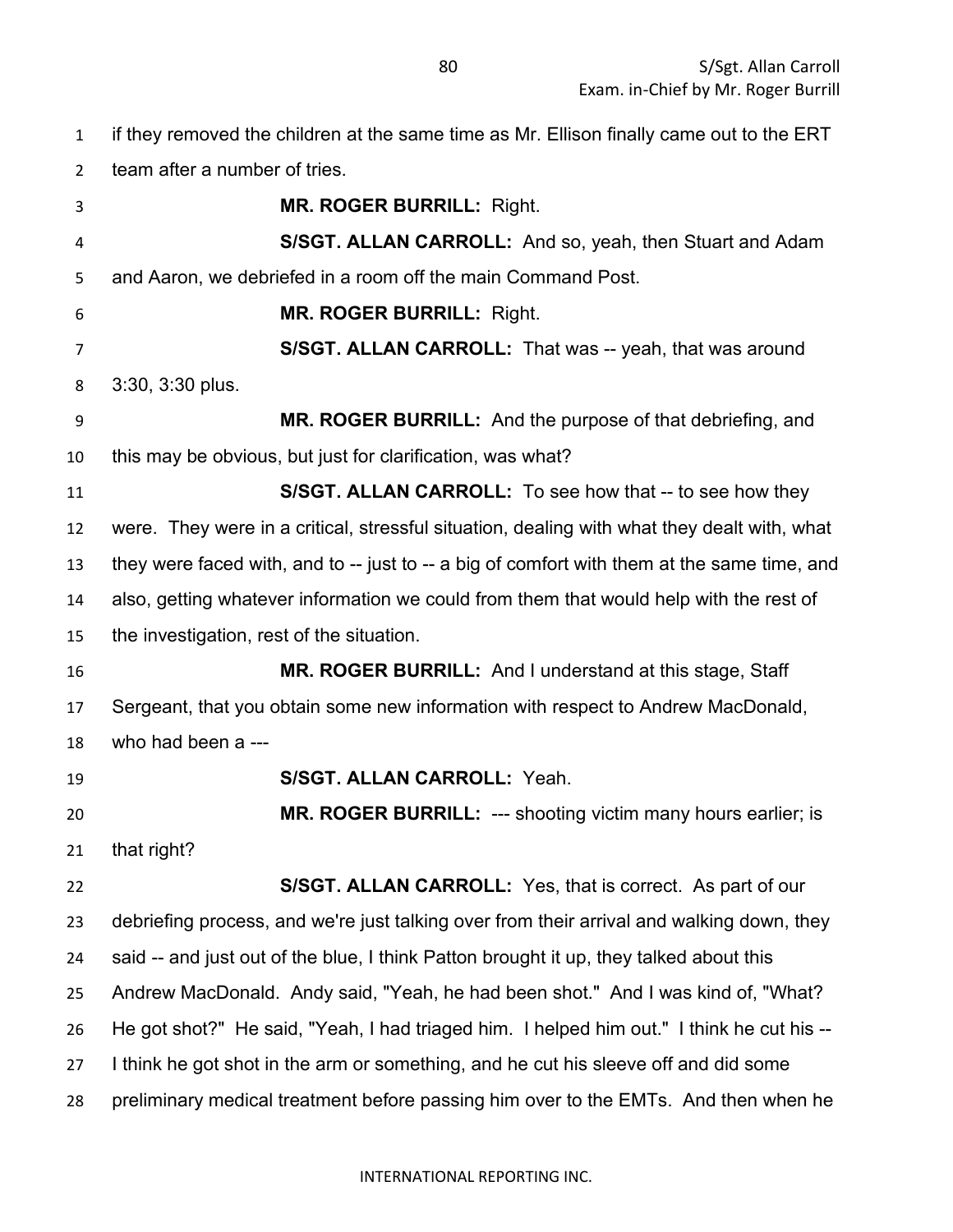was doing that, he said, "Yeah, and when I was taking it off, this slug fell out, that was a piece of brass, copper, whatever it was, it was the actual bullet." He said, "Here it is. It fell out." And he reached in his pocket and pulled it out and showed it to us. And that's the first I'd ever heard of MacDonald of the situation, of this incident.

 **MR. ROGER BURRILL:** Now we know in retrospect, looking back, that Mr. MacDonald would have been a victim of a shooting some time around 10:26, 10:30 p.m. --- **S/SGT. ALLAN CARROLL:** Yeah.

 **MR. ROGER BURRILL:** --- the night before. We're talking the passage now of four hours, Staff Sergeant Carroll. Are you able to provide any insight how this fundamentally important piece of information with respect to identification of the perpetrator himself and his vehicle could not be known to the command decision makers until 3:30 in the morning?

 **S/SGT. ALLAN CARROLL:** I can't explain, and I can't explain how it never got up, it never -- it didn't come from the OCC. We were never advised of it. Stuart and Aaron and Adam, they were heavily engaged in what they were doing. I could see that, and not feeding that up, and just not thinking of it. Mr. MacDonald was removed from the scene. He was taken to the hospital. And Staff Halliday had no knowledge of it either. None of us had any knowledge of it. And I can't explain why. **MR. ROGER BURRILL:** You have become aware thereafter that there was a broadcast in which there was some information in that regard. Do you know anything about that with respect to Andrew MacDonald? No? **S/SGT. ALLAN CARROLL:** I'm --- **MR. ROGER BURRILL:** Do you know anything about a broadcast prior to 3:30 about information coming from Andrew MacDonald? **S/SGT. ALLAN CARROLL:** No. **MR. ROGER BURRILL:** Okay. Did you know anything about a 9- 1-1 call or have the ability to access a 9-1-1 call information from Kate or Andrew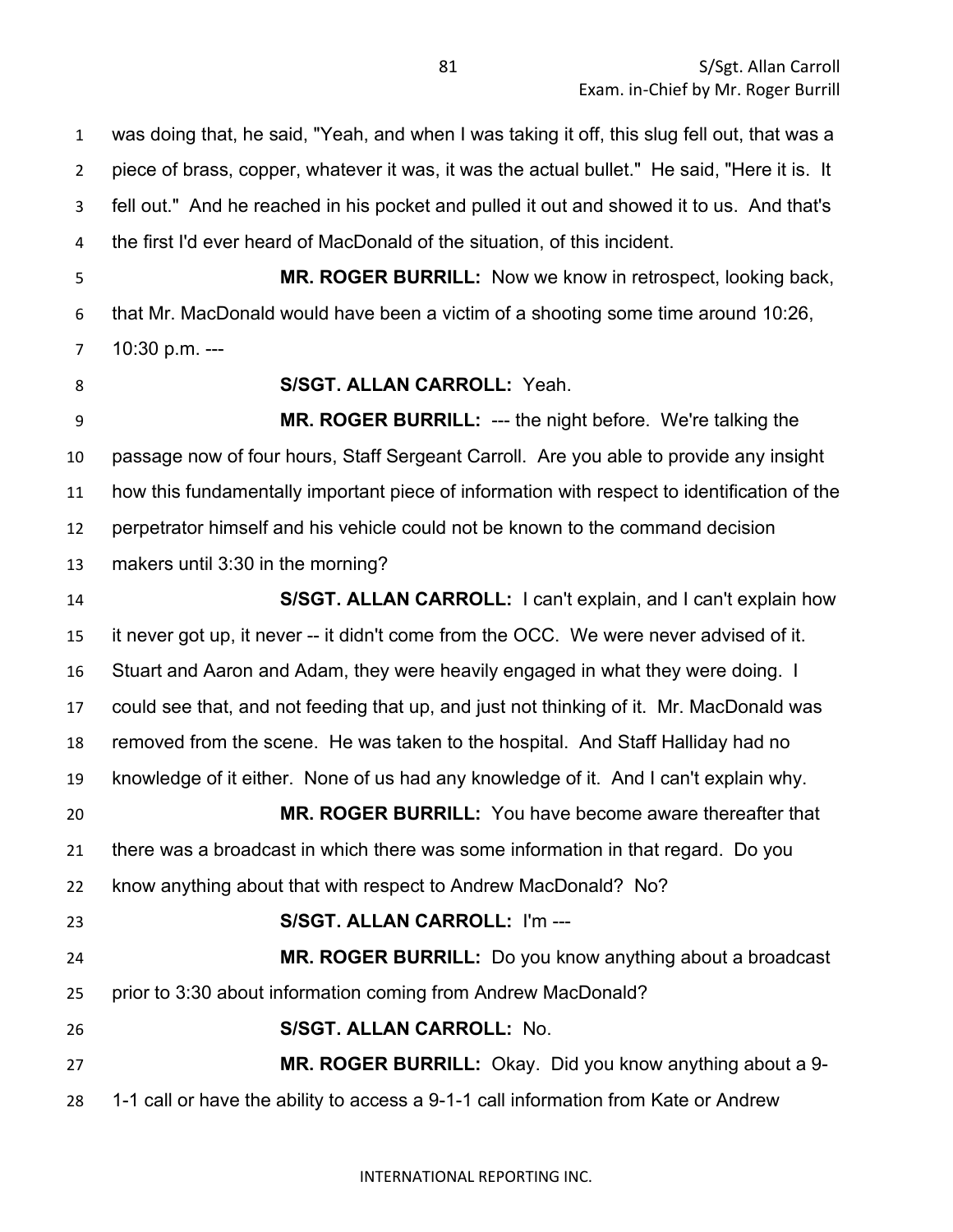| $\mathbf{1}$   | MacDonald from 10:26 the night before?                                                   |
|----------------|------------------------------------------------------------------------------------------|
| $\overline{2}$ | S/SGT. ALLAN CARROLL: Didn't access it, didn't look for it, didn't                       |
| 3              | know it existed.                                                                         |
| 4              | MR. ROGER BURRILL: Okay.                                                                 |
| 5              | S/SGT. ALLAN CARROLL: When we were briefed by the OCC on                                 |
| 6              | what had happened, that connection wasn't made, didn't come to us.                       |
| 7              | MR. ROGER BURRILL: Thank you. So I'm correct to say that                                 |
| 8              | around 7:18, or thereafter, you became aware of information coming from Lisa             |
| 9              | Banfield?                                                                                |
| 10             | <b>S/SGT. ALLAN CARROLL: Yes.</b>                                                        |
| 11             | MR. ROGER BURRILL: Sound right? Okay. And that information                               |
| 12             |                                                                                          |
| 13             | S/SGT. ALLAN CARROLL: There was.                                                         |
| 14             | <b>MR. ROGER BURRILL: --- that information had some impact upon</b>                      |
| 15             | you in terms of what it was you felt was going on and what it was happening in terms of  |
| 16             | the movement and/or activity of the perpetrator?                                         |
| 17             | S/SGT. ALLAN CARROLL: We knew that there was a marked                                    |
| 18             | police car involved and that was totally something we didn't know.                       |
| 19             | MR. ROGER BURRILL: Okay. And what type of response,                                      |
| 20             | generally, I know there was a great deal of response, but once you got that information  |
| 21             | from Lisa Banfield, what did the command structure do?                                   |
| 22             | S/SGT. ALLAN CARROLL: When that information came in, I was                               |
| 23             | outside, outside the Command Post, and Lisa Banfield arrived in an ambulance and         |
| 24             | other police were arriving. Constable Brown had been in the ambulance talking to her.    |
| 25             | He gave some information to Constable Melanson. Constable Melanson came up to            |
| 26             | me, told me about the information. I said, "Look, I'm not going to try to take all what  |
| 27             | you're telling me. Go up to the Command Post. Speak to Staff Halliday and give him       |
| 28             | this information. This is very important to know, and I don't want to have it third-hand |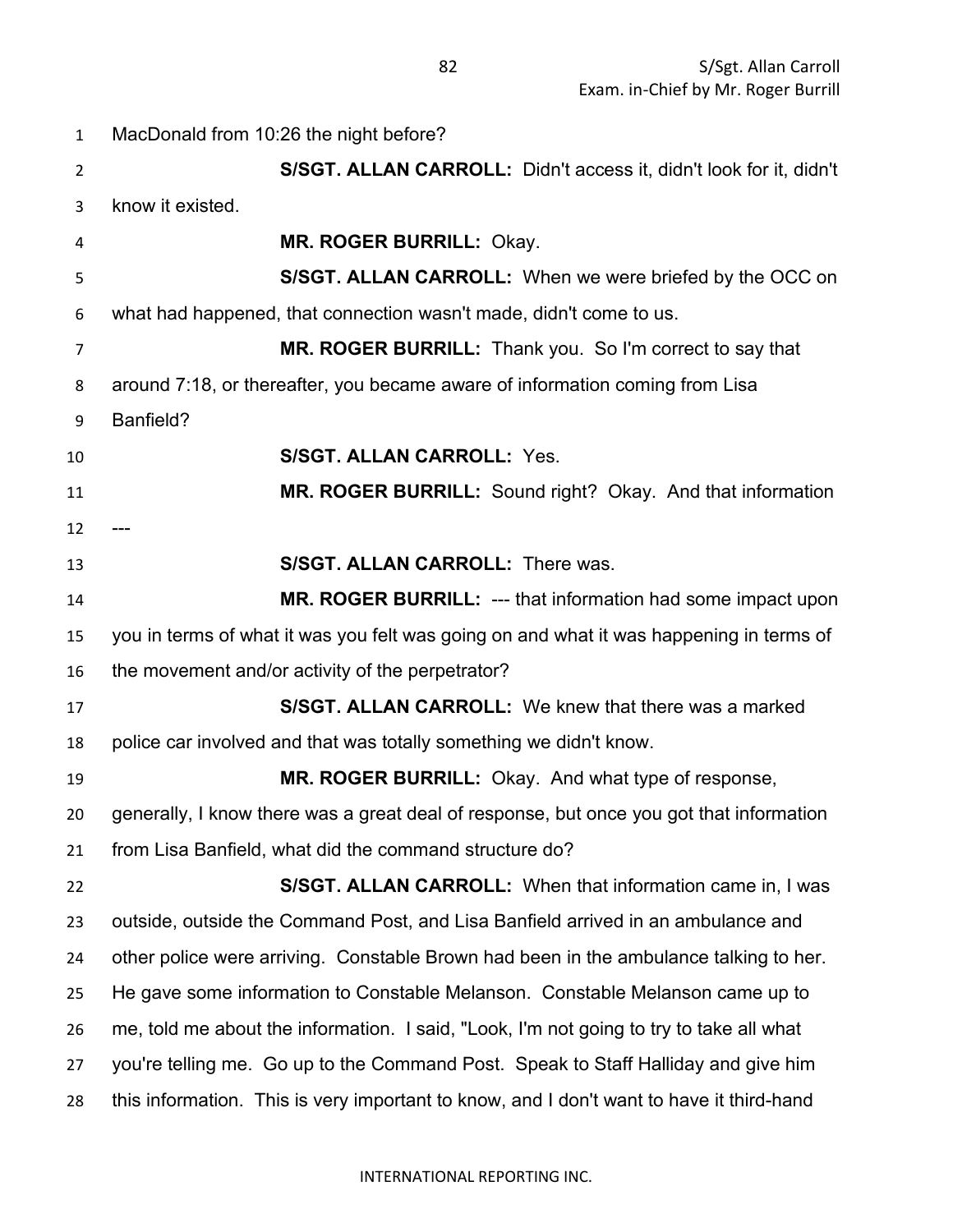information. Go tell him directly." **MR. ROGER BURRILL:** Okay. **S/SGT. ALLAN CARROLL:** So Constable Melanson went up and spoke with Halliday, spoke in the Command Post. I assume Staff West was there at the same time. I can't be certain. **MR. ROGER BURRILL:** Okay. Let's move then to page 212, paragraph 437, Madam Registrar. And if we can, paragraph 437 indicates that, **8** "Risk Manager Briers called S/Sgt. Carroll to ask about [a] report out of Halifax that the perpetrator possessed a fully marked RCMP vehicle. S/Sgt. Carroll advised […] the perpetrator apparently had a fully marked police vehicle, but it sounded like it was burned in Portapique." **I think we have a copy of the audio of that.** 7:29. **[AUDIO PLAYBACK] MR. ROGER BURRILL:** So Staff Sergeant, at that stage, you're having a conversation with Risk Manager Briers, and I assume that there's a great deal of information coming into the Command Post and to the various commanders at that point. Is that right? **S/SGT. ALLAN CARROLL:** Yes, there was. **MR. ROGER BURRILL:** Yeah. So what is the engagement with Risk Manager Briers at this stage, and what is it that you're learning, and what is it that you're positing or providing to him, and for what purpose? **S/SGT. ALLAN CARROLL:** At that time, Bruce called and advised of what was coming out of Halifax, and I wasn't aware of all that information coming out of Halifax. I know that the -- we looked and we had some burned out vehicles in the -- in the Portapique area, a burned out Taurus, and the ERT team was sent down, was dispatched to go down and confirm the -- that -- if any of these Taurus's were fully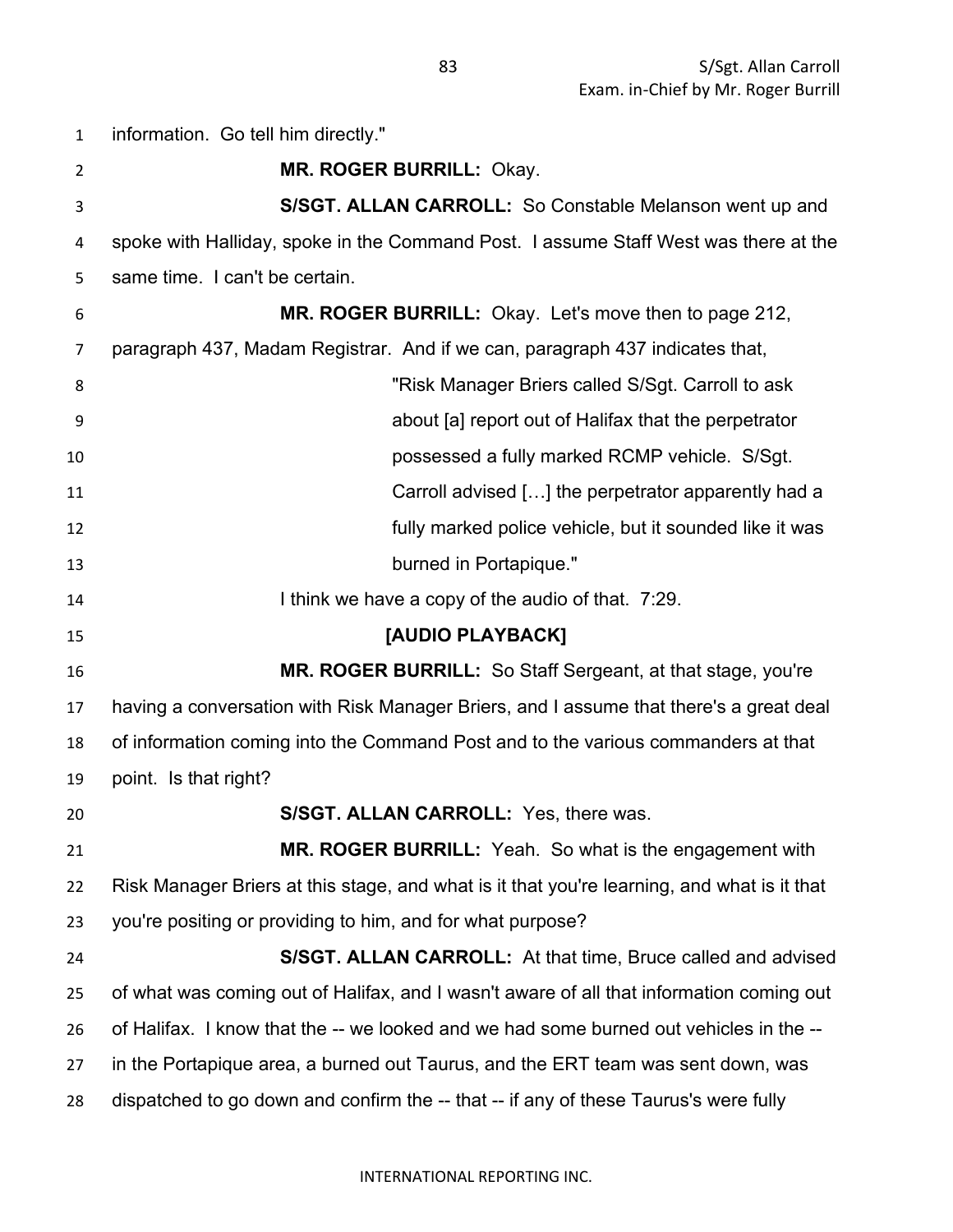| $\mathbf{1}$   | marked or if the picture fit the description of a fully-marked vehicle.                     |
|----------------|---------------------------------------------------------------------------------------------|
| $\overline{2}$ | MR. ROGER BURRILL: Right. So ---                                                            |
| $\mathsf{3}$   | S/SGT. ALLAN CARROLL: So they were -- they were dispatched                                  |
| 4              | just to confirm that.                                                                       |
| 5              | MR. ROGER BURRILL: Risk Manager Briers is contacting you,                                   |
| 6              | but the information that you had from Lisa Banfield you moved immediately up the line,      |
| $\overline{7}$ | that is, go to directly to the CIC Staff Sergeant West.                                     |
| 8              | <b>S/SGT. ALLAN CARROLL: Yes.</b>                                                           |
| 9              | MR. ROGER BURRILL: This information that's coming from Risk -                               |
| 10             | - from Risk Manager Briers deals with a identifier number and information with respect      |
| 11             | to that vehicle. Did you pass that on and along up the -- up the line to the ---            |
| 12             | S/SGT. ALLAN CARROLL: Yeah.                                                                 |
| 13             | MR. ROGER BURRILL: --- Staff Sergeant?                                                      |
| 14             | S/SGT. ALLAN CARROLL: Yeah, Bruce had -- Bruce had sent                                     |
| 15             | that up the line to -- as well, I believe, and is the only one who's saying he's sending it |
| 16             | up to Halliday and West, I believe, I'm not sure.                                           |
| 17             | MR. ROGER BURRILL: So what did you do with respect to this                                  |
| 18             | information that you received from the Risk Manager?                                        |
| 19             | S/SGT. ALLAN CARROLL: I didn't do anything directly. I believe I                            |
| 20             | was -- I don't know when I -- I don't know where I was when I received that, but I'm -- I   |
| 21             | think I would have gone back up to the Command Post and there would have been a             |
| 22             | discussion point up there. I can't remember. I mean                                         |
| 23             | MR. ROGER BURRILL: In terms of that conversation, did you                                   |
| 24             | view your more -- role more as providing information to the Risk Manager or receiving       |
| 25             | information of substance from the Risk Manager?                                             |
| 26             | S/SGT. ALLAN CARROLL: Six of one-half and a dozen of the                                    |
| 27             | other.                                                                                      |
| 28             | MR. ROGER BURRILL: Okay.                                                                    |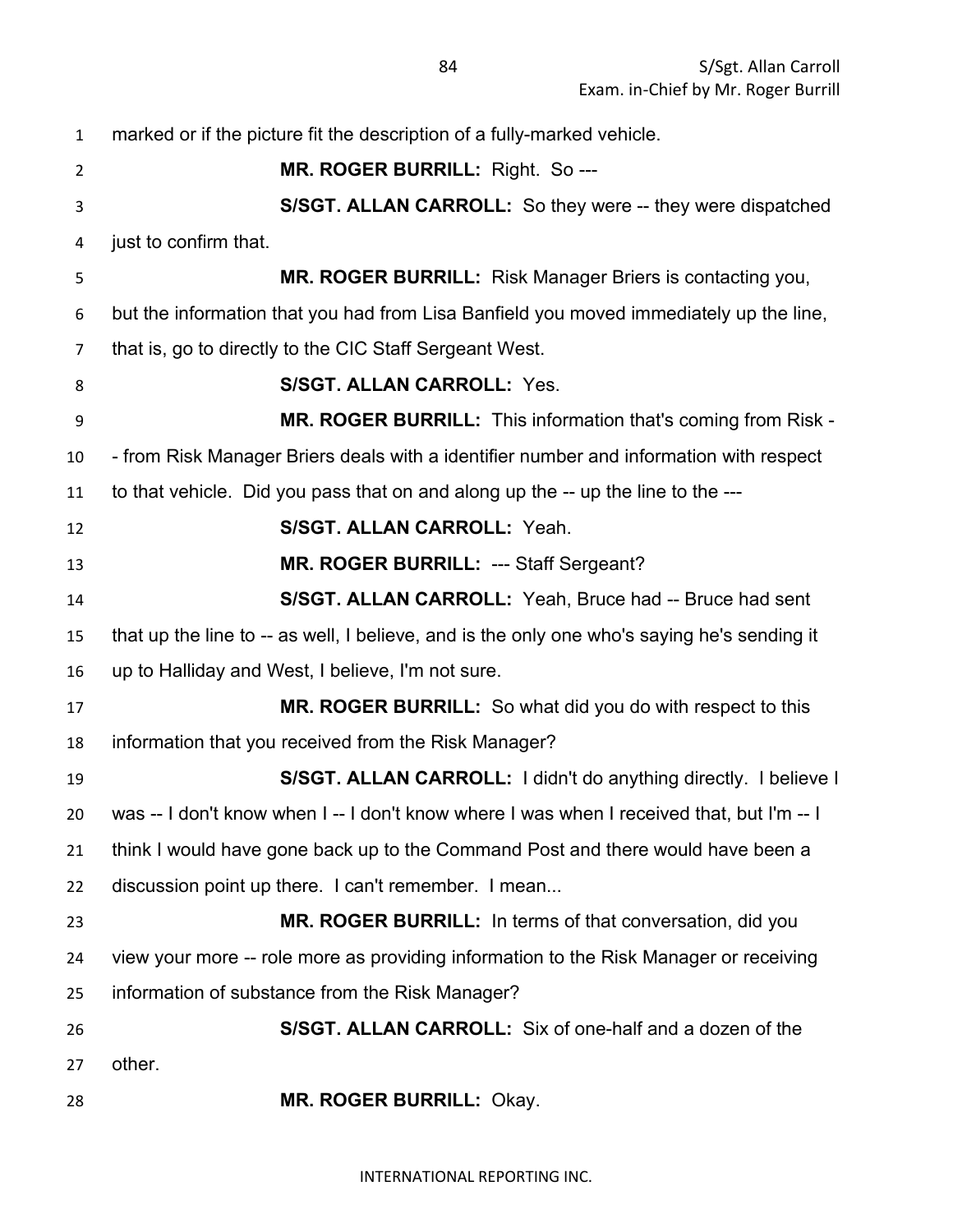**S/SGT. ALLAN CARROLL:** Yes, we received information from Bruce about the car. We knew about a bunch of other vehicles. Addie had done a search and found a whole bunch of vehicles that we knew of, that there was one Taurus still in Halifax, we knew that there were two burned out in Portapique. So it's kind of exchanging that, that Bruce may or may not have known some of that when he called. **MR. ROGER BURRILL:** Okay. **S/SGT. ALLAN CARROLL:** So there was an exchange of information. **MR. ROGER BURRILL:** I guess the reason I'm asking that question is, once again, I had asked you earlier about too many cooks in the kitchen. Seems like there's a lot of people with a lot of pieces of information and that may not have got to the right location for purposes of acting upon. Is that a fair assessment or an unfair assessment? **S/SGT. ALLAN CARROLL:** I can't answer that. I thought the information was passed up from the OCC to the Command Post in that degree. **MR. ROGER BURRILL:** Okay. **S/SGT. ALLAN CARROLL:** I would have to think that additional information would go directly to CIC as well. **MR. ROGER BURRILL:** Let me ask you additionally, with this information about the fact that there was a fully-marked vehicle emerging from a number of sources, would there have been made any -- any effort made on your part for purposes of public communication, revisiting the issue of Jen MacCallum that had -- you had had earlier in the -- in the incident? **S/SGT. ALLAN CARROLL:** No, there wasn't at that point. I know Bruce Briers did call. At some point in time, there was contact between myself and Bruce about similar broadcasts to Halifax or something. That -- that car thing, I believe, did go out to the membership, the members on scene. **MR. ROGER BURRILL:** Right.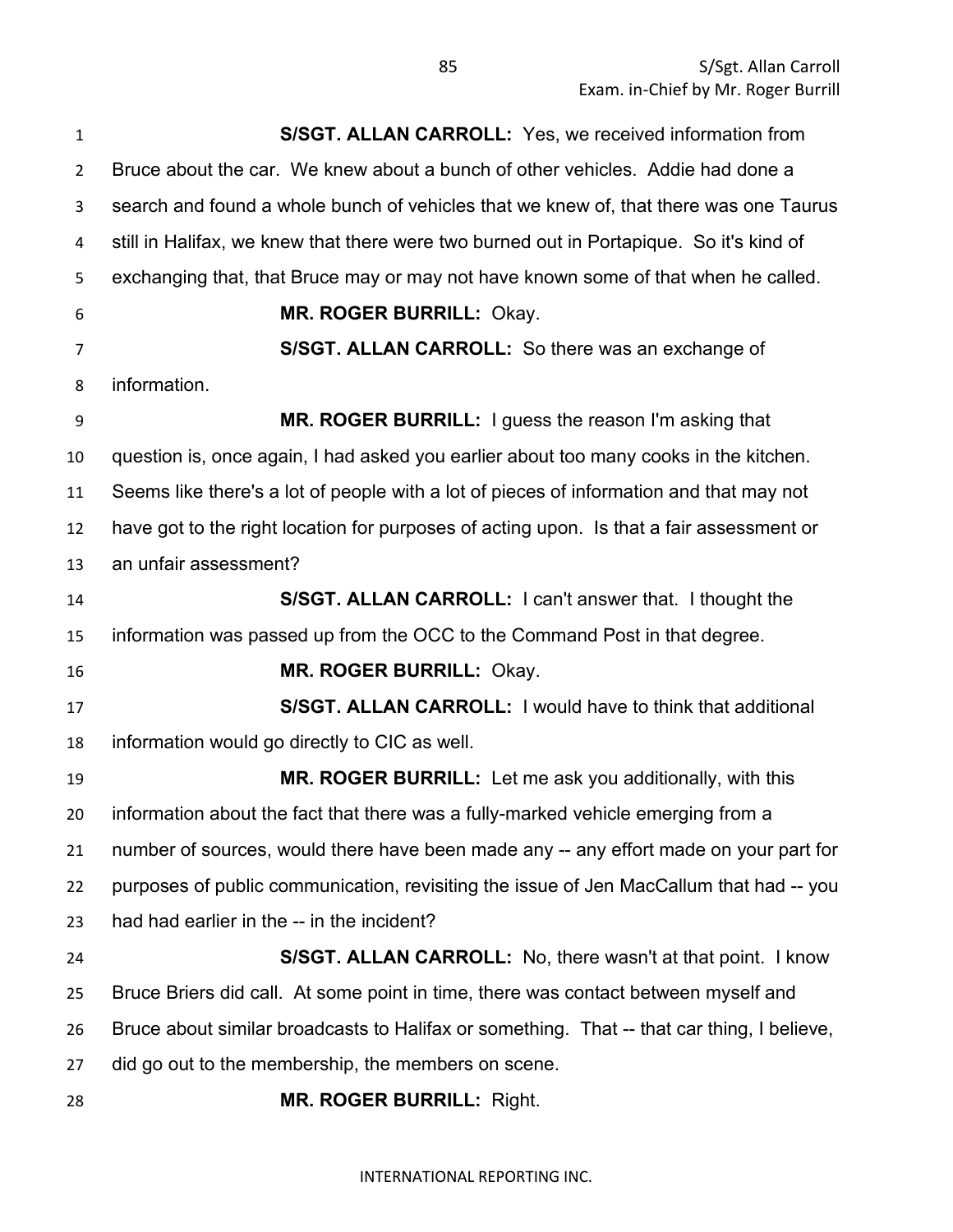| $\mathbf{1}$ | S/SGT. ALLAN CARROLL: So I remember that the members                                       |
|--------------|--------------------------------------------------------------------------------------------|
| 2            | were aware of that.                                                                        |
| 3            | MR. ROGER BURRILL: In terms of provision of information to the                             |
| 4            | public at this time, post 7:29, was there any direction, suggestion, or otherwise from you |
| 5            | that this information should be disseminated to the public as soon as possible?            |
| 6            | S/SGT. ALLAN CARROLL: No.                                                                  |
| 7            | MR. ROGER BURRILL: Okay. All right. I'm going to reference,                                |
| 8            | then, exactly what you made comment about. Paragraph 506, at page 239 is a                 |
| 9            | conversation that you had with Staff Sergeant Briers at around 9:57 or 9:00:57 a.m.        |
| 10           | This is a telephone call you had with Staff Sergeant Briers in which there was an          |
| 11           | enquiry about an Enfield member's regarding a media release.                               |
| 12           | [AUDIO PLAYBACK]                                                                           |
| 13           | <b>MR. ROGER BURRILL:</b> So Staff Sergeant, you'll see there's a                          |
| 14           | request there from the Risk Manager at the time with respect to doing a media release      |
| 15           | about the vehicle from nine o'clock. Your response was:                                    |
| 16           | "I'll run it by later, later on, I uh[whenever, I'll] bring                                |
| 17           | it up [to them again]."                                                                    |
| 18           | Can you comment on that for us, please, Staff Sergeant, about the                          |
| 19           | dynamic there and what you mean about running it up and, or sorry, "I'll run it by later"? |
| 20           | <b>S/SGT. ALLAN CARROLL:</b> I was running it up to Command of the                         |
| 21           | -- at the Command Post, and just to discuss whether I know -- I know there have            |
| 22           | been this -- you know, obviously there's been some discussion about it ---                 |
| 23           | MR. ROGER BURRILL: Okay.                                                                   |
| 24           | S/SGT. ALLAN CARROLL: --- and whether we can -- and it's not                               |
| 25           | my decision to release it.                                                                 |
| 26           | MR. ROGER BURRILL: Yeah. Can you tell us, what sort of                                     |
| 27           | discussion had been undertaken at that point with respect to media release and             |
| 28           | information about that vehicle?                                                            |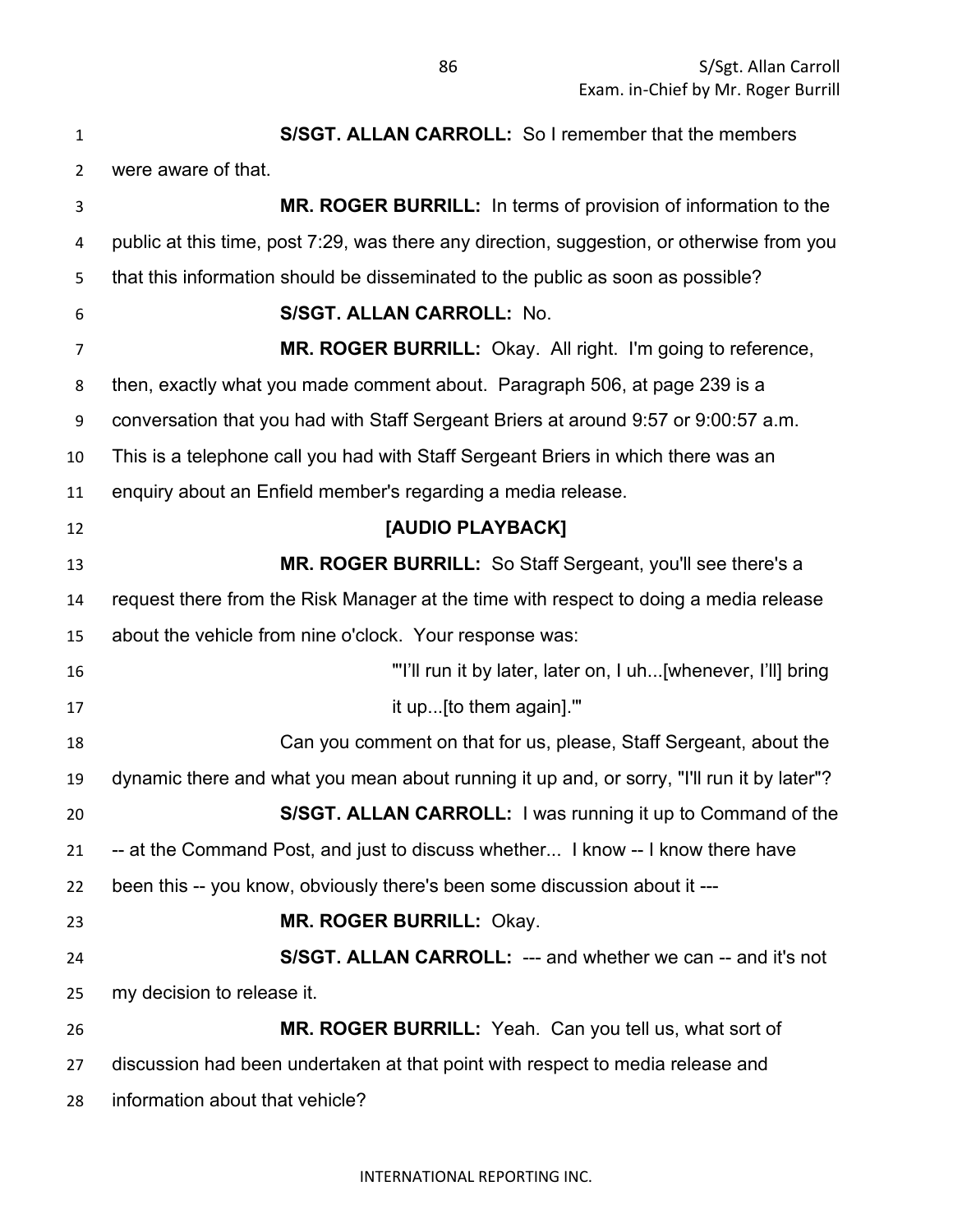| $\mathbf{1}$   | S/SGT. ALLAN CARROLL: Looking at the -- I think there's some                                  |
|----------------|-----------------------------------------------------------------------------------------------|
| $\overline{2}$ | concern about whether he would have access to social media, then hear that and know           |
| 3              | what we're looking for, or just give him the advantage of -- advantage over -- over our       |
| 4              | pursuit, our efforts to find it -- find the vehicle.                                          |
| 5              | MR. ROGER BURRILL: Did you partake in that conversation with                                  |
| 6              | the other Command deciders?                                                                   |
| $\overline{7}$ | S/SGT. ALLAN CARROLL: I -- I was part of that, I believe. Yeah,                               |
| 8              | yeah, I believe I did.                                                                        |
| 9              | MR. ROGER BURRILL: Did you have any concerns with respect                                     |
| 10             | to the release of information about the vehicle and the vehicle identifiers?                  |
| 11             | S/SGT. ALLAN CARROLL: I know it was being -- I know it was                                    |
| 12             | being discussed and whether it was going to be released. I didn't know exactly when it        |
| 13             | was going to be released, but then the impression was that we all -- it'll be released at     |
| 14             | some point in time when we have to. We'll just give it a few minutes, give it a little bit of |
| 15             | while and we'll look at it.                                                                   |
| 16             | MR. ROGER BURRILL: Okay. Do you have any explanation as to                                    |
| 17             | why there may have been a delay with respect to the release of that information about         |
| 18             | the marked police vehicle, 28B11?                                                             |
| 19             | S/SGT. ALLAN CARROLL: No.                                                                     |
| 20             | Okay. Madam Registrar -- no, sorry; paragraph 509 of page 242.                                |
| 21             | (SHORT PAUSE)                                                                                 |
| 22             | MR. ROGER BURRILL: No. Paragraph 508 is the excerpt I'm                                       |
| 23             | looking for, Madam Registrar.                                                                 |
| 24             | And I'm going to read this carefully to you, Staff Sergeant, because                          |
| 25             | I think it's important for your response.                                                     |
| 26             | Five oh eight (508) says:                                                                     |
| 27             | "As discussed in the RCMP Public Communications,                                              |
| 28             | April 18-19, 2020 Foundational Document, at 9:08,                                             |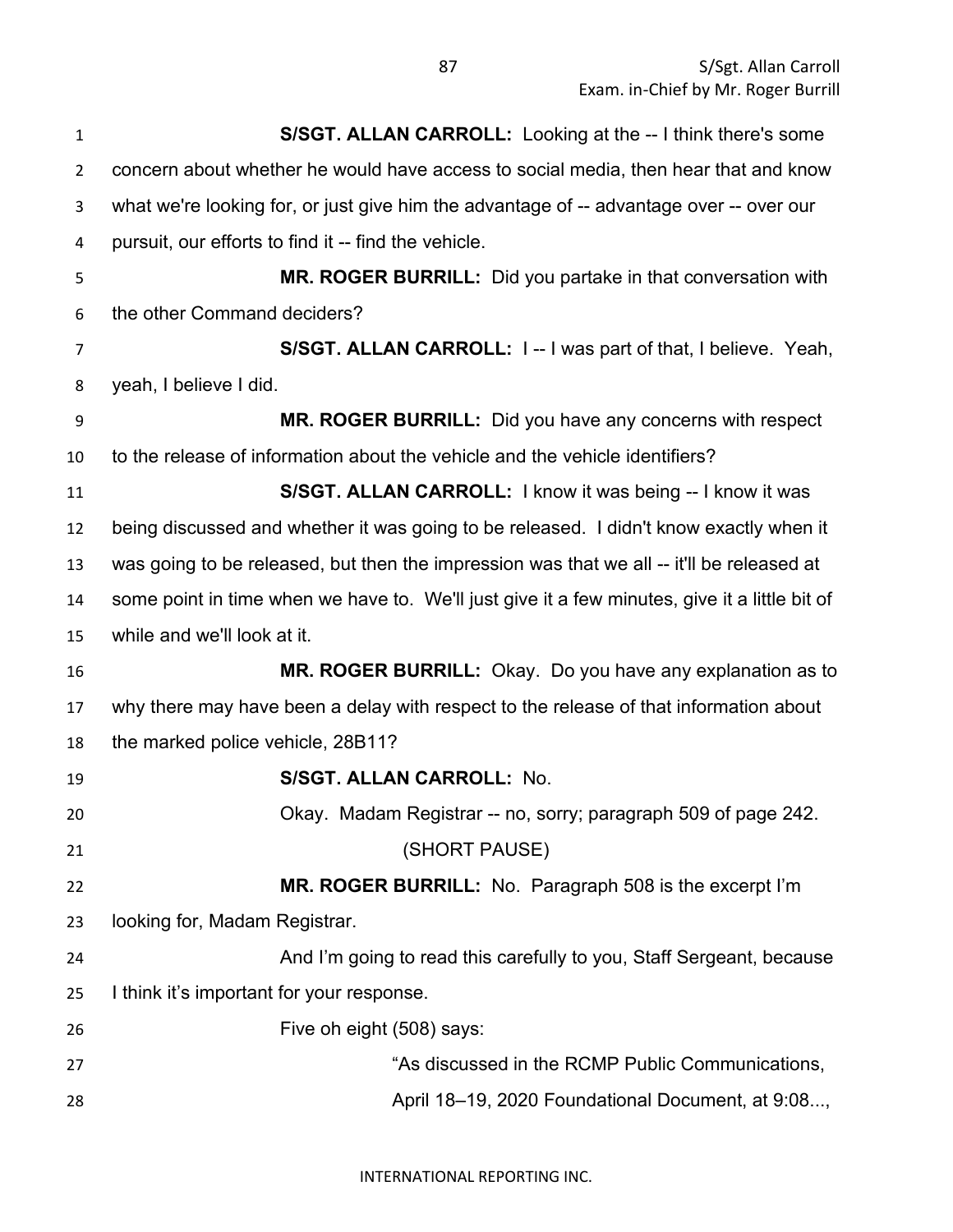| $\mathbf{1}$   | S/Sgt. Carroll sent an email to [Risk Manager] Briers                                        |
|----------------|----------------------------------------------------------------------------------------------|
| $\overline{2}$ | in relation to the media release inquiry made by Cst.                                        |
| 3              | Stevenson about the perpetrator's fully marked replica                                       |
| 4              | RCMP cruiser. S/Sgt. Carroll's email said that a                                             |
| 5              | decision had been made not to release the                                                    |
| 6              | information about the perpetrator's replica RCMP                                             |
| 7              | cruiser to the media. It stated: 'Thought was given to                                       |
| 8              | give release about vehicle, but decision was made not                                        |
| 9              | to.' RM Briers replied back to S/Sgt. Carroll seven                                          |
| 10             | minutes later, stating: 'Very good. Kind of figured they                                     |
| 11             | may not want to release."                                                                    |
| 12             | Are you able to make any comment, S/Sgt. Carroll, with respect to                            |
| 13             | the decision not to release and how that was indicated to Risk Manager Briers?               |
| 14             | S/SGT. ALLAN CARROLL: That -- I know I reached out to Staff                                  |
| 15             | Halliday via phone, and that was the end result of the discussion, that it's not going to    |
| 16             | be released at this point in time.                                                           |
| 17             | MR. ROGER BURRILL: Whose decision ---                                                        |
| 18             | S/SGT. ALLAN CARROLL: And I just had to ---                                                  |
| 19             | MR. ROGER BURRILL: Whose decision was it, S/Sgt. Carroll?                                    |
| 20             | <b>S/SGT. ALLAN CARROLL:</b> That was a collective decision with                             |
| 21             | Halliday and myself, whether it was Halliday was speaking to somebody else. The              |
| 22             | rationale that they provided was, was it going to create havoc, create concern, create a     |
| 23             | lost opportunity to find this car. Then it's going to be revisited shortly, and obviously it |
| 24             | was revisited very quickly because I think the broadcast sent out.                           |
| 25             | There was some delay in me getting back to Bruce Briers because I                            |
| 26             | believe I tried to call him on the phone, and this was an email I sent to him while driving  |
| 27             | out to Portapique.                                                                           |
| 28             | MR. ROGER BURRILL: So when I asked you the question, whose                                   |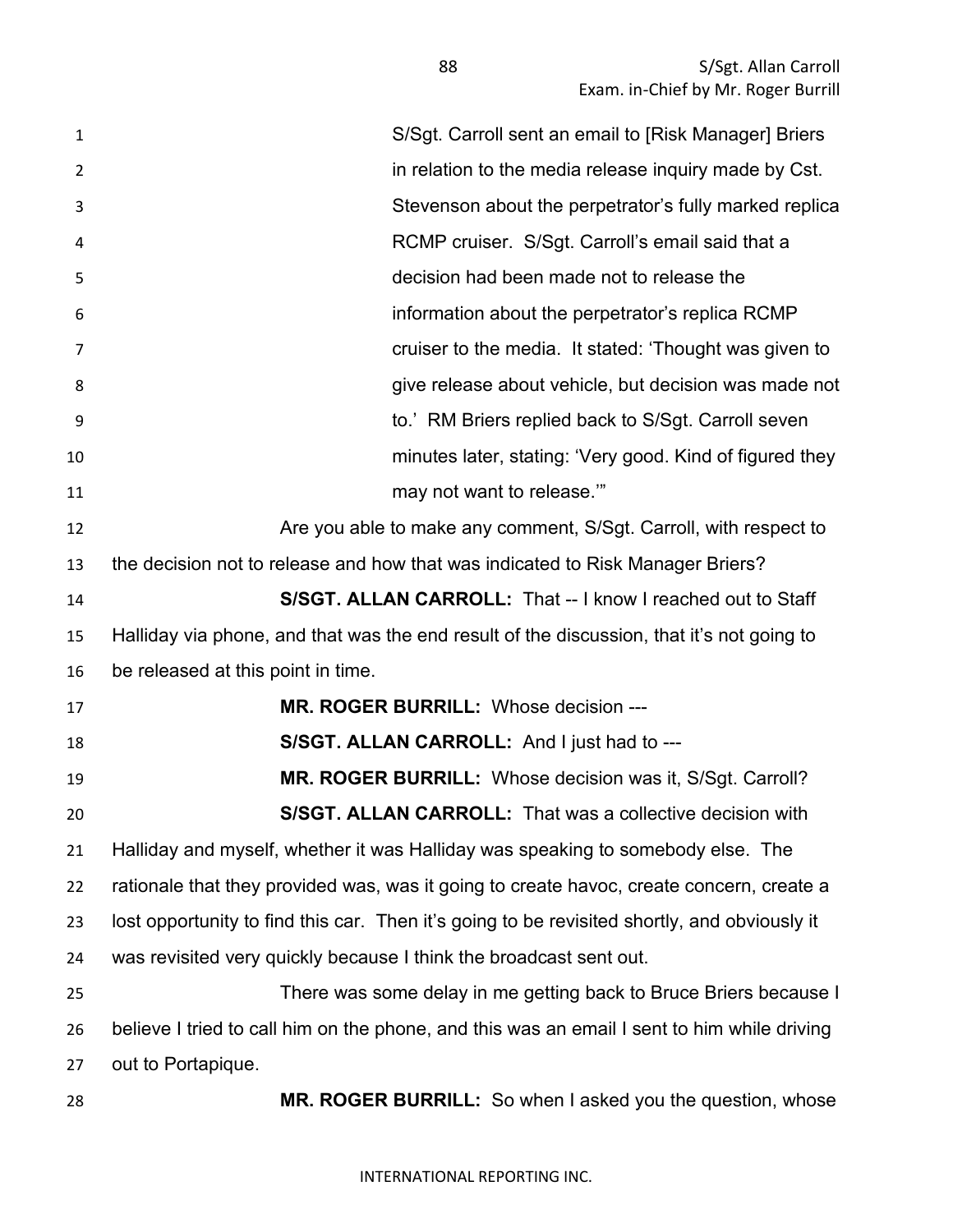| $\mathbf{1}$   | decision was it made, you said it was a collective. Who's the collective involved in that   |
|----------------|---------------------------------------------------------------------------------------------|
| $\overline{2}$ | -- making that decision?                                                                    |
| 3              | S/SGT. ALLAN CARROLL: I know Halliday -- Halliday and I talked                              |
| 4              | about it. Staff Halliday and myself spoke about it. I don't know who else Staff Halliday    |
| 5              | may have spoken with prior to or -- and that's -- that I can't answer.                      |
| 6              | <b>MR. ROGER BURRILL:</b> With respect to the earlier discussion that                       |
| 7              | we had, you said that you had to run it up the chain, that type of -- that type of request. |
| 8              | When you run it up the chain, what do you mean by that, and who are you running it to?      |
| 9              | S/SGT. ALLAN CARROLL: I'm running it up to -- running it up to                              |
| 10             | Staff Halliday.                                                                             |
| 11             | MR. ROGER BURRILL: Okay. So when you ran it up the chain,                                   |
| 12             | did you get a decision?                                                                     |
| 13             | S/SGT. ALLAN CARROLL: The decision was we're not going to                                   |
| 14             | release it at this point in time.                                                           |
| 15             | MR. ROGER BURRILL: Okay. And was Staff Halliday part of that                                |
| 16             | decision-making process?                                                                    |
| 17             | S/SGT. ALLAN CARROLL: Well, we were on the phone together.                                  |
| 18             | MR. ROGER BURRILL: Okay. Paragraph 509 of the document,                                     |
| 19             | <b>Staff Sergeant.</b>                                                                      |
| 20             | Five oh nine (509) says:                                                                    |
| 21             | "S/Sgt. Halliday was asked about the email                                                  |
| 22             | betweenBriers andCarroll in his interview with the                                          |
| 23             | Mass Casualty Commission. He stated that it was                                             |
| 24             | 'absolutely inaccurate' to say that the request to                                          |
| 25             | release the vehicle's description had been denied.                                          |
| 26             | S/Sgt. Halliday stated that '[t]here was nono point                                         |
| 27             | ever at any point did I have any conversation with                                          |
| 28             | anyone who denied any release of any information'."                                         |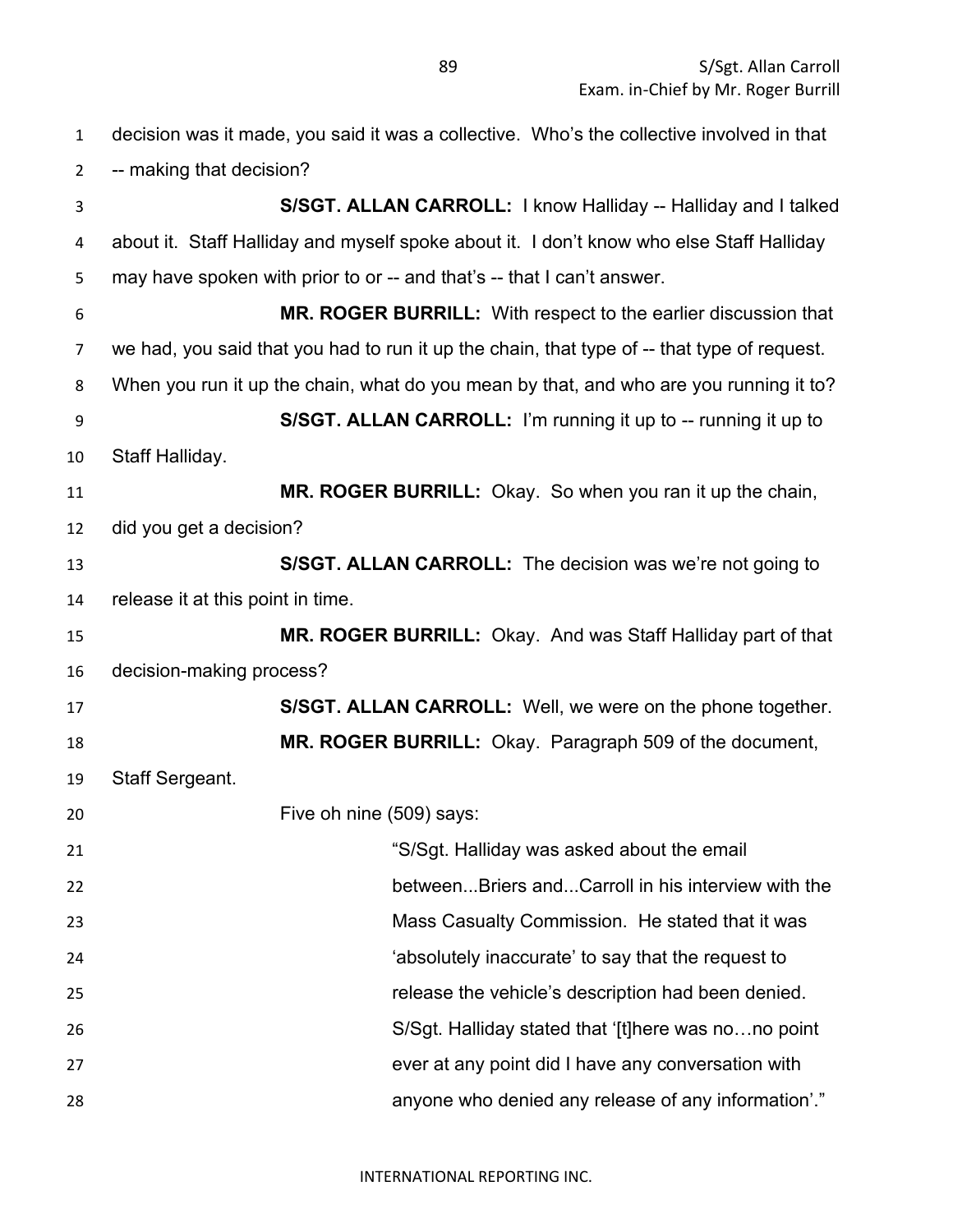| 1              | Do you have any comment on that, S/Sgt. Carroll?                                          |
|----------------|-------------------------------------------------------------------------------------------|
| $\overline{2}$ | S/SGT. ALLAN CARROLL: The phrase that I discussed -- I                                    |
| 3              | discussed with S/Sgt. Halliday and the release was not going to happen at that time, but  |
| 4              | it was going to be looked at later on, and it was going to be still -- still subject to   |
| 5              | discussion, still subject to is it going to happen, it's going to happen.                 |
| 6              | MR. ROGER BURRILL: Okay. All right, thank you.                                            |
| 7              | I'm going to move on to another topic, and this is a topic that is                        |
| 8              | covered at paragraph 551 at page 257 of the document.                                     |
| 9              | Paragraph 551 says:                                                                       |
| 10             | "Between 9:47and 9:50 a.m. on April 19,Sgt.                                               |
| 11             | O'Brien arrived at the Command Post in Great                                              |
| 12             | Village. S/Sgt. Carroll taskedO'Brien with control of                                     |
| 13             | the [scene] in Portapique."                                                               |
| 14             | Do you recall that tasking process, and can you provide for us                            |
| 15             | information with respect to the scene, containment, control, and management at            |
| 16             | Portapique at around this time?                                                           |
| 17             | S/SGT. ALLAN CARROLL: Yeah, that was at the time, right                                   |
| 18             | around that time, we're doing a transition. I was breaking off, I was done, we were       |
| 19             | transitioning the Command Post to a second team: New CIC, new Incident -- Halliday        |
| 20             | was being replaced. Inspector Bell was coming in from Halifax; he was taking over Staff   |
| 21             | Halliday's role. So we're taking onto a dayshift. We've been going for a lot of hours and |
| 22             | it was time to do a rotation. So, yeah, Andy was taking over what -- the functions I was  |
| 23             | doing and looking at getting more resources in to replace resources, as need be.          |
| 24             | That didn't materialize because things kind of went -- things kind of                     |
| 25             | went dynamic right away and the rest of it happened.                                      |
| 26             | MR. ROGER BURRILL: And this is the 9:42:30 call that you're                               |
| 27             | referring to with respect to the shooting at Wentworth?                                   |
| 28             | S/SGT. ALLAN CARROLL: Yes, it would have been -- it would                                 |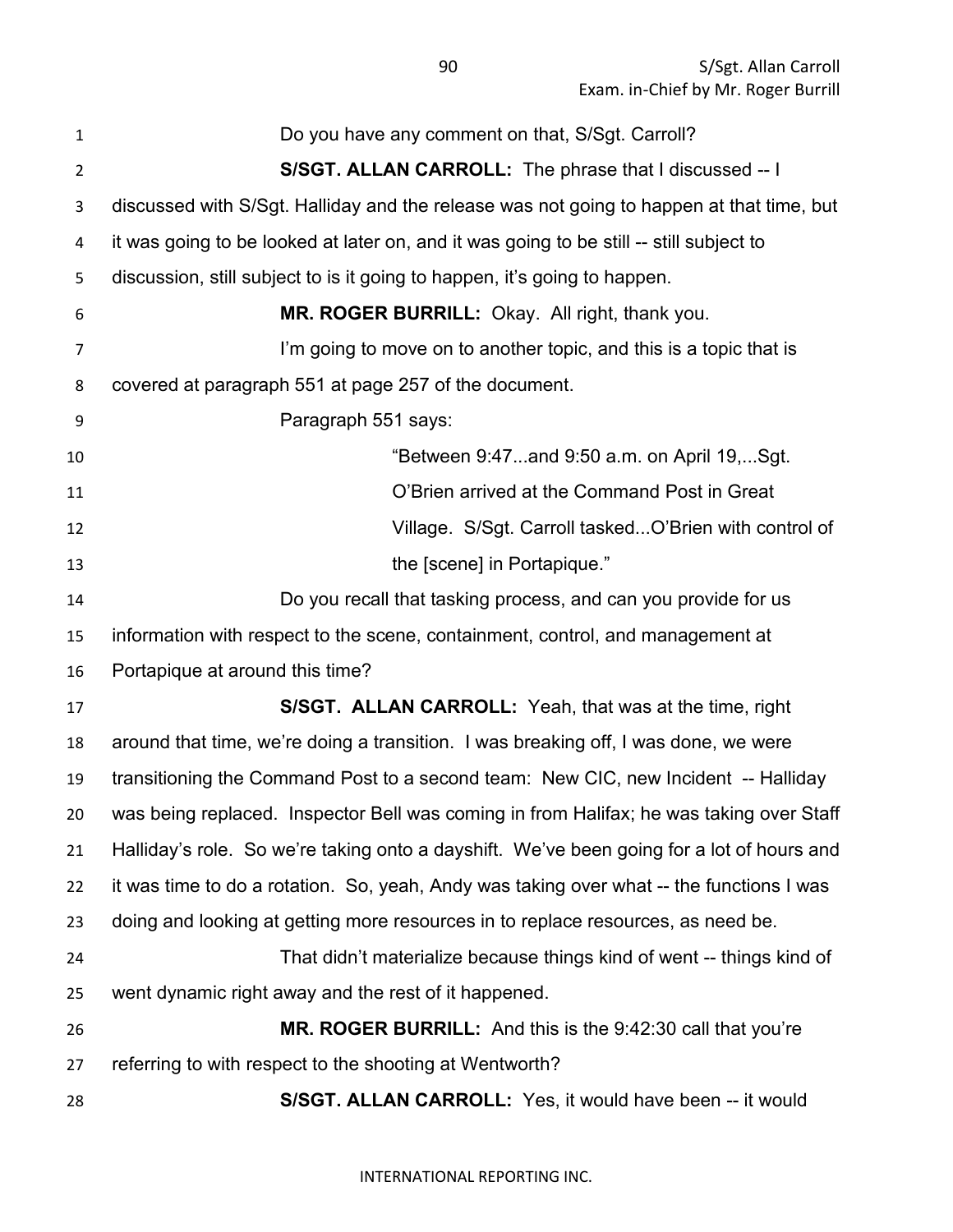| $\mathbf{1}$     | have been at the J-Division ERT team, New Brunswick -- the ERT team from New               |
|------------------|--------------------------------------------------------------------------------------------|
| $\overline{2}$   | Brunswick was coming; they were going to transition replace. I was outside the             |
| 3                | Command Post, making arrangements to -- for a place where they could bring their           |
| 4                | vehicles in, speaking with the on-site ---                                                 |
| 5                | <b>MR. ROGER BURRILL: Right.</b>                                                           |
| 6                | S/SGT. ALLAN CARROLL: --- on-site security. And then the call                              |
| 7                | -- then the call came in from the person on the highway. Initially it was a pedestrian-    |
| 8                | vehicle accident and quickly changed to -- quickly changed to it was a marked police car   |
| $\boldsymbol{9}$ | in the fray and a shooting, or somebody had been shot.                                     |
| 10               | MR. ROGER BURRILL: Right. And we've heard much information                                 |
| 11               | from other witnesses with respect to the mobilization to that call and how it was diverted |
| 12               | to another residence in the Glenholme area. But I want to ask you about your               |
| 13               | involvement in Portapique. You did not respond to the Glenholme-Wentworth ---              |
| 14               | S/SGT. ALLAN CARROLL: No.                                                                  |
| 15               | MR. ROGER BURRILL: --- call?                                                               |
| 16               | S/SGT. ALLAN CARROLL: No, we didn't.                                                       |
| 17               | MR. ROGER BURRILL: Yeah.                                                                   |
| 18               | S/SGT. ALLAN CARROLL: And then, all of a sudden -- all of a                                |
| 19               | sudden, at the same time coming in you have, "Oh, there's a house on fire in Hunter        |
| 20               | Road." And so it's, "Oh my God, is this related?" And obviously it was.                    |
| 21               | So I go back up to the Command Post and all this is coming in at                           |
| 22               | the same time and I speak with Staff Halliday and said, Okay, because cars -- vehicles     |
| 23               | were moving, they were taking off, the ERT team was taking, other members were             |
| 24               | going. I said to Steve, "Okay, Andy and I will go out to Portapique, and we will set up    |
| 25               | and maintain the scene at Portapique until it gets turned over to Major Crime."            |
| 26               | MR. ROGER BURRILL: Okay. That's what I want to ask you                                     |
| 27               | about.                                                                                     |
| 28               | S/SGT. ALLAN CARROLL: Okay.                                                                |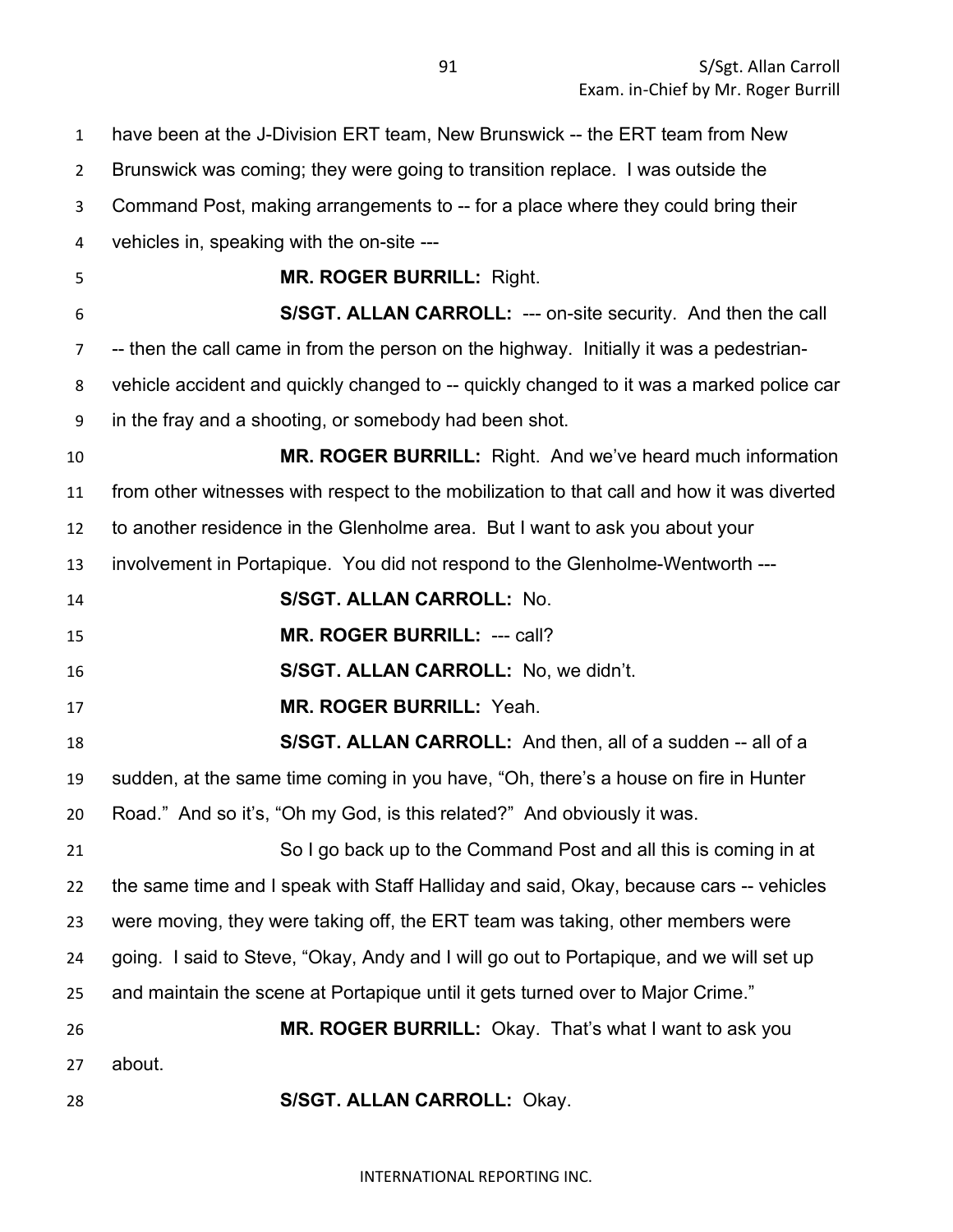**MR. ROGER BURRILL:** So in terms of our role and Andy's, Sgt. O'Brien's role, you attended at that location. Can you tell me with who and how, and what was set up and what was done generally? And then I'll ask you some more specifics. Who went? **S/SGT. ALLAN CARROLL:** Yeah. No, I'm just -- the members were -- the members were already there quite close. They were -- we had three checkpoints that were there; there was one right at the end of Portapique Road, so they were still there. We brought the -- when Andy and I got there, we brought all the other members in from the ones at Five Houses Road, Bay Shore, and another one just farther down. I don't know the exact ones now. And we brought them all in, said, okay, we released two of them. Two of them went down to help out. So we had Dorrington, we had Lafferty, and the other members helping us out were the Cumberland members. **MR. ROGER BURRILL:** Right. **S/SGT. ALLAN CARROLL:** I forget -- I forget which ones. I think Matthews was there, Galbraith, Blinn. No, Blinn may have been earlier. But, anyway, they set out the -- made sure we blocked the entrances off at the upper end, at the entrance to Portapique Beach Road, didn't let people have access. Cst. Lafferty went in and he parked his police car; there were two bodies on the -- two bodies on the side of the road. And Staff MacCallum had gotten covers for those bodies earlier, so -- we were expecting a helicopter flyover, so they wouldn't be visible. So Lafferty took care -- Lafferty was taking care of that. Cst. Dorrington was inside the -- inside and O'Brien and myself, I drove around a little bit and then set up and just maintained the area. Ran into one of the -- one resident of the area; we talked to him for a period of time. Bjorn; I forget his last name. But his neighbour's house had been burned, and unfortunately, there were two people deceased.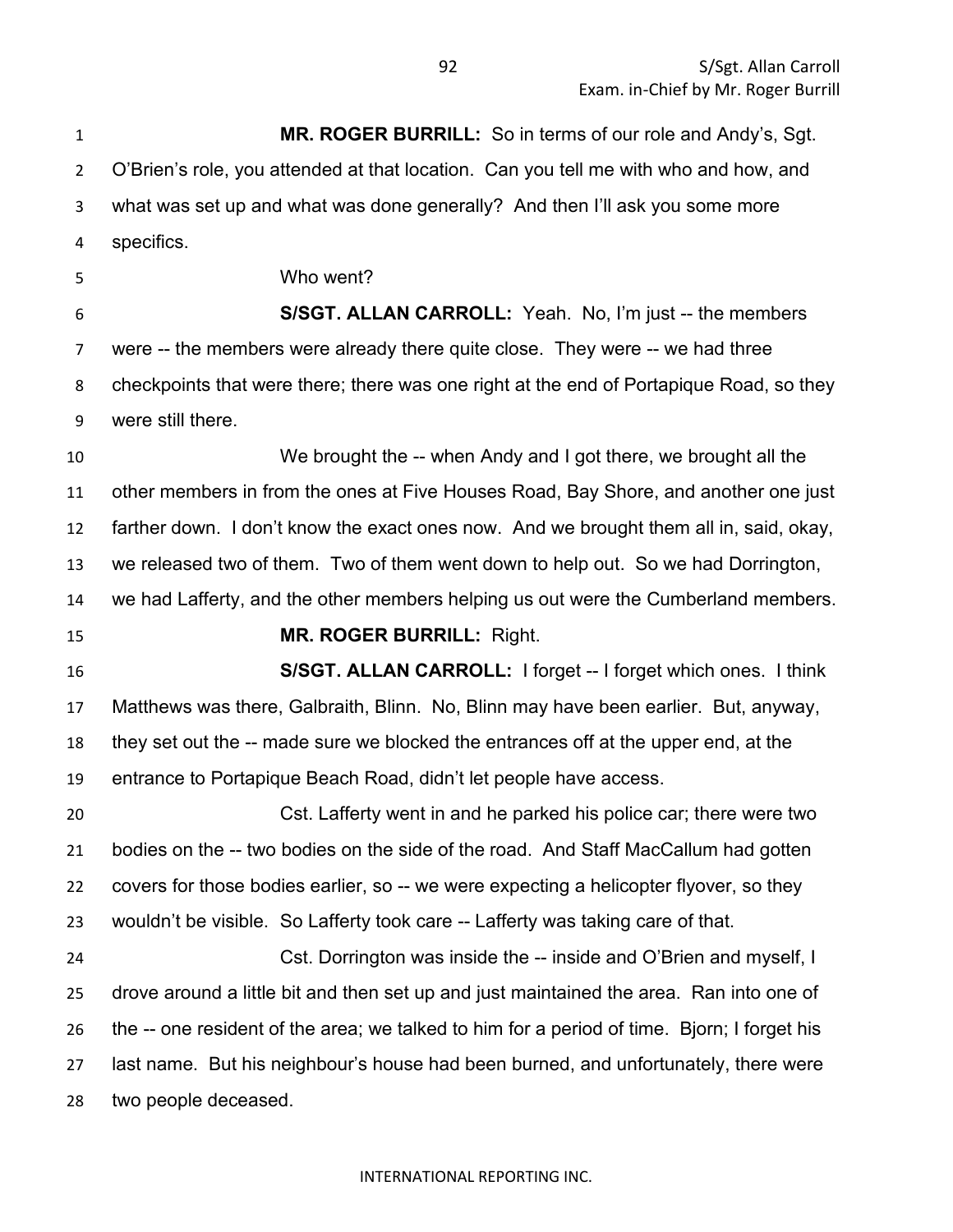S/Sgt. Allan Carroll Exam. in-Chief by Mr. Roger Burrill

 **MR. ROGER BURRILL:** So when you returned to that scene -- or attend at that scene, that scene, there's probably a better expression, what is your goal? What is it that you're doing? What's being decided? **S/SGT. ALLAN CARROLL:** We're just maintaining the scene until it can be turned over to a Major Crime Examiner and they start doing their processing of the scene. **MR. ROGER BURRILL:** Would there be an effort to canvas the area at this stage? **S/SGT. ALLAN CARROLL:** We didn't think of it at that time. **MR. ROGER BURRILL:** Okay. And looking back on that, I just want to ask you about whether that would have been a decision of some substance not to canvas. And I'm asking you why that wasn't done? **S/SGT. ALLAN CARROLL:** We're still -- it wasn't -- we were still in -- everything was still active, we're chasing down Mr. Wortman, we're chasing him down trying to find that. we just didn't consider going in and doing a door-to-door at that time. **MR. ROGER BURRILL:** Of? **S/SGT. ALLAN CARROLL:** Of the properties we -- the properties we looked at, they were -- I think there were four or five -- four houses, five houses that were burned, to my recollection. **MR. ROGER BURRILL:** You would have been aware that obtaining information with respect to potential witnesses might be of some importance for subsequent investigation? **S/SGT. ALLAN CARROLL:** Yes, at that stage of the investigation, we -- everything was still in a dynamic situation. We weren't thinking of going beyond that. And that was being left over to the Major Crime contingent when they came in. **MR. ROGER BURRILL:** You would have known, obviously, that there were a number of deceased that had been discovered, you made reference to them. Were there any efforts to canvas the area, the community, for potentially other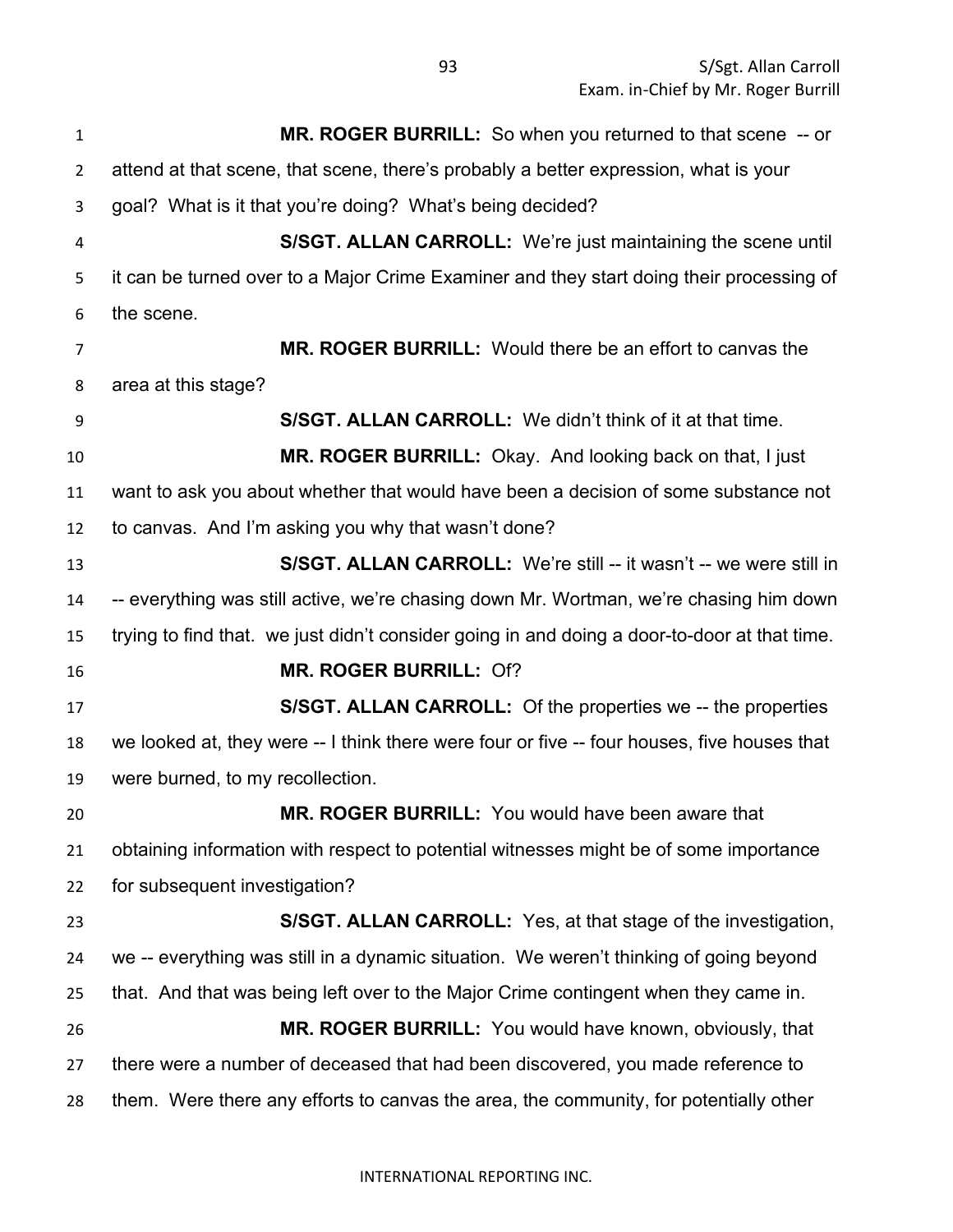deceased? **S/SGT. ALLAN CARROLL:** No. **MR. ROGER BURRILL:** Okay. And are you able to say why that may or may not have been? **S/SGT. ALLAN CARROLL:** No. We just -- I can't. I stayed there for a short period of time, a couple of hours, and then I departed. **MR. ROGER BURRILL:** Okay. **S/SGT. ALLAN CARROLL:** We just -- I guess there's just so much going on in the whole -- when we get to Wentworth, Hunter Road, Debert, and then so on, everything was still fluid and we just never got to that stage of doing things. **MR. ROGER BURRILL:** Do you know where Cobequid Court was? **S/SGT. ALLAN CARROLL:** It's down at the bottom, yes. **MR. ROGER BURRILL:** M'hm. Do you have a recollection of being at Cobequid Court at any time during your time in the scene containment or management? **S/SGT. ALLAN CARROLL:** I went to -- I remember driving Cobequid Court. I believe it was that day. I know I was down another day with S/Sgt. Halliday. **MR. ROGER BURRILL:** M'hm. **S/SGT. ALLAN CARROLL:** But over to the east side, I remember driving down there. That was heading towards the blueberry field, where the egress was. And driving down there, I see basically -- I believe it was a chain, I think it was a chain barrier or a wire barrier across the top of a couple fence posts with -- providing access to the blueberry field. **MR. ROGER BURRILL:** Okay. And are you able to estimate or give us some sense of what time that would have been when you made that observation?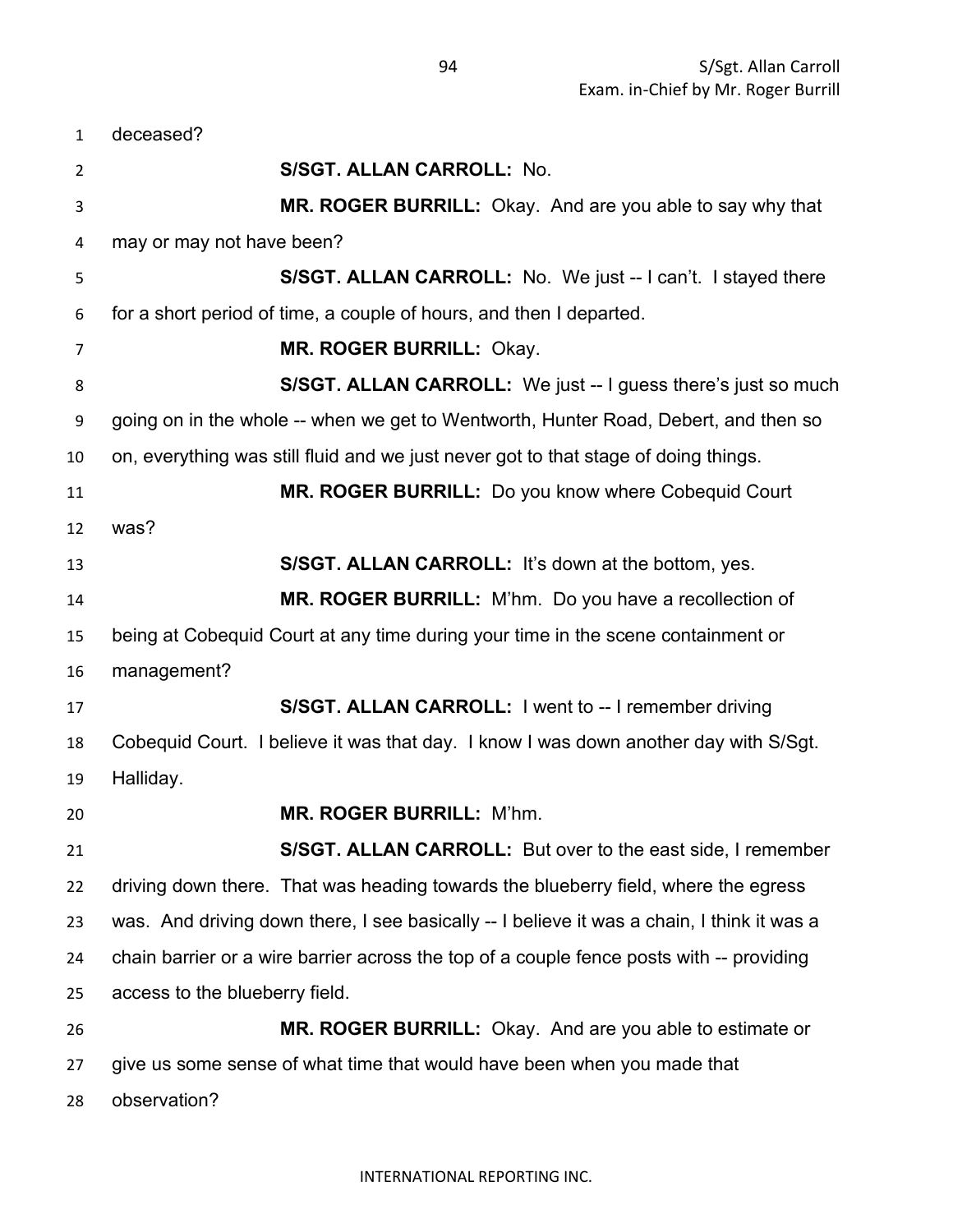| $\mathbf{1}$   | S/SGT. ALLAN CARROLL: Between 10:00 and 12:00. I believe I                               |
|----------------|------------------------------------------------------------------------------------------|
| $\overline{2}$ | probably left Portapique Beach area -- Portapique Beach Road area around 12:00. So       |
| 3              | yeah, between 10:00 and 12:00 is when I drove down.                                      |
| 4              | MR. ROGER BURRILL: M'hm. And when you made that                                          |
| 5              | observation, was it of any significance to you, given your knowledge of the area at that |
| 6              | point?                                                                                   |
| $\overline{7}$ | S/SGT. ALLAN CARROLL: At that point, I looked in, "Okay.                                 |
| 8              | Here's a road into the blueberry field that we hadn't found before. And there looked to  |
| 9              | be a roadway in the blueberry field."                                                    |
| 10             | <b>MR. ROGER BURRILL:</b> Now, that's a description of what you saw                      |
| 11             | on the east side of Cobequid Court. Did you attend at the western side of Cobequid       |
| 12             | Court? The other end?                                                                    |
| 13             | S/SGT. ALLAN CARROLL: No, I don't think so.                                              |
| 14             | MR. ROGER BURRILL: Would you ---                                                         |
| 15             | S/SGT. ALLAN CARROLL: I don't recall going down there.                                   |
| 16             | MR. ROGER BURRILL: Would you be familiar with the residences                             |
| 17             | of 46 Cobequid Court and 41 Cobequid Court? Would you be able to place them              |
| 18             | geographically in the area?                                                              |
| 19             | S/SGT. ALLAN CARROLL: I am now because subsequent to their                               |
| 20             |                                                                                          |
| 21             | MR. ROGER BURRILL: Yeah.                                                                 |
| 22             | <b>S/SGT. ALLAN CARROLL: The discoveries there.</b>                                      |
| 23             | <b>MR. ROGER BURRILL: Yeah.</b>                                                          |
| 24             | <b>S/SGT. ALLAN CARROLL:</b> At that time -- at that time, I would                       |
| 25             | have driven down, I would have seen some houses, but that was it. I didn't take any      |
| 26             | civic numbers, et cetera. No knowledge of that.                                          |
| 27             | <b>MR. ROGER BURRILL:</b> Okay. With respect to crime scene                              |
| 28             | management and containment, would you, yourself, have received any specialized           |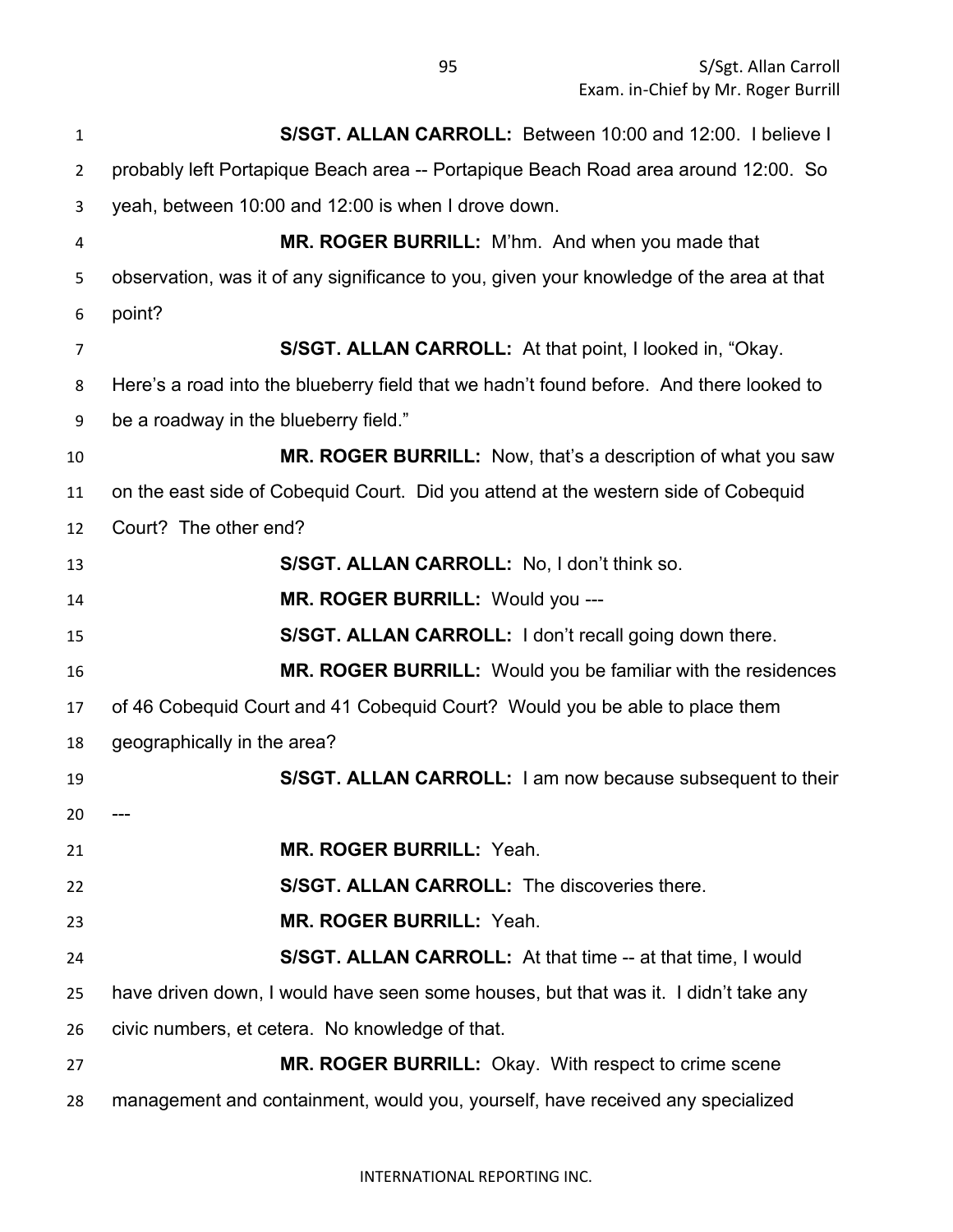training with respect to that topic --- **S/SGT. ALLAN CARROLL:** No. **MR. ROGER BURRILL:** --- in terms of your involvement? Sorry? **S/SGT. ALLAN CARROLL:** No. **MR. ROGER BURRILL:** No? **S/SGT. ALLAN CARROLL:** No. **MR. ROGER BURRILL:** Thank you. With respect to scene canvassing or accessing witnesses and/or important information in the area, would you have received any specialized training in that regard? **S/SGT. ALLAN CARROLL:** No, but that's something we all do in a normal situation. You would go -- you'll do neighbourhood -- go out in the neighbourhood and look around. **MR. ROGER BURRILL:** Yeah. **S/SGT. ALLAN CARROLL:** But once things calm down, that is done. **MR. ROGER BURRILL:** Yeah. **S/SGT. ALLAN CARROLL:** This is still -- we're still at the early stages. We have an incredibly tragic situation and it's still ongoing. We never looked at, "Okay. We're all here now. Let's start canvassing the neighbourhood." That was usually left to the Major Crime guys and usually the front-line guys. We don't do that. to get into a murder scene? Major Crime comes in, they take over it. They do all of that stuff. **MR. ROGER BURRILL:** I see. Thank you. All right. Madam Registrar, with respect to further questions in this regard, the Exhibit 1624 that was marked this morning called "The Investigation Supplementary Report", could you bring up page 13 on that exhibit for us? I'll just ask the Staff Sergeant to comment on some of the findings there. So page 13 indicates, and I'll stop you there, Madam Registrar ---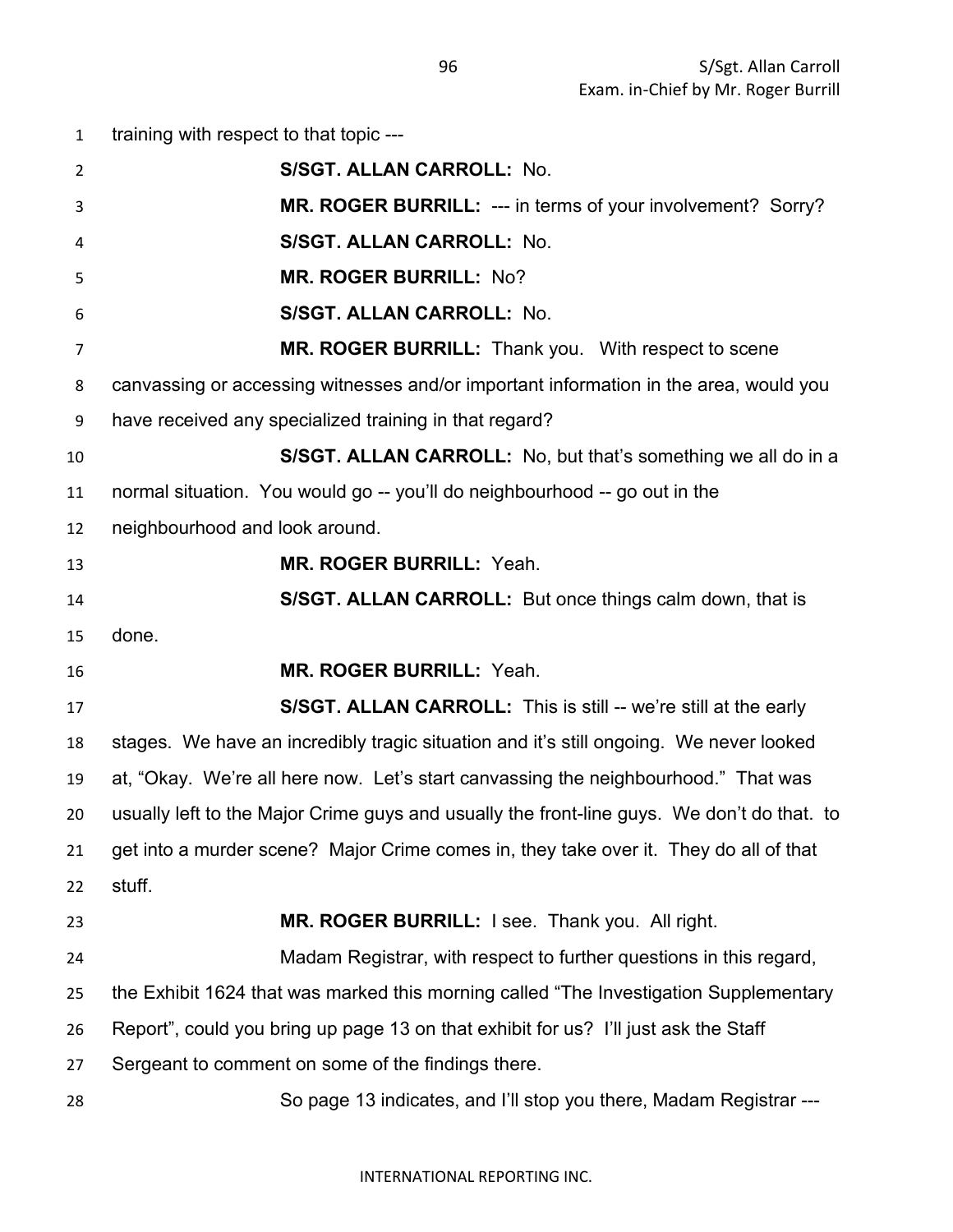| 1  | "GPS data for 05B09 reveals that Cst Dorrington entered                        |
|----|--------------------------------------------------------------------------------|
| 2  | Portapique community 9:57:55, travelled back and forth                         |
| 3  | between containment point, Portapique Beach Road, and                          |
| 4  | Orchard Beach Drive. He then heads to Cobequid Court,                          |
| 5  | where he travelled approximately four kilometres per                           |
| 6  | hour, stopping in front of the Bond residence at 10:26.                        |
| 7  | The vehicle remains stationary at this location for                            |
| 8  | approximately 30 seconds." (As read)                                           |
| 9  | And turning over to page 14:                                                   |
| 10 | "Cst Dorrington continued travelling on Cobequid Court,                        |
| 11 | drives past the Tuck Family residence at 41 Cobequid                           |
| 12 | Court. There's no indication that his vehicle entered the                      |
| 13 | property prior to proceeding south on Bayview Court."                          |
| 14 | (As read)                                                                      |
| 15 | S/Sgt Carroll, would you have any familiarity with the movements of            |
| 16 | Cst Dorrington's vehicle at around 10:28/10:30, in terms of his engagement and |
| 17 | involvement with 46 and 41 Cobequid Court?                                     |
| 18 | S/SGT. ALLAN CARROLL: I knew he was in the area, but where                     |
| 19 | exactly he went, I couldn't tell you.                                          |
| 20 | MR. ROGER BURRILL: So I understand that you left shortly                       |
| 21 | thereafter, or around noon hour, I think you had indicated? Is that ---        |
| 22 | S/SGT. ALLAN CARROLL: I believe it was around noon hour,                       |
| 23 | yes.                                                                           |
| 24 | MR. ROGER BURRILL: Yeah, and the purpose for you leaving the                   |
| 25 | scene was what, Staff Sergeant?                                                |
| 26 | S/SGT. ALLAN CARROLL: When I left, it would have been -- it                    |
| 27 | was after Wortman had the incident at the -- in Enfield at the Irving.         |
| 28 | <b>MR. ROGER BURRILL: I see.</b>                                               |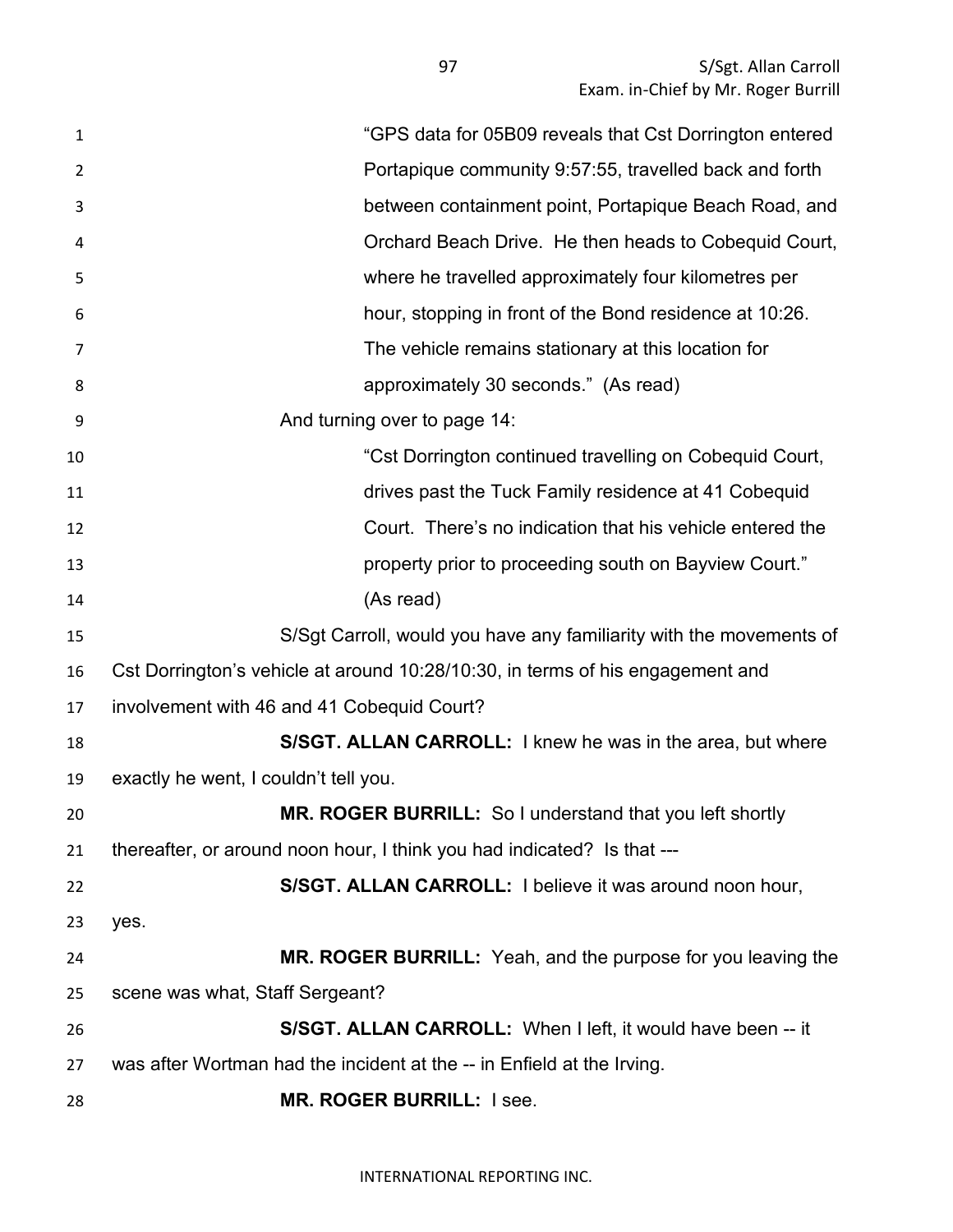| $\mathbf{1}$   | <b>S/SGT. ALLAN CARROLL:</b> So that was done. The person we                            |
|----------------|-----------------------------------------------------------------------------------------|
| $\overline{2}$ | were looking for was deceased. Too many other people were deceased as well. We          |
| 3              | were breaking or dismantling the Command Post and we're all -- we're making our way     |
| 4              | back to Bible Hill Boardroom for a debriefing.                                          |
| 5              | MR. ROGER BURRILL: And you actually attended at that                                    |
| 6              | debriefing in Bible Hill?                                                               |
| 7              | S/SGT. ALLAN CARROLL: I eventually made it there, yes.                                  |
| 8              | MR. ROGER BURRILL: Okay. I understand you had some role in                              |
| 9              | the breaking down of the Command Post as well. Is that fair?                            |
| 10             | S/SGT. ALLAN CARROLL: Very short role.                                                  |
| 11             | MR. ROGER BURRILL: Okay.                                                                |
| 12             | S/SGT. ALLAN CARROLL: I think we took things out of the --                              |
| 13             | whatever had to be carried out of the Command Post, we took out of it.                  |
| 14             | MR. ROGER BURRILL: So in terms -- forgive me, I interrupted                             |
| 15             | you. Sorry?                                                                             |
| 16             | S/SGT. ALLAN CARROLL: No, I was going to say all the ERT                                |
| 17             | package, the Critical Incident package, they would be dismantling their gear and moving |
| 18             | it out as well.                                                                         |
| 19             | MR. ROGER BURRILL: So in terms of what took place at the                                |
| 20             | Portapique community area after you left, Sgt O'Brien was left in charge of that scene? |
| 21             | Is that fair?                                                                           |
| 22             | S/SGT. ALLAN CARROLL: Yes, he was.                                                      |
| 23             | MR. ROGER BURRILL: Okay. All right. I'm almost to the end of                            |
| 24             | my questioning, Staff Sergeant. I have a couple more areas that I want to speak to you  |
| 25             | about. In particular, I'd like to ask you questions about the blue-on-blue incident and |
| 26             | your role with respect to the Onslow Belmont Fire Hall Brigade.                         |
| 27             | <b>S/SGT. ALLAN CARROLL: Yes.</b>                                                       |
| 28             | MR. ROGER BURRILL: Are you comfortable to proceed on?                                   |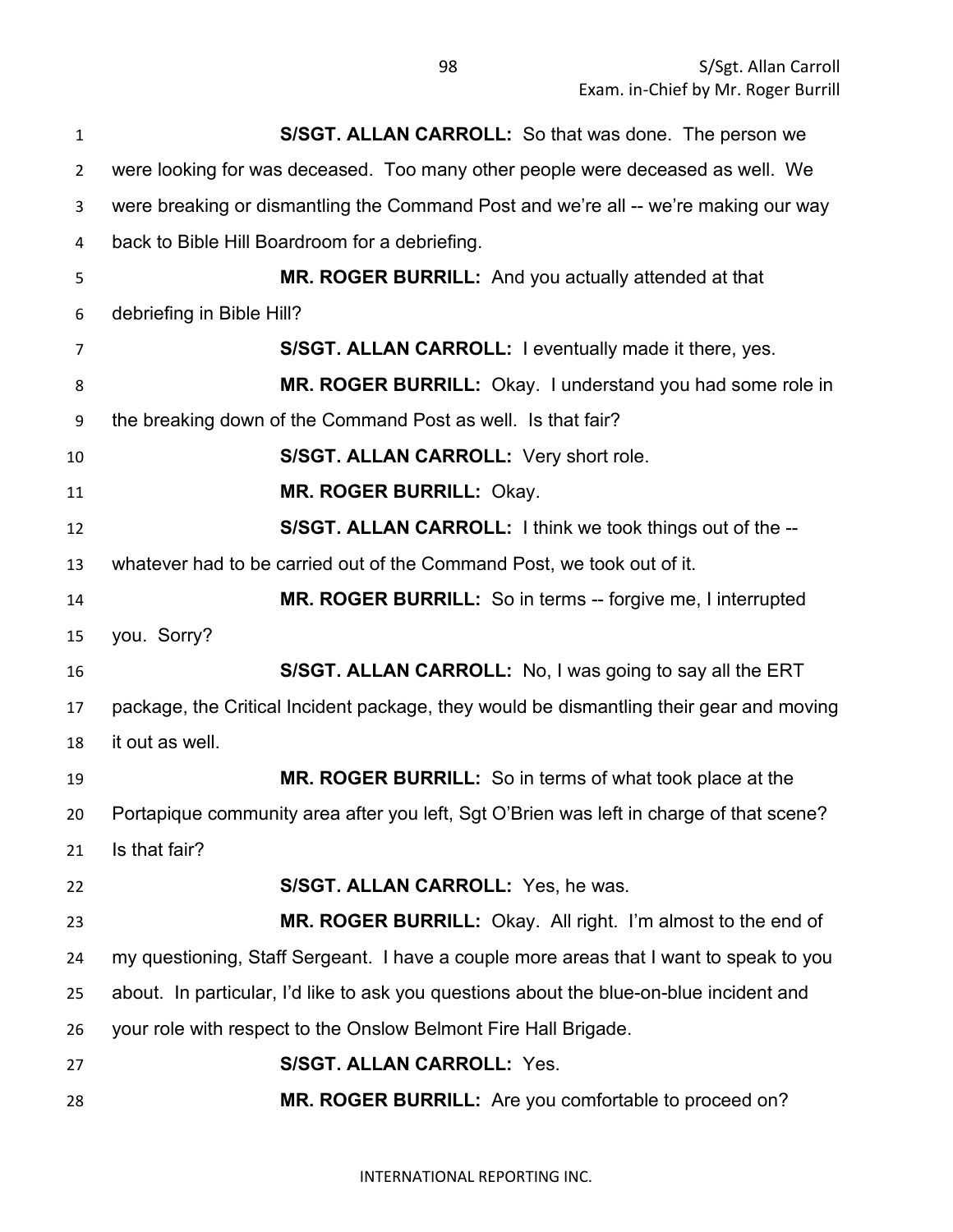S/Sgt. Allan Carroll Exam. in-Chief by Mr. Roger Burrill

| $\mathbf{1}$   | S/SGT. ALLAN CARROLL: Yes, I am.                                                        |
|----------------|-----------------------------------------------------------------------------------------|
| $\overline{2}$ | MR. ROGER BURRILL: Okay. Very good. Thank you.                                          |
| 3              | Page 279, paragraph 614, I'm going to ask you to comment on,                            |
| 4              | Staff Sergeant.                                                                         |
| 5              | "According to the notes of S/Sgt. Carroll, he received a                                |
| 6              | phone call from Cst. Brown after the blue-on-blue                                       |
| 7              | incident in Onslow. Cst. Brown advised that he had                                      |
| 8              | discharged his weapon. S/Sgt. Carroll confirmed that no                                 |
| 9              | one was injured. Given the 'dynamic' situation, with the                                |
| 10             | perpetrator still not in custody, S/Sgt. Carroll advised Cst.                           |
| 11             | Brown that the incident would be dealt with later."                                     |
| 12             | Does that accord with your understanding of what took place with                        |
| 13             | that conversation on Constable Brown?                                                   |
| 14             | S/SGT. ALLAN CARROLL: Yes, it does, with some background                                |
| 15             | information to go along with that, yes.                                                 |
| 16             | <b>MR. ROGER BURRILL:</b> Yes, would you be -- provide us with that                     |
| 17             | background information, please?                                                         |
| 18             | <b>S/SGT. ALLAN CARROLL: Sure.</b>                                                      |
| 19             | <b>MR. ROGER BURRILL: Yeah.</b>                                                         |
| 20             | <b>S/SGT. ALLAN CARROLL:</b> We were down -- we're down in                              |
| 21             | Portapique Beach Road, or down in Portapique Beach area. Everybody else had gone.       |
| 22             | We're hearing the situation of Corporal Peterson encountering the marked police vehicle |
| 23             | and the gentlemen in the Visi-Vest. We're hearing that. Then we're also hearing of the  |
| 24             | situation in Glenholme, and we know everybody's -- there was a lot of scrambling        |
| 25             | around. Members are rushing to get to the area, and Debert, and all that. And then all  |
| 26             | of a sudden, the time -- time seems to stand still of how things were happening. And I  |
| 27             | guess seconds became minutes, minutes became a lot longer. And it just seemed like      |
| 28             | they were trying to pin the situation, the ERT members and the other uniform member     |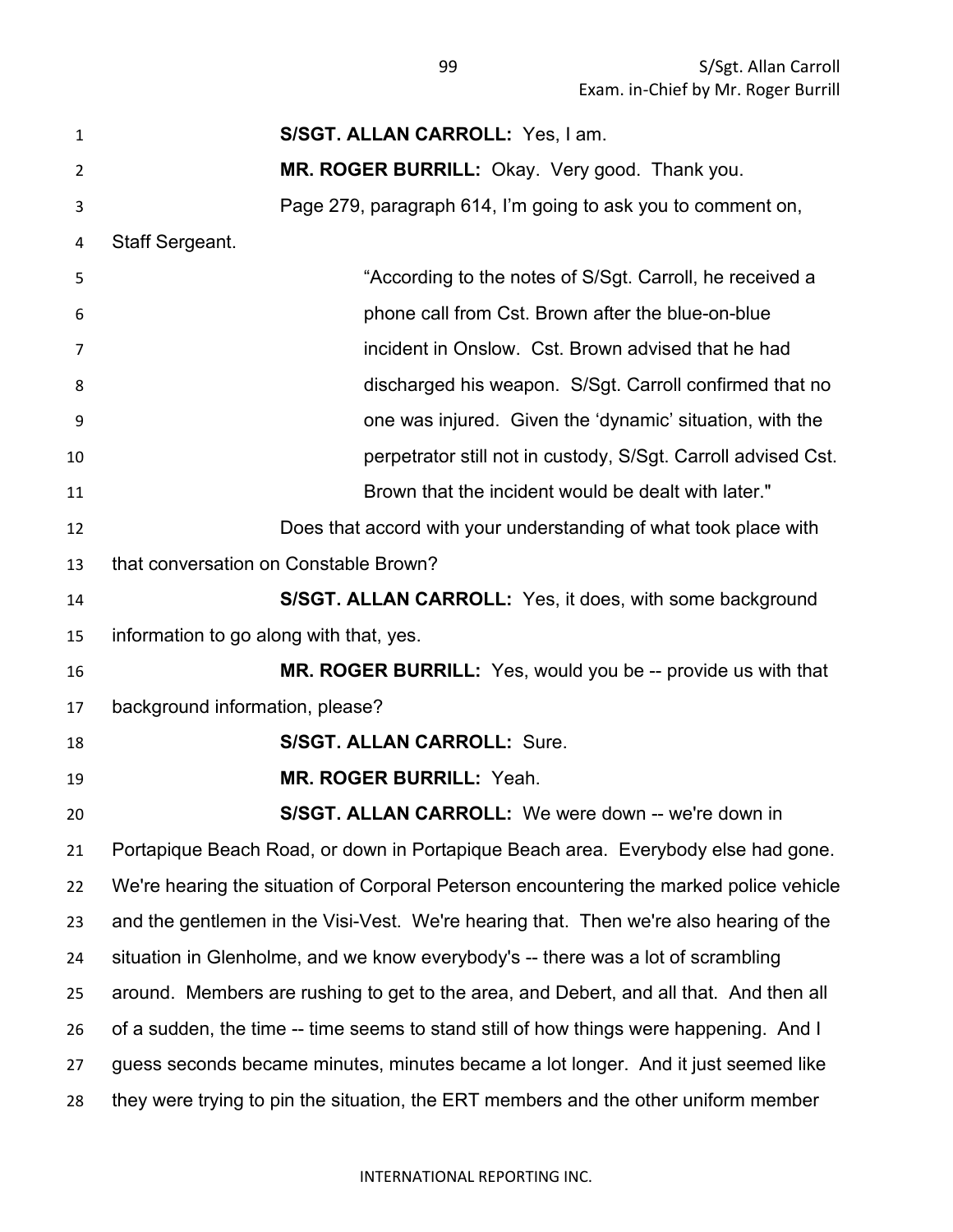and ununiformed members who were there. So, all of a sudden, you're sitting in here, "Blue-on-blue, blue-on-blue." I said, "Oh, my God, what's happening?" And in my mind, I'm thinking, okay, this is -- somebody has come out and somebody's had a -- fired a shot at one of the ERT members.

 **MR. ROGER BURRILL:** I'm sorry, somebody has done what? **S/SGT. ALLAN CARROLL:** I thought that somebody had a

 discharge at one of the ERT members, didn't realize who it was, and there was a mistake maybe that way. That was going through the back of my mind. And then Constable Brown called, and he just said -- because Constable Brown works -- he's one of my subordinates. And he called and said -- just letting me know. He said, "Yeah, I had a -- I discharged my firearm." And I looked at, okay -- I didn't know where it was. I didn't ask where it was. The first thing I asked was, "Okay, is anybody hurt?" "Nobody's hurt." "Are you guys okay?" So on and so forth. Constable Brown didn't tell me it was at the fire hall, didn't tell me it was a carbine discharge, and I didn't ask. I didn't ask any further questions. The biggest thing was, in my mind at that time, and I didn't know there more than one -- there was more than one shot fired off, that nobody was injured, everybody's healthy, everybody's safe. I did -- like I said, I didn't know anything different. They asked what to do, and I looked at -- I thought about it and I said, "Okay, this is -- we can -- we'll resolve this later. We'll deal with this later. Nobody's hurt." And I was just thinking it was a -- just involved police officers and that was my thought process. And then this -- Terry asked if he could continue. I looked it up, okay, we've got two trained members, we've got two carbine trained members. We have, I'm going to call for lack of a better term, a mad man out there shooting people. If I can get more guns on the street, let's go. And I'm not -- I wasn't concerned about a blue-on-blue accidental discharge, or a discharge on a blue-on-blue in that situation. So I gave him the green light. If they were okay, if they were -- felt good about it, to continue on, to continue on and engage.

**MR. ROGER BURRILL:** Okay. You've learned some additional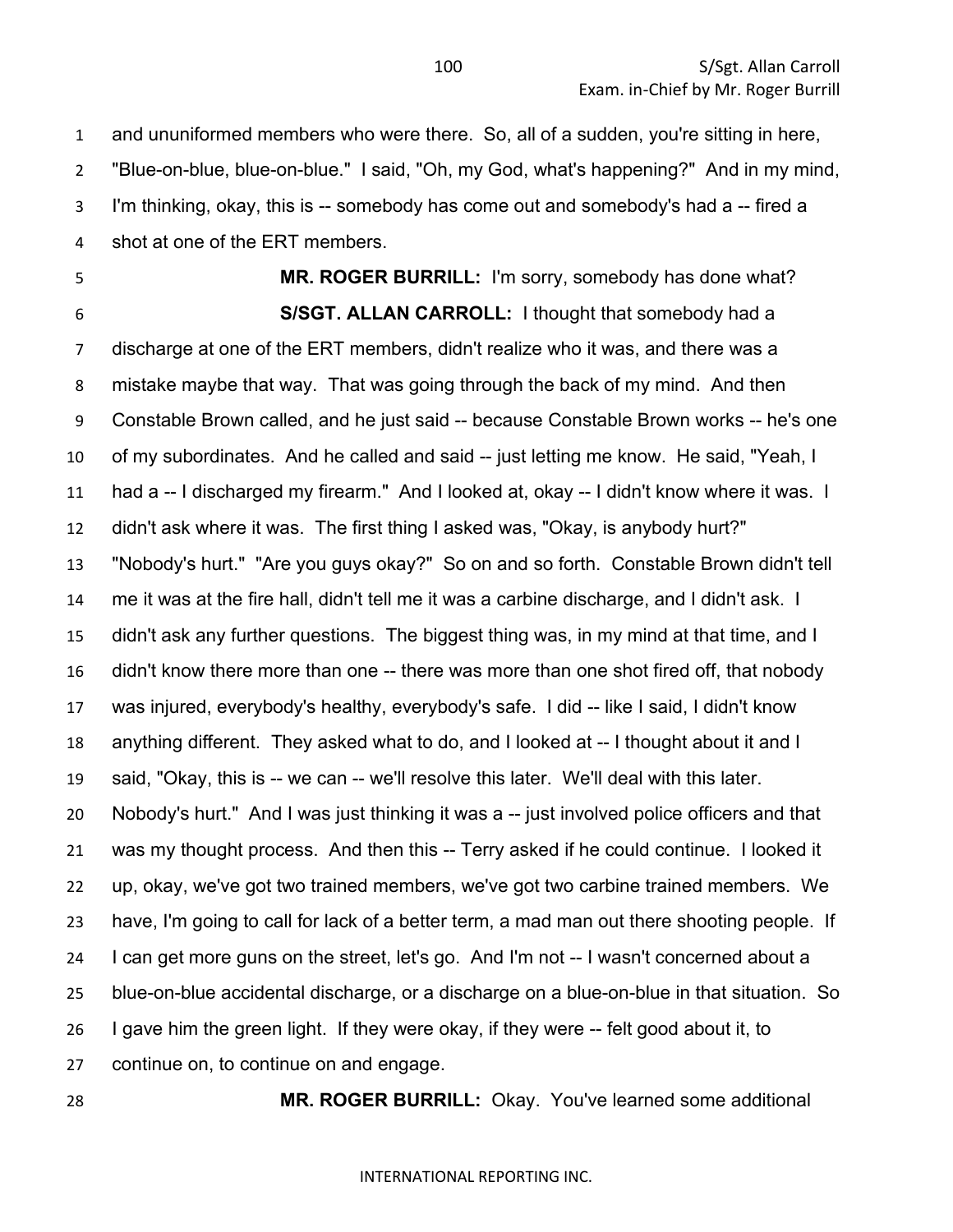information, obviously, over the passage of time with respect to what took place --- **S/SGT. ALLAN CARROLL:** Oh, yes. **MR. ROGER BURRILL:** --- at the Onslow Belmont Fire Brigade Hall. **S/SGT. ALLAN CARROLL:** Yes. **MR. ROGER BURRILL:** And I think you made reference to the fact that you didn't know the number of shots, you didn't know that a civilian was involved, and you didn't know that it was at a fire hall; have I characterized that properly? **S/SGT. ALLAN CARROLL:** Yes, you've characterized that properly. **MR. ROGER BURRILL:** Okay. **S/SGT. ALLAN CARROLL:** I didn't find that out -- or we didn't find that out -- actually, when the blue-on-blue happened, we were on the other channel, because we changed radio channels and we heard that come in. There was -- nobody responded to the blue-on-blue situation. It just -- it passed. There was no response anywhere on it. We got back to our debriefing in the after -- back at Bible Detachment, started doing our debriefing --- **MR. ROGER BURRILL:** I want to interrupt you though before --- **S/SGT. ALLAN CARROLL:** Yeah. **MR. ROGER BURRILL:** --- we get to the debriefing, Staff Sergeant **S/SGT. ALLAN CARROLL:** Sure. **MR. ROGER BURRILL:** --- and ask you about given the fact that you now know this additional information, the civilian, the number of shots, the fact that it was at a fire hall, would your decision have been the same with respect to having Constables Brown and Melanson continue on in search of the perpetrator? **S/SGT. ALLAN CARROLL:** I would have -- yes, I would have, but I would have attended the fire hall right away. Had I known it was at the fire hall, I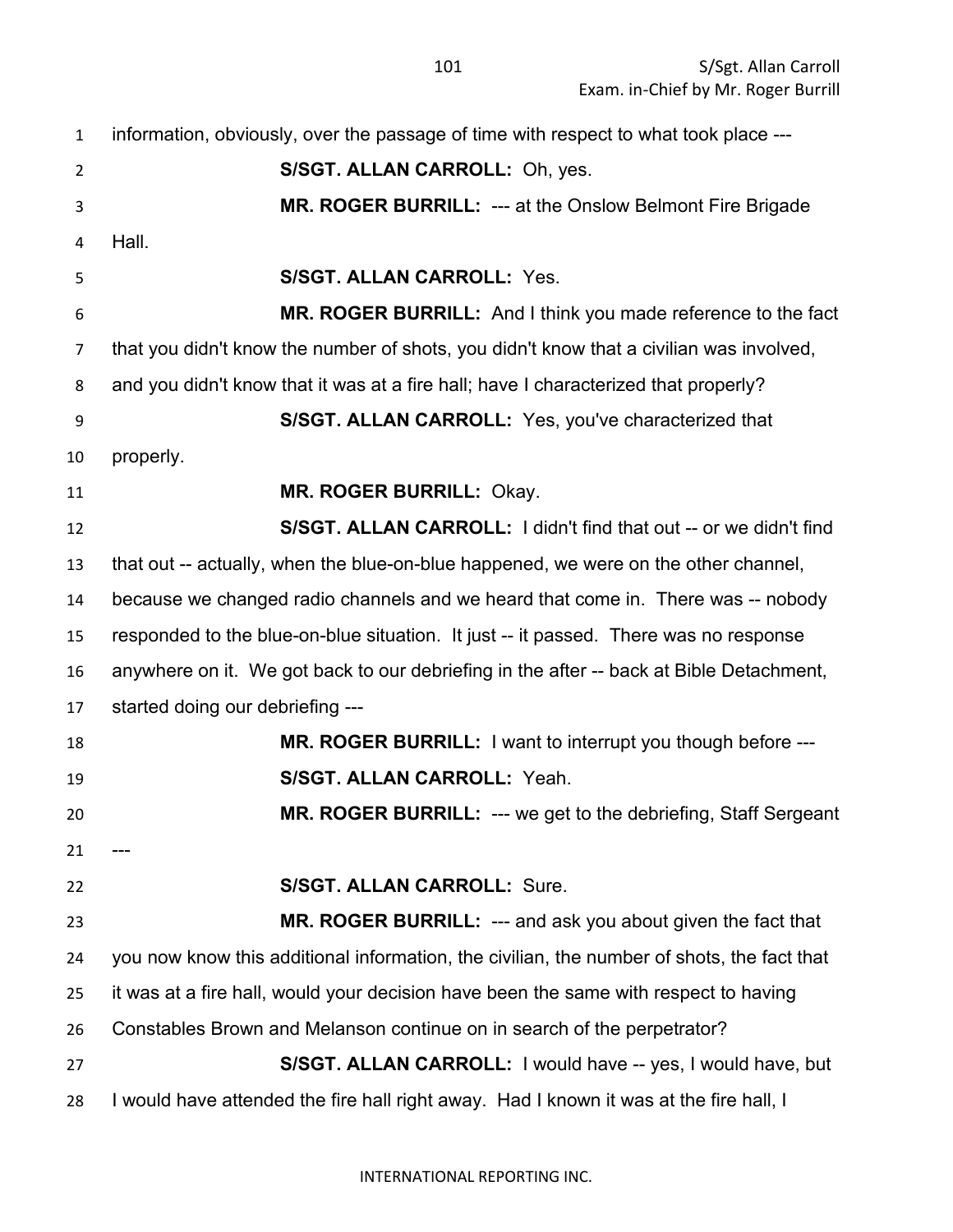would have shown up.

 **MR. ROGER BURRILL:** Okay. Now given the fact that there was an absence of information, Staff Sergeant, with respect to some pivotal points, can you give us any sense of how that might have been improved and why that information was not known to you as the commander of Colchester?

 **S/SGT. ALLAN CARROLL:** I didn't know that there was a -- I'm just going to -- warming centre set up at the Onslow Fire Hall. If that was set up, I missed it in the briefings and when -- actually, when this one was set up, I didn't -- I missed that. The other stuff, I should have asked -- it's my -- it falls on me. I should have asked more questions. I was just so happy that -- I was just so content, not happy, but just so content that nobody was injured, and I didn't ask the questions I should have asked. That falls on me.

 **MR. ROGER BURRILL:** Okay. Anything further on the blue-on-blue that you wish to comment on?

 **S/SGT. ALLAN CARROLL:** When we got back, and it wasn't just me who didn't know, but it seems like we got back to our Bible Detachment, and I don't know if you were going there or not, but we're doing our debriefing. And when we started talking about it, said this topic of blue-on-blue came up. And when it did come up, I said, "Well, the guy was in camo." And they kind of looked, said, "Who was in camo?" Said, "Didn't the guy they shoot at, that they discharged their weapon at, wasn't he dressed in camo?" And we said, we -- nobody seemed to have the answer. So Terry and Dave had arrived at the office just short, we said, well, let's go -- either Halliday or I said, "Let's go talk to them." So that's when we went and talked to Brown and Melanson, that we got the full scope of what actually transpired.

 **MR. ROGER BURRILL:** Okay. I'm going to suggest to you, or ask your comment, that this seems like another instance of a communication breakdown with respect to command's response to this critical incident. Would you agree with me in that regard?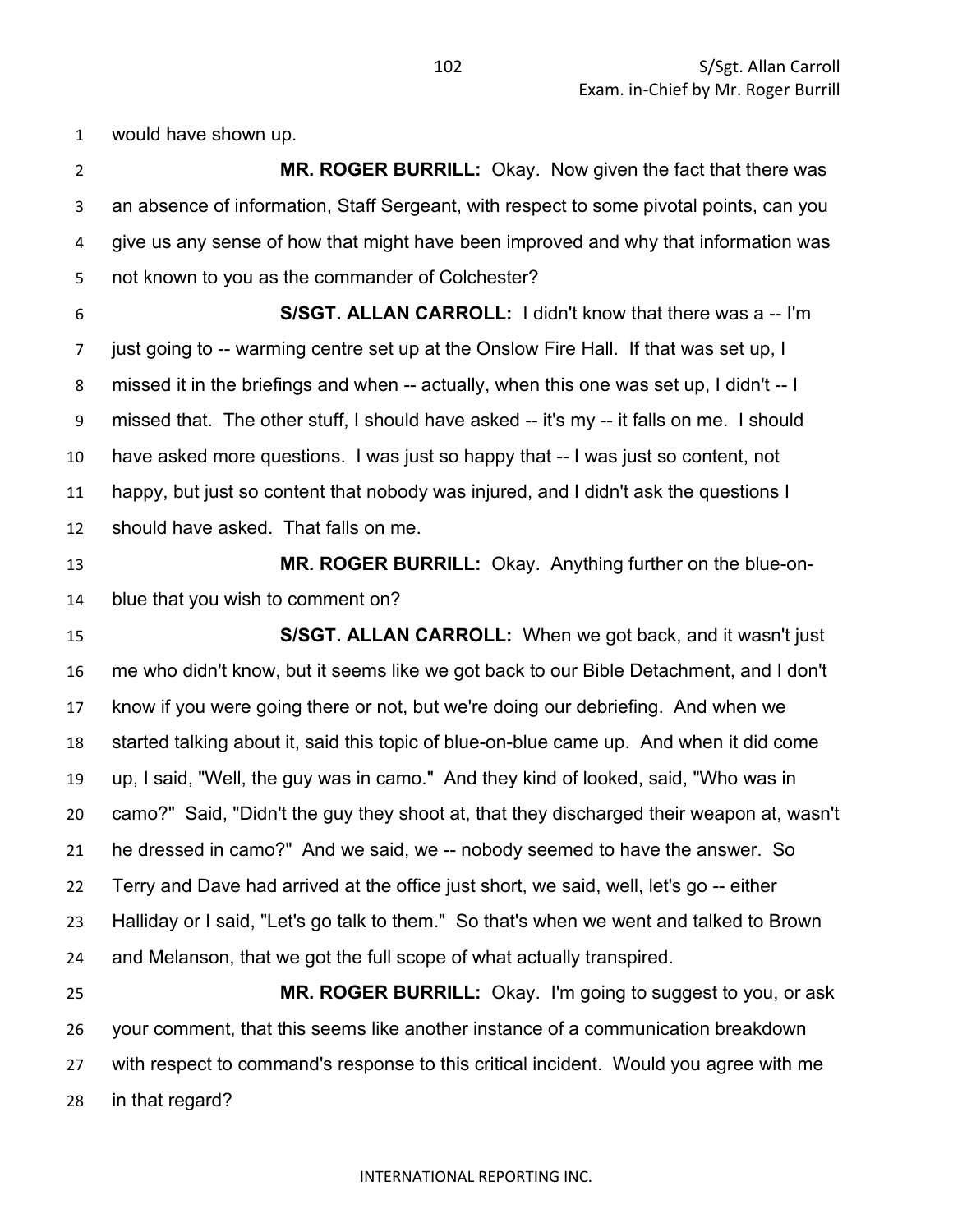**S/SGT. ALLAN CARROLL:** The break down was me not asking the proper -- the appropriate questions when my member -- when Constable Brown revealed that to me. There was a -- yeah, Terry could -- Constable Brown, if he had of mentioned fire hall, would have tweaked a little bit more, it would have obviously tweaked a whole lot more of my questioning. I should have asked the questions and I didn't ask.

## **MR. ROGER BURRILL:** Okay.

**S/SGT. ALLAN CARROLL:** My -- our focus and I think everybody's focus there was -- at that time, was let's end this situation. We still have this -- there was some indication that this vehicle was coming back. There was false information that was passed in that the -- another vehicle may be heading towards -- was seen in the Truro Sobey's parking lot. And I think our members were still on the go, trying to find out about that and refute that information. We -- I knew it was wrong because I heard it. There's no way the timing would permit it, but it had to be found out. So, yeah, it -- with the members going, we knew we needed get guns on the street. **MR. ROGER BURRILL:** Okay. **S/SGT. ALLAN CARROLL:** We needed the bodies that can do it and I'll stand by that. **MR. ROGER BURRILL:** Do you have any comment for the Commissioners with respect to potential ways of improving communications and the delivery of information among decision makers in a critical incident? **S/SGT. ALLAN CARROLL:** In a perfect world, it would be seamless. You -- I've been involved in a number of situations over the years, and communications are always going to be an issue, whether it's radio communications breaking down, overtalking on the radio. Our radios, they're based on cell phone system, and I'm sure you've heard that the members were toning out. You just couldn't get on to say something. That causes problems in communication. There's always place for improved communication, I guess. All you can do is try your best.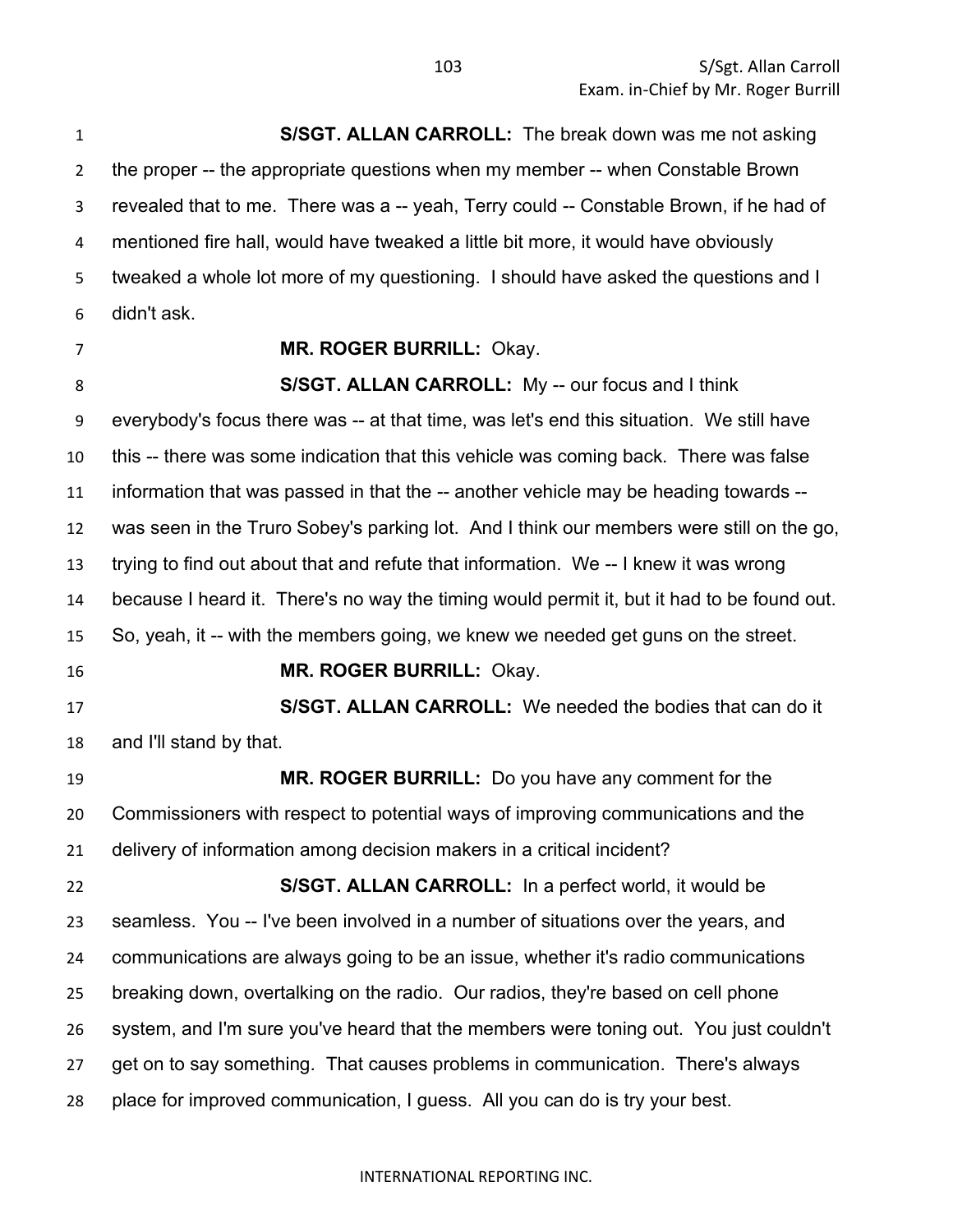S/Sgt. Allan Carroll Exam. in-Chief by Mr. Roger Burrill

 **MR. ROGER BURRILL:** Okay, Staff, Sergeant, I am almost at the end. I want to follow up and just wrap up a few areas with respect to public communication. You have indicated that you spoke to Jen MacCallum to engage H-Div Strat Comms very early in your involvement to responding to the crisis. Did you have any follow-up with either Ms. MacCallum or anybody from Strategic Communications in terms of the provision of information to the public about this fully marked vehicle and the perpetrator? **S/SGT. ALLAN CARROLL:** No, I didn't. **MR. ROGER BURRILL:** Okay. And then finally, I'm going to ask you, are you familiar with the Alert Ready situation or system in Nova Scotia and its availability to RCMP sources on April of -- April 18th, 19th of 2020? **S/SGT. ALLAN CARROLL:** I had no knowledge of it at that time. **MR. ROGER BURRILL:** Okay. Okay. Commissioners, those are the questions I have for Staff Sergeant Carroll. We'll take your direction in terms of next steps. **COMMISSIONER MacDONALD:** Thank you very much, Mr. Burrill, and Thank you, Staff Sergeant Carroll. The process we'll be following is that we'll break for lunch now and return at two o'clock. During the break, our counsel, Mr. Burrill, and others will be meeting with counsel for the Participants and discussions will be had as to whether further questions should be asked of you and who will be asking those questions. So thank you so far for your -- for being here and answering these questions, and we would ask you to kindly make yourself available at 2:00 p.m. potentially for further questions. So thank you, and we'll break until 2:00 p.m. **MR. ROGER BURRILL:** Thank you. **S/SGT. ALLAN CARROLL:** Thank you, sir. **REGISTRAR DARLENE SUTHERLAND:** Thank you. The proceedings are now on break and will resume at 2:00 p.m.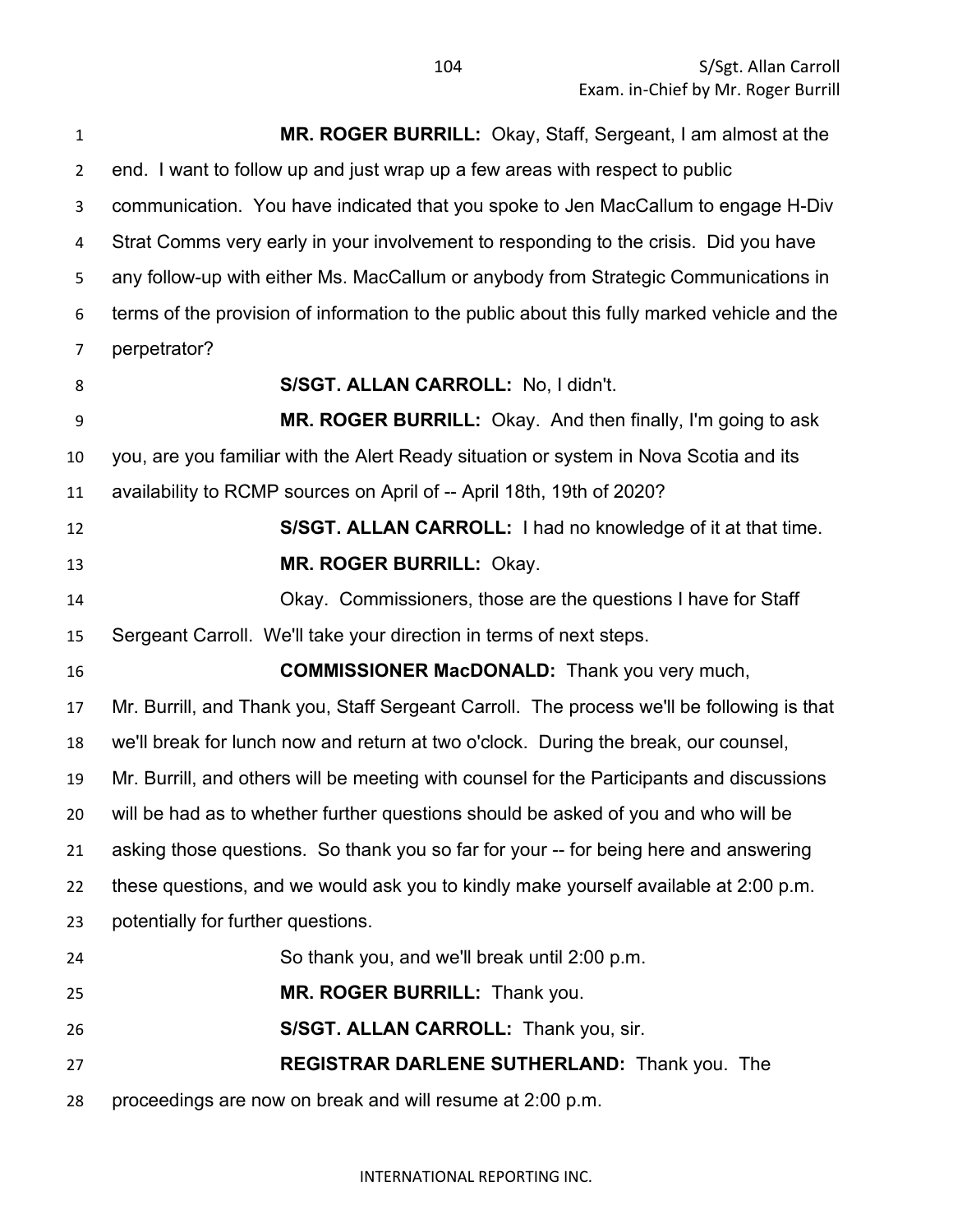| $\mathbf{1}$   | --- Upon recessing at 12:51 p.m.                                                      |
|----------------|---------------------------------------------------------------------------------------|
| $\overline{2}$ | --- Upon resuming at 2:06 p.m.                                                        |
| 3              | <b>REGISTRAR DARLENE SUTHERLAND: Welcome back. The</b>                                |
| 4              | proceedings are again in session.                                                     |
| 5              | <b>COMMISSIONER MacDONALD:</b> Thank you.                                             |
| 6              | Mr. Burrill?                                                                          |
| 7              | MR. ROGER BURRILL: Yes. Commissioners, counsels have met,                             |
| 8              | and I understand that there will be some questions posed, first from Mr. Bryson, and  |
| 9              | then to be followed by Ms. Ward. That's the approach that's going to be taken.        |
| 10             | <b>COMMISSIONER MacDONALD:</b> Thank you. And so we can bring                         |
| 11             | the witness ---                                                                       |
| 12             | MR. ROGER BURRILL: Oh, yes, please.                                                   |
| 13             | <b>COMMISSIONER MacDONALD: --- back?</b>                                              |
| 14             | And Mr. Bryson, whenever you're ready, and you can explain who                        |
| 15             | you represent to the witness.                                                         |
| 16             | S/SGT. ALLAN CARROLL, Resumed:                                                        |
| 17             | <b>COMMISSIONER MacDONALD:</b> Good afternoon, and thank you                          |
| 18             | again, Staff Sergeant Carroll. Can you hear me okay? It's Commissioner MacDonald      |
| 19             | here.                                                                                 |
| 20             | S/SGT. ALLAN CARROLL: Yes, I can.                                                     |
| 21             | <b>COMMISSIONER MacDONALD:</b> All right, thank you.                                  |
| 22             | Mr. Josh Bryson is at the podium. I don't know if you can see him                     |
| 23             | yet or not, but                                                                       |
| 24             | S/SGT. ALLAN CARROLL: I think I can see him now.                                      |
| 25             | <b>COMMISSIONER MacDONALD: Okay, great.</b>                                           |
| 26             | --- CROSS-EXAMINATION BY MR. JOSHUA BRYSON:                                           |
| 27             | MR. JOSHUA BRYSON: Good afternoon, Staff Sergeant Carroll.                            |
| 28             | My name is Josh Bryson. I represent the family of Peter and Joy Bond. They resided at |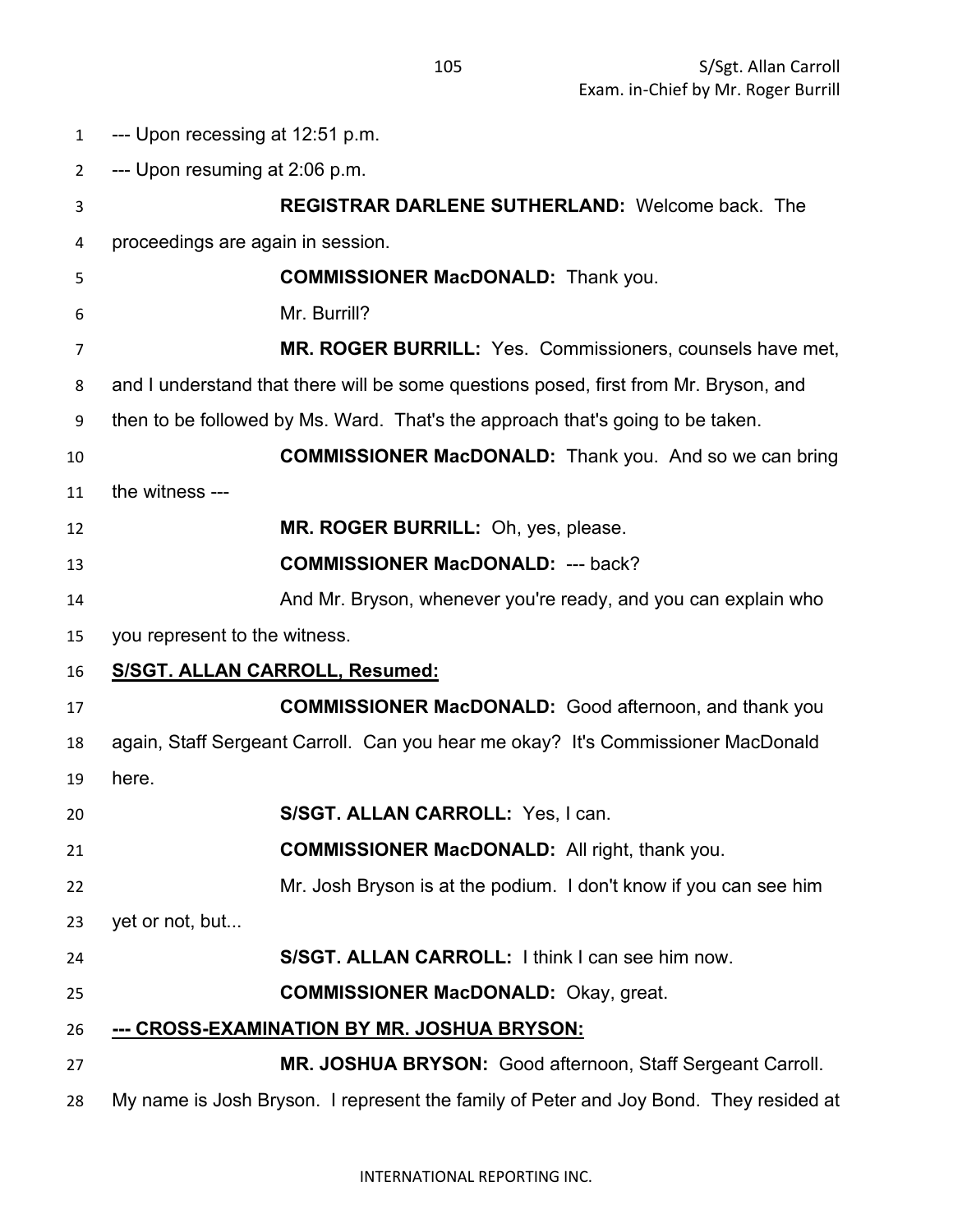46 Cobequid Court. And so I have some questions for you, and I'm also asking

 questions on behalf of the Oliver/Tuck family, who resided at 41 Cobequid Court, and also, the Goulet family in Middle Stewiacke. So thank you for being here and answering questions. So the first topic I want to go over is the topic of Pictometry. I have a couple of follow up questions on that. Okay? So I heard in your direct evidence that - - you indicated that images from the OCC would have been obtained through Pictometry. Did I hear that correctly? **S/SGT. ALLAN CARROLL:** I believe that the OCC do use Pictometry. **MR. JOSHUA BRYSON:** Okay. Do you know if they were using it on April 18th and 19th, 2020? **S/SGT. ALLAN CARROLL:** I cannot comment on that. I --- **MR. JOSHUA BRYSON:** Okay. Where did you get the sense that that -- that they were possibly using Pictometry when you were asked? **S/SGT. ALLAN CARROLL:** Well, I thought I used -- I have been to the OCC as a alternative Risk Manager in the past, and I believe I was told at the time that they would have the -- they could bring it up and they'd bring the Pictometry images up on the wall -- up on the screens if need be. That's where that comes from. **MR. JOSHUA BRYSON:** Okay. So besides the discussions you had with Staff Sergeant MacCallum about Pictometry, did you hear anyone else talk about Pictometry on April 18th or 19th? **S/SGT. ALLAN CARROLL:** I don't think I had any discussions about staff -- with Staff MacCallum about Pictometry. He was using -- whatever platform he was using, I believe it was Google Earth, those were the only discussions I had. I don't recall anybody else talking about Pictometry. **MR. JOSHUA BRYSON:** Okay. I'm just going to put something to you for your -- for your response. We have had the benefit of obtaining a Pictometry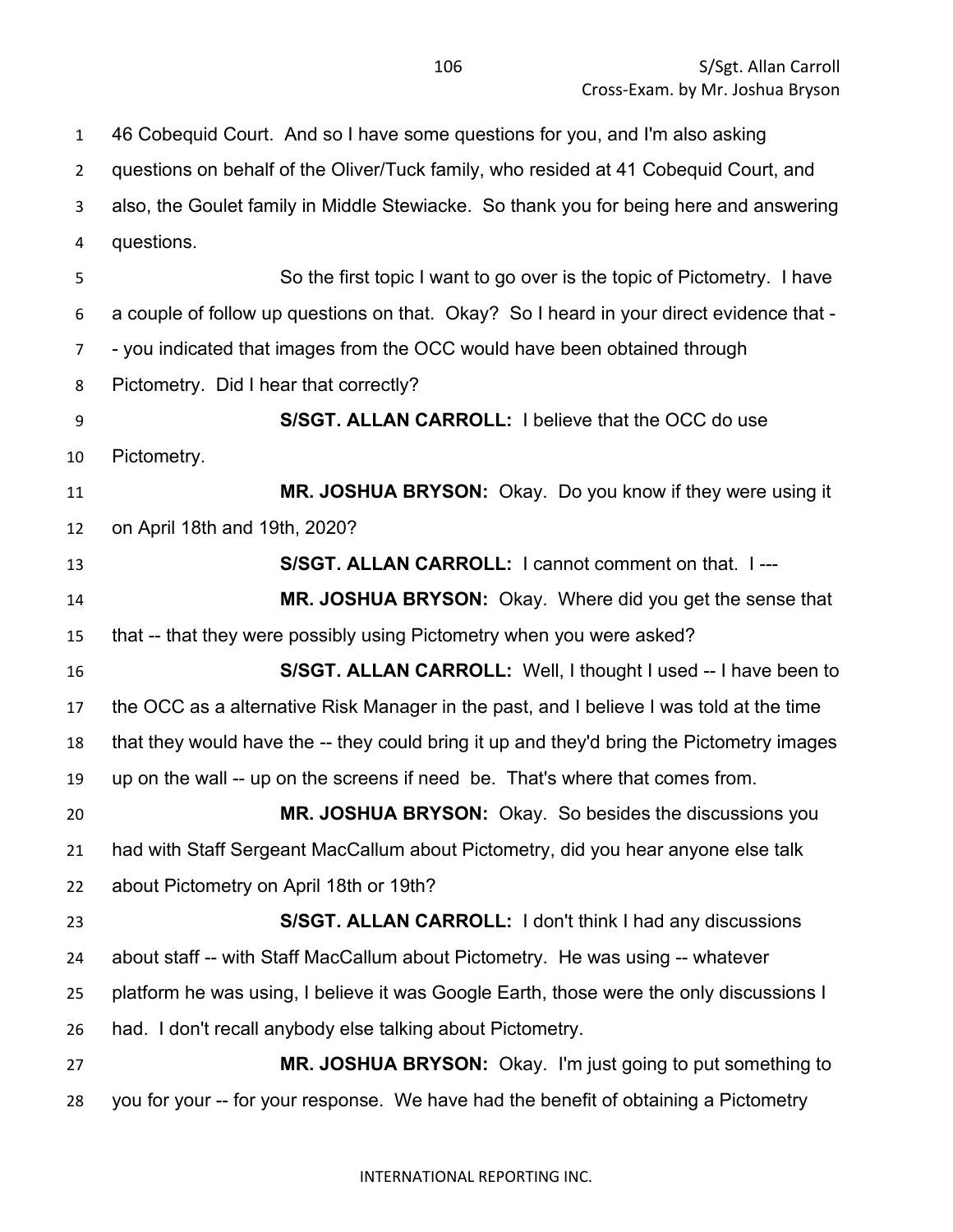| $\mathbf{1}$   | report that forms part of the documents we have and that we can use. And as part of          |
|----------------|----------------------------------------------------------------------------------------------|
| $\overline{2}$ | that report, and just for the Commissioners' understanding and for Participants, it's        |
| 3              | COMM Number 56422, and I'm referring to page 11. And the Pictometry analysis                 |
| 4              | shows that you can see Cobequid Court merging with the blueberry field road, and the         |
| 5              | opinion, at least in this report, is that the images from Pictometry show that blueberry     |
| 6              | field road is traversable by vehicle.                                                        |
| 7              | So my question to you is did you hear anyone talking about                                   |
| 8              | blueberry field road in this manner via reference ---                                        |
| 9              | S/SGT. ALLAN CARROLL: No, I -- no, I did not.                                                |
| 10             | MR. JOSHUA BRYSON: Okay. So you heard nothing about what                                     |
| 11             | I'm suggesting to you now on April 18th or 19th?                                             |
| 12             | S/SGT. ALLAN CARROLL: No, I did not.                                                         |
| 13             | MR. JOSHUA BRYSON: Okay. Yeah.                                                               |
| 14             | <b>COMMISSIONER STANTON:</b> Mr. Bryson, sorry, could you just let                           |
| 15             | me know who is the author of that report? Could you just describe it a little. I don't think |
| 16             | I know it offhand.                                                                           |
| 17             | And ---                                                                                      |
| 18             | MR. JOSHUA BRYSON: Okay.                                                                     |
| 19             | <b>COMMISSIONER STANTON: --- I'm sorry, Staff Sergeant Carroll,</b>                          |
| 20             | it's Commissioner Stanton speaking. I'm just asking a question about that.                   |
| 21             | And you said, sorry, COMM56422?                                                              |
| 22             | MR. JOSHUA BRYSON: Yes. Page 11.                                                             |
| 23             | <b>COMMISSIONER STANTON: Okay.</b>                                                           |
| 24             | MR. JOSHUA BRYSON: It's a commissioned -- MCC                                                |
| 25             | commissioned report.                                                                         |
| 26             | <b>COMMISSIONER STANTON: Okay.</b>                                                           |
| 27             | MR. JOSHUA BRYSON: Unfortunately, I do not know the author                                   |
| 28             | offhand, but they compared Google Maps with Pictometry.                                      |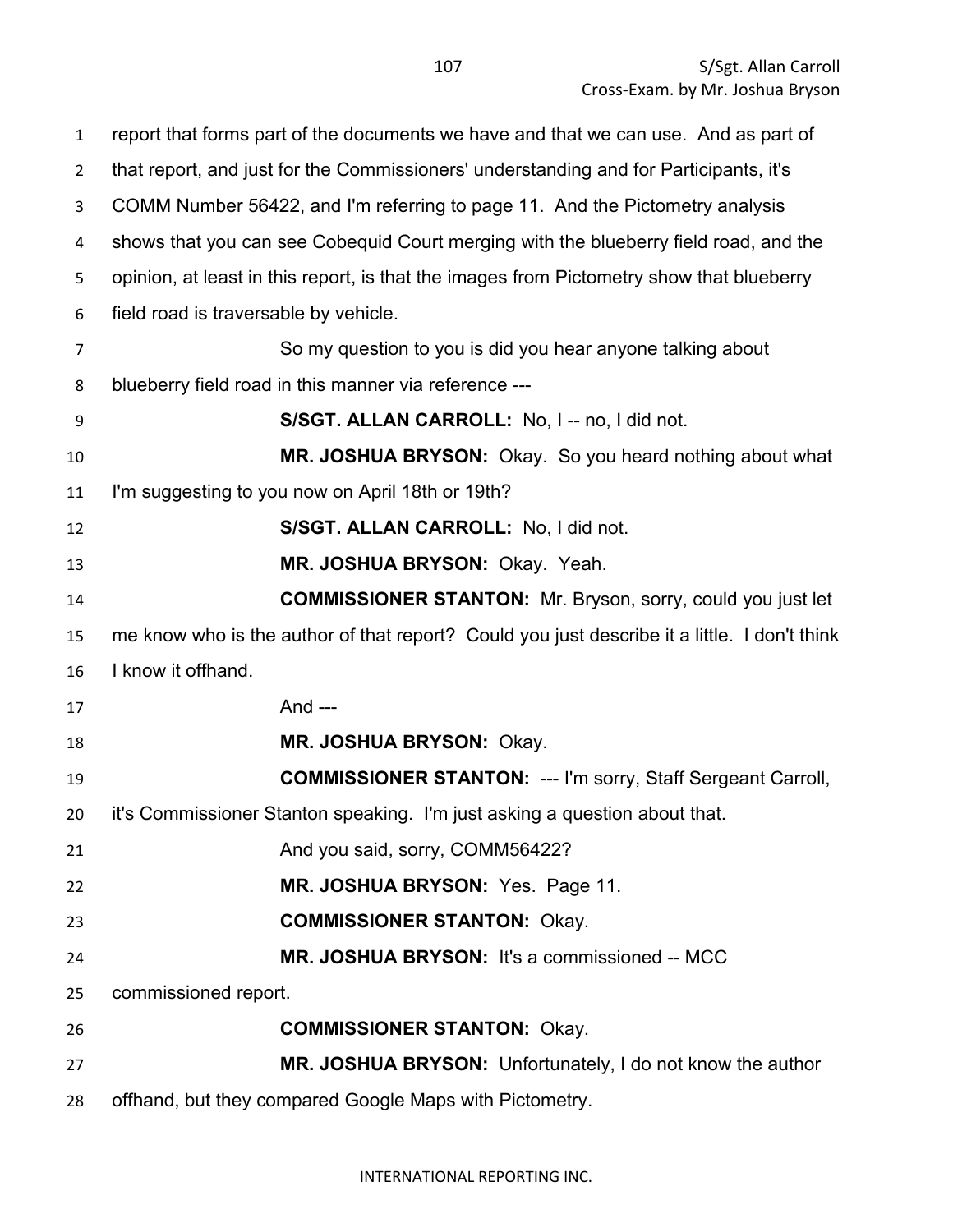| 1              | <b>COMMISSIONER STANTON:</b> Oh, it's the supplementary report of                      |
|----------------|----------------------------------------------------------------------------------------|
| $\overline{2}$ | the investigators.                                                                     |
| 3              | <b>MR. JOSHUA BRYSON: Yes.</b>                                                         |
| 4              | <b>COMMISSIONER STANTON: One of those.</b>                                             |
| 5              | MR. JOSHUA BRYSON: That's it, yes.                                                     |
| 6              | <b>COMMISSIONER STANTON: Oh, I'm sorry.</b>                                            |
| 7              | MR. JOSHUA BRYSON: Yeah.                                                               |
| 8              | <b>COMMISSIONER STANTON:</b> Okay, I do know which one it is. I                        |
| 9              | just needed to be clear.                                                               |
| 10             | MR. JOSHUA BRYSON: Yeah.                                                               |
| 11             | <b>COMMISSIONER STANTON:</b> Thank you. There's quite a few                            |
| 12             | reports, and I'm ---                                                                   |
| 13             | <b>MR. JOSHUA BRYSON: Yes.</b>                                                         |
| 14             | <b>COMMISSIONER STANTON: --- always trying to keep track of</b>                        |
| 15             | them, so thank you.                                                                    |
| 16             | MR. JOSHUA BRYSON: Staff Sergeant, I want to go back to the                            |
| 17             | hand drawn map that you were asked questions about earlier.                            |
| 18             | So if we could bring up Exhibit 1463, please.                                          |
| 19             | Staff Sergeant, can you see the diagram?                                               |
| 20             | S/SGT. ALLAN CARROLL: I can. It's very small on my computer,                           |
| 21             | but I can see some of it.                                                              |
| 22             | MR. JOSHUA BRYSON: Okay. And we can certainly scroll                                   |
| 23             | around. Perhaps we can scroll to the very bottom first, and we can see some -- see     |
| 24             | some, it's the bottom left of our screen, well, I guess depending on which monitor you |
| 25             | look at. At the bottom of the screen there's some initials. Do you know whose initials |
| 26             | they are?                                                                              |
| 27             | S/SGT. ALLAN CARROLL: I can't see them very well. I think                              |
| 28             | there's one set of my initials. I've seen this before.                                 |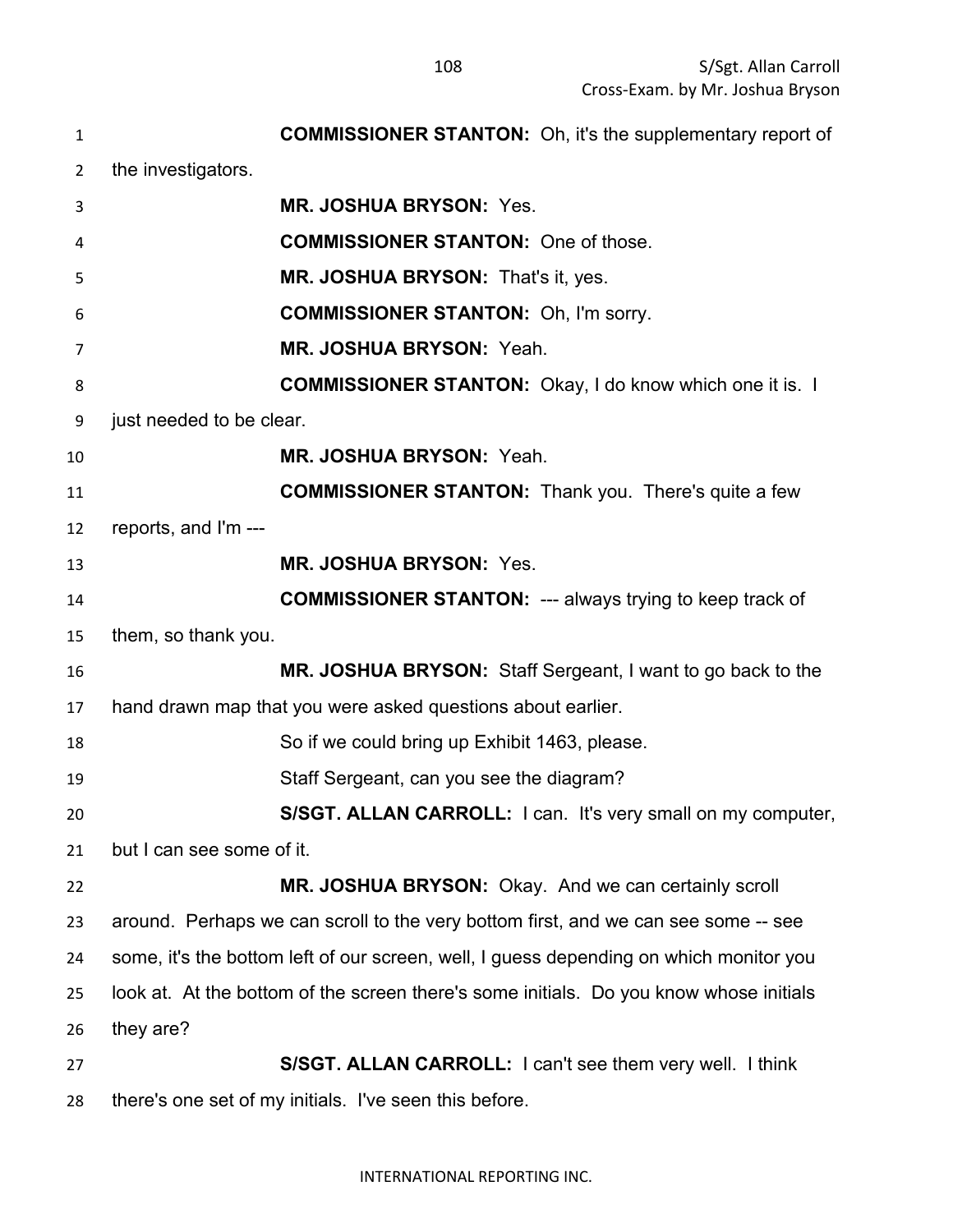**MR. JOSHUA BRYSON:** Okay. **S/SGT. ALLAN CARROLL:** I believe -- I can't -- I can't make it out on my computer. **MR. JOSHUA BRYSON:** Perhaps we could --- **S/SGT. ALLAN CARROLL:** I'm sorry. I think --- **MR. JOSHUA BRYSON:** --- just magnify that portion. **S/SGT. ALLAN CARROLL:** Okay. Those are -- what I'm seeing on the left side are not my initials. **MR. JOSHUA BRYSON:** Okay. What about on -- the initials on that side? **S/SGT. ALLAN CARROLL:** That is my writing, I believe. **MR. JOSHUA BRYSON:** Okay. And I'm just looking -- and just -- and we can bring it back in focus, the whole document. I'm trying to get a better sense of what exactly this hand drawn map was used for. **S/SGT. ALLAN CARROLL:** As I explained earlier, the hand drawn map was -- that map was drawn by Sergeant Rob Lewis, and it just gives a representation that we could use at the Command Post at our -- at our Command table, just quickly depicting where the -- where the members were, where our containment people were, where our checkpoints were at the -- at Five Houses Road, at Bay Shore, and Portapique Beach Road, and Highway 2, and farther east. **MR. JOSHUA BRYSON:** So would this map be the best map in terms of what reflects those issues you're discussing, the -- in terms of where members were located? **S/SGT. ALLAN CARROLL:** It was just -- it was just -- it was just a quick reference map saying, "Okay, who was at -- who was the checkpoint at Bayshore?", and we could look quickly and say, "Okay, that was...", and in the early stages the members that were there, I think it was Blinn, Dow, maybe somebody else. I -- just a quick reference is what it was for.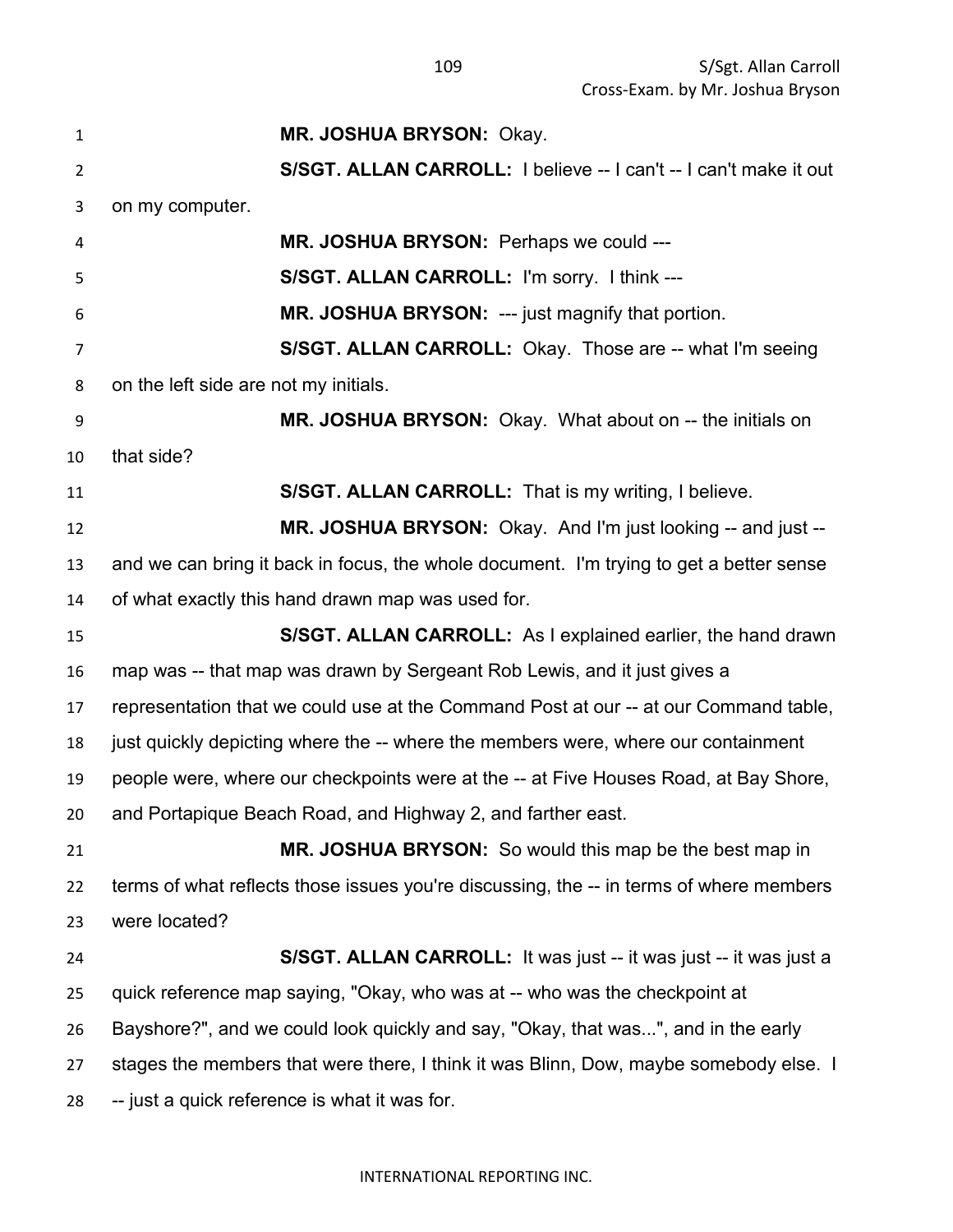**MR. JOSHUA BRYSON:** Okay. And was this the one you used throughout the night? **S/SGT. ALLAN CARROLL:** We -- as you can see there's some black marks there that -- depict the members when they rotated, they changed off shift, and some other members came in and replaced them. **MR. JOSHUA BRYSON:** Okay. Now, just in terms of this map here, and I'm just wondering if this caused you any concern at the time, or perhaps you didn't notice, but Brown Loop Road, for example, is not noted on this particular hand drawn map. **S/SGT. ALLAN CARROLL:** Yeah, I knew Brown Loop, it's not noted on that, but it does go -- and did not know that -- did not know that it went down to the blueberry fields. **MR. JOSHUA BRYSON:** Okay. So you realised it when you were working from this map that it did not contain Brown Loop? **S/SGT. ALLAN CARROLL:** Yes. **MR. JOSHUA BRYSON:** And that didn't cause you any concern? **S/SGT. ALLAN CARROLL:** Well, from what I had seen prior to back at the -- back at Bible detachment and Staff MacCallum, we were not making a connection between Brown Loop and any egress points coming out of the area. **MR. JOSHUA BRYSON:** Okay. And in terms of some streets have names, how did you decide which streets to name on this hand-drawn map; do you recall? **S/SGT. ALLAN CARROLL:** Sir, I don't know if I named them. I think they were named by -- I think Sergeant Lewis is spelling that out, if I'm not mistaken, and perhaps I picked the map up from before he completed it. I have no recollection of that. **MR. JOSHUA BRYSON:** Okay. And so, for example, Cobequid Court is not listed on this particular map. Were you aware of that at the time?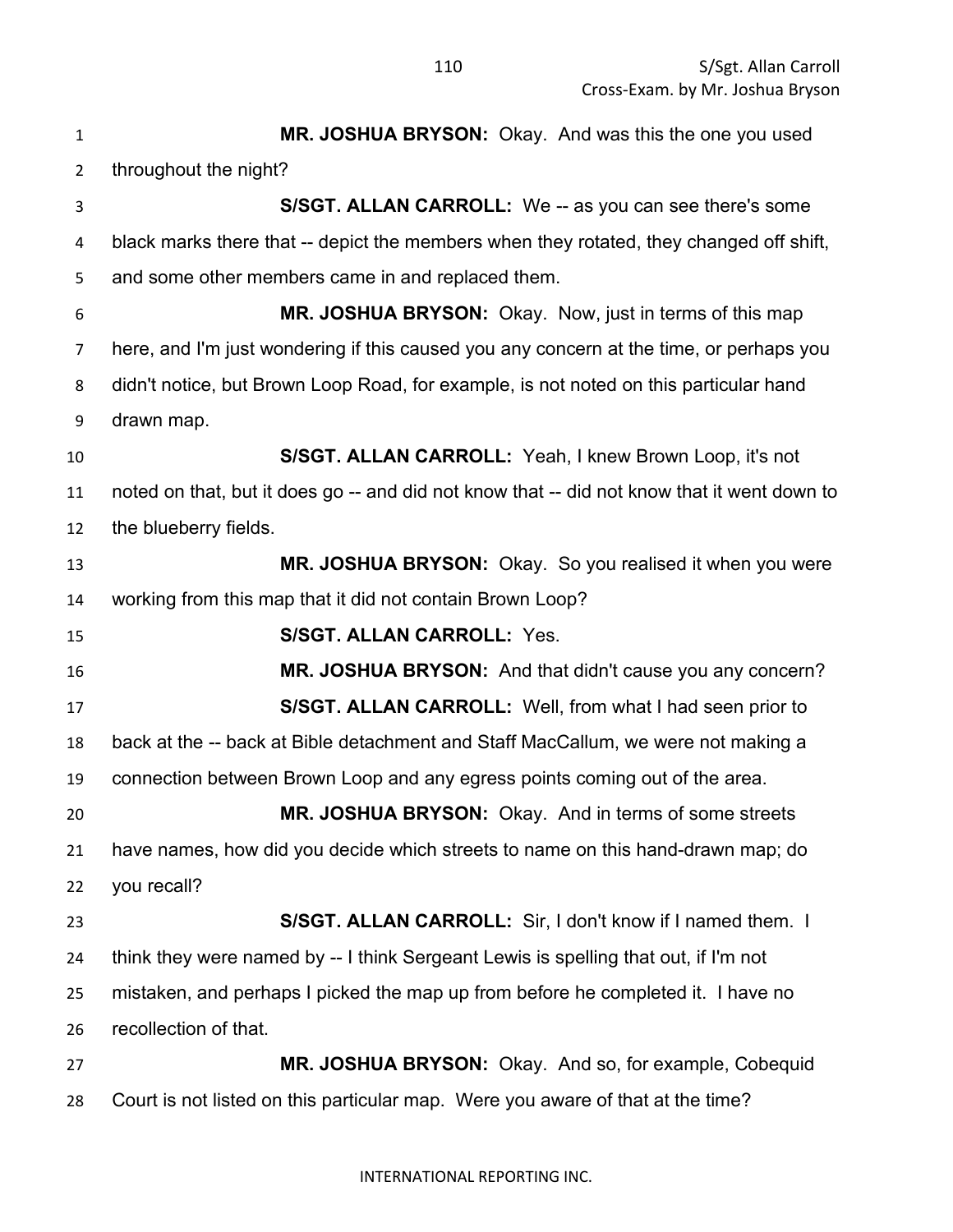**S/SGT. ALLAN CARROLL:** The map itself was not -- it was meant for checkpoints, not the inner workings of Portapique Beach, Orchard Beach and the other streets in there. It wasn't reflective of that. **MR. JOSHUA BRYSON:** Madam Registrar, if we can switch now to the next Exhibit 1462? This is the other map you made reference to that was used. **S/SGT. ALLAN CARROLL:** Yes. **MR. JOSHUA BRYSON:** Okay. Thank you. So are you able to distinguish for us when you used this map versus the hand-drawn map? **S/SGT. ALLAN CARROLL:** I can't remember when that map came into play. I know it was obviously -- I believe it was after the hand-drawn map at some point in time during the evening. I don't know who printed it off, and I ended up just taking the positions I had from the hand-drawn map and placed them with the names to similar areas on this computer-generated map I'm going to call it. **MR. JOSHUA BRYSON:** Okay. And I see, for example, Constable Colford's name is in the vicinity of Brown Loop, but she was actually stationed on Portapique Beach Road. Is this just simply meant to indicate that she was near Portapique Beach Road? Or what does --- **S/SGT. ALLAN CARROLL:** Yes. **MR. JOSHUA BRYSON:** --- the Colford entry mean? **S/SGT. ALLAN CARROLL:** It's just that she was near -- vicinity of Portapique Beach Road that -- I think they're almost visible one to the other, one end of Brown Loop is anyway. **MR. JOSHUA BRYSON:** And based on this map, you can see the presence of Brown Loop, and -- but again, you didn't see that as an ingress/regress point out of Portapique? **S/SGT. ALLAN CARROLL:** No, I didn't -- at that point in time, no. **MR. JOSHUA BRYSON:** And you didn't turn your mind to dispatching resources to contain Brown Loop; is that fair?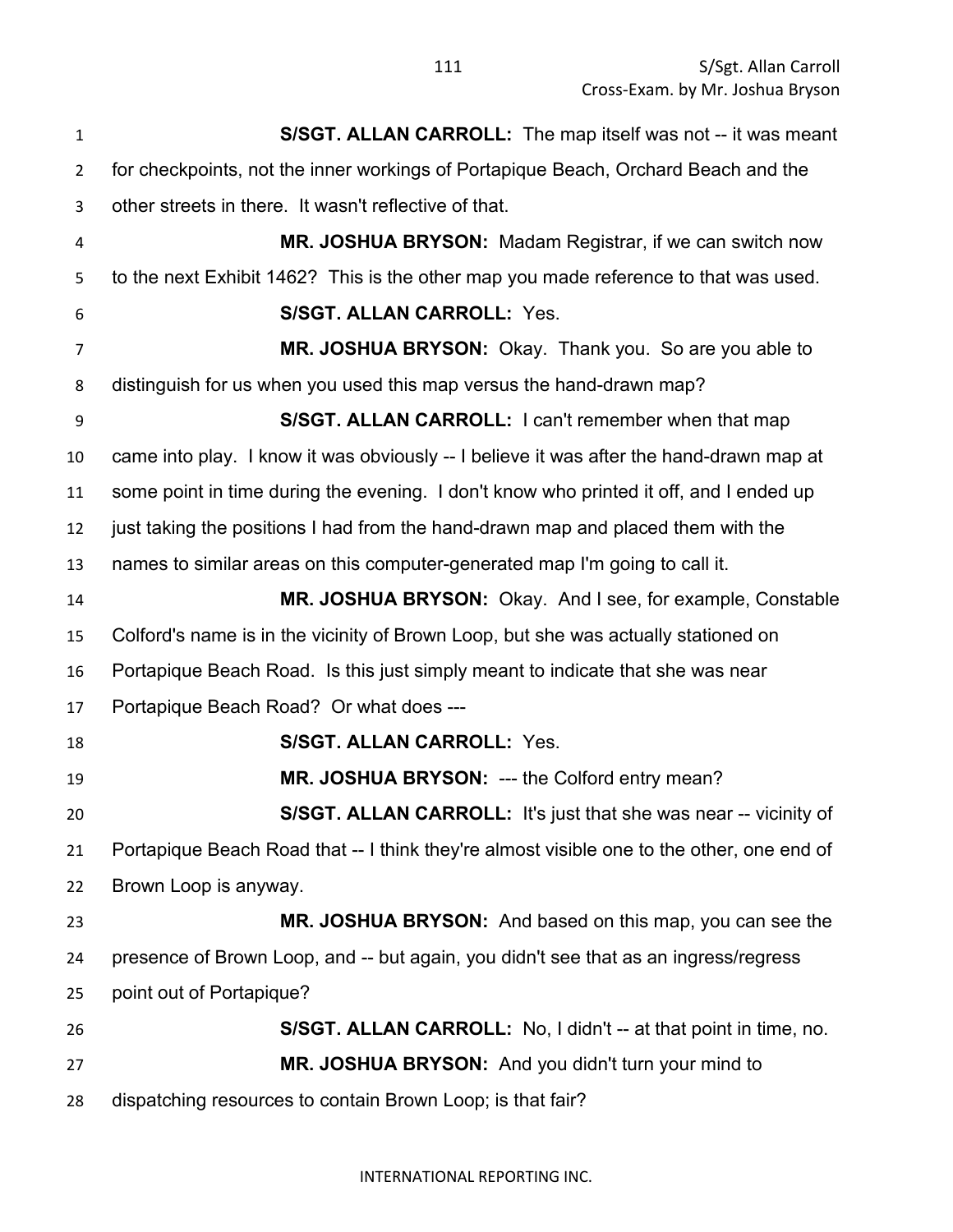| $\mathbf{1}$   | S/SGT. ALLAN CARROLL: We didn't have the resources on                                                 |
|----------------|-------------------------------------------------------------------------------------------------------|
| $\overline{2}$ | Brown Loop. There were other resources farther down -- farther east on Highway 2.                     |
| 3              | MR. JOSHUA BRYSON: And on this map, there are initials as well                                        |
| 4              | and it's dated April 19 <sup>th</sup> . Perhaps I can just ask you to -- I don't think you were asked |
| 5              | that on direct, but we can scroll down to the initials. Do you recognize those initials?              |
| 6              | S/SGT. ALLAN CARROLL: Yeah, those are mine, sorry, the ones                                           |
| 7              | on the left are mine. I don't know whose the other ones are.                                          |
| 8              | MR. JOSHUA BRYSON: Okay. So while we're on this topic,                                                |
| 9              | perhaps we can just bring up the transcript from Staff Sergeant Halliday.                             |
| 10             | Okay, Staff Sergeant, if you could just start reading where it says                                   |
| 11             | "and I remember seeing this" and then we'll skip to the next page. You can just let me                |
| 12             | know when you're done and then we'll scroll to the next page.                                         |
| 13             | S/SGT. ALLAN CARROLL: Okay. I'm sorry. My eyes are not                                                |
| 14             | quite that good to see a screen that small. I -- so, "and I remember seeing this, what                |
| 15             | appeared to be a white line."                                                                         |
| 16             | MR. JOSHUA BRYSON: Yes. Yeah, keep going until you get to                                             |
| 17             | the end of that page, and you can let me know when you're done.                                       |
| 18             | S/SGT. ALLAN CARROLL: It's not scrolling down for me.                                                 |
| 19             | MR. JOSHUA BRYSON: Okay.                                                                              |
| 20             | And, again, you're reading Staff Sergeant Halliday's testimony at                                     |
| 21             | this inquiry.                                                                                         |
| 22             | S/SGT. ALLAN CARROLL: Okay.                                                                           |
| 23             | Okay.                                                                                                 |
| 24             | MR. JOSHUA BRYSON: Okay. We'll just keep scrolling.                                                   |
| 25             | S/SGT. ALLAN CARROLL: Okay.                                                                           |
| 26             | MR. JOSHUA BRYSON: Okay. We'll keep going once you're                                                 |
| 27             | done.                                                                                                 |
| 28             | S/SGT. ALLAN CARROLL: Okay. Scroll down, please.                                                      |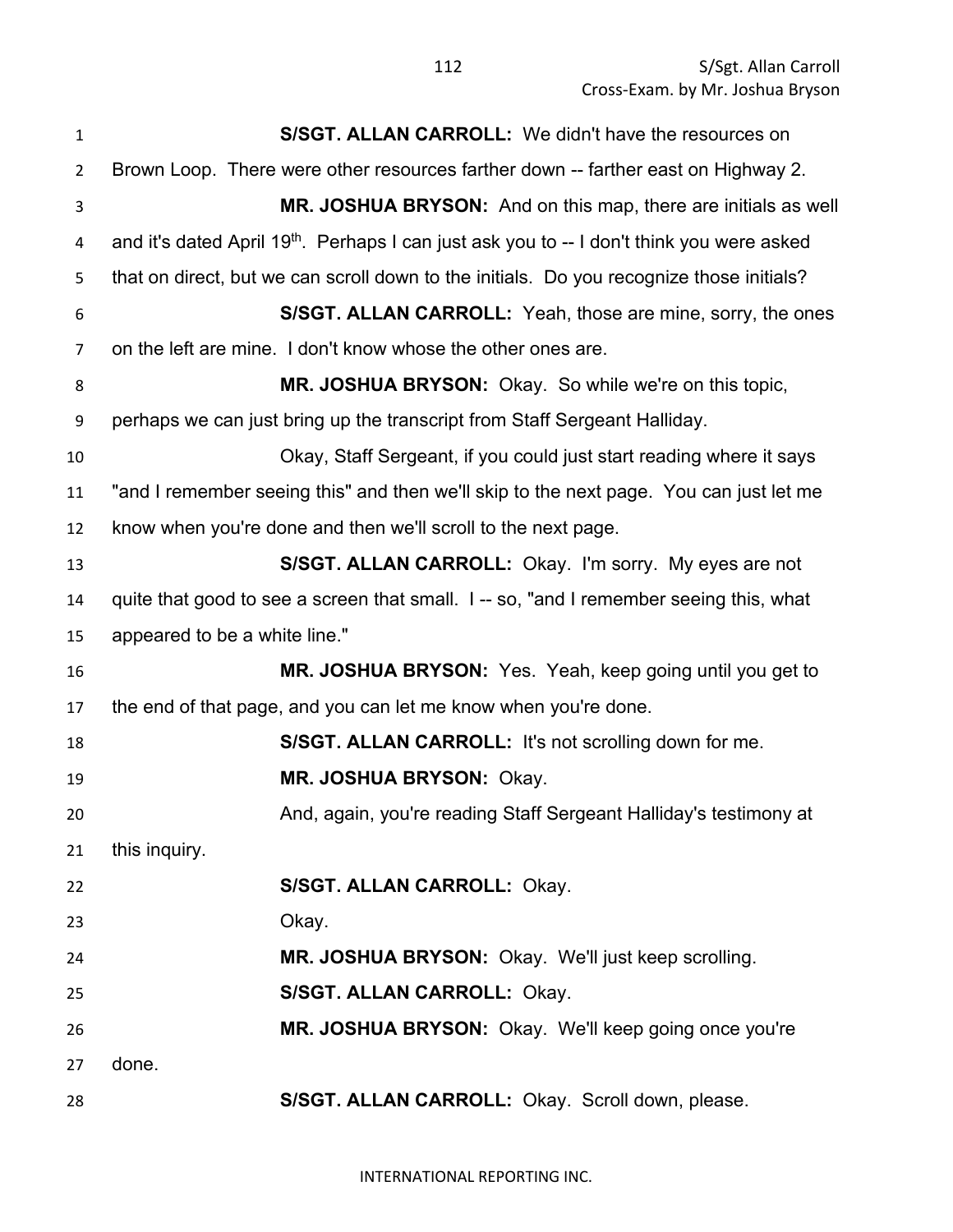| $\mathbf{1}$   | Okay.                                                                                     |
|----------------|-------------------------------------------------------------------------------------------|
| $\overline{2}$ | MR. JOSHUA BRYSON: Okay. We'll keep going.                                                |
| 3              | S/SGT. ALLAN CARROLL: Okay.                                                               |
| 4              | Okay.                                                                                     |
| 5              | MR. JOSHUA BRYSON: Stop there for a moment. If I can just                                 |
| 6              | have a moment in place, I just have to orient.                                            |
| 7              | <b>COMMISSIONER MacDONALD:</b> Mr. Bryson's just conferring with                          |
| 8              | the Registrar, Staff Sergeant Carroll.                                                    |
| 9              | S/SGT. ALLAN CARROLL: Thank you.                                                          |
| 10             | MR. JOSHUA BRYSON: Yes, thank you, Staff Sergeant. So,                                    |
| 11             | basically, what we were looking at was that exchange with Commission Counsel about        |
| 12             | Brown Loop and about perhaps having that contained. And the suggestion was that,          |
| 13             | based on local knowledge, that it would not be necessary to contain that particular loop. |
| 14             | Do you recall any discussions about that in particular, about what you just read?         |
| 15             | S/SGT. ALLAN CARROLL: No, I don't recall hearing of a -- with                             |
| 16             | Staff Halliday talking about seeing a potential roadway there. I don't know what          |
| 17             | timeframe you're referring to in that. We did move the checkpoint up closer to Brown      |
| 18             | Loop. It was moved up. I can't remember what time it was, but they were very near         |
| 19             | Brown Loop at the end of that, at some point in time in the evening. I don't know what    |
| 20             | time that would have been.                                                                |
| 21             | MR. JOSHUA BRYSON: And ---                                                                |
| 22             | S/SGT. ALLAN CARROLL: But I do not -- sorry.                                              |
| 23             | MR. JOSHUA BRYSON: Sorry, finish your thought there.                                      |
| 24             | S/SGT. ALLAN CARROLL: No, I don't recall anybody asking to go                             |
| 25             | down Brown Loop or doing that.                                                            |
| 26             | MR. JOSHUA BRYSON: And the suggestion that based on local                                 |
| 27             | knowledge that it was not necessary, were you considered the local knowledge as the       |
| 28             | district commander?                                                                       |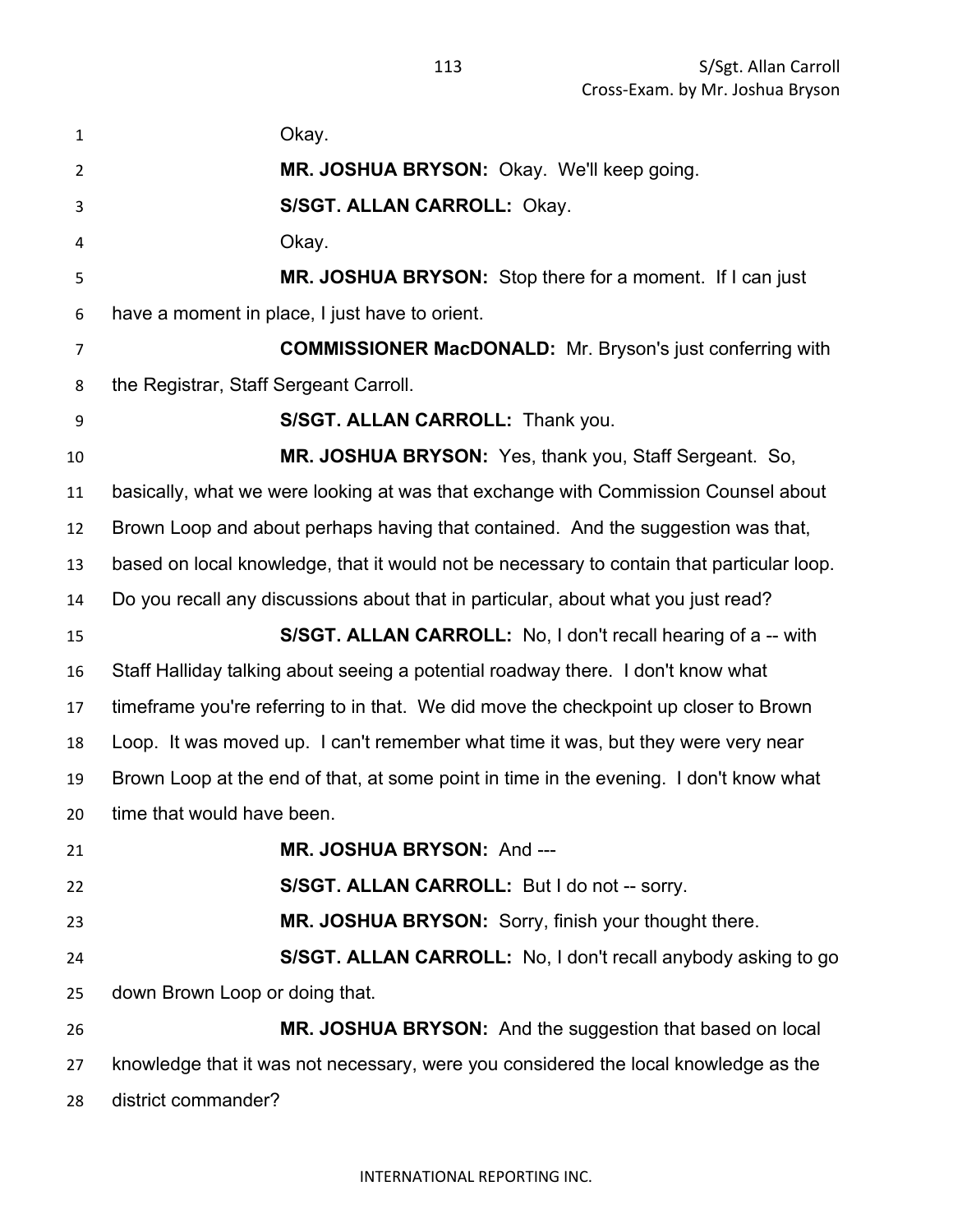| $\mathbf{1}$ | S/SGT. ALLAN CARROLL: I don't know. With the local                                          |
|--------------|---------------------------------------------------------------------------------------------|
| 2            | knowledge that we were -- my knowledge of that area was with respect to what we             |
| 3            | looked up on the Google Earth Maps and was showing what was there. And that's --            |
| 4            | that was what Staff MacCallum and myself, in the early stages of Bible Hill Detachment,     |
| 5            | to determine there was -- there -- in our mind, there was no egress point from that field - |
| 6            | - or onto Brown Loop from the blueberry field.                                              |
| 7            | MR. JOSHUA BRYSON: So you're aware of Brown Loop but you                                    |
| 8            | just weren't aware of the blueberry field road? Is that fair?                               |
| 9            | <b>S/SGT. ALLAN CARROLL: That's correct.</b>                                                |
| 10           | MR. JOSHUA BRYSON: Okay.                                                                    |
| 11           | S/SGT. ALLAN CARROLL: That's fair.                                                          |
| 12           | MR. JOSHUA BRYSON: Now just in terms of the containment, I                                  |
| 13           | just want to go to the next day for a moment. So you left around noon Portapique?           |
| 14           | <b>S/SGT. ALLAN CARROLL: Correct.</b>                                                       |
| 15           | MR. JOSHUA BRYSON: And so in terms of scene containment,                                    |
| 16           | what is supposed to happen after you depart? How does that work?                            |
| 17           | <b>S/SGT. ALLAN CARROLL:</b> Well, after -- it's a major crime, it's a                      |
| 18           | major scene, and it gets turned over to Major -- to MCU, Major Crimes Unit, and they        |
| 19           | determine what -- how the scene is going to be processed and what's going to happen.        |
| 20           | Members -- uniform members will be called in to maintain security of the scene. But all     |
| 21           | the goings on is -- whatever transpires is in the realm of Major Crime and how they         |
| 22           | conduct their investigations.                                                               |
| 23           | MR. JOSHUA BRYSON: What makes it a major crime scene?                                       |
| 24           | S/SGT. ALLAN CARROLL: A major -- I think that's rather obvious.                             |
| 25           | It's -- we had multiple homicides in that area. It doesn't get anymore major than that, in  |
| 26           | my mind.                                                                                    |
| 27           | MR. JOSHUA BRYSON: Yeah.                                                                    |
| 28           | S/SGT. ALLAN CARROLL: Major Crime, our Major Crime Unit we                                  |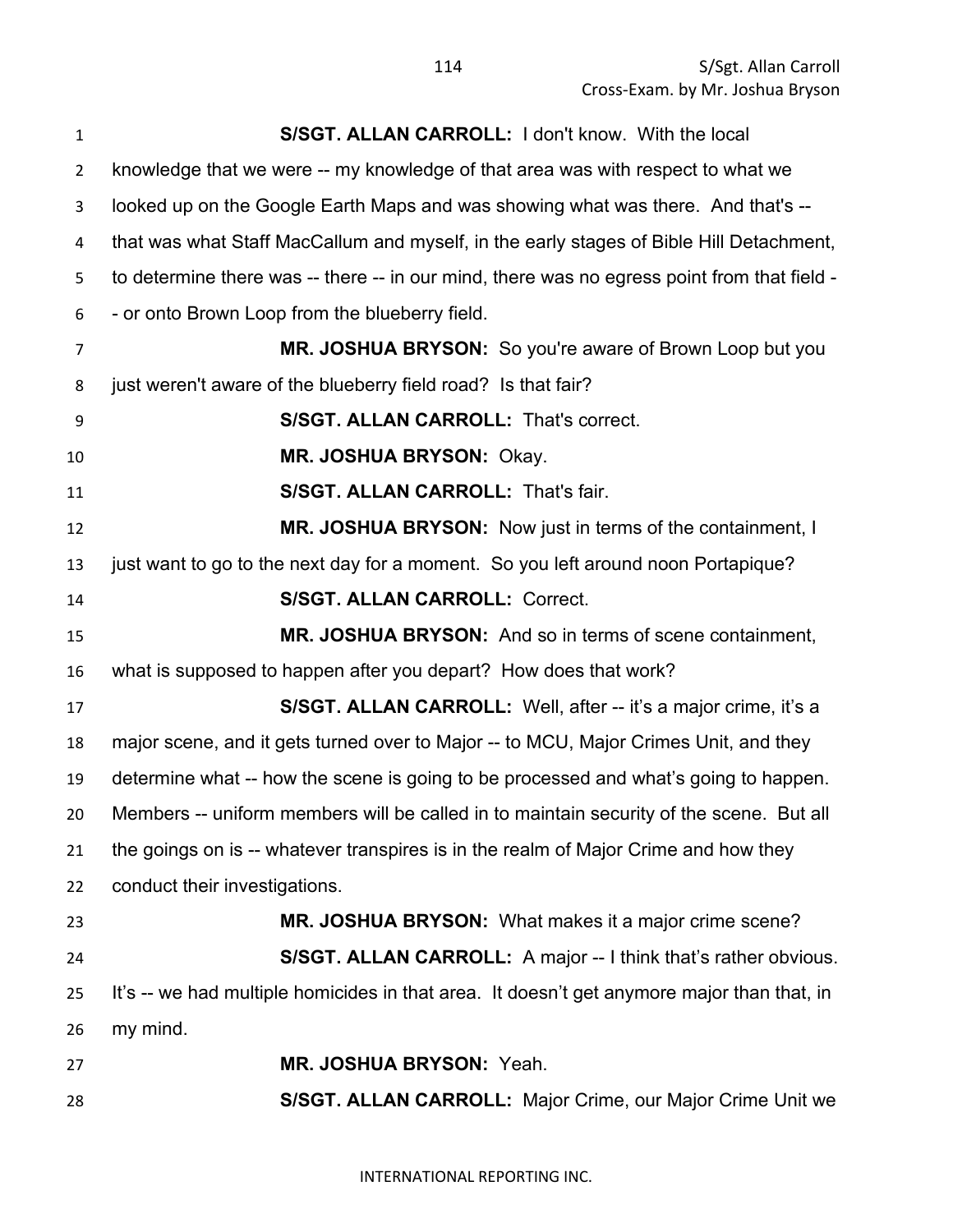have with the province, they basically, unless it's a -- the only crimes they take care of are homicides, for the most part. There might be some other ones where they do get tasked to do the investigation, but they're specifically tasked to do homicide investigations, this being multiple homicide investigations. **MR. JOSHUA BRYSON:** So my question is, so what if some of the residents didn't require Major Crime, they required emergency medical services, for example? Was that thought attended to? **S/SGT. ALLAN CARROLL:** I would say it wasn't. It wasn't at the time. We -- everything was places where things had transpired, the houses were burned, the structures were burned to the ground, with the exception of the Blair's and the school teacher's house, everything else was burnt to the ground. **MR. JOSHUA BRYSON:** In addition to the other homes that were in Portapique not burnt to the ground though; right? Because there's roughly 30 homes or so in Portapique and there was only about --- **S/SGT. ALLAN CARROLL:** Yes. **MR. JOSHUA BRYSON:** There was only about four or so structures, four or five structures that weren't burnt? **S/SGT. ALLAN CARROLL:** I wouldn't -- yes. **MR. JOSHUA BRYSON:** Yeah. So the other 25 structures were not burned down? **S/SGT. ALLAN CARROLL:** No, they were not. **MR. JOSHUA BRYSON:** Yeah. And in terms of containing the scene for Major Crime, so you've addressed that, but containing the area, is the understanding that the entire area of Portapique is going to be locked down until Major Crime can get in there? **S/SGT. ALLAN CARROLL:** Just that confined area where we're dealing with all the goings on, all the houses burned, and people that are murdered. **MR. JOSHUA BRYSON:** Okay. And at that time, you didn't know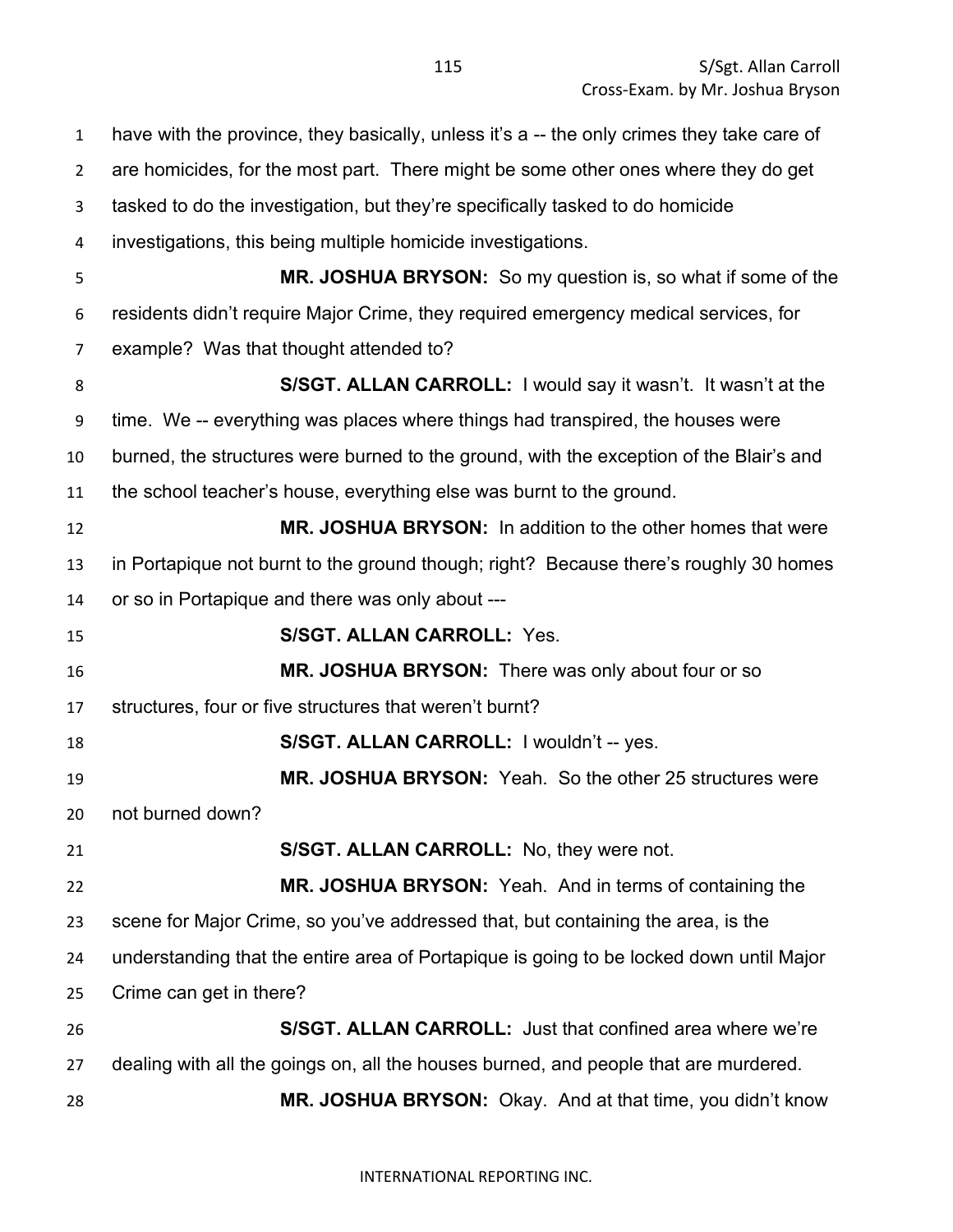| 1  | the extent of the -- for example, you didn't know about the five people that were               |
|----|-------------------------------------------------------------------------------------------------|
| 2  | deceased on Cobequid Court; right?                                                              |
| 3  | S/SGT. ALLAN CARROLL: No. No. No, we had no knowledge of                                        |
| 4  | that.                                                                                           |
| 5  | MR. JOSHUA BRYSON: Yeah. So in terms of the containment, it                                     |
| 6  | would be at the head of Portapique Beach Road?                                                  |
| 7  | <b>S/SGT. ALLAN CARROLL:</b> We had -- yes. We had vehicles                                     |
| 8  | containing at Portapique Beach Road to prevent anybody from coming into the area.               |
| 9  | And then there were, as I said before in previous Cst Lafferty was down at the -- across        |
| 10 | from the Blair residence, where the two bodies were found on the ground on the                  |
| 11 | roadside. He was maintaining integrity of that location. And some other vehicles were           |
| 12 | inside the perimeter just making sure there was nobody that had walked in from another          |
| 13 | access point, or nobody was around.                                                             |
| 14 | MR. JOSHUA BRYSON: Okay. So for example, if we have, and                                        |
| 15 | we do have, some evidence, it hasn't been tested yet, but there's some evidence to              |
| 16 | suggest that someone did in fact drive down Brown Loop and drove part way down                  |
| 17 | blueberry field road, it's in the COMM documents, and took a photograph. And again, it          |
| 18 | hasn't been tested, it's been produced with a timestamp, but there hasn't been                  |
| 19 | opportunity to investigate it yet. But the suggestion is that somebody drove down at            |
| 20 | roughly 2:00 o'clock on the 19 <sup>th</sup> . So this would be after your departure. Would you |
| 21 | expect that Brown Loop would have been contained at roughly this time to prevent                |
| 22 | people from being able to drive into Portapique on the 19th on the afternoon?                   |
| 23 | S/SGT. ALLAN CARROLL: That I can't comment on.                                                  |
| 24 | MR. JOSHUA BRYSON: What would your understanding be when                                        |
| 25 | you left as to scene security for Portapique?                                                   |
| 26 | S/SGT. ALLAN CARROLL: Maintaining Portapique Beach Road                                         |
| 27 | and the inner areas where the houses were burned and that location.                             |
| 28 | MR. JOSHUA BRYSON: Okay. So before your departure, you                                          |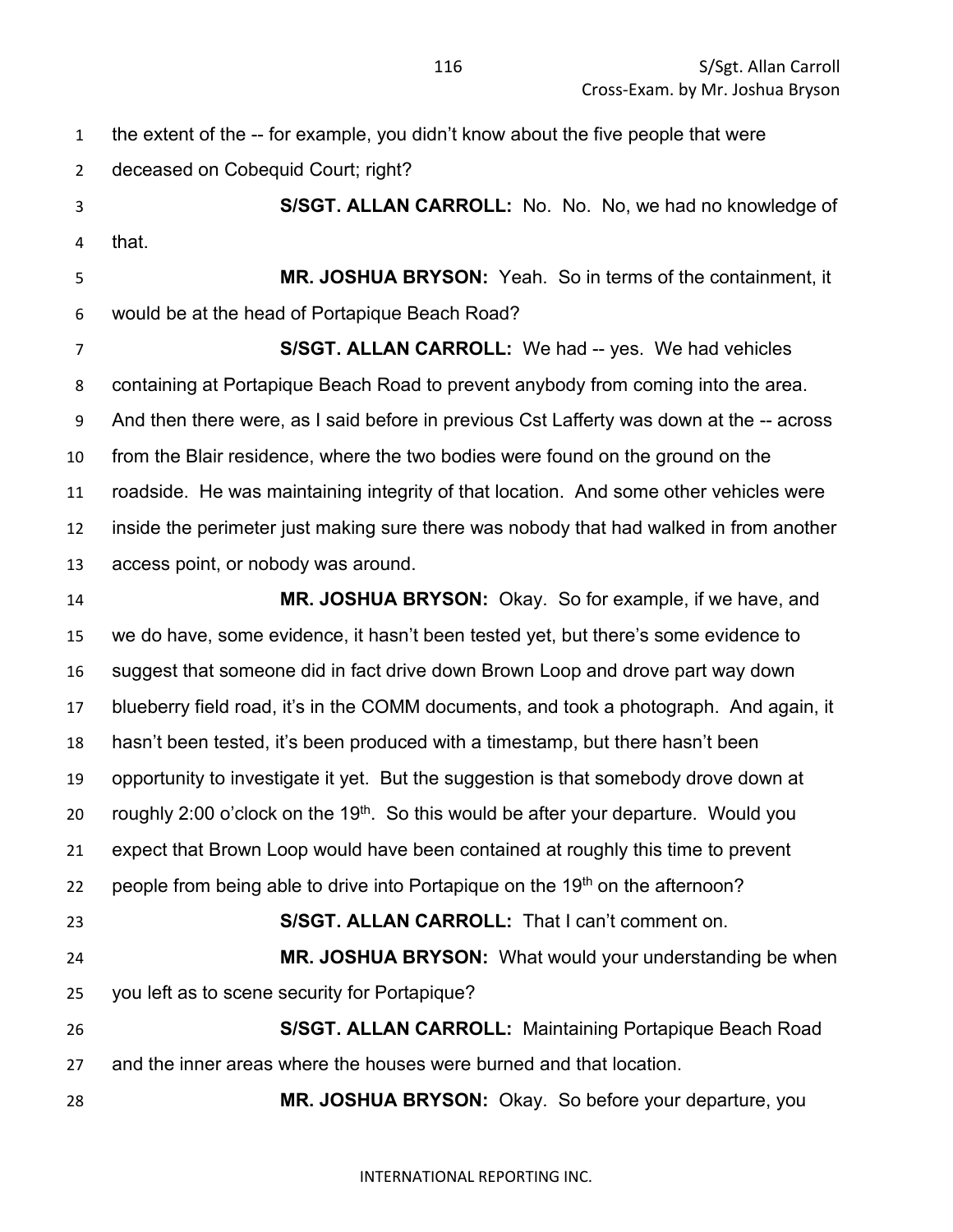| $\mathbf{1}$ | would have saw the blueberry field road with the gate that you saw that you testified to?  |
|--------------|--------------------------------------------------------------------------------------------|
| 2            | S/SGT. ALLAN CARROLL: Yes. Yes.                                                            |
| 3            | MR. JOSHUA BRYSON: Okay. Did you go up blueberry field road                                |
| 4            | at that time?                                                                              |
| 5            | S/SGT. ALLAN CARROLL: No, I didn't.                                                        |
| 6            | MR. JOSHUA BRYSON: Okay. Did you get out of your vehicle at                                |
| 7            | any point while within Portapique?                                                         |
| 8            | S/SGT. ALLAN CARROLL: At the top of the road I was -- yes, I                               |
| 9            | would have been at the top of Portapique Beach Road. I was speaking with the other         |
| 10           | people on scene. Sgt O'Brien and the other constables who were there.                      |
| 11           | MR. JOSHUA BRYSON: Did you get out of your vehicle at any                                  |
| 12           | other point? Do you recall?                                                                |
| 13           | S/SGT. ALLAN CARROLL: Not that I recall.                                                   |
| 14           | MR. JOSHUA BRYSON: Okay. And in terms of -- did you say --                                 |
| 15           | did you spend time on Cobequid Court on the morning of April 19th?                         |
| 16           | S/SGT. ALLAN CARROLL: No, I just ---                                                       |
| 17           | MR. JOSHUA BRYSON: Besides the gate that you had testified                                 |
| 18           | about, did you spend ---                                                                   |
| 19           | S/SGT. ALLAN CARROLL: Not that I -- no. The gate, I dove                                   |
| 20           | down there, I think I drove down to the beach, and then I drove back.                      |
| 21           | MR. JOSHUA BRYSON: Okay. Do you recall seeing any homes                                    |
| 22           | on Cobequid Court?                                                                         |
| 23           | S/SGT. ALLAN CARROLL: I have to remember. There was                                        |
| 24           | obviously -- I believe you could see them from the intersection of Orchard Beach Road.     |
| 25           | I think you could see them from there. I'm not sure.                                       |
| 26           | MR. JOSHUA BRYSON: Okay. So here's a concern of the Bond                                   |
| 27           | family, I'm just going to put it to you, and then you can tell me if you have any evidence |
| 28           | to offer about it.                                                                         |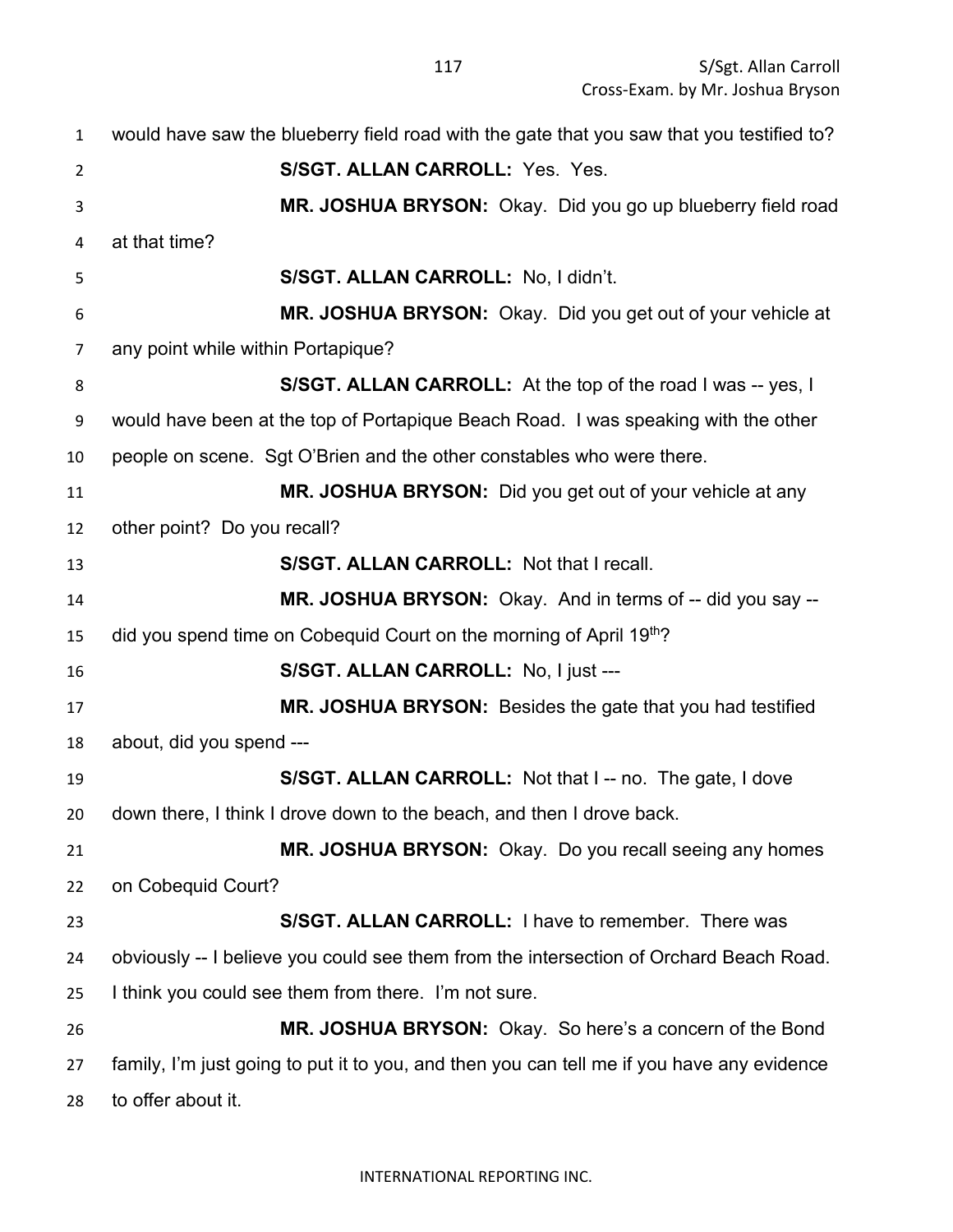So we do have the GPS report now of Cst Dorrington driving down to 46 Cobequid Court at 10:26 a.m. and staying for roughly 30 seconds. You recall Mr. Burrill asking you questions about that? **S/SGT. ALLAN CARROLL:** Yes, I do. **MR. JOSHUA BRYSON:** Okay. So we have Cst Dorrington at 46 Cobequid Court for roughly 30 seconds. So what the Bond family is aware of, and what others are aware of is the fact that the door was slightly ajar because Mr. Bond was deceased within the door, that the driveway is only about 30 feet long, and that the front door is visible from the driveway so that if you're sitting in a car, looking at 46 Cobequid Court for 30 seconds, you're -- you must be seeing -- and again, I'm not asking you to testify as to what Dorrington saw, but if you're in the driveway, you're going to be able to see the front door. So do you have any evidence or any comment you can make about Dorrington's brief stay at 46 Cobequid Court or? **S/SGT. ALLAN CARROLL:** No. I just know he was circulating in the area, driving around the roads. He was in Cobequid Road, he would have done Portapique Beach Road. He would have driven by Orchard Beach Road. I'm sure if you check all his GPS, is he covered all those areas. **MR. JOSHUA BRYSON:** And after you left at lunch time, what was your expectation as to when the entire area of Portapique would have been canvassed? **S/SGT. ALLAN CARROLL:** I don't know if I had any expectation. It was being turned over to Major Crime and I believe we were waiting for direction from Major Crime of the time of, "Okay. What's next? Where do we go? What do you want - - what do you want done?" **MR. JOSHUA BRYSON:** Okay. So again, Major Crime would be attending to the known crime scenes; correct? They're not looking for new crime scenes? **S/SGT. ALLAN CARROLL:** That is correct. Yes.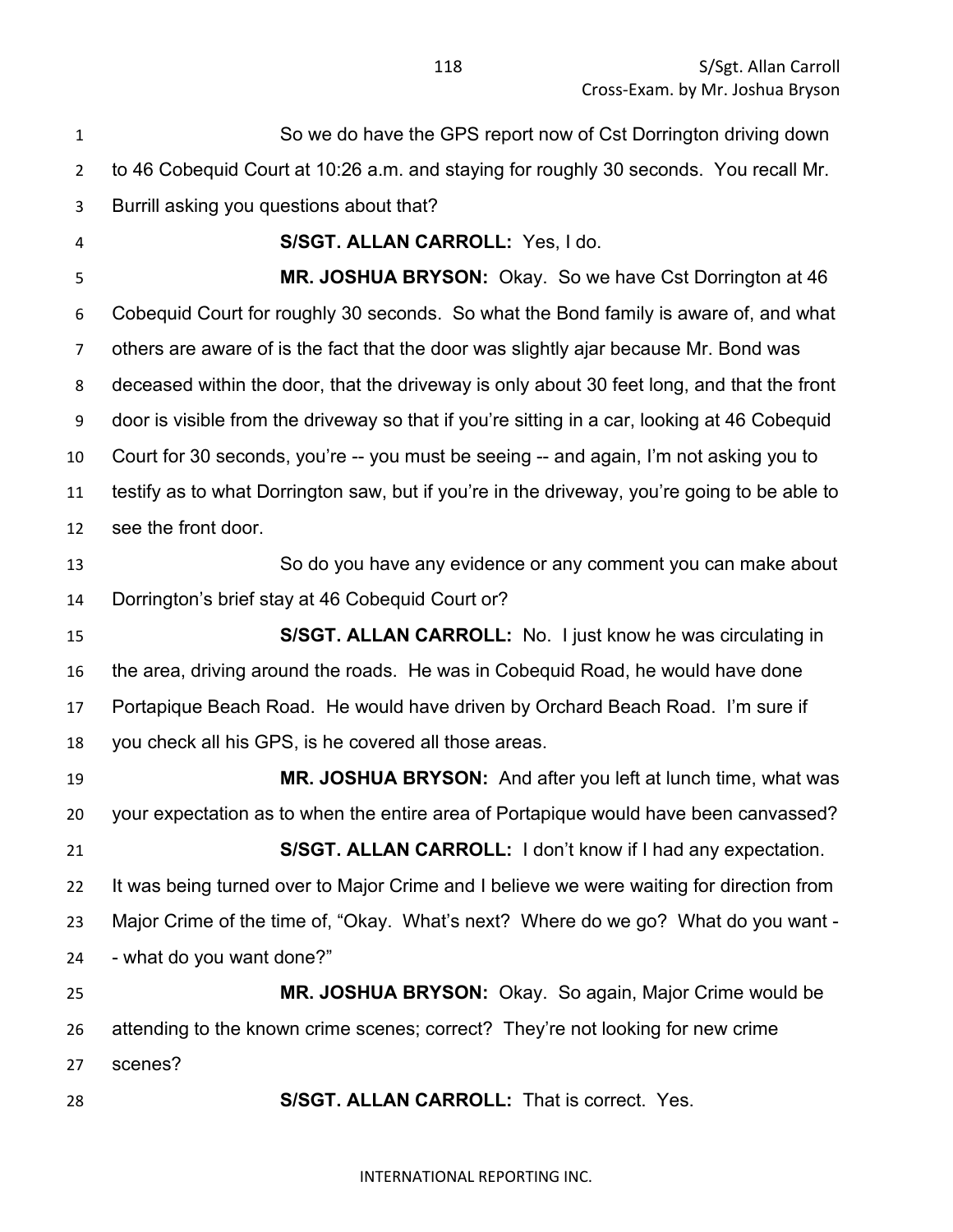| $\mathbf{1}$   | MR. JOSHUA BRYSON: So there were no resources on April 19th                                 |
|----------------|---------------------------------------------------------------------------------------------|
| $\overline{2}$ | deployed to canvas the area then?                                                           |
| 3              | S/SGT. ALLAN CARROLL: No, I know afterwards that, you're                                    |
| 4              | probably leading up to that, is when Cpl MacDonald and I believe Cst Foster, when they      |
| 5              | ended up going down and checking those residences.                                          |
| 6              | MR. JOSHUA BRYSON: Okay. But again, you had no                                              |
| 7              | expectation as to time, or when, or if that would occur on the 19 <sup>th</sup> in terms of |
| 8              | canvassing?                                                                                 |
| 9              | S/SGT. ALLAN CARROLL: No. No.                                                               |
| 10             | MR. JOSHUA BRYSON: Okay.                                                                    |
| 11             | S/SGT. ALLAN CARROLL: As I said, at that time, we're still                                  |
| 12             | dealing with everything else that's going on and all the multiple scenes. And I guess       |
| 13             | we're still trying to get our head around things. And maybe that would have come out in     |
| 14             | a debriefing and a tasking during the afternoon, but I ended up getting spun off on the     |
| 15             | SiRT investigation and I just branched off into that side of things.                        |
| 16             | MR. JOSHUA BRYSON: Did you have any subsequent                                              |
| 17             | involvement or knowledge at the time of the eventual canvassing that occurred on            |
| 18             | Cobequid Court that discovered the Bonds at 4:46 p.m. and then the Tucks at roughly         |
| 19             | 4:50 p.m.? Did you have any involvement?                                                    |
| 20             | S/SGT. ALLAN CARROLL: I had no involvement, but I was made                                  |
| 21             | aware of it. Cpl MacDonald, who had come on shift to assist, he -- I know he ended up       |
| 22             | being tasked with going down and he made those discoveries.                                 |
| 23             | MR. JOSHUA BRYSON: Okay. And final question on this, and                                    |
| 24             | just to be clear, so to your knowledge, there was no canvassing of Cobequid Court or        |
| 25             | other parts of Portapique prior to your departure at noon ---                               |
| 26             | S/SGT. ALLAN CARROLL: No.                                                                   |
| 27             | <b>MR. JOSHUA BRYSON:</b> --- on the 19th?                                                  |
| 28             | S/SGT. ALLAN CARROLL: No, there wasn't.                                                     |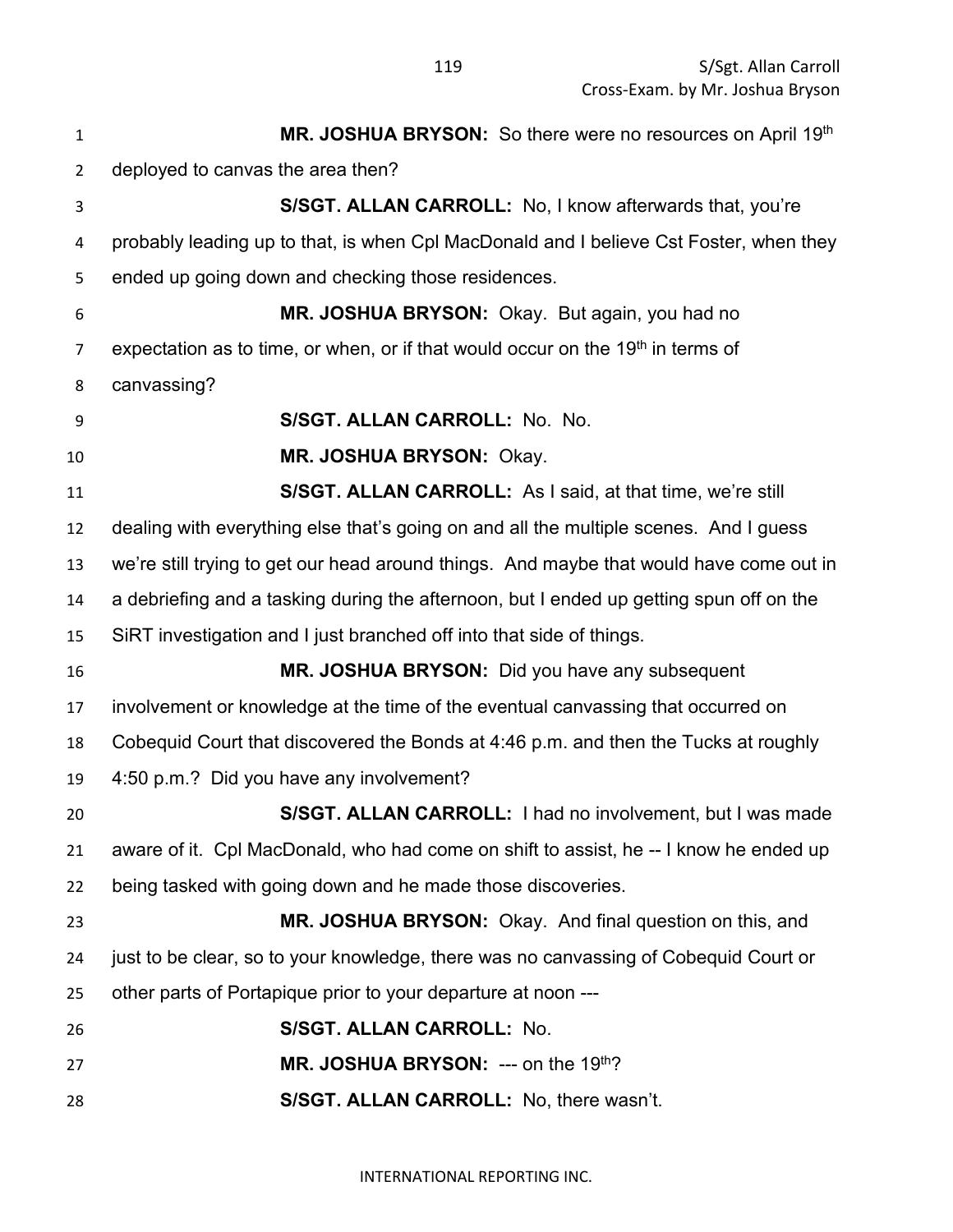**MR. JOSHUA BRYSON:** Now, I just want to ask you a few questions about the perpetrator's cop car. Do you recall it being discussed, the fact that the cop car had a push bar? **S/SGT. ALLAN CARROLL:** No. I found that out after the fact. **MR. JOSHUA BRYSON:** Okay. Did you see the 7:27 a.m. photograph from HRP that showed the image of the cop car; do you recall? **S/SGT. ALLAN CARROLL:** I would have seen it at some time, but I don't know when I saw that photograph. **MR. JOSHUA BRYSON:** Do you recall anyone bringing a push bar to your attention, either by what they heard on the comms channels, or in other ways --- **S/SGT. ALLAN CARROLL:** No. **MR. JOSHUA BRYSON:** --- that morning? **S/SGT. ALLAN CARROLL:** No. **MR. JOSHUA BRYSON:** Did you see or were you aware of any other cars on the road that day that had a push bar? **S/SGT. ALLAN CARROLL:** I --- **MR. JOSHUA BRYSON:** RCMP cars. **S/SGT. ALLAN CARROLL:** Yeah. No, I realize -- I -- no, I don't think, no. I know none of my cars in Bible Hill had them. I don't think any of the Cumberland County cars had them either. So, no, I don't think so. **MR. JOSHUA BRYSON:** The other observation that's been noted about the vehicle is the fact that it had a whip antenna. Is that a common accessory with an RCMP car, to your knowledge? **S/SGT. ALLAN CARROLL:** It used to be in the past but now everything's been -- the antennas are much smaller than they used to be. **MR. JOSHUA BRYSON:** When was the last --- **S/SGT. ALLAN CARROLL:** Just -- sorry; go ahead. **MR. JOSHUA BRYSON:** When was the last time you saw a whip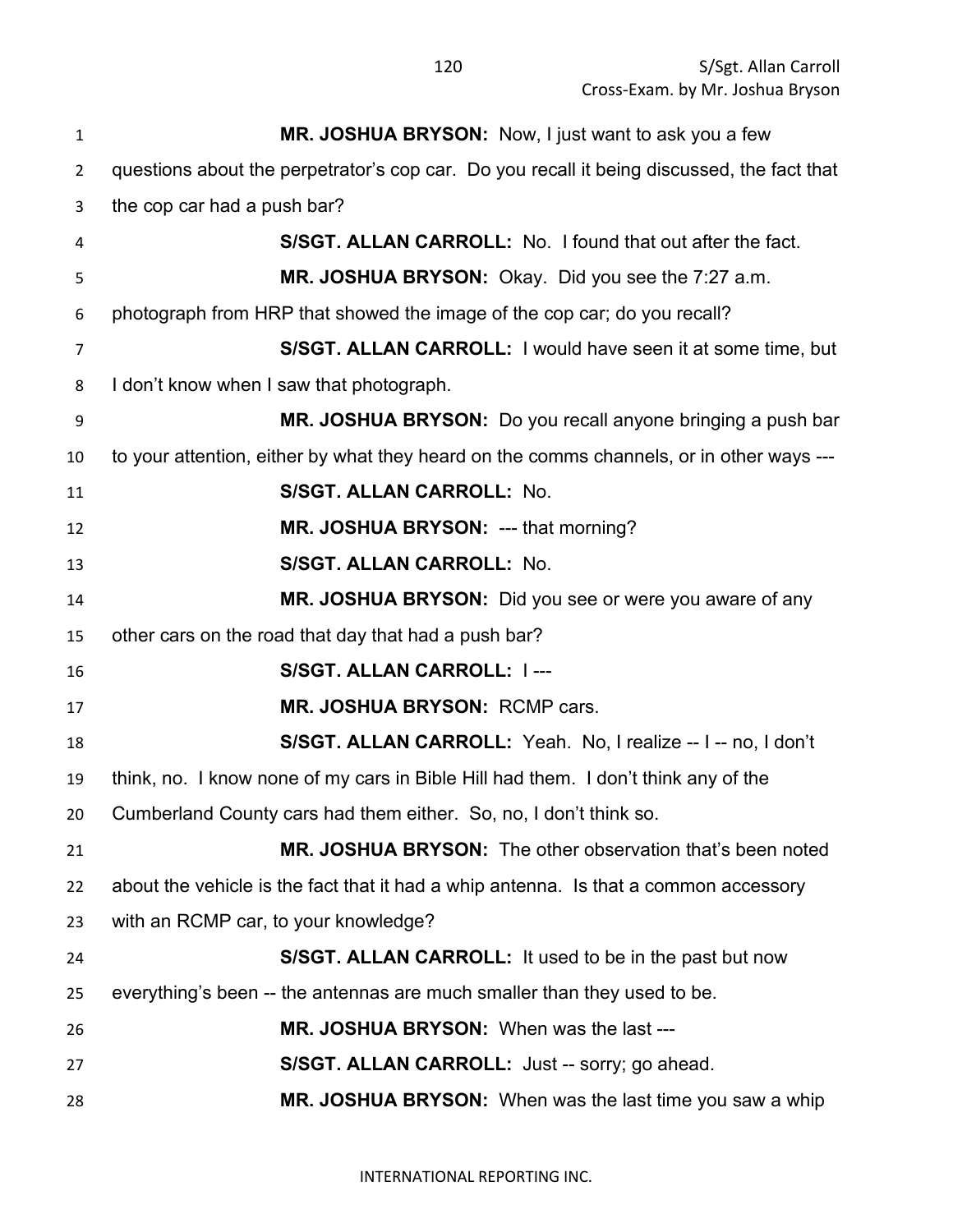antenna on an RCMP car? **S/SGT. ALLAN CARROLL:** It's got to be a long time. **MR. JOSHUA BRYSON:** Just a couple questions on the Belmont Fire Hall. **S/SGT. ALLAN CARROLL:** Okay. **MR. JOSHUA BRYSON:** So you talked about what direction you gave. I'm just wondering if there's policy for this type of false -- misfiring where you're shooting? What is supposed to happen? **S/SGT. ALLAN CARROLL:** Well, we investigate it. The weapons -- the weapons -- the weapon gets seized, and we usually -- probably there's an investigation done. Obviously, it's -- yeah, there's an investigation done on it. I'm not so sure -- I'm sure there was policy of how -- step 1, step 2, step 3. This wasn't a normal situation. We're not dealing with -- most misfires or some other stuff will happen, different scenario. We've had misfires that are at our range; we've had misfires in the detachment. And this one, like I said in the direct this morning, I thought it was a member involving with ERT who were actively searching for -- for Mr. Wortman. I had no knowledge it was at the fire hall until later on that afternoon. **MR. JOSHUA BRYSON:** Is that where you got the idea about the camo? Was that just something you had imagined? **S/SGT. ALLAN CARROLL:** No, it's -- no, it's just very distinctly that there -- everything's happening all at once. You've got the situation in Wentworth; you have in Glenholme; you have in Debert; you have ERT scrambling out trying to get involved in these people. Everything -- you have the radio communication going on. And then all of a sudden, in the midst of all this, and the timeframe, you hear, [sound effect] so in my mind, it registered, okay, there's somebody -- somebody mobile and somebody's out of the car. Cst. Brown, Cst. Melanson were plainclothes, and somebody accidentally discharged a round. That was my take -- that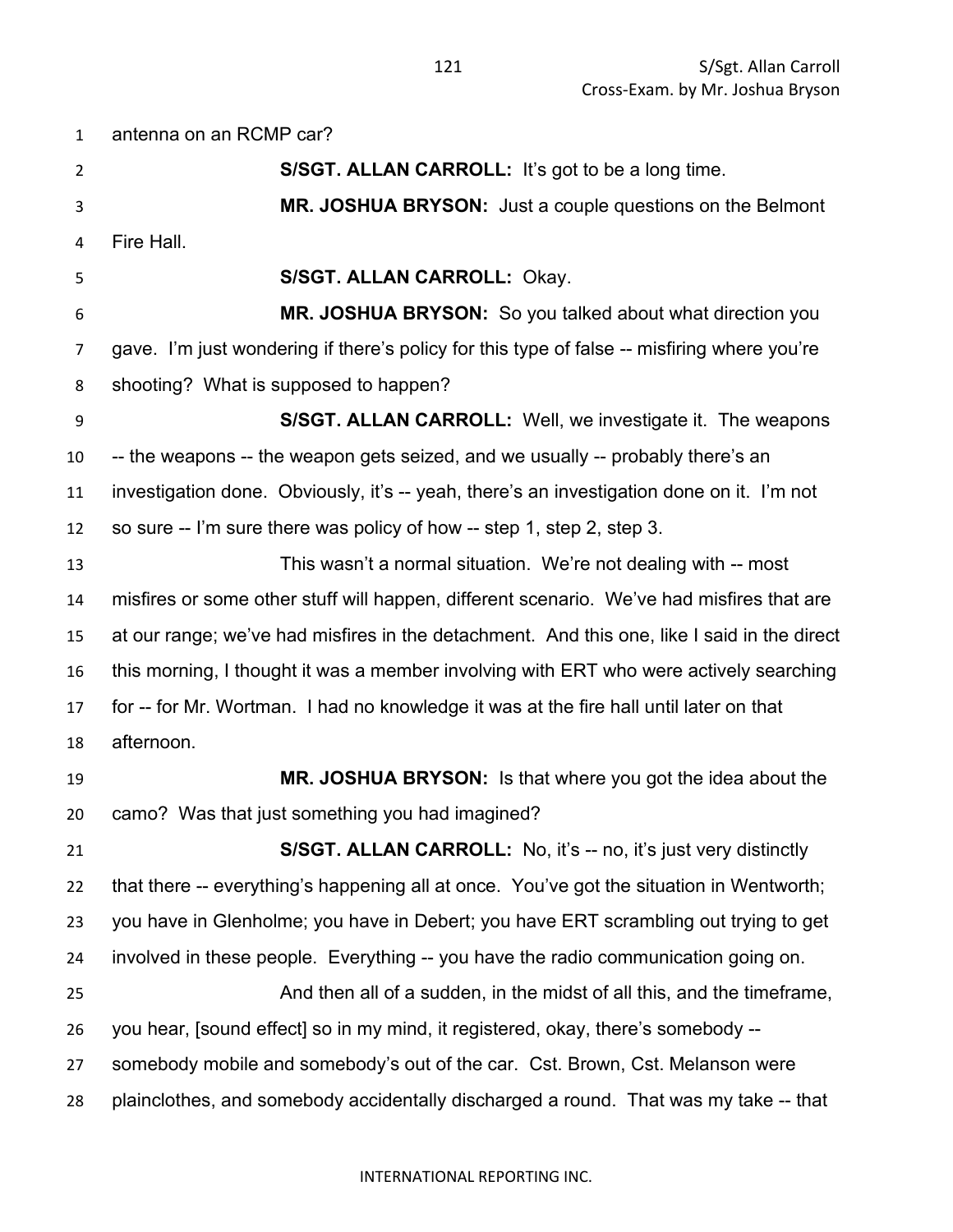| $\mathbf{1}$ | was my interpretation of it; that's the way I -- my assumption at the time. My                    |
|--------------|---------------------------------------------------------------------------------------------------|
| 2            | assumption was wrong.                                                                             |
| 3            | MR. JOSHUA BRYSON: But where did you get the idea that the                                        |
| 4            | other -- that the victim was in camouflage, or camo?                                              |
| 5            | S/SGT. ALLAN CARROLL: ERT members are wearing camo.                                               |
| 6            | MR. JOSHUA BRYSON: Okay. So no-one had suggested to you                                           |
| 7            |                                                                                                   |
| 8            | S/SGT. ALLAN CARROLL: No, nobody suggested it to me.                                              |
| 9            | Sorry; it was just an assumption, because everything happening all at once, it got                |
| 10           | jumbled up.                                                                                       |
| 11           | MR. JOSHUA BRYSON: Yeah.                                                                          |
| 12           | S/SGT. ALLAN CARROLL: And that's the assumption I got.                                            |
| 13           | MR. JOSHUA BRYSON: So at what point -- just so I understand,                                      |
| 14           | at what point is someone relieved of active duty? What type of incident is involved               |
| 15           | when a member should be relieved of active duty -- from active duty?                              |
| 16           | S/SGT. ALLAN CARROLL: It's possibly should have been in this                                      |
| 17           | one; however, we're looking at -- we've got a mass murderer out there, and if I can have          |
| 18           | capable bodies, they were functional -- actually, I didn't know the full parameters of what       |
| 19           | happened at the fire hall. I didn't know it was a fire hall.                                      |
| 20           | But any of the same decision, we had to stop this guy, and if these                               |
| 21           | two members were not injured, fit, capable, and if they could help stop this madman,              |
| 22           | then, yeah, I'm going to let them go. I'm going to -- I didn't stop them down. And be             |
| 23           | criticized for it? So be it if I am but that was my decision at the time, and I'll stick with it. |
| 24           | MR. JOSHUA BRYSON: Yeah. Thank you.                                                               |
| 25           | And at the time you made that decision, were you aware of what                                    |
| 26           | had occurred? You mentioned Wentworth. But just at roughly 9:52 at Glenholme                      |
| 27           | where Brown and Melanson also thought they saw the perpetrator, and on the comms                  |
| 28           | you can read, "Break, break, break. We've got eyes on a marked PC on the side of the              |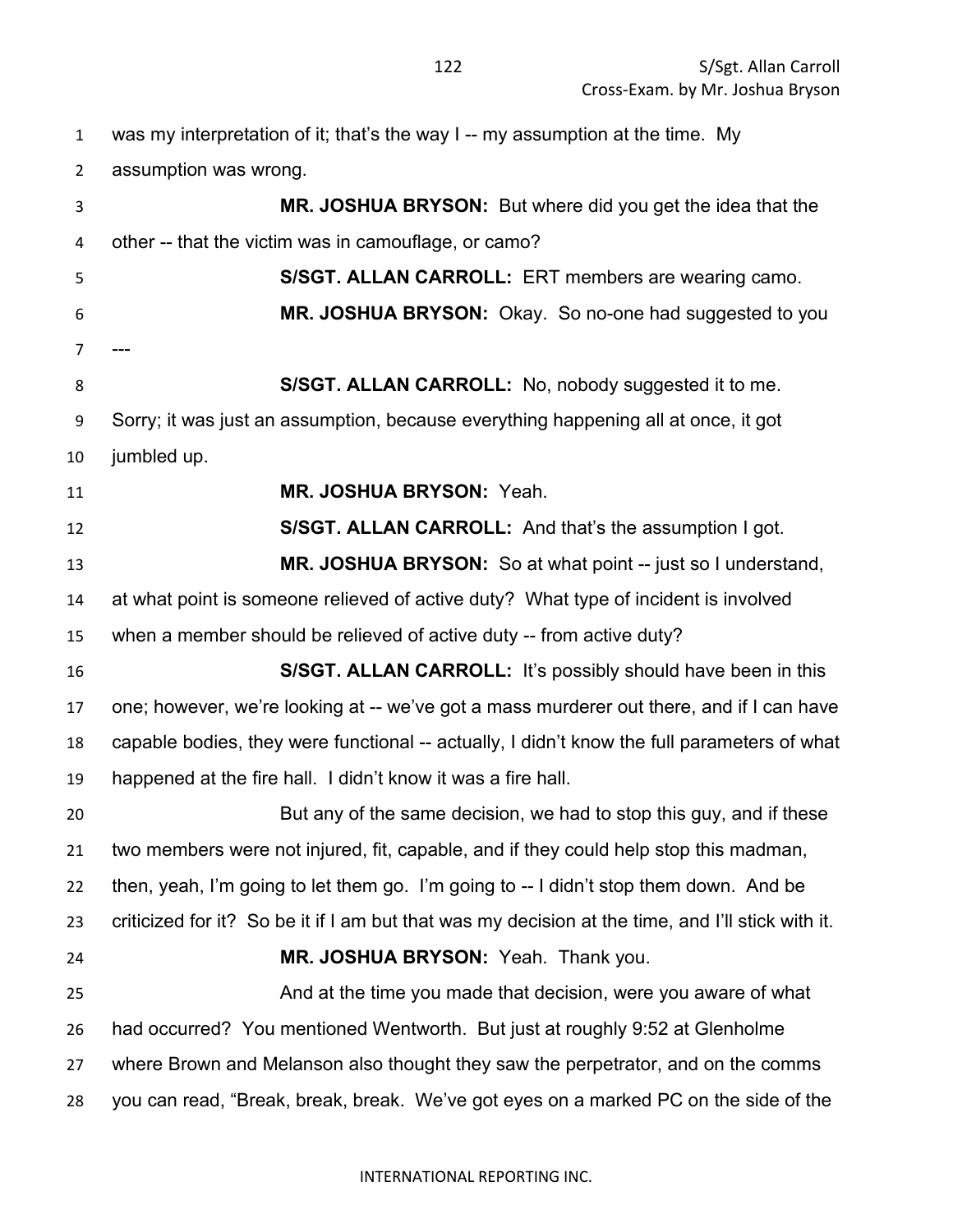highway ahead of us." And then they were disabused of that notion, stating that, "No, it's -- I think they said it's MacDonald, I think. I might have the name wrong, but they clarified that it's not the perpetrator. **S/SGT. ALLAN CARROLL:** Yes. I think -- I think I remember hearing that. **MR. JOSHUA BRYSON:** Okay. And then afterwards were you aware of the incident at 11:17 when Brown and Melanson had another encounter with an HRP member. They didn't know it was HRP at the time but on the transcript, we can see: "That person has a firearm in their hand. We're gonna 11 take him down here." And then someone came on comms and said: **13** That person is [an] HRP officer." Were you aware of that incident at 11:17 a.m.? **S/SGT. ALLAN CARROLL:** Where did that take place? That was in Truro, was it not, or...? **MR. JOSHUA BRYSON:** I forget -- yeah, I forget the exact location now, it was around Truro. **S/SGT. ALLAN CARROLL:** Well, "Take him down"; I think there was some miscommunication of somebody -- there was something with a vehicle at one of the grocery stores, one of the Sobeys or something. This member was walking around with a firearm and Brown and Melanson are going to effect a takedown, stop the person, police, that's what I'm assuming a takedown they were doing. **MR. JOSHUA BRYSON:** "Takedown" means what? Take him down? **S/SGT. ALLAN CARROLL:** Take -- arrest. **MR. JOSHUA BRYSON:** And, actually this one, I believe it occurred about 100 metres before a checkpoint and the HRP officer was in an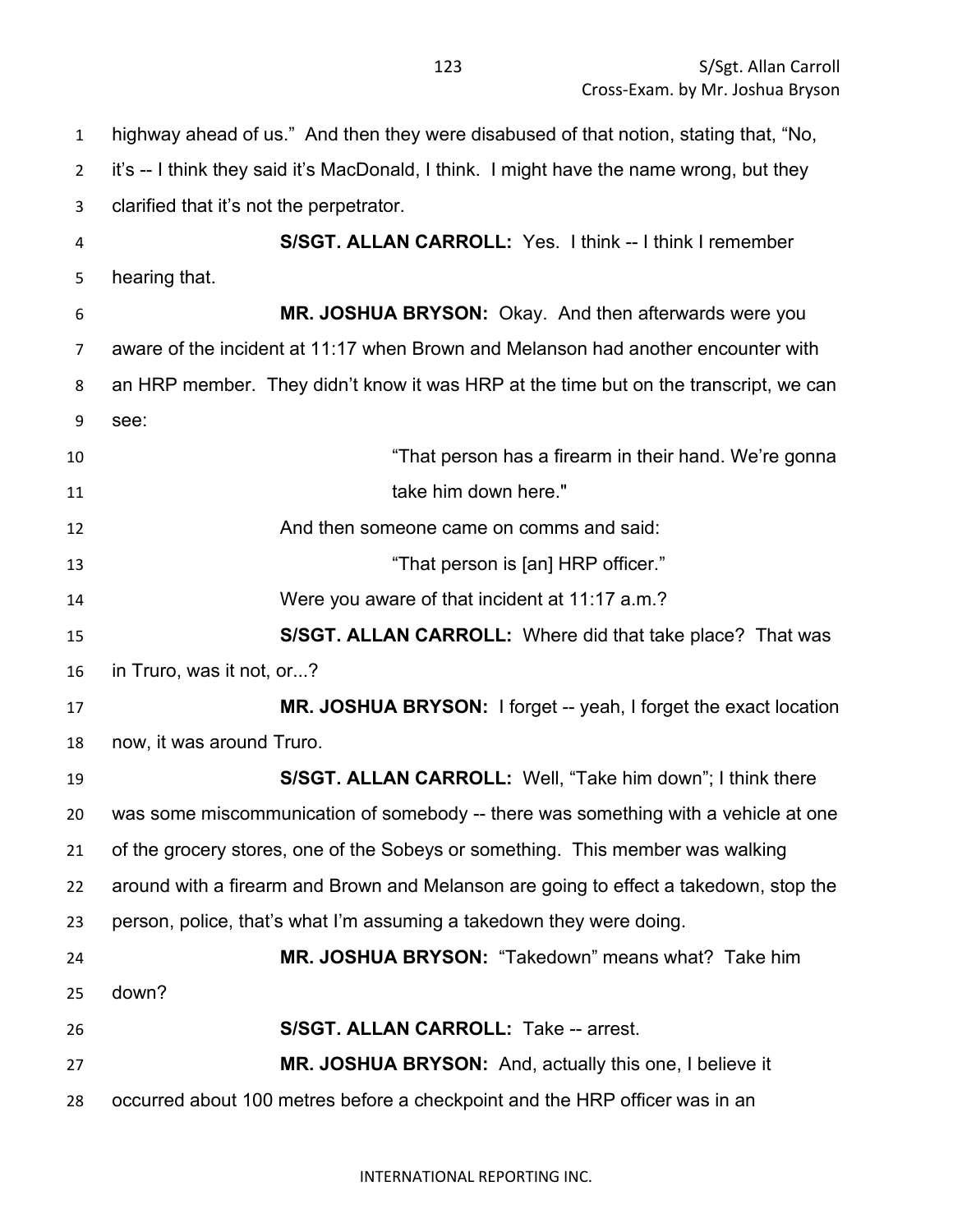| $\mathbf{1}$   | unmarked vehicle on the side of the road near the checkpoint, and he may have had a      |
|----------------|------------------------------------------------------------------------------------------|
| $\overline{2}$ | carbine out.                                                                             |
| 3              | S/SGT. ALLAN CARROLL: I--I can't comment on that.                                        |
| 4              | MR. JOSHUA BRYSON: Okay. So would that incident ---                                      |
| 5              | S/SGT. ALLAN CARROLL: I don't know.                                                      |
| 6              | MR. JOSHUA BRYSON: Yeah. At that point -- so you weren't                                 |
| $\overline{7}$ | aware of that incident in real time, were you?                                           |
| 8              | S/SGT. ALLAN CARROLL: I don't think so, while it was going on                            |
| 9              | there.                                                                                   |
| 10             | MR. JOSHUA BRYSON: Yeah. So hearing these three incidents                                |
| 11             | put together, is this a situation where perhaps Brown and Melanson could have been       |
| 12             | relived, no later than the third incident, from active duty?                             |
| 13             | S/SGT. ALLAN CARROLL: They were performing -- they were                                  |
| 14             | performing their duties. You could -- you could say yes; you could say no. We're still   |
| 15             | looking at stopping this individual. If somebody's walking around with a weapon, yeah,   |
| 16             | we've got to take care of that.                                                          |
| 17             | MR. JOSHUA BRYSON: Okay. So that's the priority?                                         |
| 18             | S/SGT. ALLAN CARROLL: Well, we have to -- you've got to -- I'm                           |
| 19             | losing something in the translation here. We're trying to stop a mass murderer, and      |
| 20             | right now we don't know where he is. And somebody walking down the streets with a        |
| 21             | weapon, you're going to effect a police takedown.                                        |
| 22             | Justin Bourque in Moncton was walking around neighbourhoods                              |
| 23             | with a carbine. Yes, police were trying to take him down, and I would hope they would -  |
| 24             | - I'd hope they would have done the same thing, which is basically what Brown and        |
| 25             | Melanson were doing with this unidentified -- unidentified police officer, somebody that |
| 26             | they didn't know who he was. He wasn't identified as a police officer, and he's sitting  |
| 27             | there with a carbine. So they were effecting -- they're doing their job. Sorry.          |
| 28             | MR. JOSHUA BRYSON: Okay. So had you been apprised of that                                |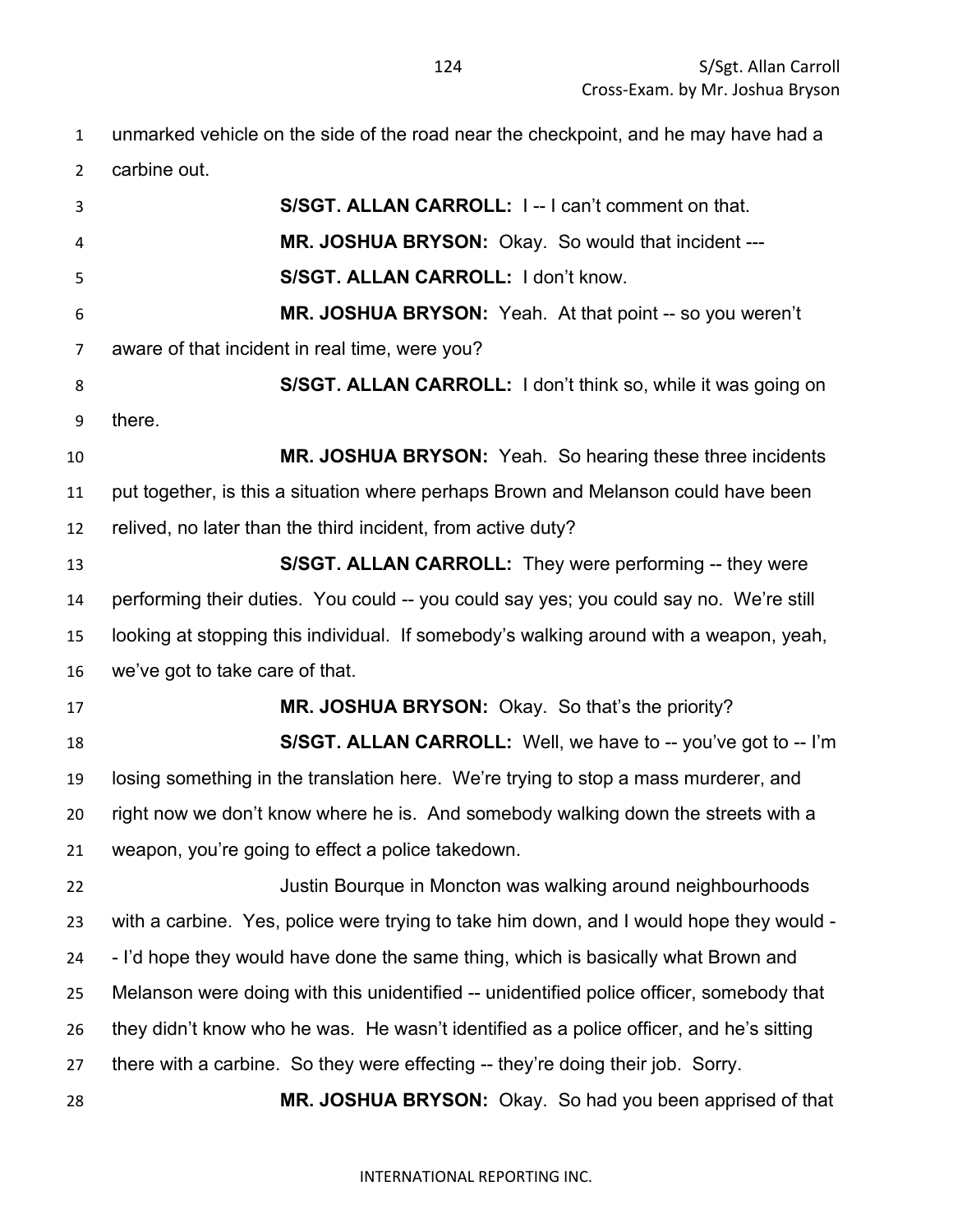| $\mathbf{1}$   | incident in real time, same decision, "Take a breath, carry on"; is that fair?         |
|----------------|----------------------------------------------------------------------------------------|
| $\overline{2}$ | S/SGT. ALLAN CARROLL: They had had this person identified.                             |
| 3              | Once he was identified as a police officer, business as usual.                         |
| 4              | MR. JOSHUA BRYSON: Thank you.                                                          |
| 5              | Do you know if Colchester, or any detachment, actually, in Nova                        |
| 6              | Scotia, has a threat assessment coordinator?                                           |
| $\overline{7}$ | S/SGT. ALLAN CARROLL: Colchester doesn't.                                              |
| 8              | MR. JOSHUA BRYSON: What about ---                                                      |
| 9              | S/SGT. ALLAN CARROLL: I don't ---                                                      |
| 10             | MR. JOSHUA BRYSON: --- Cumberland?                                                     |
| 11             | S/SGT. ALLAN CARROLL: I'm not -- no, we didn't in Cumberland.                          |
| 12             | I'm not -- no, I don't know. That's not a position that exists to my knowledge, sorry. |
| 13             | MR. JOSHUA BRYSON: Yeah. And in terms of, do you recall any                            |
| 14             | briefing after the Mayerthorpe Inquiry and one of the recommendations that perhaps     |
| 15             | detachments look at having a threat assessment coordinator?                            |
| 16             | S/SGT. ALLAN CARROLL: No, I was -- in those years, I was not                           |
| 17             | involved in detachment policing.                                                       |
| 18             | MR. JOSHUA BRYSON: When you were involved, do you recall                               |
| 19             | anyone briefing you on that Mayerthorpe Inquiry and its recommendations?               |
| 20             | S/SGT. ALLAN CARROLL: No. No, I don't.                                                 |
| 21             | MR. JOSHUA BRYSON: Just a point of clarification perhaps you                           |
| 22             | can help me with. I'm trying to understand the difference between the CAD Activity Log |
| 23             | and the CAD Activity Log when it's sent over to PROS. Does that give you enough        |
| 24             | information to be able to distinguish between the two and help me understand the       |
| 25             | differences?                                                                           |
| 26             | S/SGT. ALLAN CARROLL: Yeah, I'm not the person to direct that                          |
| 27             | to because I -- I don't use CAD, and mostly that was the OPS NCO was taking care of    |
| 28             | CAD and CIIDS and that type of stuff. I didn't have those programs on my computer.     |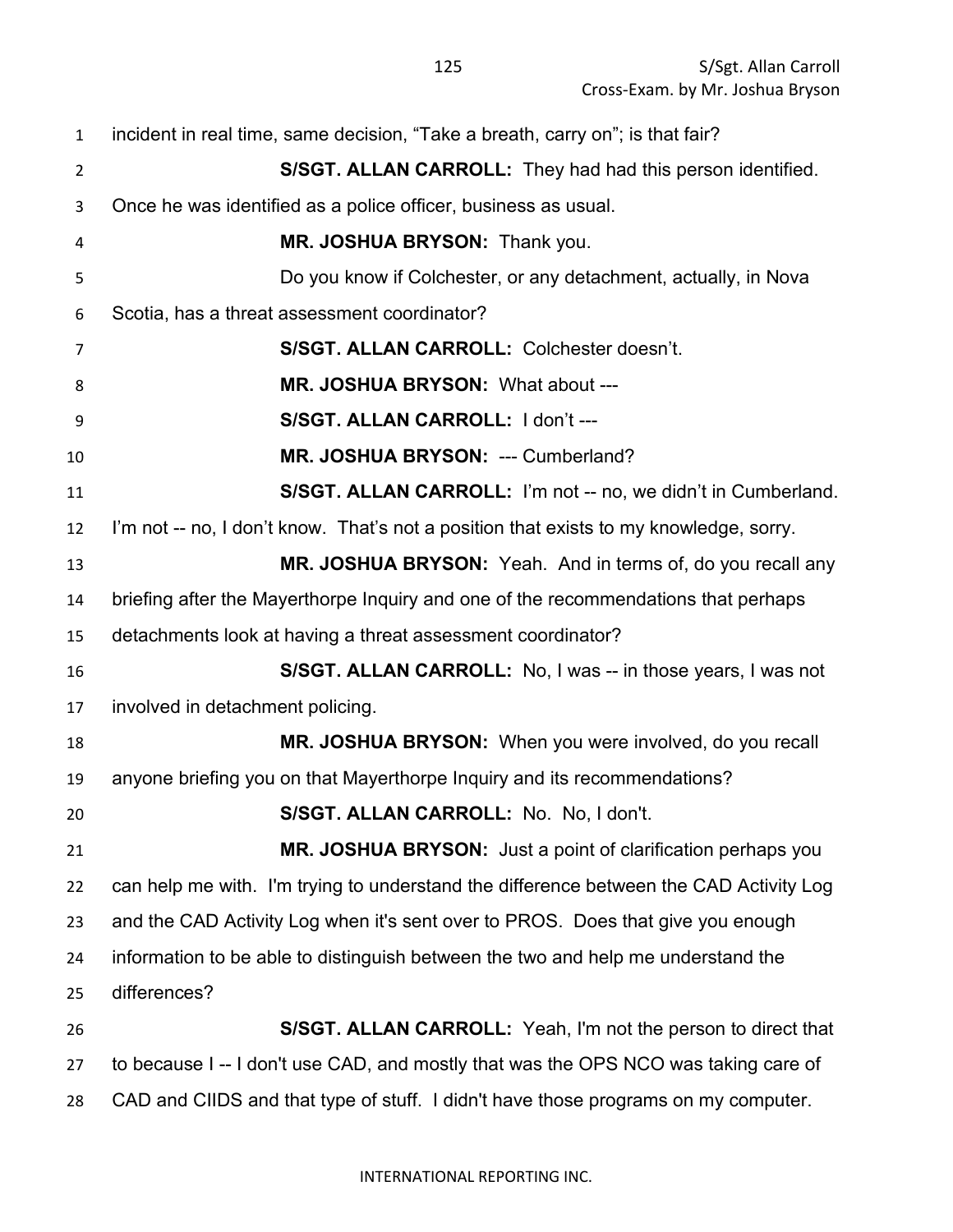| $\mathbf{1}$   | MR. JOSHUA BRYSON: That's all my questions. Thank you,                               |
|----------------|--------------------------------------------------------------------------------------|
| $\overline{2}$ | Commissioners.                                                                       |
| 3              | Thank you, Staff Sergeant.                                                           |
| 4              | S/SGT. ALLAN CARROLL: Thank you.                                                     |
| 5              | <b>COMMISSIONER MacDONALD:</b> Thank you, Mr. Bryson.                                |
| 6              | Ms. Ward?                                                                            |
| $\overline{7}$ | <u>--- CROSS-EXAMINATION BY MS. LORI WARD:</u>                                       |
| 8              | MS. LORI WARD: Good afternoon, Staff Sergeant Carroll. As you                        |
| 9              | know, my name is ---                                                                 |
| 10             | S/SGT. ALLAN CARROLL: Good afternoon.                                                |
| 11             | MS. LORI WARD: My name is Lori Ward, and I represent the                             |
| 12             | Attorney General of Canada, and I think I have only one question for you.            |
| 13             | In your evidence this morning, I believe you said that you had                       |
| 14             | asked Jen MacCallum at the OCC to engage with Strategic Communications. Is that      |
| 15             | correct?                                                                             |
| 16             | S/SGT. ALLAN CARROLL: I didn't use the words "Strategic                              |
| 17             | Communications", I used the words "H Div Comms".                                     |
| 18             | MS. LORI WARD: Okay.                                                                 |
| 19             | S/SGT. ALLAN CARROLL: And that's the common knowledge of                             |
| 20.            | it. That's our email address. You email something, and H Div Comms, and they're the  |
| 21             | ones that take care of it.                                                           |
| 22             | MS. LORI WARD: Thank you. And then Mr. Burrill asked if you                          |
| 23             | had followed up with Comms, and you said no you had not. And I'm just wondering,     |
| 24             | when you spoke to Jen MacCallum about this and asked her to engage with Comms,       |
| 25             | what was your expectation of what she would do?                                      |
| 26             | S/SGT. ALLAN CARROLL: Jen is an excellent OCC operator,                              |
| 27             | she's a very competent individual, and I fully expected she would reach out to H Div |
| 28             | Comms, as per my request, and engage them in getting some messaging out via their    |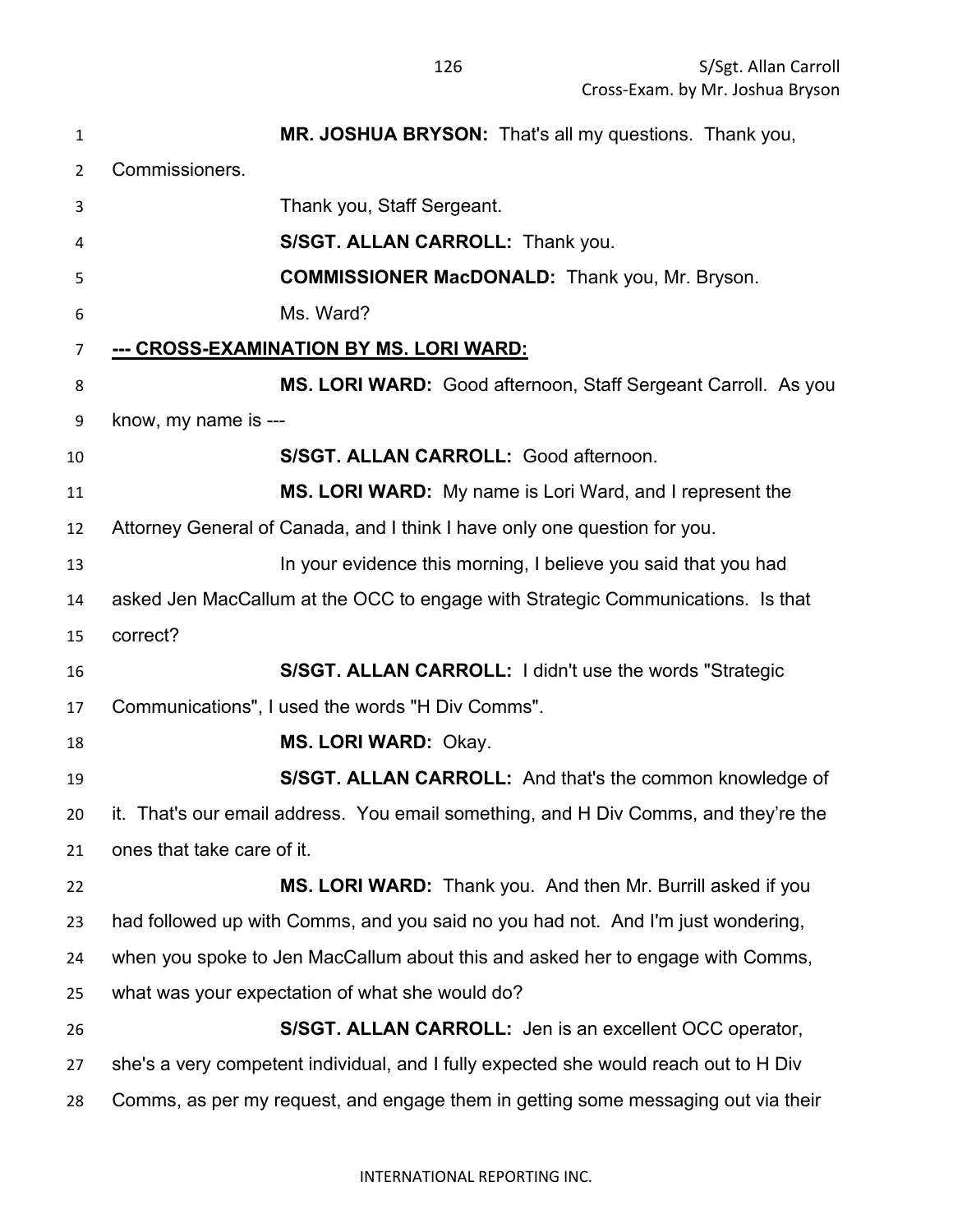social media platforms or whatever they use. **MS. LORI WARD:** And I guess in that situation, or in general, when you task someone with something do you expect that you're going to need to follow up in some way? **S/SGT. ALLAN CARROLL:** Jen is a -- especially now with Jennifer, she's a -- like I said, she's an excellent operator, and I have the utmost confidence in her doing what was asked. And knowing the importance of it, I had no doubt that she would reach out. **MS. LORI WARD:** Thank you, that's my -- those are my questions. **COMMISSIONER MacDONALD:** Thank you, Ms. Ward. Mr. Burrill? **MR. ROGER BURRILL:** That would be the extent of counsels' questioning this afternoon. **COMMISSIONER MacDONALD:** Thank you, Mr. Burrill. Commissioner Fitch? **COMMISSIONER FITCH:** Thank you, Staff Sergeant Carroll. It's Commission Fitch speaking now. I just have a few questions for you, and some of them are forward-looking as we seek to find some solutions and recommendations, and then there's a few questions I have just for clarification from your testimony today. But first before I launch into my questions, for -- just to clarify for the record, when you were making reference to blue-on-blue just recently in your follow up with Mr. Bryson, you had also referred to it as an accidental discharge. And we'd like to give you the opportunity to clarify the difference between blue-on-blue and an accidental discharge. **S/SGT. ALLAN CARROLL:** Sorry, that was -- yes. The blue-26 on-blue was a shot was fired towards a police officer and it's a -- just uniform colour blue. Accidental discharge was not the right terminology to use in that sense. **COMMISSIONER FITCH:** Okay, thank you. Typically, the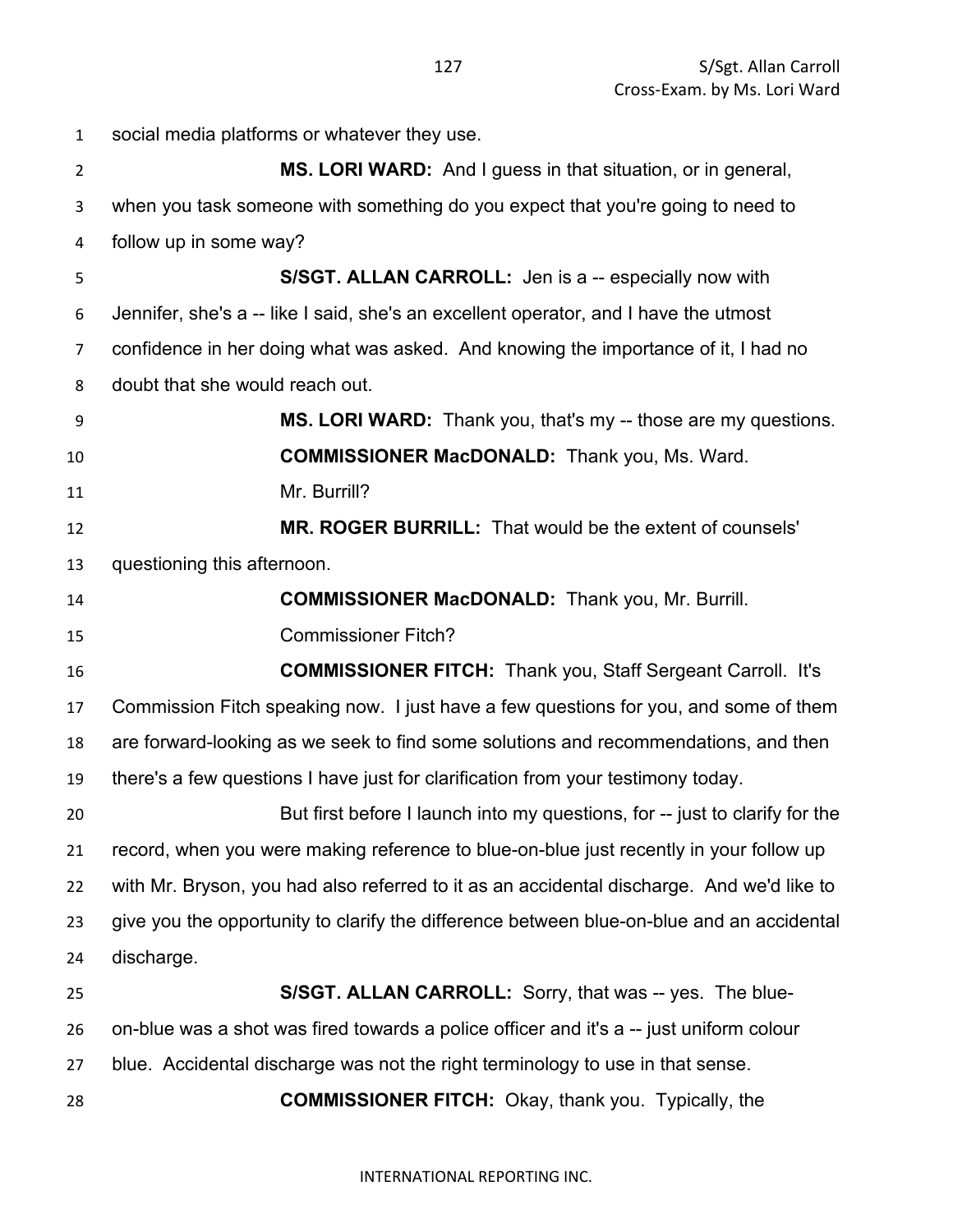response to a blue-on-blue situation would be different than an accidental discharge.

**S/SGT. ALLAN CARROLL:** Yes.

 **COMMISSIONER FITCH:** Thank you. One of the questions that I had from early on in your testimony today was with reference to the police car, and if you could help us better understand when you may have first heard about a decommissioned or an old police car being used and how you came to know that information.

**S/SGT. ALLAN CARROLL:** That would have come from

 Staff Rehill when I was speaking with him, that at some point in time in the evening, 10:30, 11 o'clock in the Bible Hill detachment when he's referring to the -- I believe the CIIDS that called it "Gabe's old police car". And there's a lot of the old decommissioned police cars out there. They're used for multiple purposes, and I know in Amherst there's a -- one guy, it's almost like security work he does with the old police cars, the old

decommissioned cars.

 **COMMISSIONER FITCH:** Thank you. In reference to a question that was asked about the advantage or disadvantage of having yourself and your fellow staff sergeants at the Command Post you gave a number of advantages to that, but as we listened to the testimony we know that there was considerable breakdown in communication. So I'm just wondering in the Command Post, in the role that you were taking on there, if you could explain to us what process was in place for facilitating the sharing of Critical Incident information between yourself and the Critical Incident Commander?

 **S/SGT. ALLAN CARROLL:** After the -- my initial meeting with Jeff West, early after arriving at the Command Post, I don't know if I had any further contact or much further contact with Jeff. Any information that was received I would be filtering that up through Staff Halliday, who was meeting with -- who would pass it along to Jeff West rather than having every -- everybody running to Jeff West, so the information that would follow a path of where it needed to get to. There were different times when in the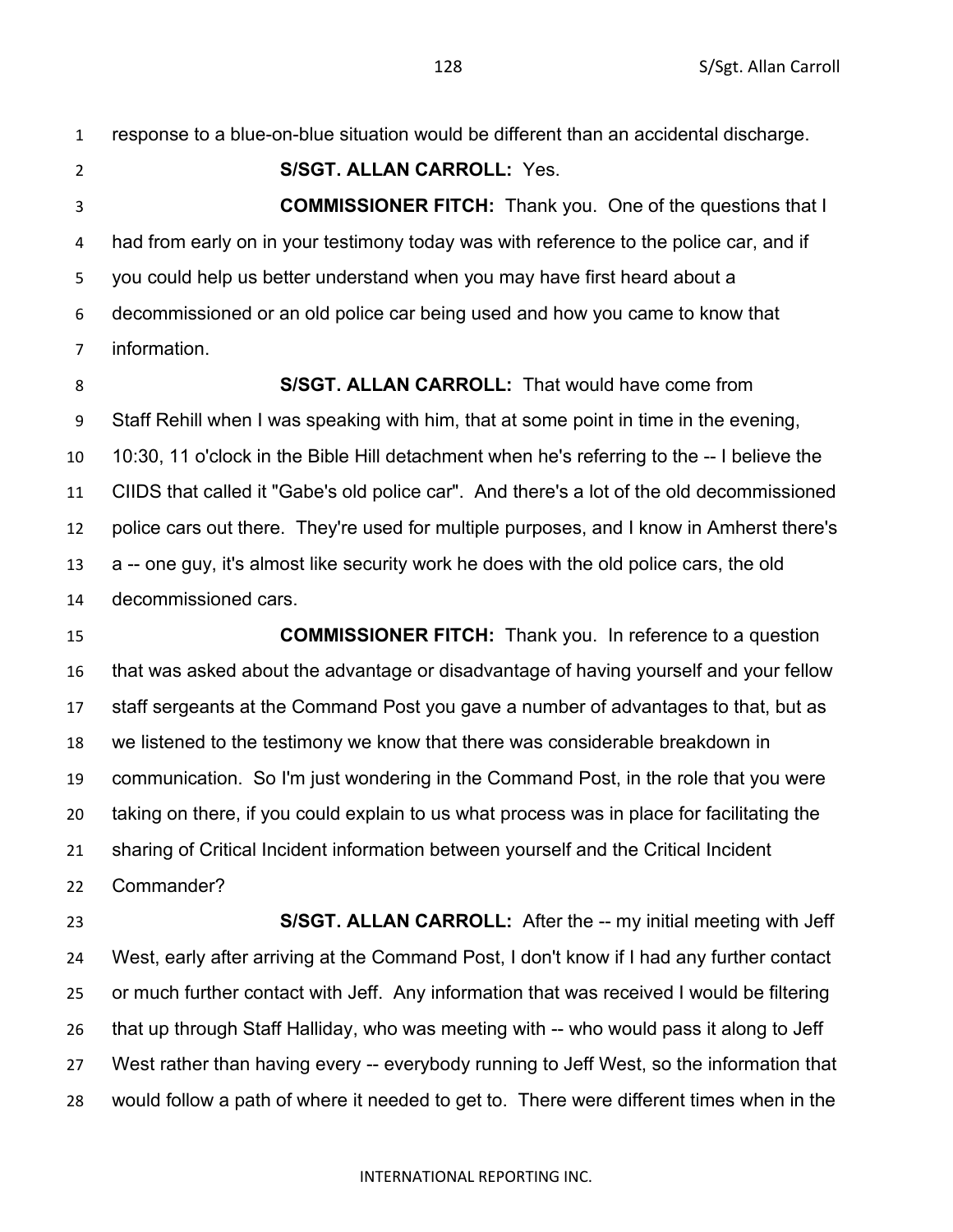S/Sgt. Allan Carroll

 Command Post we would, and I believe Staff West would be part of that as well, where we'd just sit and do a quick brainstorming session, "Okay. Where are we at now? What are the -- what's the latest? What's new? Where -- what's our next step?" I know there's probably a number of times during the evening, in the course of the evening or the early morning hours that I was involved in a brainstorming session with Staff Halliday, with Staff Halliday, Staff MacCallum, and Staff West if he were out there at the time. **COMMISSIONER FITCH:** So in addition to these brainstorming sessions, presuming that there was a sharing of information there --- **S/SGT. ALLAN CARROLL:** Oh, yeah. **COMMISSIONER FITCH:** --- was there any place in the Command Post set up that you were all able to look at the latest incoming information? **S/SGT. ALLAN CARROLL:** I think there were -- there were boards set up on the wall, I think. In the negotiating world, we use basically flowcharts and tape them to the wall and it's kind of a timeline of events that are happening. I am trying to remember if I saw those up in the -- up in the Command Post, I can't recall. **COMMISSIONER FITCH:** Okay. There was a question posed to you about technologies when you were talking about the benefits of being in the Command Post because of dead zones with radio communications or cell phones. And as District Commander, you would have a sense of the resources and assets that your members would have access to in the field? **S/SGT. ALLAN CARROLL:** In what respect are you referring to, ma'am? **COMMISSIONER FITCH:** So as District Commander, would you have knowledge of the tools and technologies that are available to your members when a Critical Incident Package is rolled out? **S/SGT. ALLAN CARROLL:** I believe so. I'm just wondering -- I'm not quite following up to ---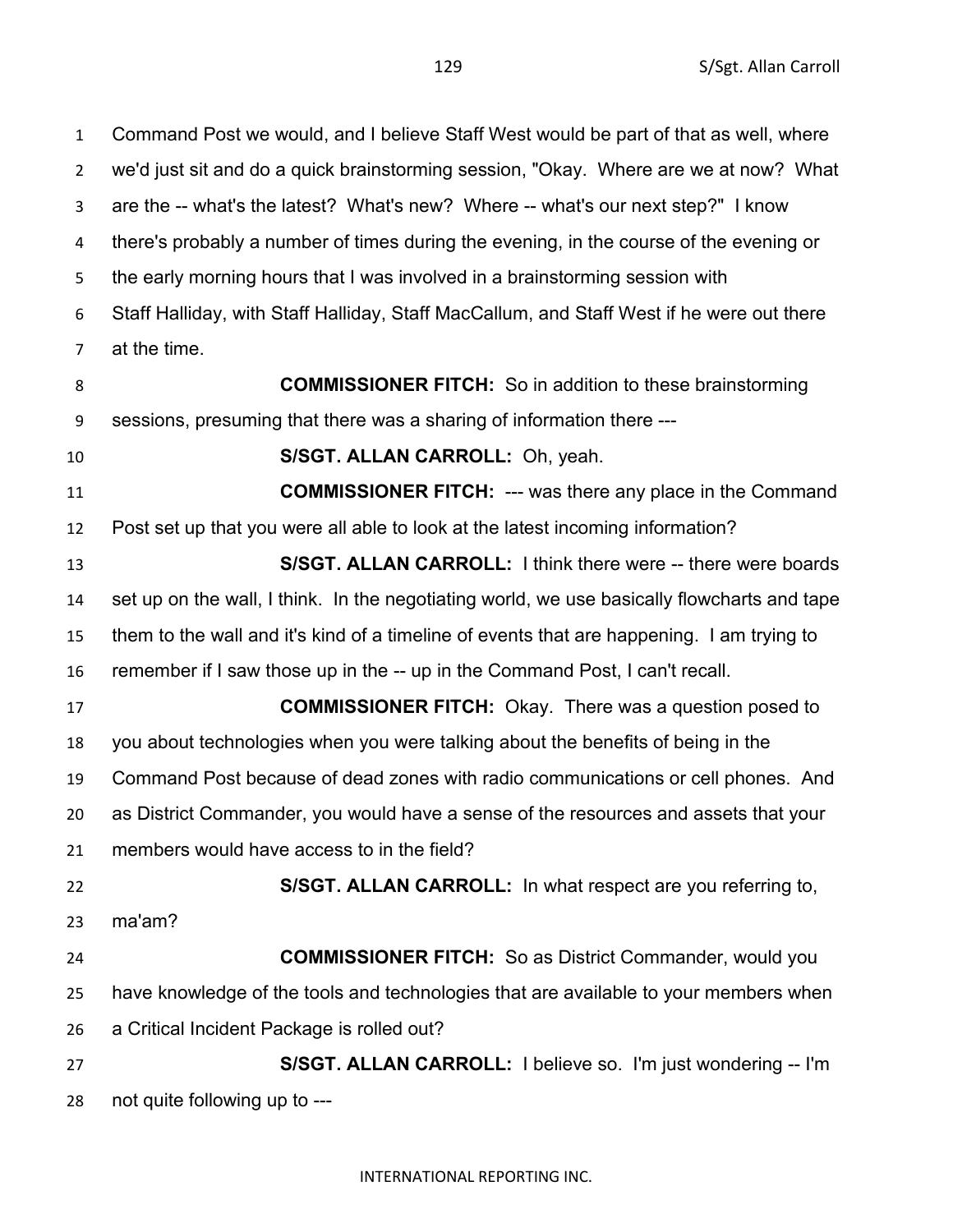**COMMISSIONER FITCH:** Okay. **S/SGT. ALLAN CARROLL:** --- what we're --- **COMMISSIONER FITCH:** So I'll jump right to my question directly. Do you know if the RCMP in Nova Scotia, or even nationally, ever make use of an encrypted military grade satellite phone? Would they ever be part of a rollout package? **S/SGT. ALLAN CARROLL:** There was a while back where we all were asked to procure satellite phones just in case there was some areas, and I don't know whatever became of those satellite phones. I have never -- we've never used one in Colchester County, and I think I purchased two for some other remote areas of -- I think Parrsboro and down, down in that Bay of Fundy coastline because there's some major dead zones down there. Were they used very much? No. **COMMISSIONER FITCH:** Okay. In your view, would that be something that might be of benefit as part of the Critical Incident Package toolkit that gets rolled out? **S/SGT. ALLAN CARROLL:** I guess you'd have to look at that as how many sat phones are we talking about, or you're not going to have enough for every -- every member has a cell phone. There's -- is every member going to have a satellite phone now as well? I --- **COMMISSIONER FITCH:** Okay. Thank you. And I understand that either yourself or Staff Sergeant MacCallum, I believe, was tasked with doing a follow up on a media release at one point? **S/SGT. ALLAN CARROLL:** It was -- it was not me. If it was Staff MacCallum, I have no knowledge of that, no. **COMMISSIONER FITCH:** And it may have been Halliday. What I'm wondering, and I'm just -- I'm thinking about Major Crime investigations, so I'm flipping a little bit over to the Major Crime side, typically, the lead on a Major Crime would be the one to have kind of final say on what gets released into the public realm, so as to not to ---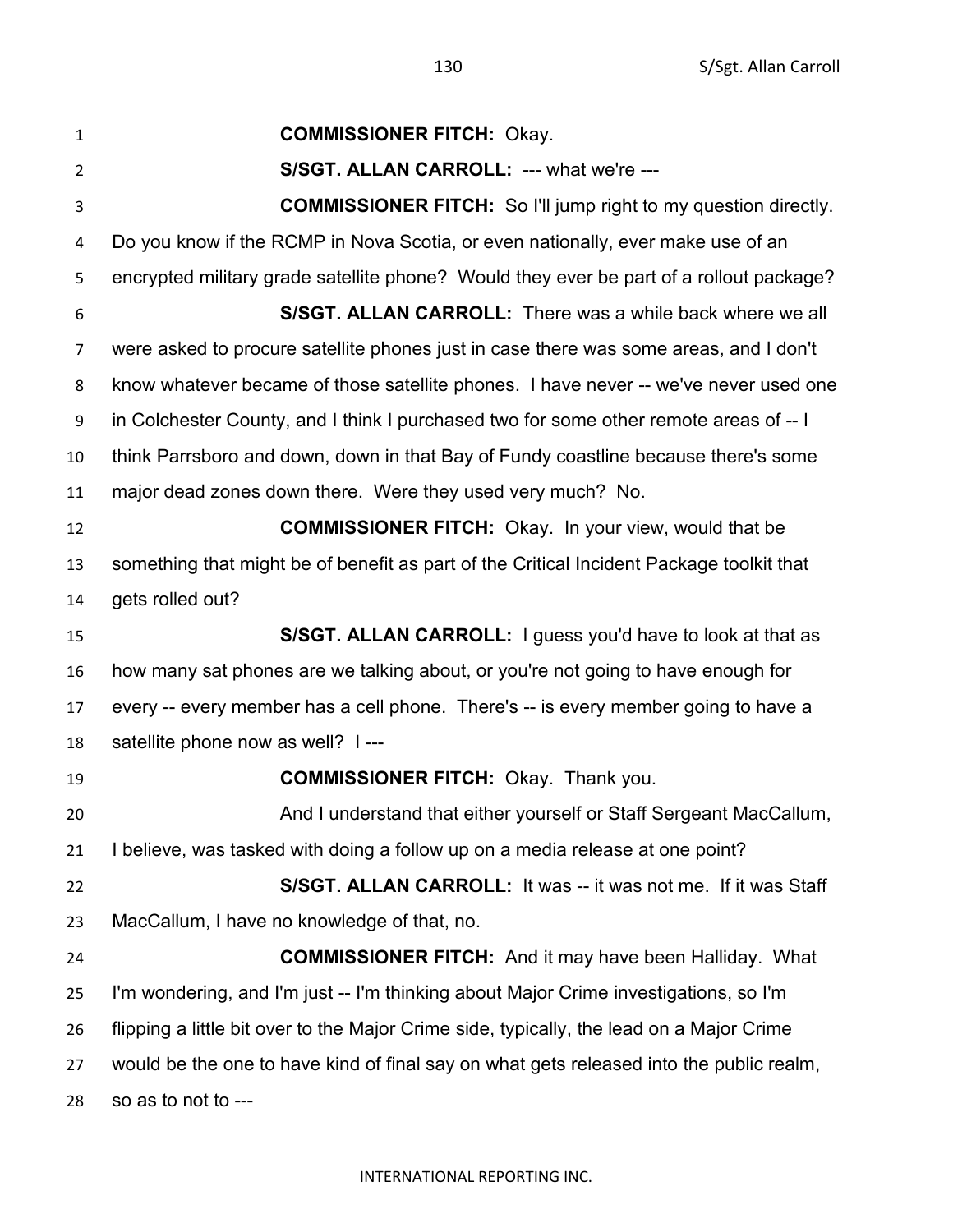| $\mathbf{1}$   | <b>S/SGT. ALLAN CARROLL: Yes.</b>                                                          |
|----------------|--------------------------------------------------------------------------------------------|
| $\overline{2}$ | <b>COMMISSIONER FITCH: --- compromise an investigation.</b>                                |
| 3              | <b>S/SGT. ALLAN CARROLL: Yes.</b>                                                          |
| 4              | <b>COMMISSIONER FITCH:</b> In the critical incident command                                |
| 5              | structure, would it not make sense that the critical incident commander would have that    |
| 6              | same responsibility? And the reason I'm asking ---                                         |
| 7              | S/SGT. ALLAN CARROLL: It would.                                                            |
| 8              | <b>COMMISSIONER FITCH:</b> Yeah. The reason I'm asking that -- I'm                         |
| 9              | sorry, I cut you off -- was I'm just wondering why Staff Sergeant Halliday would have      |
| 10             | been the person up the chain that you ran the request by to have a media release done      |
| 11             | and why that wouldn't have gone directly to the critical incident commander.               |
| 12             | S/SGT. ALLAN CARROLL: I guess it would have been better                                    |
| 13             | placed with the critical incident commander. I was dealing directly with Staff Halliday as |
| 14             | my supervisor, as my direct report. I'm reporting to him. And I'm assuming that Staff      |
| 15             | Halliday would speak to Staff West or -- in that triangle setting.                         |
| 16             | <b>COMMISSIONER FITCH:</b> Okay. And during your brainstorming                             |
| 17             | sessions that you referred to during the course of the early morning hours, was the topic  |
| 18             | of a media release discussed in that form?                                                 |
| 19             | S/SGT. ALLAN CARROLL: I don't think so because we -- the last                              |
| 20             | brainstorming session I can think of is we didn't have that information about the fully    |
| 21             | marked police car going around. That came later after the last get-together I can think    |
| 22             | of.                                                                                        |
| 23             | <b>COMMISSIONER FITCH: Okay. Thank you.</b>                                                |
| 24             | Back to the Portapique area and the canvassing, I would suggest                            |
| 25             | that there's a couple of different reasons that we would canvass a neighbourhood after     |
| 26             | a major incident such as this and mass casualties, and one is to look for witnesses, and   |
| 27             | one could be to check on the wellbeing of other people in the neighbourhood. Was           |
| 28             | there consideration or discussion at any point that there is the possibility that          |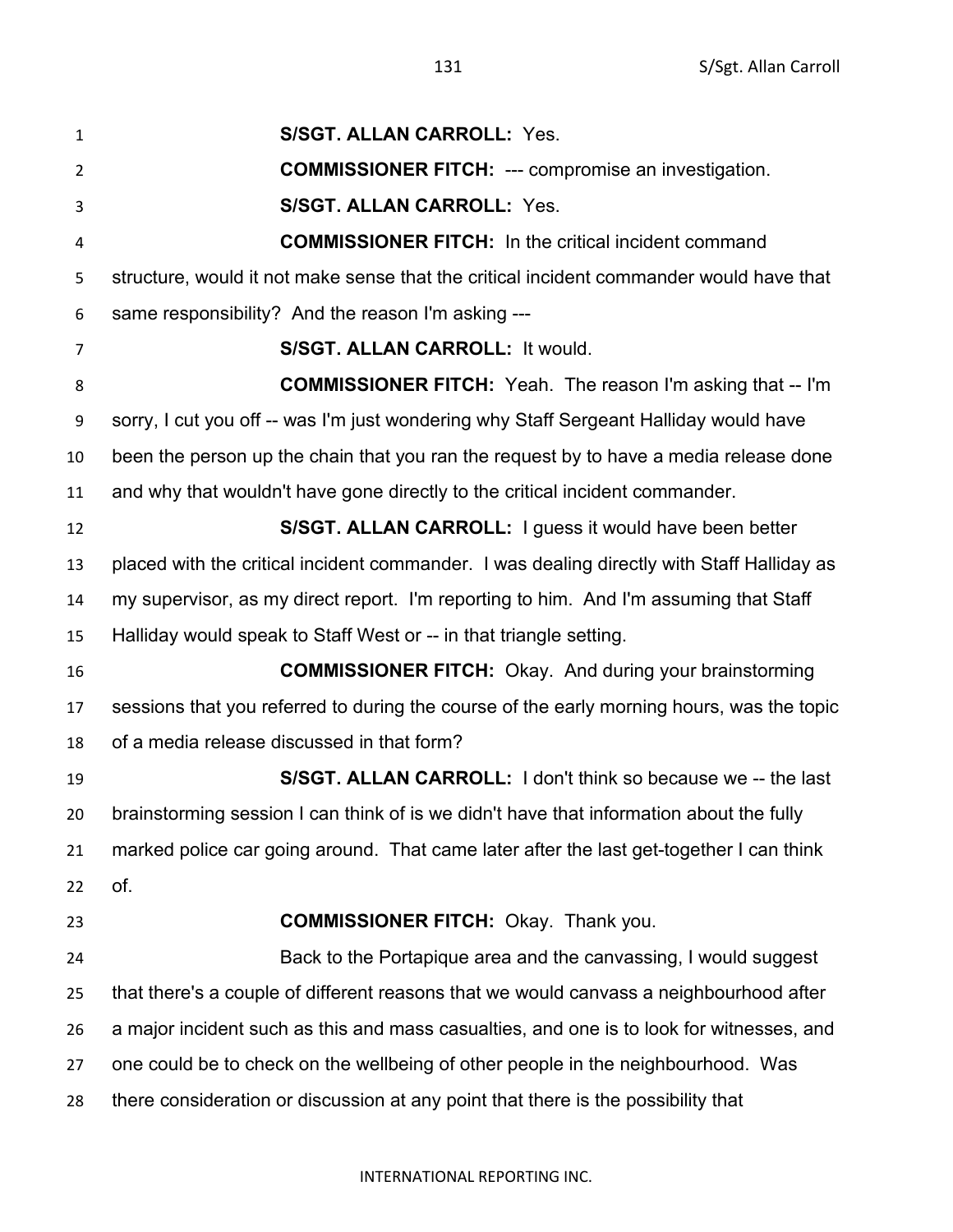neighbours could have been hit with stray shots, not even as intended victims? **S/SGT. ALLAN CARROLL:** No, we -- I mean, a lot of people had left the area over the night. People had made their own exit. And so I don't really know how many people were left down there. There was -- there really wasn't any -- there wasn't consideration given. Just never came to the -- never became a topic to explore. **COMMISSIONER FITCH:** Okay. Thank you. And this is the last question that I have for you. Oftentimes, police will get phone calls for wellbeing checks when people are concerned about family members or friends that they can't locate and so forth. And we understand from the information that we've covered to date that there were a number of phone calls that were coming in to OCC with family members wondering about the wellbeing of their loved ones that lived in and around the area. And I'm wondering if anybody was specifically assigned to those wellbeing checks and following those up, or if anybody was assigned -- I'm sorry, sir -- or if anybody was assigned to at least coordinating that? **S/SGT. ALLAN CARROLL:** They -- I don't recall ever getting any advisory that these were coming in. **COMMISSIONER FITCH:** Sorry, you cut out. **S/SGT. ALLAN CARROLL:** So I don't --- **COMMISSIONER FITCH:** You cut out. **S/SGT. ALLAN CARROLL:** I don't know where -- oh, sorry about that. I don't recall getting any advisory or any indication or any messaging from OCC that these calls were coming in. I don't know what time of day that was or -- so I don't know where they ended up. **COMMISSIONER FITCH:** Okay. And recognizing this was anything but a typical situation, what would the typical procedure be if somebody were 26 to call in to ask the police for a wellbeing check if they're concerned about their safety and --- **S/SGT. ALLAN CARROLL:** We make a patrol.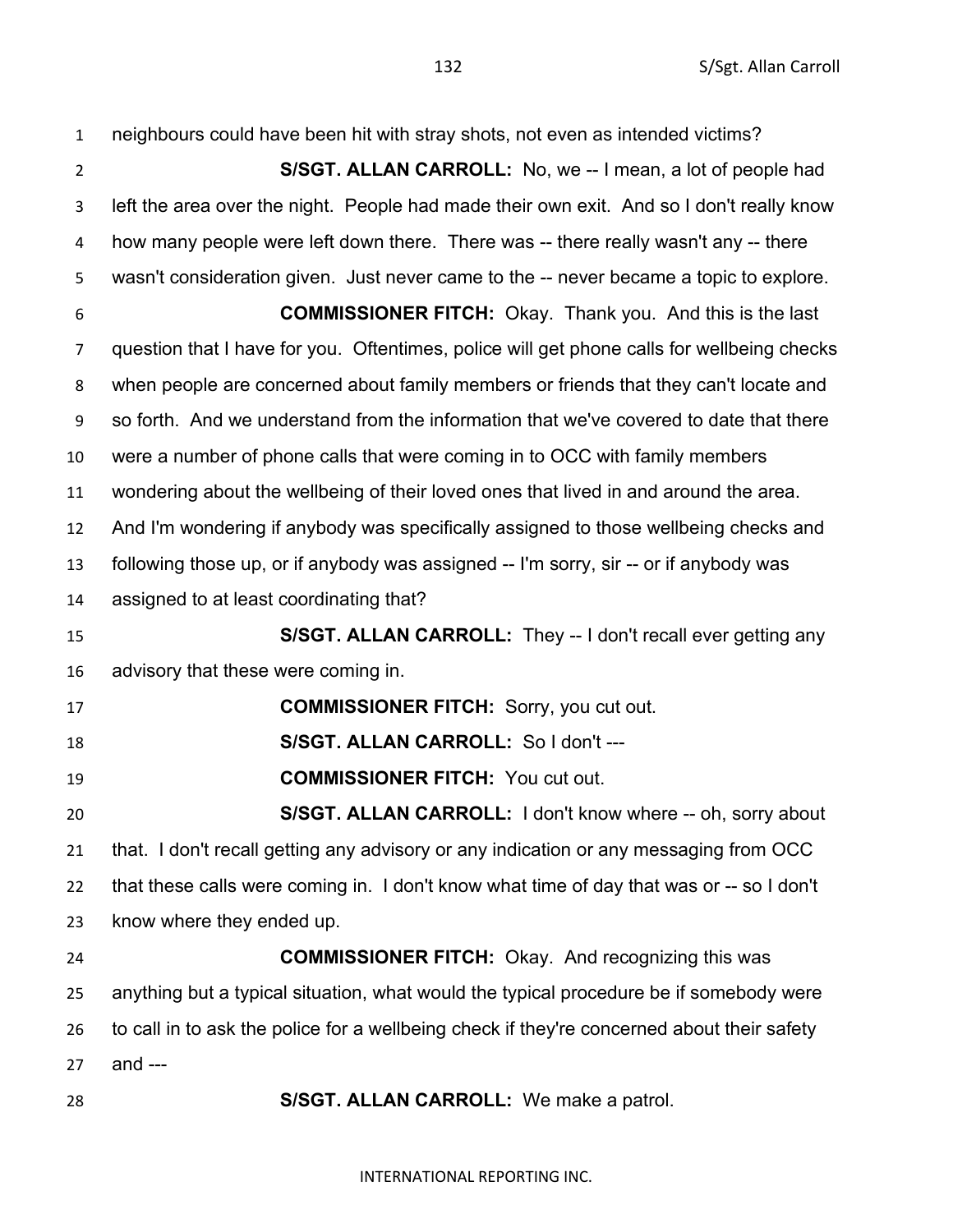| $\mathbf 1$    | <b>COMMISSIONER FITCH:</b> Would you -- it would have a case or a                         |
|----------------|-------------------------------------------------------------------------------------------|
| $\overline{2}$ | CAD number made up for that call for service?                                             |
| 3              | S/SGT. ALLAN CARROLL: Yes, that would be -- yeah, there                                   |
| 4              | definitely would be a -- there'd be a number made up, a file number.                      |
| 5              | <b>COMMISSIONER FITCH: Okay.</b>                                                          |
| 6              | S/SGT. ALLAN CARROLL: A CAD entry and created into a PROS                                 |
| $\overline{7}$ | file.                                                                                     |
| 8              | <b>COMMISSIONER FITCH:</b> Okay. And then somebody would be                               |
| 9              | assigned to that task?                                                                    |
| 10             | S/SGT. ALLAN CARROLL: Yeah. Yeah, somebody would take                                     |
| 11             | care of the tasking.                                                                      |
| 12             | <b>COMMISSIONER FITCH:</b> And there would either be a report or                          |
| 13             | not a report as a result of that?                                                         |
| 14             | S/SGT. ALLAN CARROLL: Yes, there would be.                                                |
| 15             | <b>COMMISSIONER FITCH:</b> Okay. Thank you very much, sir. I                              |
| 16             | really appreciate your candid answers, and I'll turn the floor over to Commissioner       |
| 17             | MacDonald.                                                                                |
| 18             | <b>COMMISSIONER MacDONALD: Commissioner Stanton?</b>                                      |
| 19             | S/SGT. ALLAN CARROLL: Thank you, Ma'am.                                                   |
| 20             | <b>COMMISSIONER STANTON:</b> Thanks very much. Most of my                                 |
| 21             | questions have been covered. I have one though that I'd like to go over with you. You     |
| 22             | mentioned earlier the debrief with the IARD members at about 3:30, I think it was, in the |
| 23             | morning of April 19th.                                                                    |
| 24             | S/SGT. ALLAN CARROLL: Yes, yes.                                                           |
| 25             | <b>COMMISSIONER STANTON:</b> At the Command Post; correct?                                |
| 26             | <b>S/SGT. ALLAN CARROLL: That is correct.</b>                                             |
| 27             | <b>COMMISSIONER STANTON:</b> Okay. And do you recall who was                              |
| 28             | present for that debrief?                                                                 |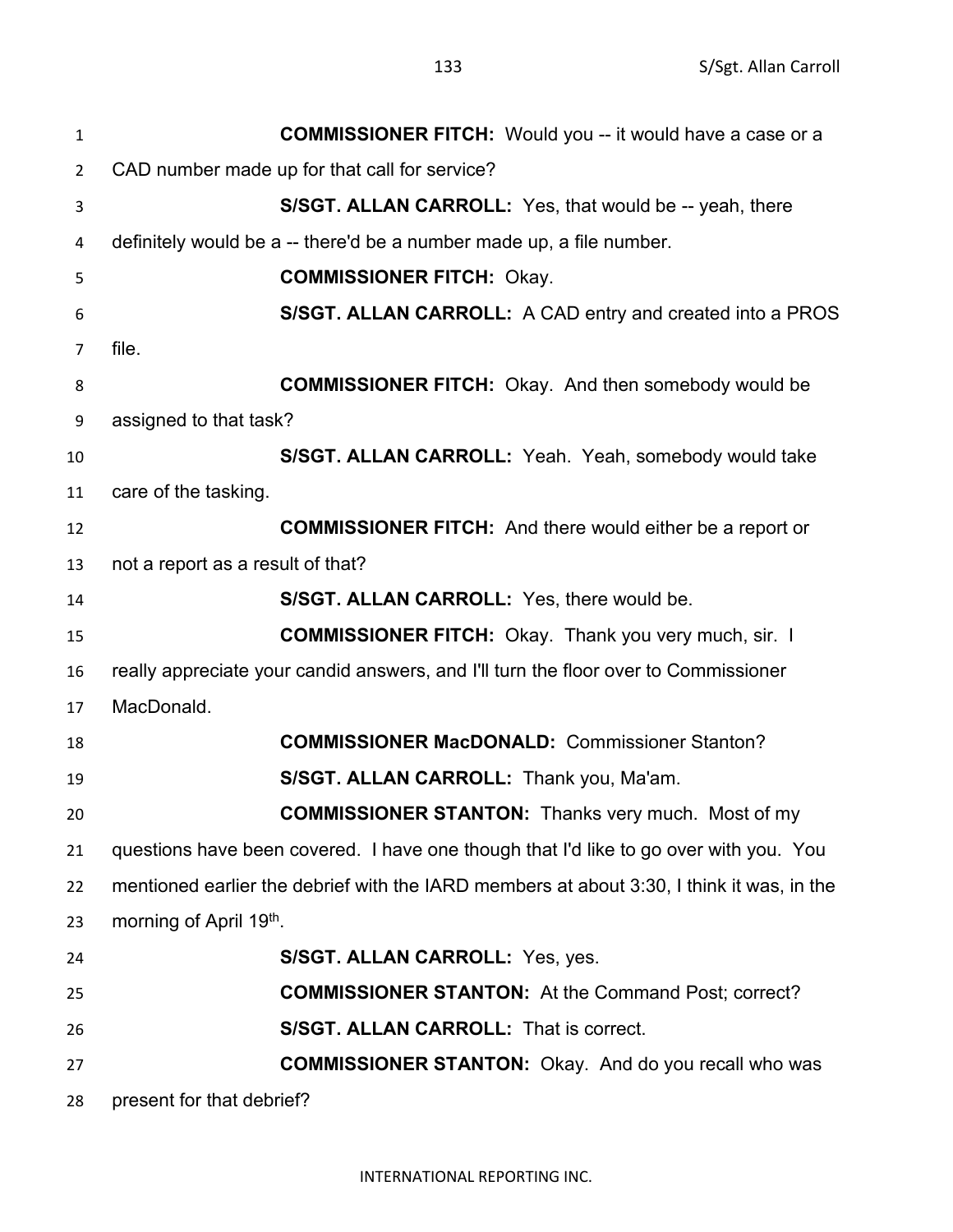**S/SGT. ALLAN CARROLL:** Staff Halliday, Constable Beselt, Constable Merchant, Constable Patton, and I think Constable Neil was there as well as myself. **COMMISSIONER STANTON:** Okay. Staff Sergeant West was not there? **S/SGT. ALLAN CARROLL:** No, Staff Sergeant West was not there. **COMMISSIONER STANTON:** Okay. And during that debrief, did you understand -- what information did you understand about Andrew MacDonald being shot by the perpetrator? Were you told about the car that the perpetrator was said to be driving? **S/SGT. ALLAN CARROLL:** No. **COMMISSIONER STANTON:** There was no information in that? **S/SGT. ALLAN CARROLL:** No information about what was being driven. There was no mention of it being a fully marked vehicle at that time. **COMMISSIONER STANTON:** Okay. And again, you became aware that it was a fully marked vehicle at what point in this? **S/SGT. ALLAN CARROLL:** We became aware when Lisa Banfield was -- came out of the woods with Leon Joudry, and she was brought back to the Command Post by ambulance with Constable Brown and Constable Melanson. Brown fed the information to Melanson, who gave me a quick information on it, and I sent him up to see Halliday to pass that up the chain. **COMMISSIONER STANTON:** Okay. And would you have expected -- it sounds as though you would have expected that any information that was provided to you and Halliday, Halliday would then have passed that to Staff Sergeant West? **S/SGT. ALLAN CARROLL:** I have no doubt. **COMMISSIONER STANTON:** I see. Okay. So when you say up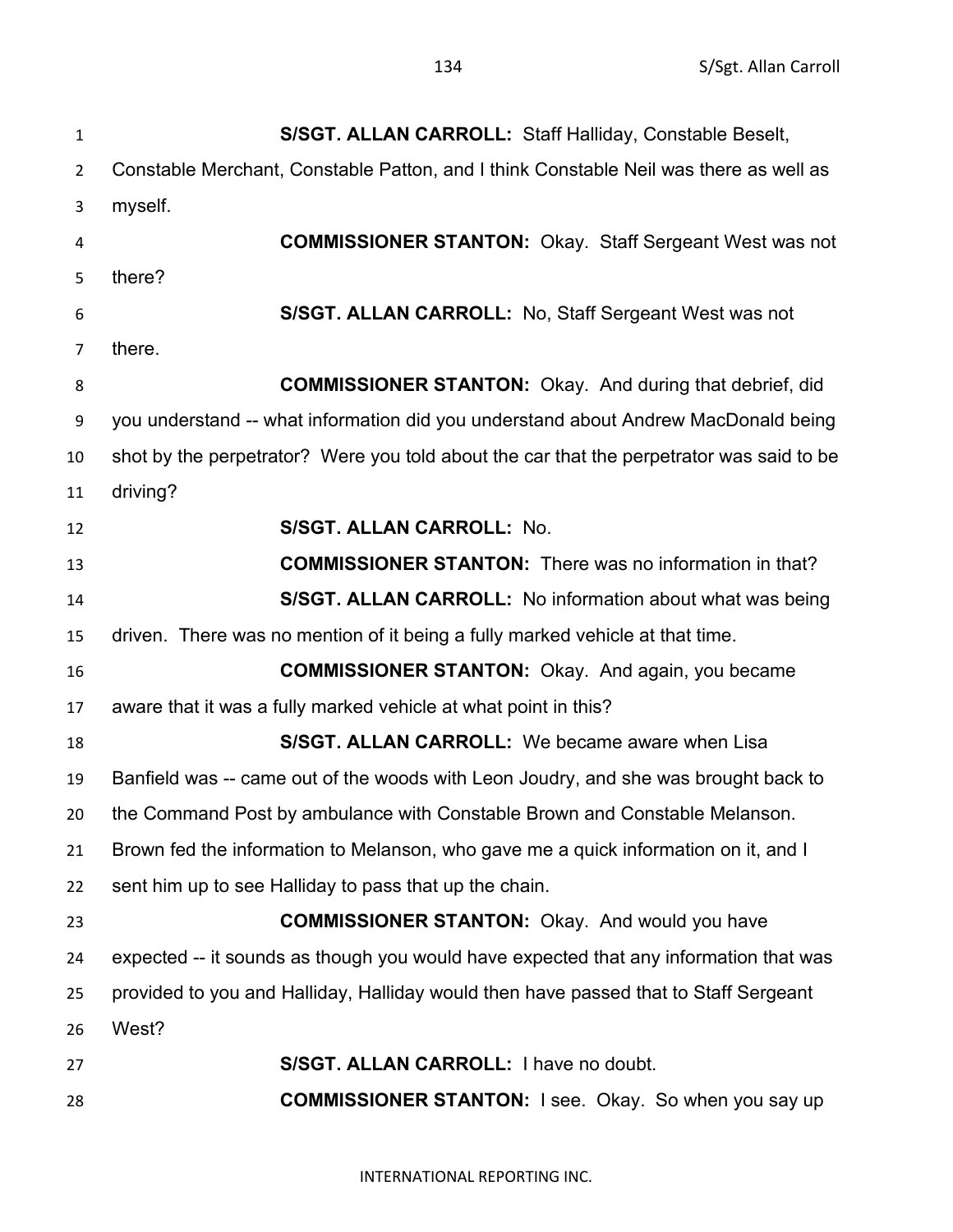| $\mathbf{1}$   | the chain, you mean from you to Halliday, Halliday to West?                              |
|----------------|------------------------------------------------------------------------------------------|
| $\overline{2}$ | S/SGT. ALLAN CARROLL: Yes. Yes, yes. It would definitely flow                            |
| 3              | it up to where it had to go.                                                             |
| 4              | <b>COMMISSIONER STANTON: Okay. Okay. Thank you.</b>                                      |
| 5              | <b>COMMISSIONER MacDONALD:</b> Thank you, Staff Sergeant                                 |
| 6              | Carroll. I have no questions for you, but I do want to thank you. This is very difficult |
| $\overline{7}$ | work we're engaged in and we very much appreciate your being here and assisting us       |
| 8              | with our important work. It's not an easy day for you but we thank you.                  |
| 9              | S/SGT. ALLAN CARROLL: Thank you, sir.                                                    |
| 10             | <b>COMMISSIONER MacDONALD:</b> Okay. I guess technologically,                            |
| 11             | we can turn it off. Thank you again, sir.                                                |
| 12             | Mr. Burrill, I understand there will be some submissions from                            |
| 13             | counsel, so we'll take a 15-minute break.                                                |
| 14             | <b>REGISTRAR DARLENE SUTHERLAND: Thank you. The</b>                                      |
| 15             | proceedings are now on break and will resume in 15 minutes.                              |
| 16             | --- Upon breaking at 3:05 p.m.                                                           |
| 17             | --- Upon resuming at 3:25 p.m.                                                           |
| 18             | <b>REGISTRAR DARLENE SUTHERLAND: Welcome back. The</b>                                   |
| 19             | proceedings are again in session.                                                        |
| 20             | <b>COMMISSIONER MacDONALD:</b> Thank you.                                                |
| 21             | Mr. VanWart?                                                                             |
| 22             | --- SUBMISSIONS BY MR. JAMIE VanWART:                                                    |
| 23             | MR. JAMIE VanWART: Good afternoon. The next scheduled                                    |
| 24             | feature of this afternoon's proceedings is submissions by Participants.                  |
| 25             | However, before we commence that part of the proceedings, I just                         |
| 26             | wanted to take this moment to address some outstanding exhibits that need to be          |
| 27             | tendered. And I'll just start and I'll go through them, Commissioners.                   |
| 28             | <b>COMMISSIONER MacDONALD:</b> Thank you.                                                |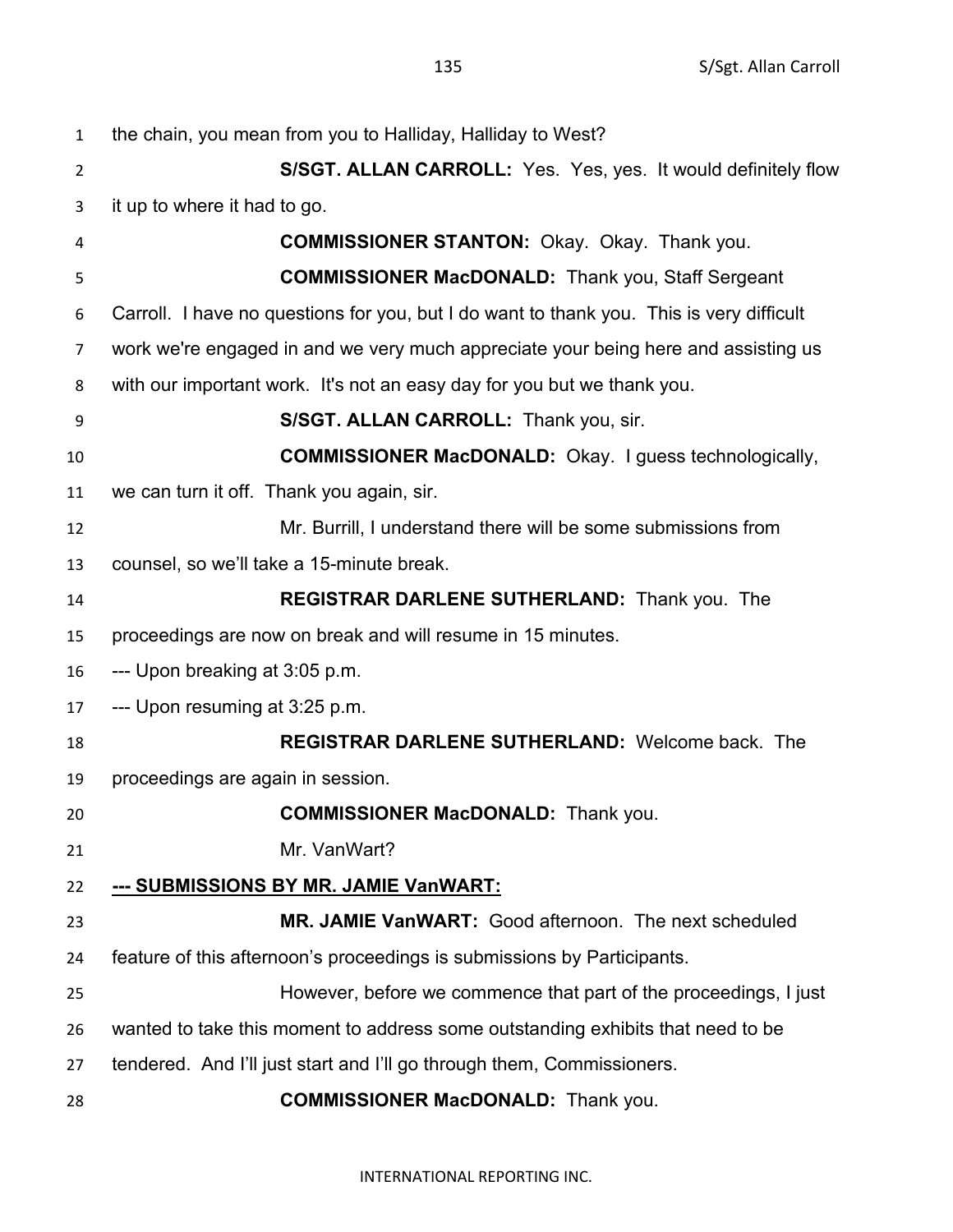Submissions by Mr. Jamie VanWart

| $\mathbf{1}$    | <b>MR. JAMIE VanWART:</b> The first three are in relation to the                                          |
|-----------------|-----------------------------------------------------------------------------------------------------------|
| $\overline{2}$  | proceedings that occurred on the 3 <sup>rd</sup> and 4 <sup>th</sup> of May. This was with regards to the |
| 3               | Firearms Foundational Document and the subsequent evidence that followed.                                 |
| 4               | There was an exhibit entered, and it's Exhibit 001124, which was a                                        |
| 5               | report authored by Gary Mauser that was tendered by the Coalition of -- Canadian                          |
| 6               | Coalition for Firearms Rights and Canada's National Firearms Association. This was                        |
| 7               | done during their submissions.                                                                            |
| 8               | There was a series of follow up questions that were drafted and                                           |
| 9               | sent to the author of that report by Emma Cunliffe, who is the Director of Policy and                     |
| 10              | Research with the Mass Casualty Commission. And these questions were sent by an                           |
| 11              | email on April 29, 2022. And the author of the report, Dr. Mauser, provided a response                    |
| 12              | to these questions via email on the 30 <sup>th</sup> of April 2022.                                       |
| 13              | The email from Dr. Cunliffe is captured in COMM00573. I'd ask                                             |
| 14              | that that be exhibited.                                                                                   |
|                 |                                                                                                           |
| 15              | <b>REGISTRAR DARLENE SUTHERLAND: It's Exhibit 1625.</b>                                                   |
| 16              | <u>--- EXHIBIT NUMBER 1625:</u>                                                                           |
| 17              | (COMM00573) Email from Dr. Cunliffe                                                                       |
| 18              | MR. JAMIE VanWART: And the -- I'm actually going to correct                                               |
|                 | myself. The -- it's backwards to logic, but that should be -- the email with the questions                |
|                 | is 0057374. That could be the exhibit that you just indicated, Madam Registrar.                           |
| 19<br>20.<br>21 | REGISTRAR DARLENE SUTHERLAND: One six two five (1625).                                                    |
| 22              | MR. JAMIE VanWART: And then the response from Dr. Mauser                                                  |
| 23              | was COMM0057373.                                                                                          |
| 24              | <b>REGISTRAR DARLENE SUTHERLAND: That's 1626.</b>                                                         |
| 25              | --- EXHIBIT NUMBER 1626:                                                                                  |
| 26              | (COMM0057373) Email response from Dr. Mauser                                                              |
| 27              | MR. JAMIE VanWART: Thank you. And the next document                                                       |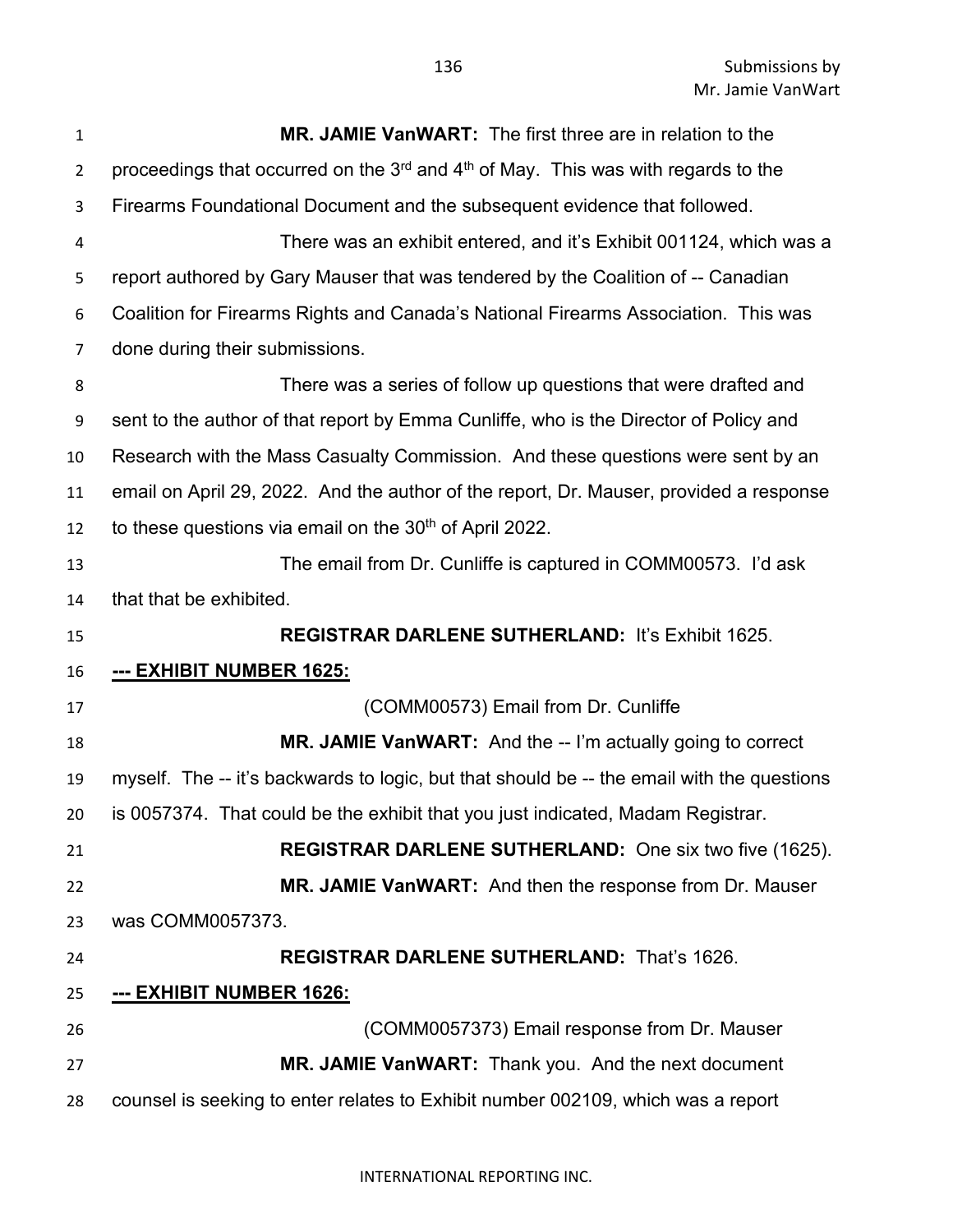entitled "Mass Shootings and Masculinity". It was authored by Dr. Bridges and Dr. Tober. 3 3 3 3  $\sigma$  2012, Dr. Cunliffe emailed the authors some follow up questions and a response was provided by the authors on the same day. Both emails are captured in COMM number 0058279. If that could be tendered as an exhibit? **REGISTRAR DARLENE SUTHERLAND:** That's 1627. **--- EXHIBIT NUMBER 1627:** (COMM0058279) May 6th, 2022 emails **MR. JAMIE VanWART:** Thank you. The next exhibits all relate to 10 a series of roundtables that are scheduled for the 1<sup>st</sup> and  $2<sup>nd</sup>$  of June 2022. They're four roundtables on the topic of Critical Incident Decision Making and Preparedness. Commission Counsel has provided a list of 291 documents to Madam Registrar to be exhibited. The documents are all in relation to these four roundtables. They consist mostly of academic articles and training manuals for the RCMP. 16 I don't propose to read out each of the 291 documents. I will, I think, highlight three, as there is -- in those 291 documents, there were three reports that were commissioned by the Mass Casualty Commission. I'll just mention those three. COMM number 0058374 was an article entitled "Police and First Responder Decision Making during Mass Casualty Events" by Bjørn Ivar Kruke. COMM number 0058373 is an article entitled "Exercising Judgement: Understanding Police Discretion in Canada" by Benjamin Goold. And COMM number 0057772 is entitled "Critical Incident Decision Making Challenges of Managing Unique and High Consequence Events" by Laurence Alison and Neil Shortland. I would ask, Madam Registrar, if the 291 documents could be exhibited?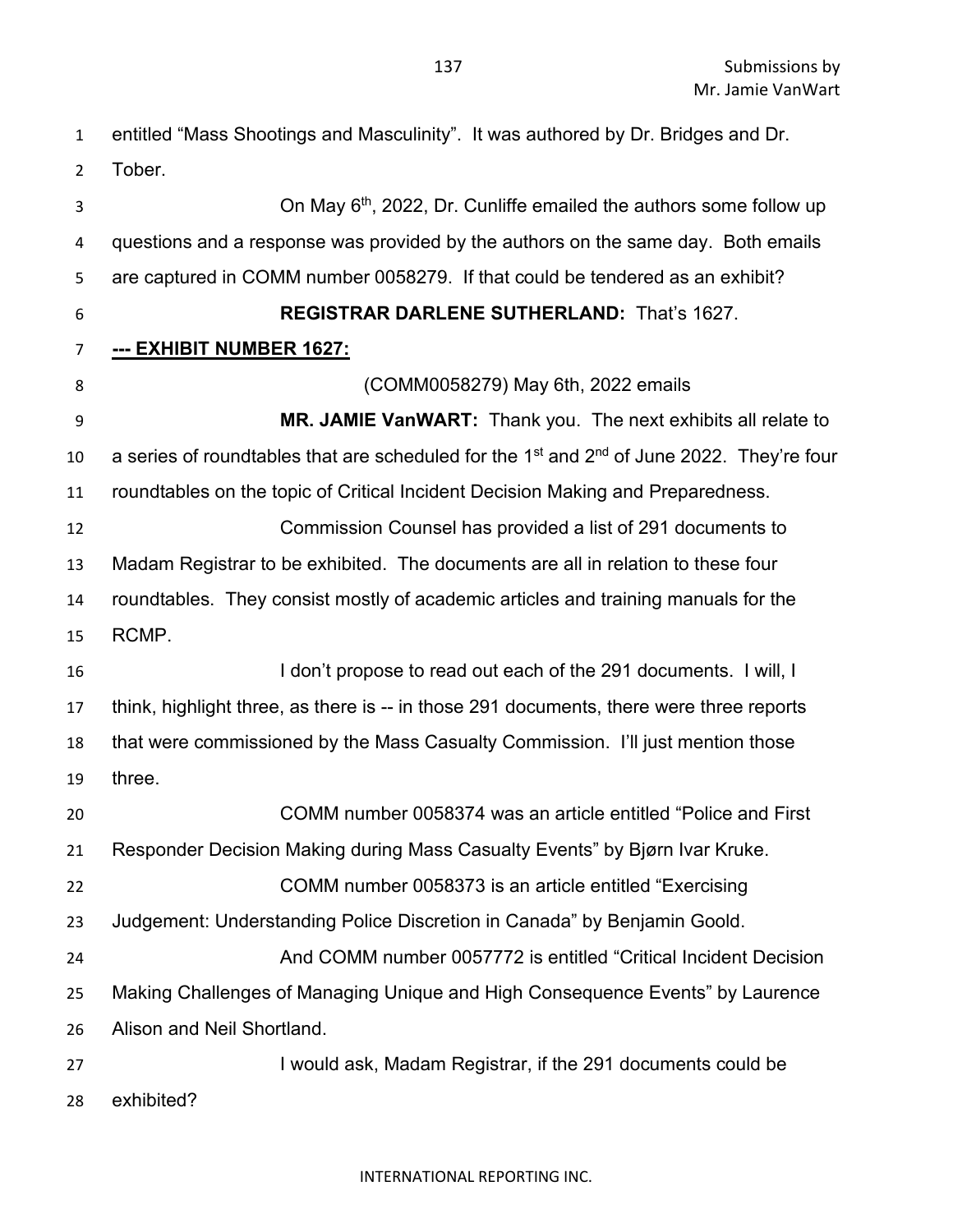| 1              | <b>REGISTRAR DARLENE SUTHERLAND: So exhibited.</b>                                        |
|----------------|-------------------------------------------------------------------------------------------|
| $\overline{2}$ | MR. JAMIE VanWART: And I would just also emphasize that                                   |
| 3              | these documents, once exhibited, will make their way to the Mass Casualty Commission      |
| 4              | website for the public to be able to access.                                              |
| 5              | That completes the housekeeping. If I could move on to                                    |
| 6              | introducing the submissions from Participants.                                            |
| 7              | As indicated in the opening remarks, the Commission will hear                             |
| 8              | submissions with regards to critical incident planning, preparedness response, and        |
| 9              | decision making, and in relation to the Foundational Documents that were tendered         |
| 10             | during the week of May 16 <sup>th</sup> , which were the RCMP Emergency Response Team and |
| 11             | the RCMP Command Post, Operational Communication Centre and Command                       |
| 12             | Decisions FDs.                                                                            |
| 13             | I anticipate we'll be hearing from at least three counsel, perhaps                        |
| 14             | four. We'll start with Mr. Tom MacDonald. I'll allow counsel to -- I'd suggest counsel    |
| 15             | maybe introduce who they represent as they commence their submissions.                    |
| 16             | <b>COMMISSIONER MacDONALD:</b> Thank you.                                                 |
| 17             | Mr. MacDonald?                                                                            |
| 18             | --- SUBMISSIONS BY MR. TOM MacDONALD:                                                     |
| 19             | MR. TOM MacDONALD: Good afternoon, Commissioners. I'm                                     |
| 20             | Thomas MacDonald. And as I've said before, I am the lawyer for Tara Long.                 |
| 21             | My comments will be brief. They will all relate to the RCMP                               |
| 22             | Command Post Foundational Document and they will be discreet comments in terms of         |
| 23             | only certain issues by way of overview.                                                   |
| 24             | Really, they will be somewhat incomplete, because of course we                            |
| 25             | haven't heard from every witness with respect to that Foundational Document yet.          |
| 26             | There are more coming, as we know, Monday and Tuesday. So they're tempered by             |
| 27             | not having those witnesses' evidence before us yet, although we do have statements, of    |
| 28             | course.                                                                                   |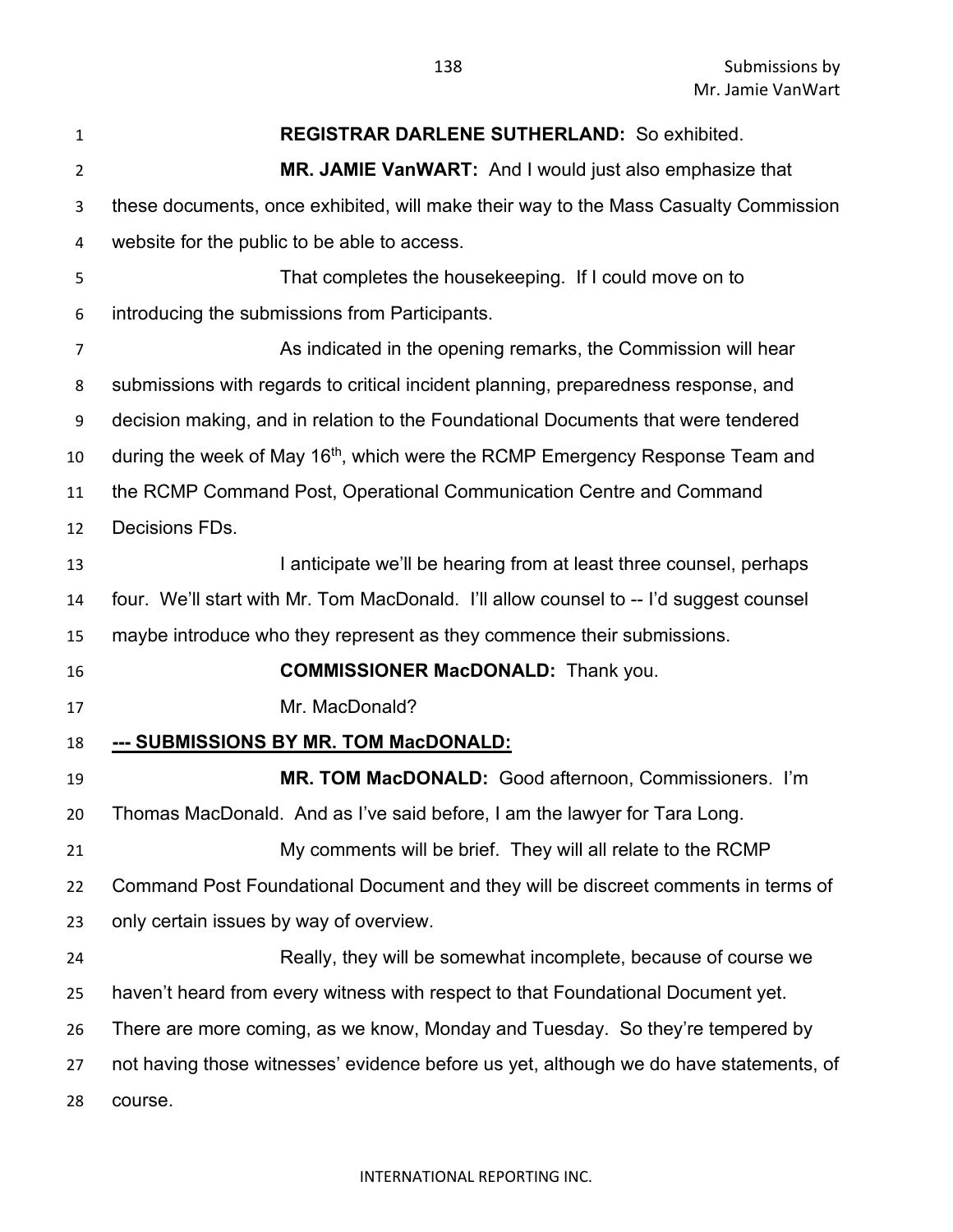| 1              | The real issue to start with, I think, is readiness and response, was                                  |
|----------------|--------------------------------------------------------------------------------------------------------|
| $\overline{2}$ | it adequate? Was it acceptable in terms of the RCMP's readiness and response to this                   |
| 3              | mass casualty incident in the first hours in Portapique and with respect to on the 18 <sup>th</sup> of |
| 4              | April? Containment and those types of issues.                                                          |
| 5              | We've heard the phrase last week, this week, too many cooks in                                         |
| 6              | the kitchen. I would submit that it's more now than just a phrase. Really, it is a                     |
| 7              | benchmark in terms of RCMP decision making. We would submit there were too many                        |
| 8              | cooks in the kitchen in those initial hours. Well intended, trying to do the best, but                 |
| 9              | outside the command structure. And I wanted to start, Registrar, if I could, please, and               |
| 10             | so it's Exhibit P001461, which is the RCMP Command Post Operational                                    |
| 11             | Communications Centre and Command Decisions. My version is 3.0, the exhibit, and                       |
| 12             | it's page 15, paragraph 31.                                                                            |
| 13             | I'm not going to read all of it, but I want to highlight some of it, and I                             |
| 14             | will read that.                                                                                        |
| 15             | So it begins:                                                                                          |
| 16             | "When faced with a critical incident, the risk manager                                                 |
| 17             | 'will immediately take command and control over the                                                    |
| 18             | situation, deploy resources and direct the response."                                                  |
| 19             | And then two lines down, it begins, "The Risk Manager", and I will                                     |
| 20             | jump ahead:                                                                                            |
| 21             | "maintains control of the critical incident until it ends                                              |
| 22             | or the CIC"                                                                                            |
| 23             | Who we know as the Critical Incident Commander:                                                        |
| 24             | "takes over from them."                                                                                |
| 25             | And what's important at the bottom of that paragraph, by the bullet                                    |
| 26             | highlight, is H Division Risk Manager Program, and of course it gives the COMM                         |
| 27             | number, but what is also important, it references page 1. Page 1 of the Risk Manager                   |
| 28             | Manual Policy says very clearly who is in charge of the situation until the Critical                   |
|                |                                                                                                        |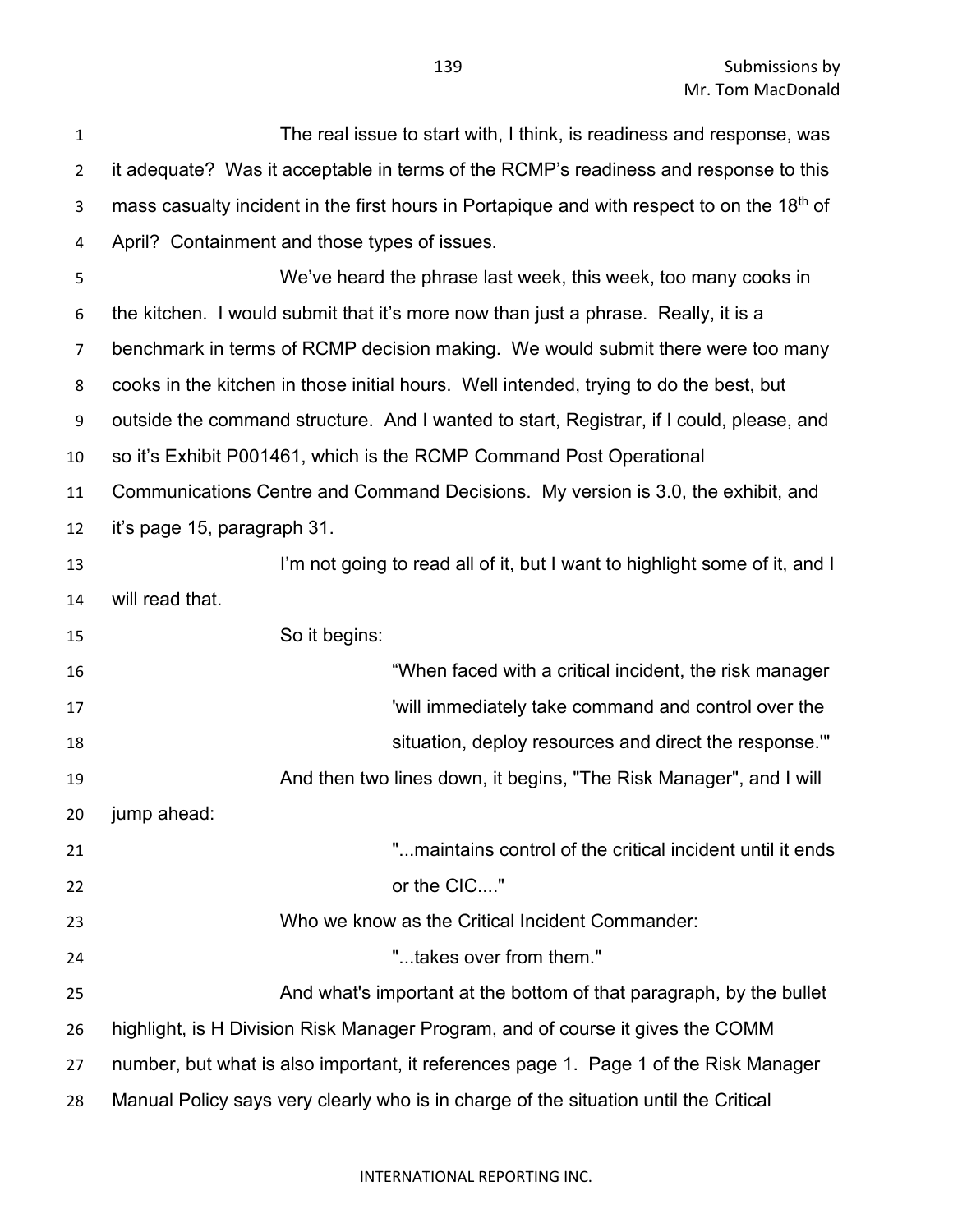Submissions by Mr. Tom MacDonald

Incident Commander arrives on scene.

 Now, from the evidence that we've heard, whether it's Staff Sergeant Halliday or Staff Sergeant Carroll that we just heard from, we heard from Staff Sergeant West, who we know was the Critical Incident Commander, and we know that Staff Sergeant Rehill was the Risk Manager, the point being Staff Sergeant West was very clear in saying he didn't have command until he arrived in Portapique at -- on the 19th at 1:19 a.m., and in that interim role, we had for the Risk Manager, Staff Sergeant Rehill. But we also know, it would appear, that Staff Sergeant Carroll was giving some direction, and perhaps also Staff Sergeant Halliday. Well intended, I am sure, but outside the chain of command if you look at the policy.

 The policy should have been Staff Sergeant Rehill, he was in charge, he should have been giving the orders. I'm not saying he wasn't giving the orders, but in some ways he may have been in a bit of an impossible situation. Certainly, you had the District Commander issuing some orders, who would be higher than Staff Sergeant Rehill I guess in the ultimate chain of command, but not for those first hours, because the policy says it's Staff Sergeant Rehill. And so we don't know yet, but was Staff Sergeant Rehill reluctant to override those directions and make it explicitly clear, "I'm in charge of the situation"? "Why?' "Because the Risk Manager Policy says I am until the Critical Incident Commander arrives."

 So I think for the Commission an important issue is to ascertain when you Commissioners make your findings of fact what was the chain of command supposed to be and what was it actually in those first few hours . And if the chain of command was broken in the sense that others got in, then I think it needs to be said, "Yes, it was, and it shouldn't happen, and everybody should be very clear in these critical incidents, the initial response before the Critical Incident Commander takes over, that the Risk Manager is in charge." And that should be widely known through the RCMP and should be, in my view, a recommendation, so in other words, say it should be fixed if indeed it was broken that night. We would submit it was broken.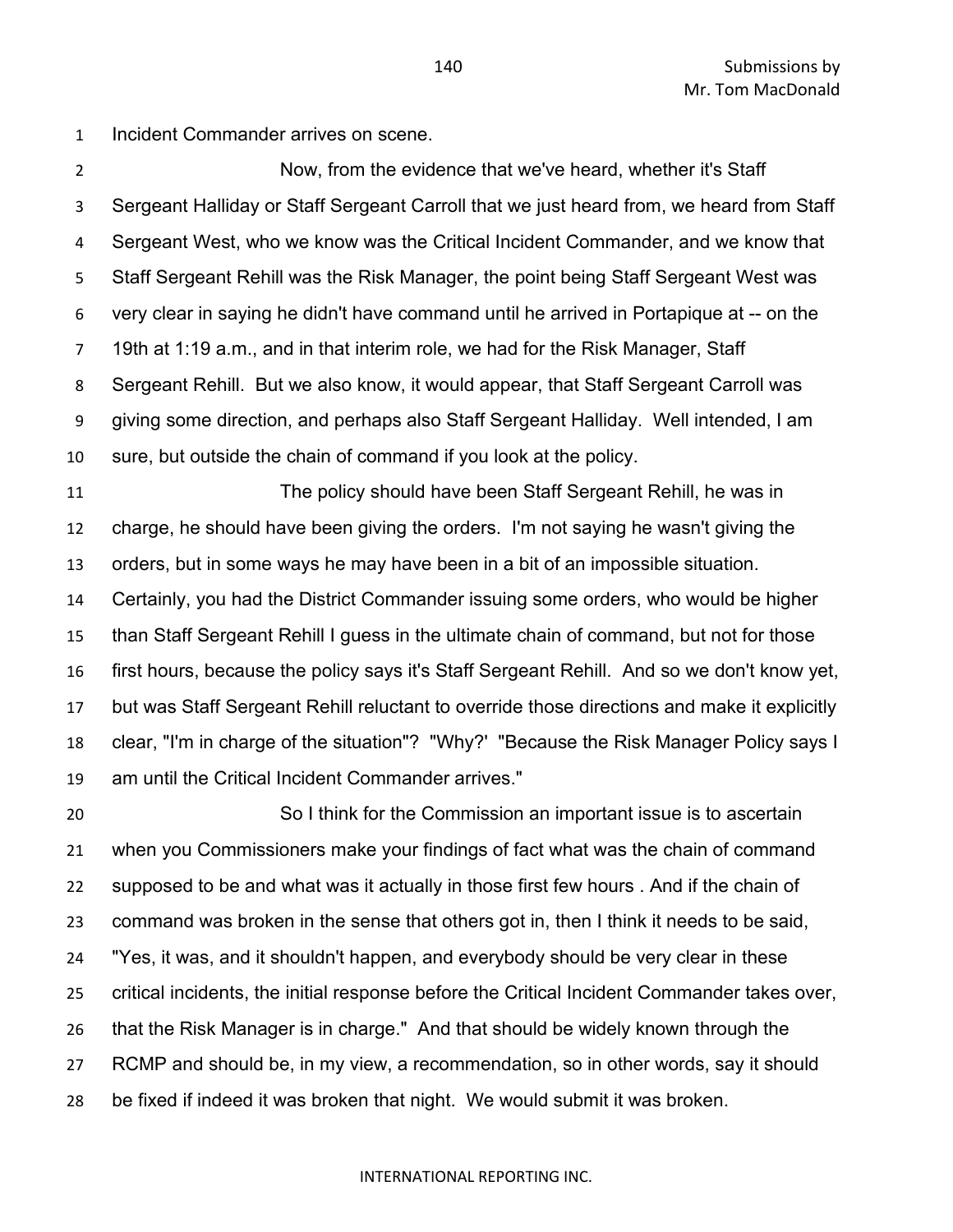The other issue I think to look at, of course, is the RCMP debriefing response, whether it was -- and there's different names for it. We've heard Staff Sergeant Carroll I think use the term debriefing. Last week, I used the word lessons learned. Whatever reviews the RCMP did respect to those early hours in Portapique on the 18th of April, we should know what those debriefings were, what the results were in detail so that if they identified, for example, a break in the chain of command by their officers, then the Commission should know that and the public should know that. Everybody, I accept, trying to do the best they could under difficult circumstances.

 That brings me really to the next issue, and we've heard Staff Sergeant West say last week, and others have said as well from the RCMP perspective, and he's speaking for himself, I assume, because he's retired now, this was -- this mass casualty was a one-of incident. How do you plan for the one-of incident? I accept what he's saying, but I respectfully disagree. I disagree because we only need to look south of the border at our neighbour, who unfortunately has a long and tragic history of mass casualty events.

 And so the point is there must have been resources available to the RCMP over all of the years to plan for table top, is I think the term they use, a mass casualty event, particularly in a rural area. This is the National Police Force. This is the police force that is not only national, but it's the local police force for many of the rural areas across this country, across this province. So it's not on the, necessarily, the local response RCMP members ,but as a national force, in our submission, there should have been more planning for a mass casualty event, especially in a rural area. Especially in a rural area.

 The next issue that I would like to address, really, are two recommendations. One is -- goes back, clarify the chain of command so that in future every RCMP officer should know if there's a situation what the chain of command is, they should understand it, and they should follow it religiously until someone tells them not to who is in authority over them.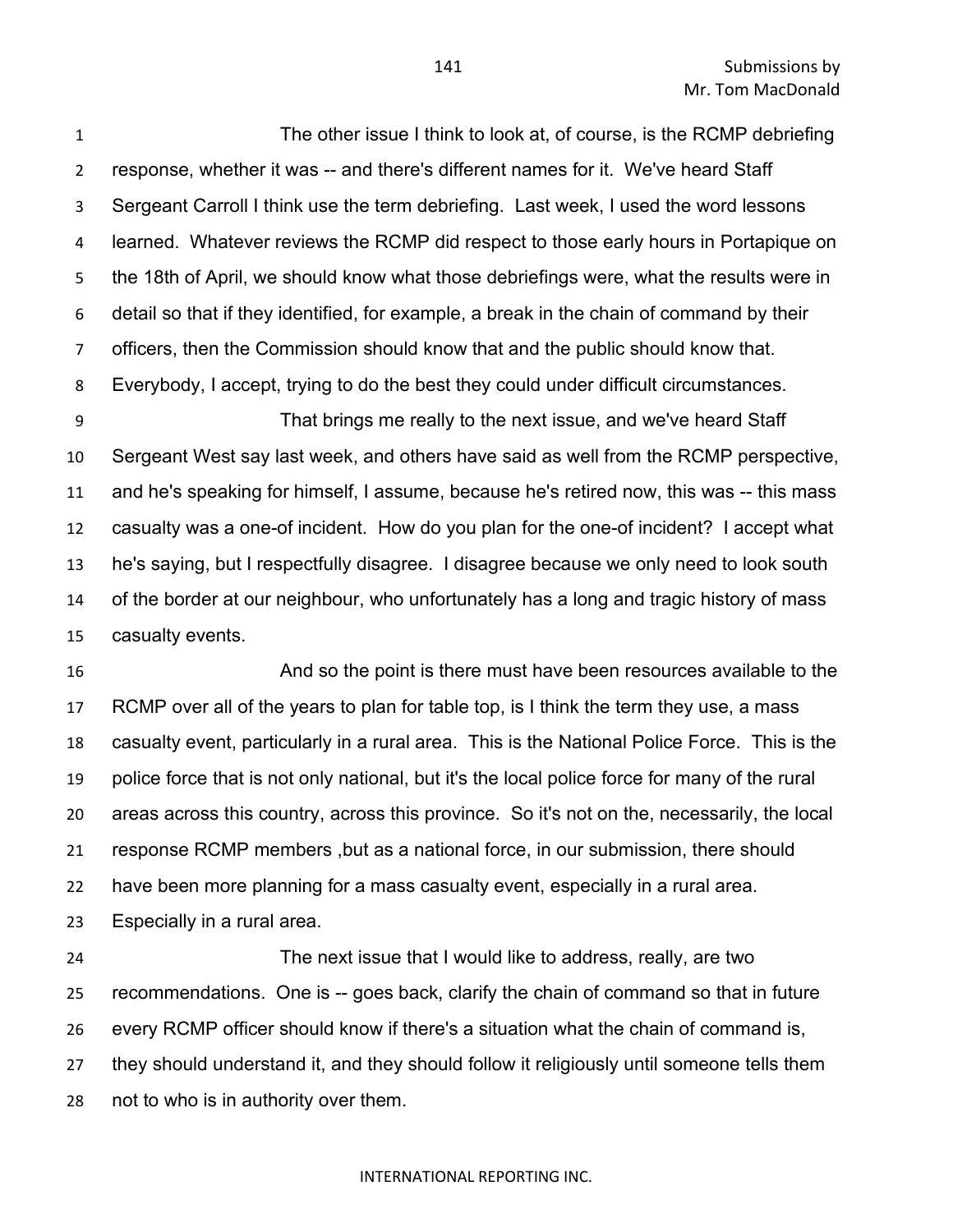**And the last point is in my view there is a gap.** We heard Staff Sergeant West address some of it. And that gap is from the time it was declared on April 18th a critical incident, so that Staff Halliday makes the call and Staff Sergeant West gears up, there is this two-and-a-half hours where the Risk Manager, Staff Rehill, is running the show, for lack of a better word, running the response. He's the Response Manager in Portapique for those two-and-a-half hours until Rehill arrives, sorry, West arrives and takes command at 1:19. Is it worth having someone from the RCMP, a new position, label it whatever it needs to be labelled, especially where it's happening in a rural area, so that the Risk Manager, if he was overwhelmed, he may not have been, we'll find out I guess, has someone who he could turn to, or she, above the chain of command, in other words, an alternate or a temporary or an ad hoc Critical Incident Commander trained in critical incidents who can give some advice, if necessary, in that gap period until the Critical Incident Commander actually arrives and takes command. So I see it as a gap, where if Staff Rehill is reaching out, who is he reaching out to? My understanding would be if it was reaching out to Staff Sergeant West, Staff Sergeant West would say, "I don't have command until I get there" in effect. So to have someone, if necessary, on call who could be, call it a temporary Critical Incident Commander, but someone the Risk Manager can turn to if necessary. Those are comments, Commissioners. Thank you. **COMMISSIONER MacDONALD:** Thank you, Mr. MacDonald. Ms. Lenehan? **MS. JANE LENEHAN:** Thank you. **--- SUBMISSIONS BY MS. JANE LENEHAN: MS. JANE LENEHAN:** I represent the family of Gina Goulet. Thank you for giving me this opportunity to speak about the two Foundational Documents in Critical Incident Planning. With respect, these are highly technical policing areas, and they're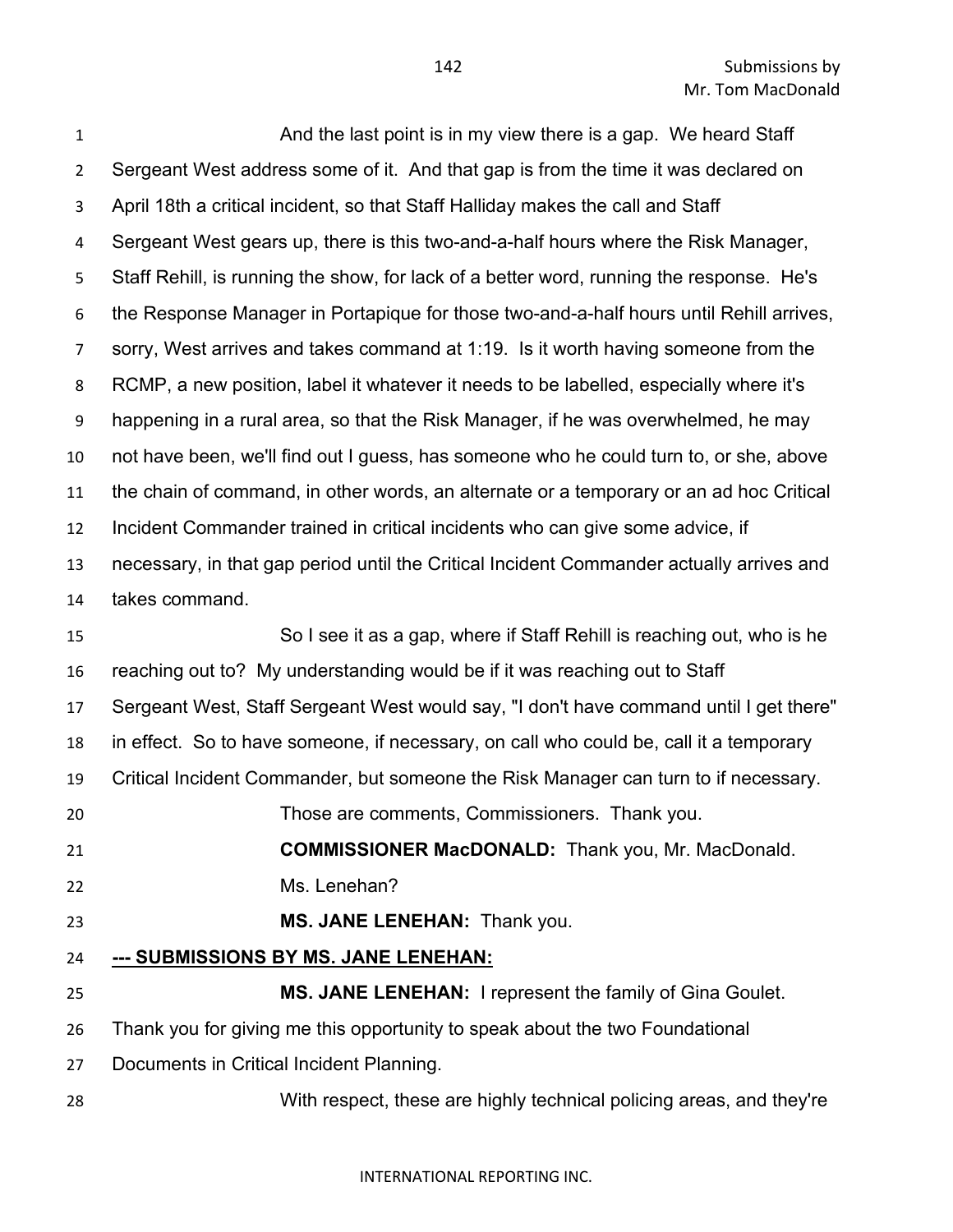not easy for the public and the Participants to digest and understand. As one reporter commented a couple of weeks ago, "The 309-page Command Decision Foundational Document is virtually impenetrable." Now, I'm not suggesting that the Commission investigators and the Commission Counsel haven't done a good job in gathering and putting this information together for us and presenting it. In fact, I think they've done an excellent job, and they've done it in a very short timeframe.

 Further, the RCMP witnesses that we've heard from last week and this, as well as the two that we'll hear from next week, have been critical in helping us understand what policing decisions were made on April 18 and 19, and why they were made.

 However, given the amount of material the Participants have been provided with during the course of this Commission to review, last evening there were 58,441 documents uploaded onto Relativity. In the very short timeframe the Commission has to do its work, we have about four months left by my count until our final submissions are due and your final report is due a couple of weeks later, so, at this point, I respectfully submit that all Participants need to work collaboratively and focus on giving you, the Commissioners, our best work on what meaningful recommendations to avoid a repeat of the April 18 and 19, 2020 tragedy could look like and should look like. I don't have that for you today. But what I do have is a request that the Goulet family believes would help the Participants do their job at this inquiry, and ideally, would start to rebuild some of the trust and the confidence that's been lost between Nova Scotians and the RCMP since April of 2020.

 The Goulet family requests that the Commissioners direct, pursuant to their authority under Section 4 of the *Federal Inquiries Act*, that the Federal Department of Justice prepare an institutional report which answers the following questions. One, we're now 2 years past the April 2020 mass casualty. What are the lessons learned for the RCMP? Two, in response to the events of April 18 and 19, 2020, what changes have the RCMP already implemented? Three, when were those

### INTERNATIONAL REPORTING INC.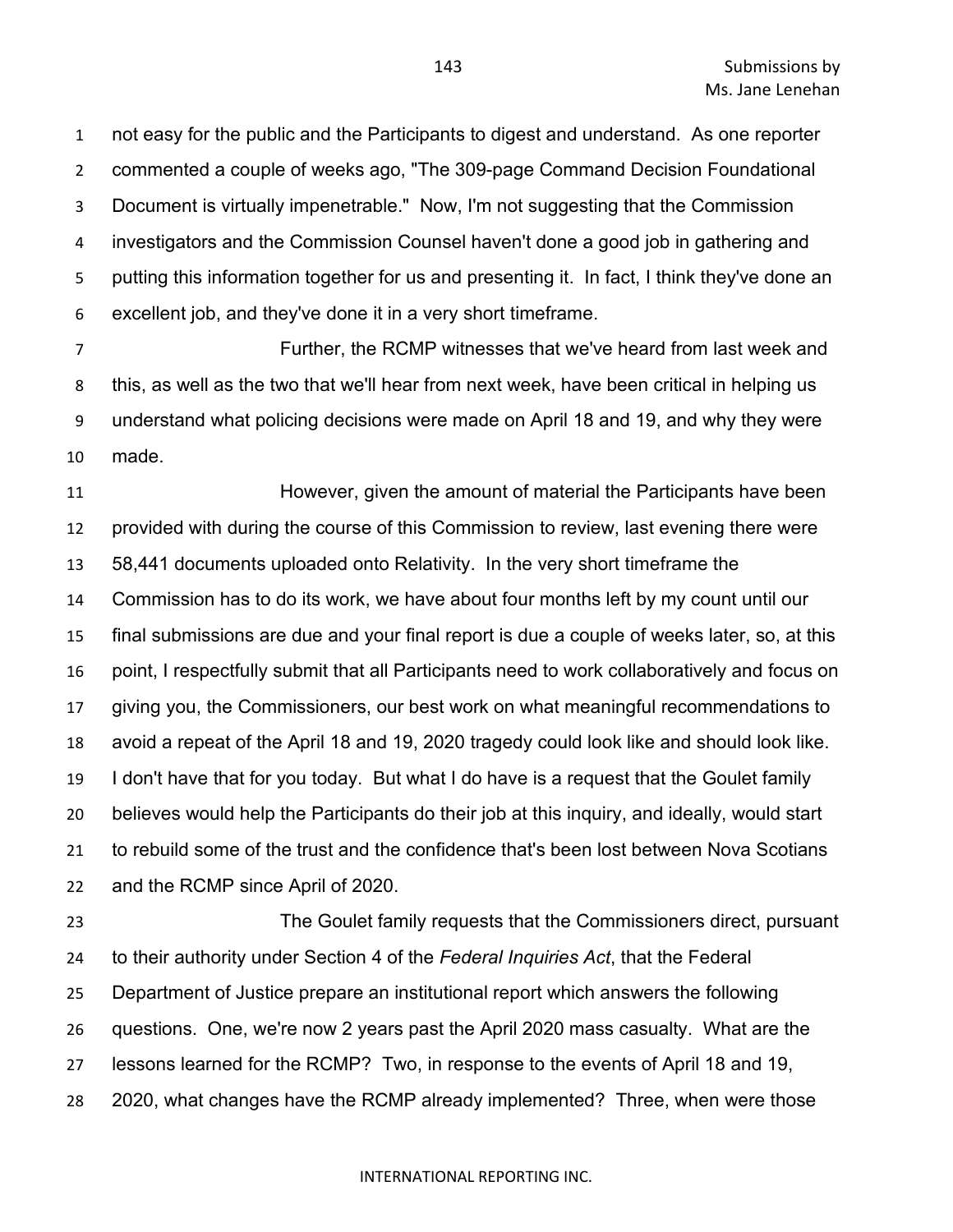changes implemented? Four, in response to the events of April 18 and 19, 2020, what

changes does the RCMP believe should be implemented but have not been

implemented due to financial or other barriers. And five, specifically, what are those

barriers?

We've received some answers about changes made since April 2020 throughout the process of this inquiry. We know, for instance, that the RCMP in the province has signed a memorandum of understanding, so that the RCMP can now send out alerts without the assistance of the province. And we learned from Staff Sergeant Briers yesterday that a second risk manager can now be called in if the situation warrants. But the Participants shouldn't have to be slowly putting together this list of lessons learned by the RCMP for the mass casualty with respect that information should have already been volunteered by the RCMP at this stage.

**I** wrote to my colleagues, Counsel for the Federal DOJ on May 3<sup>rd</sup>, asking for answers to those questions. My letter was acknowledged, and I fully expect that if Counsel for the DOJ had instructions to provide me with that information, I would have it. So I submit that a clear direction from the Commissioners is necessary to get this information and that the time for that direction is now.

 I further would submit that this information is needed well in advance of the week of July 25, when we're due to hear from senior RCMP witnesses, including Commissioner Lucki. If we had answers to those questions, the Participants' questions for these senior institutional witnesses would be more focussed and more effective, and with respect, much more helpful to the Commissioners.

Those are my submissions. Thank you.

**COMMISSIONER MacDONALD:** Thank you so much, Ms.

Lenehan.

Ms. Hupman?

# **--- SUBMISSIONS BY MS. LINDA HUPMAN:**

**MS. LINDA HUPMAN:** Yes, thank you. Good afternoon,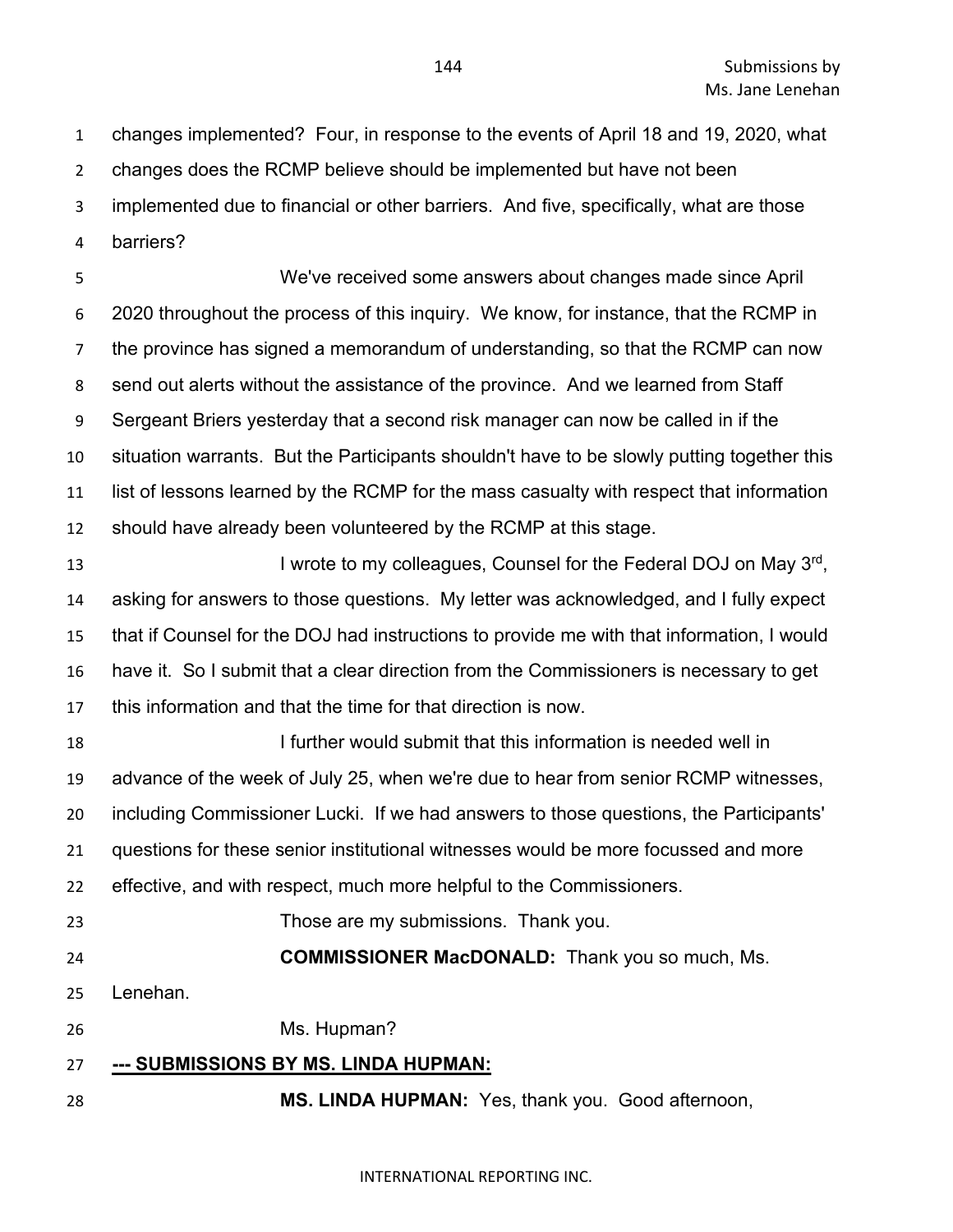Commissioners. For the record, I am Linda Hupman, and with my co-counsel Steve Topshee and James Russell of Burcell MacDougall. We represent the family members of Lillian Campbell and the Oliver Tuck family.

 These submissions will be brief today. First of all, in respect of the two Foundational Documents from last week, the -- in regards to the ERT team and the RCMP Command Post, et cetera, we will be making -- in our submissions that are due I think around the end of June on various -- on the Foundational Documents to date, we will, at that time, address those documents and the others more thoroughly and with some -- probably some -- also some thoughts towards recommendations. So today, I'm just basically -- have a few comments with respect to the Command Post document. First, I do want to express support for the comments just made by

 my two colleagues, Mr. MacDonald, in respect of the areas he spoke to, and certainly, second, Ms. Lenehan's request for that interim institutional report from the RCMP, which I echo her thoughts that that would be an extremely beneficial approach to take at this point in time.

 So that being said, with respect to even the RCMP Command Post document, as -- like Mr. MacDonald stated, we still have witnesses to hear from with respect to that on various levels, so we're not making any detailed comments on that today. We do want to raise a point for potential follow-up by Commission Counsel or investigators, and that is in relation to the information in -- actually in the supplemental investigative report on the movements in Portapique, which was talked about today, which dealt with the placement of Constable Dorrington and Cobequid Court for a short period of time that morning, which until that report came out had not really been known. And we suggest that it would be -- he may have nothing more to add, but as Mr. Bryson has indicated, the -- there were signs at the Bond residence of something having happened. There was an open door and possibly damage to a door, possibly ability to see Mr. Bond in the doorway. So we think it might be useful to follow up with Constable Dorrington, whether it's supplemental questions to him by investigators to see if they

### INTERNATIONAL REPORTING INC.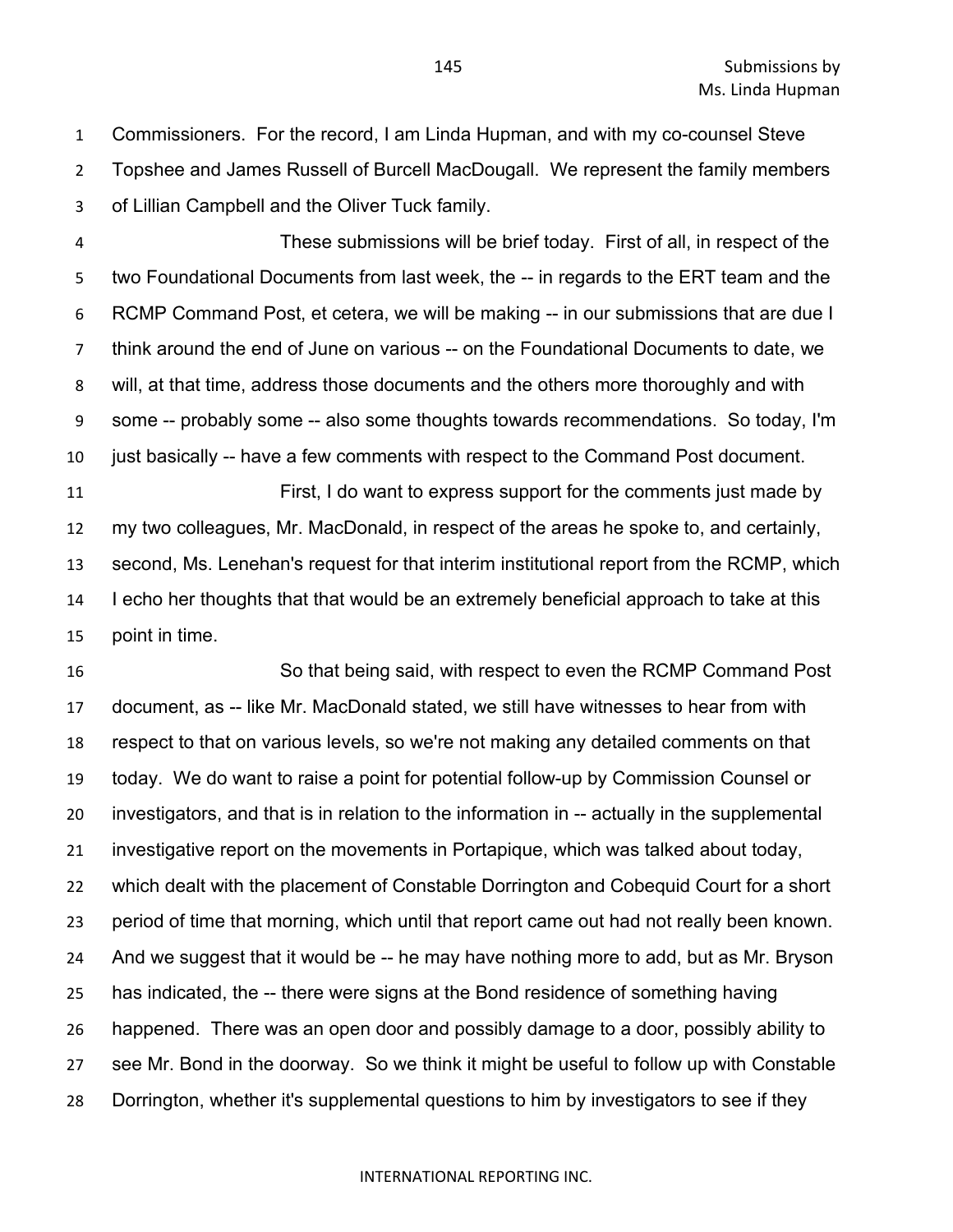can touch base with him on that -- on any observations he had during his brief time there on Cobequid Court. So we do think that that should be -- that we would make that request as an additional bit of information.

Moving slightly off topic, but at the request of the representative of our Oliver Tuck family for some comments to be made today, we want to refer to the fact that we continue to be here this week and will be participating in the virtual sessions next Monday and Tuesday, on instructions from our client, to participate to the greatest extent possible, but our client did expressly ask that we ensure that the Commissioners are aware that they are disappointed and disheartened with the result of the accommodation decision which leads us to that virtual session next week. And in particular, our client representative spoke of -- in addition to their disappointment with this, but nonetheless instructing us to continue to appear on their behalf and to participate, she wants to share, through us, her own experience, to the extent -- to the fact that she and her family are and have been traumatized, that they suffered and struggle daily, but nonetheless, they have to carry on. They have jobs to go to. They have family to care for, but yet, they're missing their loved ones, and they no longer have those people to reach out to. But she -- in her words, she says, "We have no accommodation for that." So those -- I share those with you at her request. And those are my comments today. Thank you.

**COMMISSIONER MacDONALD:** Thank you very much, Ms.

Hupman.

Ms. Ward?

**MS. LORI WARD:** Thank you, Commissioner.

## **--- SUBMISSIONS BY MS. LORI WARD:**

 **MS. LORI WARD:** With respect to command decisions issues, it's difficult to make submissions in advance of hearing significant evidence on the topic. And as you know, we'll be hearing from other crucial command decision makers next week, and there'll be further document and reports to come, but I want to speak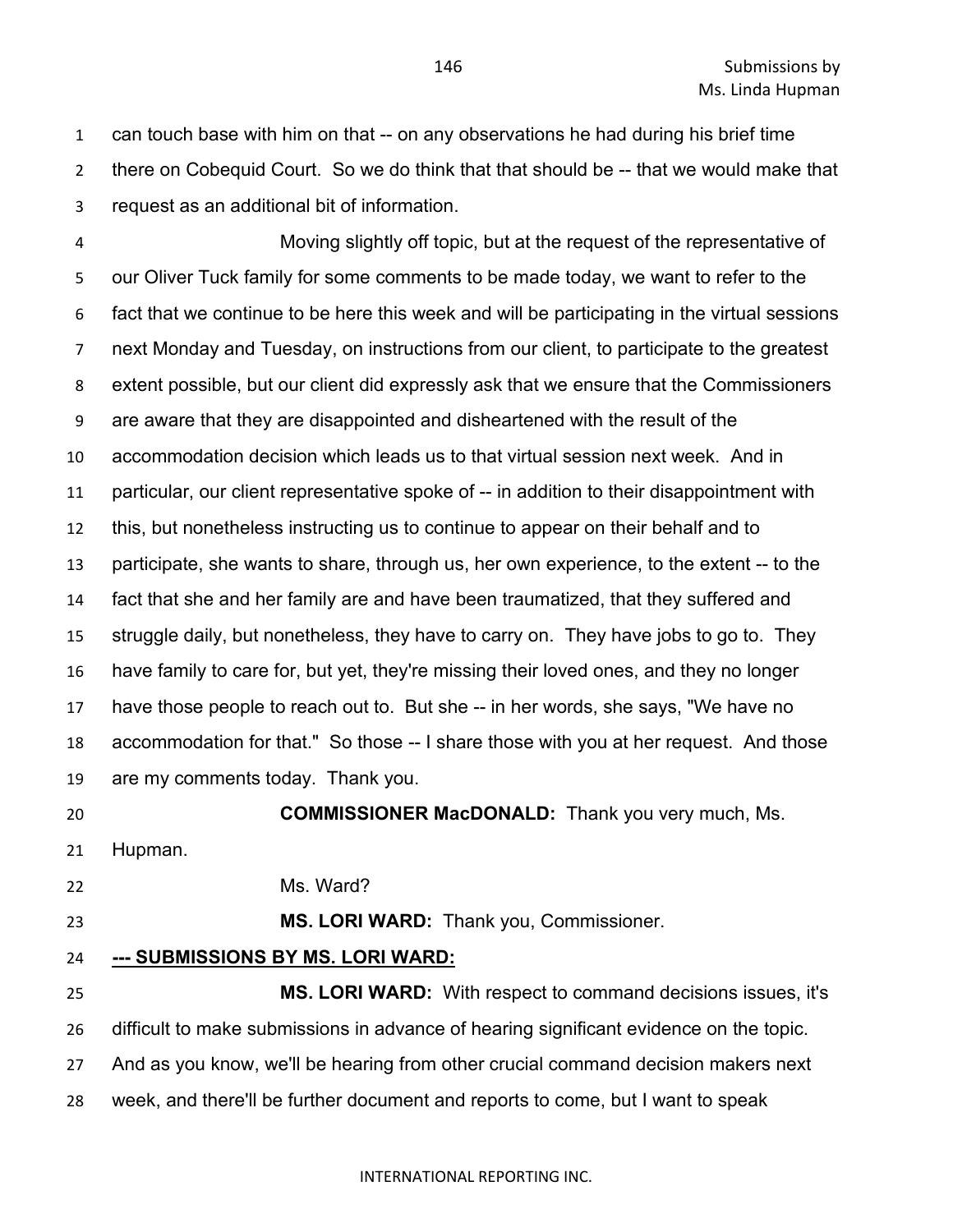specifically to Ms. Lenehan's request for an institutional report and her letter of May 3rd. The whole raison d'être of this inquiry is to figure out what happened, whether we can improve things, and if so, how. And I can assure the Commissioners, Participants and the public that those issues have been top of mind for the RCMP since day one. Obviously, they're always striving to make improvements. It's a tragedy for everyone. And if they can do things better and avoid such situations in the future, they surely want to do so.

 Counsel have acknowledged the tight timeframes we're dealing with, and I think we can all acknowledge that everybody is trying their best to canvass every possible area, disclose every possible document, invite every possible witness, make every possible report to further these efforts.

 The request for an institutional report, I would submit, would be redundant at this point. As I said, that's the whole point of this exercise. And the RCMP is not withholding any information on its efforts to improve things in future. And you'll be hearing more about that from further witnesses to come.

**16** With respect to Ms. Lenehan's letter of May 3<sup>rd</sup>, it was 17 acknowledged -- what's today -- today's the  $26<sup>th</sup>$  of May, 23 days. With respect, I would have to put it on the record that 23 days from the request for someone in the federal government realm, you would understand why such a report, or letter, or whatever had not yet been forthcoming. I can assure Ms. Lenehan ---

 **COMMISSIONER MacDONALD:** I don't think she -- sorry, I apologize, Ms. Ward. I don't think Ms. Lenehan was asking for the report by now. I think she was asking more an acknowledgement of the letter.

 **MS. LORI WARD:** That's correct, and I didn't mean a report, but a response. So I want to put it on the record that her letter has been taken seriously. The RCMP is working on a response, but just in this timeline, with everything else that the RCMP and the federal government are trying to do in furtherance of the inquiry, I apologize for no response after the acknowledgement, but it's just not realistic for us to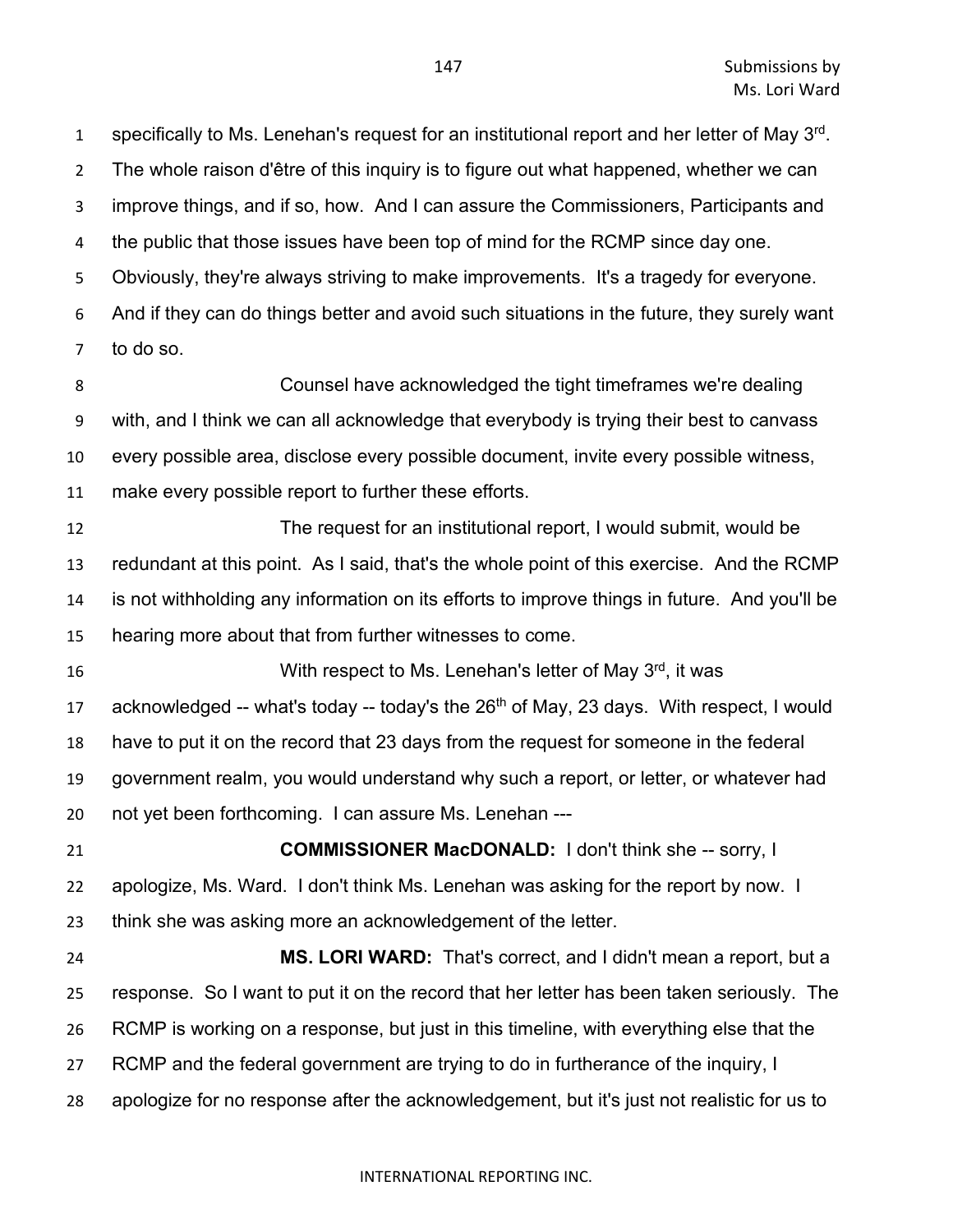have responded by now, but we will be doing so.

 So those are my remarks on that, and I have nothing further on the documents.

 **COMMISSIONER MacDONALD:** Thank you. Just one question, if I may. You referred to many of the questions being raised on d'être of this inquiry, granted that, but we are finding out about things the RCMP did on an *ad hoc* basis by chance coming from witnesses like, yeah, there's now a second risk manager can be brought in. There's a memorandum vis-à-vis the alert. And wouldn't it be -- and I take your point on the time crunch, but on the merits of it, as opposed to waiting for us to do it, I mean, isn't our job made much -- so much more efficient if we know what's -- like, why would we be musing about potential recommendations that are already implemented? **MS. LORI WARD:** And I can assure you, we will be making a response. So I take your point about ad hoc information coming out. I think when you're hearing from some of the senior management, and in advance of that, there will be interviews of those people, so there will be more information on the record to come. It's just those witnesses have not yet been interviewed, and we will be making a response, which will be shared with the Commission and all Participants. **COMMISSIONER MacDONALD:** Thank you so much. **MS. LORI WARD:** Thank you. **MR. JAMIE VanWART:** Commissioners, that does conclude the submissions from Participant Counsel. **COMMISSIONER MacDONALD:** Thank you, Mr. VanWart. **COMMISSIONER STANTON:** Thanks so much to Participants for your submissions today. We will consider them carefully as we do, and they are appreciated. It's helpful to hear, as we're going along, the kinds of things that are occurring to you and helps us to think ahead as well. So we do appreciate it. We have thanked Staff Sergeant Al Carroll, but we did appreciate hearing from him today, and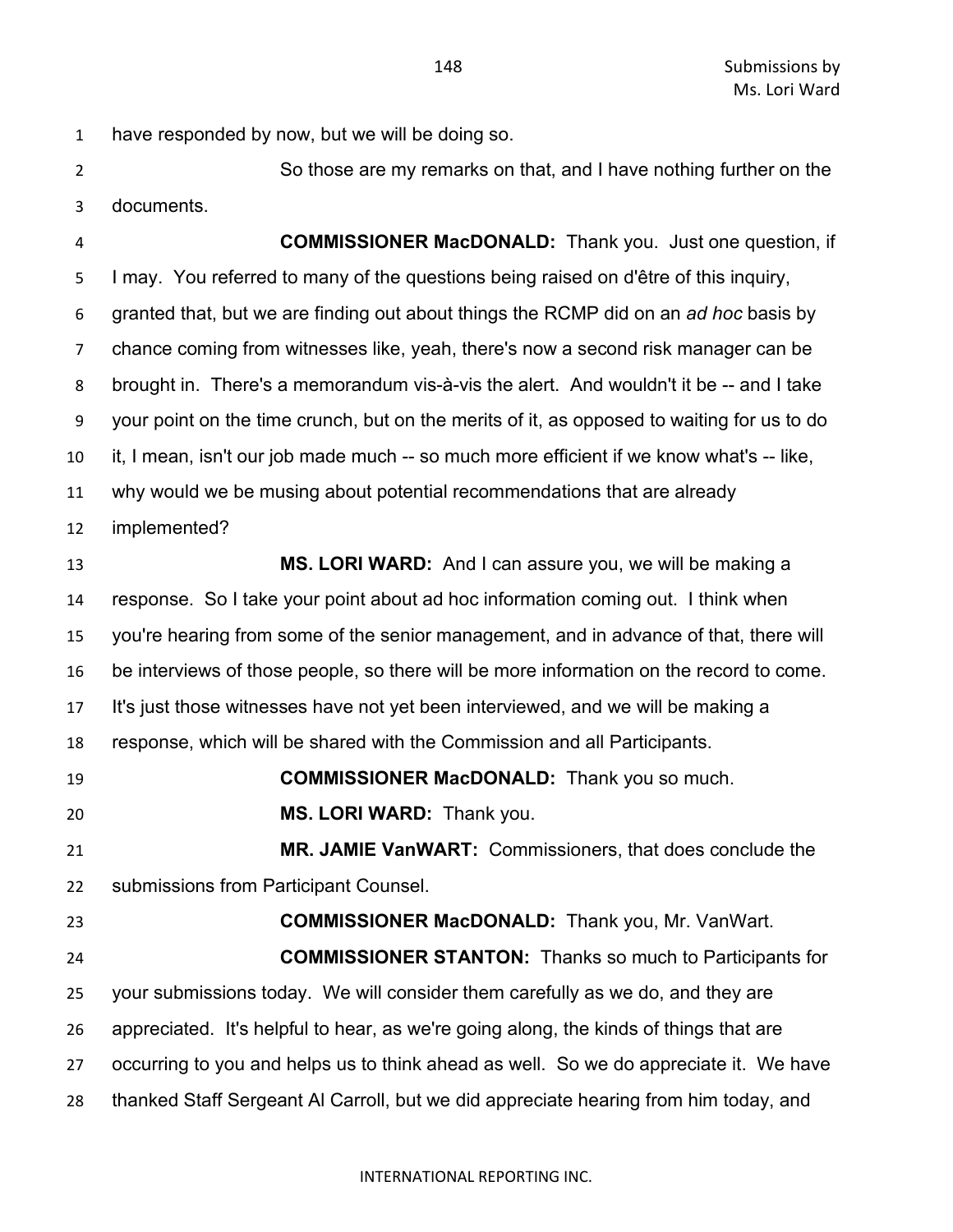hearing him answer some of the questions that people have. And we thank all of you who've taken part in the process.

 We know the public is watching both in person and remotely, and engaging with the information and the 57,000 plus documents that we know are in play, although of course not all exhibited, and that is a big process to review those in order to find the ones that do need to be on the public record for people to -- to help people understand what happened, and how and why it happened. The whole point of this, of course, being that we want to be able to make meaningful recommendations to help protect Canadians and make safer communities in the future, if we can.

 Once our work is complete and our final report is shared, it will be up to all Canadians, including policy makers and public institutions, community groups and members of the public to take the recommendations and turn them into action across the country.

 We've heard from a number of individuals and organizations across Canada who've shared their input and recommendations for the Commission to consider when making our final report. If you have research or recommendations related to our mandate that you want to share as members of the public, please do so. We want to hear your ideas and we're accepting submissions on our website. Thanks to those who've taken part so far. And remember, as we go along, if you hear something else that makes you realize you have more to contribute, you can make more than one submission. With the help of the public and witnesses and Participants, 22 we do continue to make progress on understanding what happened on April  $18<sup>th</sup>$  and  $19<sup>th</sup>$ , as well as why and how it happened.

 We've now heard from another senior RCMP officer as a witness, adding to over 215 witnesses we've spoken to in the investigation to date. In the weeks ahead, we'll continue to share more Foundational Documents and to hear from RCMP, civilian and institutional witnesses to explore how and why things happened as they did. As you heard today from Mr. VanWart, we have more

### INTERNATIONAL REPORTING INC.